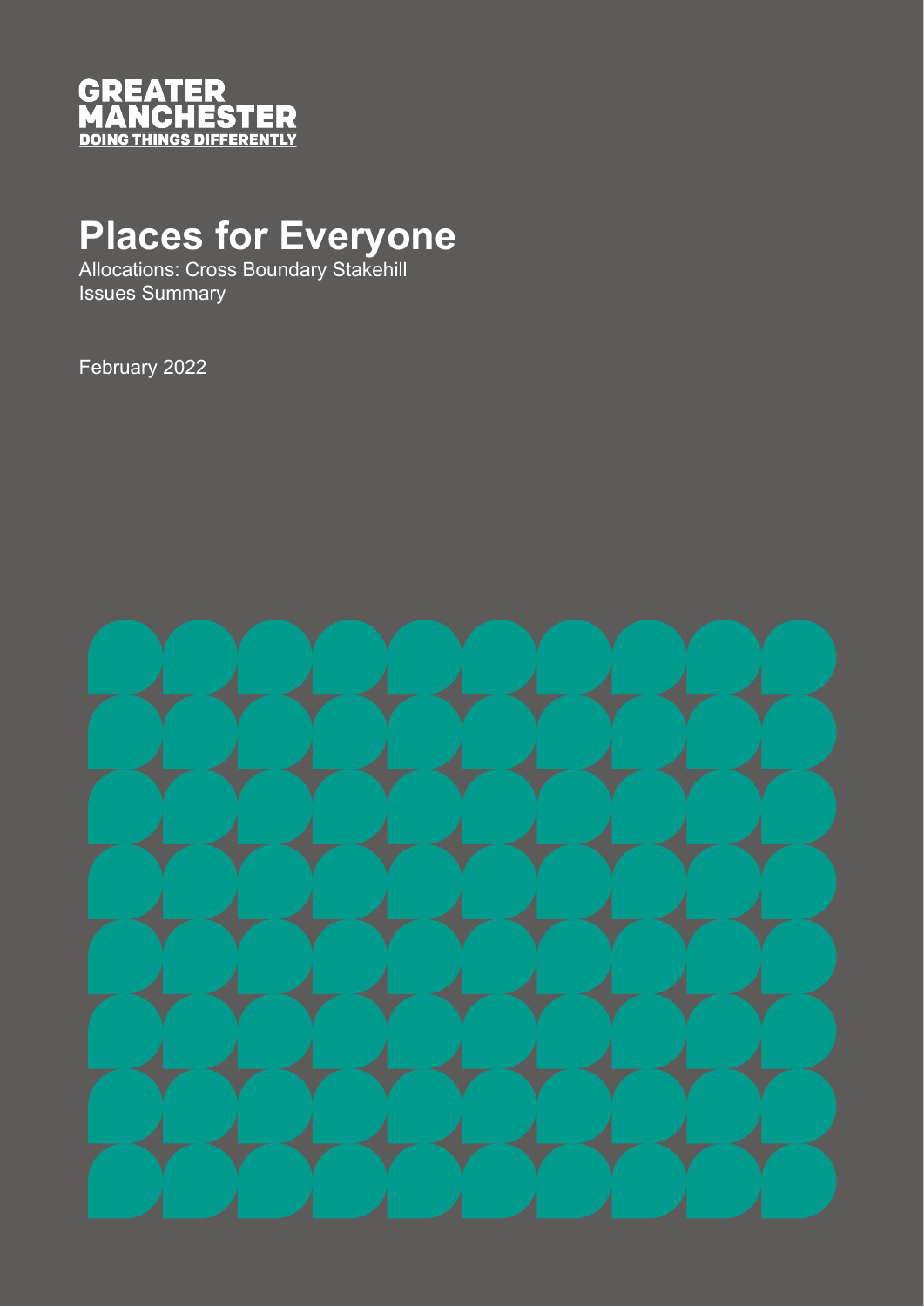## **Chapter 11 – Site Allocations (Cross-Boundary)**

A summary of the main issues raised in relation to the policies within PfE 2021 Chapter 11 and the relevant respondents to PfE 2021 is set out below.

#### **PfE 2021 Policy JP Allocation 2 – Stakehill**

| Row            | Summary of main issues raised to PfE2021                              | Summary response to main issues raised to PfE2021                                 | Respondent name(s) |
|----------------|-----------------------------------------------------------------------|-----------------------------------------------------------------------------------|--------------------|
|                | <b>Green Belt</b>                                                     |                                                                                   |                    |
| <b>JPA-2.1</b> | The Green Belt in this area is a precious resource that should not be | The Growth and Spatial Options Topic Paper [02.01.10] sets out the approach to    | See appendix       |
|                | built on, it is sacrosanct use brownfield instead. Brownfield first.  | accommodating growth within the plan area.                                        |                    |
|                |                                                                       | The PfE Plan sets out a very clear preference of using previously developed       |                    |
|                |                                                                       | (brownfield) land and vacant buildings to meet development needs in line with     |                    |
|                |                                                                       | NPPF. However, given the scale of development required to meet the objectives     |                    |
|                |                                                                       | of the Plan, a limited amount of development is identified on land outside of the |                    |
|                |                                                                       | urban area on greenfield and/or Green Belt land. Chapter 14 of the Stakehill      |                    |
|                |                                                                       | Allocation Topic Paper [10.01.56] sets out the assessment of Green Belt for this  |                    |
|                |                                                                       | site and the exceptional circumstances that justify its release. Further          |                    |
|                |                                                                       | information can also be found in Green Belt Topic Paper and Case of               |                    |
|                |                                                                       | Exceptional Circumstances to amend the Green Belt boundary [07.01.25.]            |                    |
|                |                                                                       | Section C of the Beal Valley Allocation Topic Paper [10.05.32] summarises the     |                    |
|                |                                                                       | evidence in relation to the Green Belt. It is considered that an appropriate and  |                    |
|                |                                                                       | proportionate evidence base has been provided to support the Plan and Policy      |                    |
|                |                                                                       | JPA14 Broadbent Moss. No change is necessary.                                     |                    |
| <b>JPA-2.2</b> | Green Belt is protected by National Policy. PfE shows removal of      | Paragraph 136 of the NPPF requires that Green Belt boundaries should only be      | See appendix       |
|                | Green Belt protection for some areas and creation of greenbelt in     | altered where exceptional circumstances are evidenced and fully justified. The    |                    |
|                | others. There is no proof of exceptional circumstances required in    | Green Belt Topic Paper and Case of Exceptional Circumstances to amend the         |                    |
|                | the National Planning Policy Framework to justify this. No local      | Green Belt boundary (July 2021) [07.01.25] sets out the case for exceptional      |                    |
|                | benefits and the local rural economy and residents would be           | circumstances for seeking the proposed release of Green Belt to bring forward     |                    |
|                | severely adversely affected.                                          | the allocations within the plan.                                                  |                    |
|                |                                                                       |                                                                                   |                    |
|                |                                                                       | The exceptional circumstances take the form of the strategic level case – high    |                    |
|                |                                                                       | level factors that have influenced and framed the decision to alter boundaries,   |                    |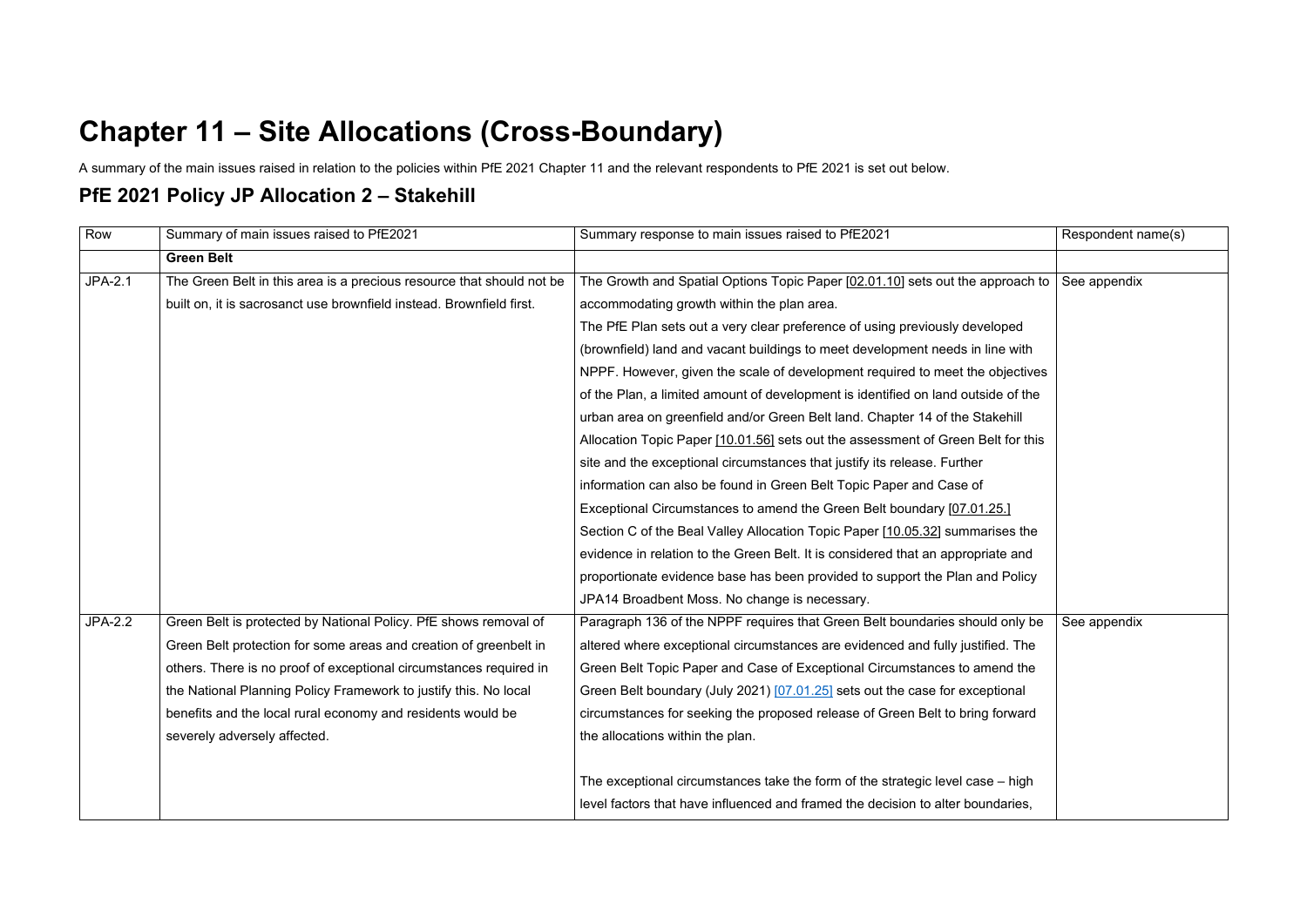| such as meeting housing need; and local level case - specific factors relevant to<br>the proposed releases that complement the strategic case.<br>In terms of the local-level case, the exceptional circumstances for the release of<br>the Stakehill allocation from the Green Belt are that the site meets criteria 3 and<br>5 of the Site Selection criteria as set out in the Site Selection Background Paper<br>(July 2021) [03.04.01].<br>Furthermore, the proposed strategic allocations seek to ensure that any<br>development on land currently identified as Green Belt provides an opportunity<br>to significantly enhance the green infrastructure and biodiversity of the site, as<br>well as improving access to the open countryside for the local community<br>through enhancing walking and cycling links.<br>It is considered that a proportionate evidence base has been provided to support<br>the policy, therefore no changes are considered necessary.<br><b>JPA-2.3</b><br>Green Belt land was created to stop towns joining together creating<br>Paragraph 136 of the NPPF requires that Green Belt boundaries should only be<br>See appendix<br>an urban sprawl, here it separates Middleton and Rochdale. This will<br>altered where exceptional circumstances are evidenced and fully justified. The<br>cause over development and lead to urban sprawl. Not justified to<br>Green Belt Topic Paper and Case of Exceptional Circumstances to amend the<br>reclassify greenbelt to be built on when national policies exist to<br>Green Belt boundary (July 2021) [07.01.25] sets out the case for exceptional<br>circumstances for seeking the proposed release of Green Belt to bring forward<br>protect Green Belt and to reverse the effects of climate change.<br>the allocations within the plan.<br>Inconsistent with national policy.<br>The exceptional circumstances take the form of the strategic level case – high<br>level factors that have influenced and framed the decision to alter boundaries,<br>such as meeting housing need; and local level case – specific factors relevant to<br>the proposed releases that complement the strategic case.<br>In terms of the local-level case, the exceptional circumstances for the release of<br>the Stakehill allocation from the Green Belt are that the site meets criteria 3 and | Row | Summary of main issues raised to PfE2021 | Summary response to main issues raised to PfE2021                                  | Respondent name(s) |
|------------------------------------------------------------------------------------------------------------------------------------------------------------------------------------------------------------------------------------------------------------------------------------------------------------------------------------------------------------------------------------------------------------------------------------------------------------------------------------------------------------------------------------------------------------------------------------------------------------------------------------------------------------------------------------------------------------------------------------------------------------------------------------------------------------------------------------------------------------------------------------------------------------------------------------------------------------------------------------------------------------------------------------------------------------------------------------------------------------------------------------------------------------------------------------------------------------------------------------------------------------------------------------------------------------------------------------------------------------------------------------------------------------------------------------------------------------------------------------------------------------------------------------------------------------------------------------------------------------------------------------------------------------------------------------------------------------------------------------------------------------------------------------------------------------------------------------------------------------------------------------------------------------------------------------------------------------------------------------------------------------------------------------------------------------------------------------------------------------------------------------------------------------------------------------------------------------------------------------------------------------------------------------------------------------------------------------------------------------------------------|-----|------------------------------------------|------------------------------------------------------------------------------------|--------------------|
|                                                                                                                                                                                                                                                                                                                                                                                                                                                                                                                                                                                                                                                                                                                                                                                                                                                                                                                                                                                                                                                                                                                                                                                                                                                                                                                                                                                                                                                                                                                                                                                                                                                                                                                                                                                                                                                                                                                                                                                                                                                                                                                                                                                                                                                                                                                                                                              |     |                                          |                                                                                    |                    |
|                                                                                                                                                                                                                                                                                                                                                                                                                                                                                                                                                                                                                                                                                                                                                                                                                                                                                                                                                                                                                                                                                                                                                                                                                                                                                                                                                                                                                                                                                                                                                                                                                                                                                                                                                                                                                                                                                                                                                                                                                                                                                                                                                                                                                                                                                                                                                                              |     |                                          |                                                                                    |                    |
|                                                                                                                                                                                                                                                                                                                                                                                                                                                                                                                                                                                                                                                                                                                                                                                                                                                                                                                                                                                                                                                                                                                                                                                                                                                                                                                                                                                                                                                                                                                                                                                                                                                                                                                                                                                                                                                                                                                                                                                                                                                                                                                                                                                                                                                                                                                                                                              |     |                                          |                                                                                    |                    |
|                                                                                                                                                                                                                                                                                                                                                                                                                                                                                                                                                                                                                                                                                                                                                                                                                                                                                                                                                                                                                                                                                                                                                                                                                                                                                                                                                                                                                                                                                                                                                                                                                                                                                                                                                                                                                                                                                                                                                                                                                                                                                                                                                                                                                                                                                                                                                                              |     |                                          |                                                                                    |                    |
|                                                                                                                                                                                                                                                                                                                                                                                                                                                                                                                                                                                                                                                                                                                                                                                                                                                                                                                                                                                                                                                                                                                                                                                                                                                                                                                                                                                                                                                                                                                                                                                                                                                                                                                                                                                                                                                                                                                                                                                                                                                                                                                                                                                                                                                                                                                                                                              |     |                                          |                                                                                    |                    |
|                                                                                                                                                                                                                                                                                                                                                                                                                                                                                                                                                                                                                                                                                                                                                                                                                                                                                                                                                                                                                                                                                                                                                                                                                                                                                                                                                                                                                                                                                                                                                                                                                                                                                                                                                                                                                                                                                                                                                                                                                                                                                                                                                                                                                                                                                                                                                                              |     |                                          |                                                                                    |                    |
|                                                                                                                                                                                                                                                                                                                                                                                                                                                                                                                                                                                                                                                                                                                                                                                                                                                                                                                                                                                                                                                                                                                                                                                                                                                                                                                                                                                                                                                                                                                                                                                                                                                                                                                                                                                                                                                                                                                                                                                                                                                                                                                                                                                                                                                                                                                                                                              |     |                                          |                                                                                    |                    |
|                                                                                                                                                                                                                                                                                                                                                                                                                                                                                                                                                                                                                                                                                                                                                                                                                                                                                                                                                                                                                                                                                                                                                                                                                                                                                                                                                                                                                                                                                                                                                                                                                                                                                                                                                                                                                                                                                                                                                                                                                                                                                                                                                                                                                                                                                                                                                                              |     |                                          |                                                                                    |                    |
|                                                                                                                                                                                                                                                                                                                                                                                                                                                                                                                                                                                                                                                                                                                                                                                                                                                                                                                                                                                                                                                                                                                                                                                                                                                                                                                                                                                                                                                                                                                                                                                                                                                                                                                                                                                                                                                                                                                                                                                                                                                                                                                                                                                                                                                                                                                                                                              |     |                                          |                                                                                    |                    |
|                                                                                                                                                                                                                                                                                                                                                                                                                                                                                                                                                                                                                                                                                                                                                                                                                                                                                                                                                                                                                                                                                                                                                                                                                                                                                                                                                                                                                                                                                                                                                                                                                                                                                                                                                                                                                                                                                                                                                                                                                                                                                                                                                                                                                                                                                                                                                                              |     |                                          |                                                                                    |                    |
|                                                                                                                                                                                                                                                                                                                                                                                                                                                                                                                                                                                                                                                                                                                                                                                                                                                                                                                                                                                                                                                                                                                                                                                                                                                                                                                                                                                                                                                                                                                                                                                                                                                                                                                                                                                                                                                                                                                                                                                                                                                                                                                                                                                                                                                                                                                                                                              |     |                                          |                                                                                    |                    |
|                                                                                                                                                                                                                                                                                                                                                                                                                                                                                                                                                                                                                                                                                                                                                                                                                                                                                                                                                                                                                                                                                                                                                                                                                                                                                                                                                                                                                                                                                                                                                                                                                                                                                                                                                                                                                                                                                                                                                                                                                                                                                                                                                                                                                                                                                                                                                                              |     |                                          |                                                                                    |                    |
|                                                                                                                                                                                                                                                                                                                                                                                                                                                                                                                                                                                                                                                                                                                                                                                                                                                                                                                                                                                                                                                                                                                                                                                                                                                                                                                                                                                                                                                                                                                                                                                                                                                                                                                                                                                                                                                                                                                                                                                                                                                                                                                                                                                                                                                                                                                                                                              |     |                                          |                                                                                    |                    |
|                                                                                                                                                                                                                                                                                                                                                                                                                                                                                                                                                                                                                                                                                                                                                                                                                                                                                                                                                                                                                                                                                                                                                                                                                                                                                                                                                                                                                                                                                                                                                                                                                                                                                                                                                                                                                                                                                                                                                                                                                                                                                                                                                                                                                                                                                                                                                                              |     |                                          |                                                                                    |                    |
|                                                                                                                                                                                                                                                                                                                                                                                                                                                                                                                                                                                                                                                                                                                                                                                                                                                                                                                                                                                                                                                                                                                                                                                                                                                                                                                                                                                                                                                                                                                                                                                                                                                                                                                                                                                                                                                                                                                                                                                                                                                                                                                                                                                                                                                                                                                                                                              |     |                                          |                                                                                    |                    |
|                                                                                                                                                                                                                                                                                                                                                                                                                                                                                                                                                                                                                                                                                                                                                                                                                                                                                                                                                                                                                                                                                                                                                                                                                                                                                                                                                                                                                                                                                                                                                                                                                                                                                                                                                                                                                                                                                                                                                                                                                                                                                                                                                                                                                                                                                                                                                                              |     |                                          |                                                                                    |                    |
|                                                                                                                                                                                                                                                                                                                                                                                                                                                                                                                                                                                                                                                                                                                                                                                                                                                                                                                                                                                                                                                                                                                                                                                                                                                                                                                                                                                                                                                                                                                                                                                                                                                                                                                                                                                                                                                                                                                                                                                                                                                                                                                                                                                                                                                                                                                                                                              |     |                                          |                                                                                    |                    |
|                                                                                                                                                                                                                                                                                                                                                                                                                                                                                                                                                                                                                                                                                                                                                                                                                                                                                                                                                                                                                                                                                                                                                                                                                                                                                                                                                                                                                                                                                                                                                                                                                                                                                                                                                                                                                                                                                                                                                                                                                                                                                                                                                                                                                                                                                                                                                                              |     |                                          |                                                                                    |                    |
|                                                                                                                                                                                                                                                                                                                                                                                                                                                                                                                                                                                                                                                                                                                                                                                                                                                                                                                                                                                                                                                                                                                                                                                                                                                                                                                                                                                                                                                                                                                                                                                                                                                                                                                                                                                                                                                                                                                                                                                                                                                                                                                                                                                                                                                                                                                                                                              |     |                                          |                                                                                    |                    |
|                                                                                                                                                                                                                                                                                                                                                                                                                                                                                                                                                                                                                                                                                                                                                                                                                                                                                                                                                                                                                                                                                                                                                                                                                                                                                                                                                                                                                                                                                                                                                                                                                                                                                                                                                                                                                                                                                                                                                                                                                                                                                                                                                                                                                                                                                                                                                                              |     |                                          |                                                                                    |                    |
|                                                                                                                                                                                                                                                                                                                                                                                                                                                                                                                                                                                                                                                                                                                                                                                                                                                                                                                                                                                                                                                                                                                                                                                                                                                                                                                                                                                                                                                                                                                                                                                                                                                                                                                                                                                                                                                                                                                                                                                                                                                                                                                                                                                                                                                                                                                                                                              |     |                                          |                                                                                    |                    |
|                                                                                                                                                                                                                                                                                                                                                                                                                                                                                                                                                                                                                                                                                                                                                                                                                                                                                                                                                                                                                                                                                                                                                                                                                                                                                                                                                                                                                                                                                                                                                                                                                                                                                                                                                                                                                                                                                                                                                                                                                                                                                                                                                                                                                                                                                                                                                                              |     |                                          |                                                                                    |                    |
|                                                                                                                                                                                                                                                                                                                                                                                                                                                                                                                                                                                                                                                                                                                                                                                                                                                                                                                                                                                                                                                                                                                                                                                                                                                                                                                                                                                                                                                                                                                                                                                                                                                                                                                                                                                                                                                                                                                                                                                                                                                                                                                                                                                                                                                                                                                                                                              |     |                                          |                                                                                    |                    |
|                                                                                                                                                                                                                                                                                                                                                                                                                                                                                                                                                                                                                                                                                                                                                                                                                                                                                                                                                                                                                                                                                                                                                                                                                                                                                                                                                                                                                                                                                                                                                                                                                                                                                                                                                                                                                                                                                                                                                                                                                                                                                                                                                                                                                                                                                                                                                                              |     |                                          |                                                                                    |                    |
|                                                                                                                                                                                                                                                                                                                                                                                                                                                                                                                                                                                                                                                                                                                                                                                                                                                                                                                                                                                                                                                                                                                                                                                                                                                                                                                                                                                                                                                                                                                                                                                                                                                                                                                                                                                                                                                                                                                                                                                                                                                                                                                                                                                                                                                                                                                                                                              |     |                                          |                                                                                    |                    |
|                                                                                                                                                                                                                                                                                                                                                                                                                                                                                                                                                                                                                                                                                                                                                                                                                                                                                                                                                                                                                                                                                                                                                                                                                                                                                                                                                                                                                                                                                                                                                                                                                                                                                                                                                                                                                                                                                                                                                                                                                                                                                                                                                                                                                                                                                                                                                                              |     |                                          |                                                                                    |                    |
|                                                                                                                                                                                                                                                                                                                                                                                                                                                                                                                                                                                                                                                                                                                                                                                                                                                                                                                                                                                                                                                                                                                                                                                                                                                                                                                                                                                                                                                                                                                                                                                                                                                                                                                                                                                                                                                                                                                                                                                                                                                                                                                                                                                                                                                                                                                                                                              |     |                                          | 5 of the Site Selection criteria as set out in the Site Selection Background Paper |                    |
| (July 2021) [03.04.01].                                                                                                                                                                                                                                                                                                                                                                                                                                                                                                                                                                                                                                                                                                                                                                                                                                                                                                                                                                                                                                                                                                                                                                                                                                                                                                                                                                                                                                                                                                                                                                                                                                                                                                                                                                                                                                                                                                                                                                                                                                                                                                                                                                                                                                                                                                                                                      |     |                                          |                                                                                    |                    |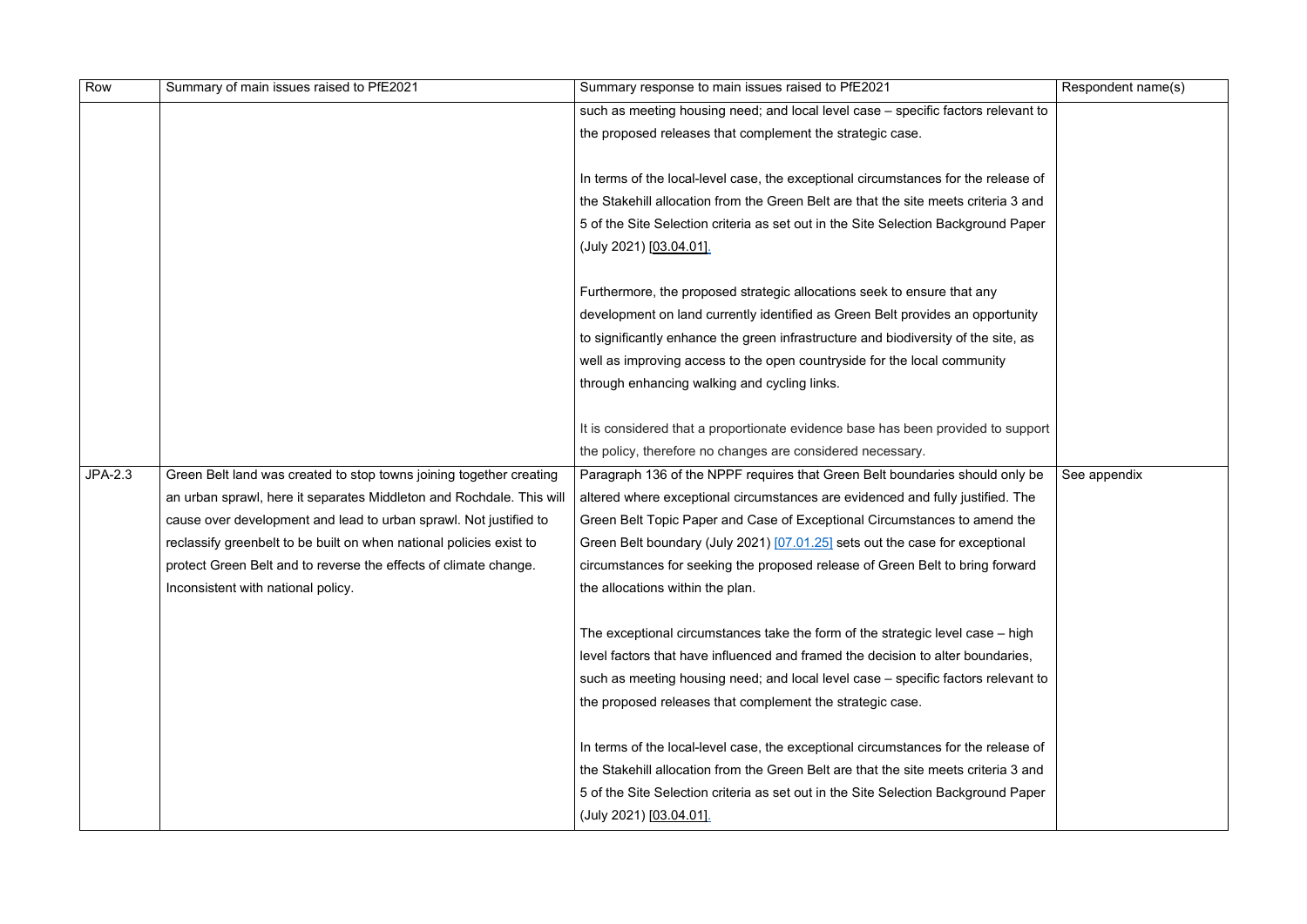| Row            | Summary of main issues raised to PfE2021                                | Summary response to main issues raised to PfE2021                                      | Respondent name(s) |
|----------------|-------------------------------------------------------------------------|----------------------------------------------------------------------------------------|--------------------|
|                |                                                                         |                                                                                        |                    |
|                |                                                                         | It is considered that a proportionate evidence base has been provided to support       |                    |
|                |                                                                         | the policy, therefore no changes are considered necessary.                             |                    |
| <b>JPA-2.4</b> | The draft states the Green Belt boundary needs to be able to endure     | Given the scale of development required to meet the needs of Greater                   | <b>Kevin Brady</b> |
|                | beyond the life of this plan hence the need to include land and sites   | Manchester a limited amount of development is required on greenfield and               |                    |
|                | over and above those in the existing land supply. Unconvinced of the    | Green Belt land as it is critical to the delivery of the overall vision and objectives |                    |
|                | requirement or need to include a future proofed green belt              | of the plan. The release of greenfield and Green Belt land has, however been           |                    |
|                | adjustment within this plan as indicated in paragraph 7.12. If indeed   | kept to a minimum. See Growth and Spatial Options Paper: [02.01.10] for further        |                    |
|                | it is a statutory requirement, then surely these Green Belt sites could | information. No changes are considered necessary.                                      |                    |
|                | be merely flagged in this plan for further review but clearly stated as |                                                                                        |                    |
|                | not for implementation without extensive further public consultation.   |                                                                                        |                    |
|                |                                                                         |                                                                                        |                    |
| <b>JPA-2.5</b> | Following Brexit, the green belt land should be readily available to be | Policy JP-G10 outlines the approach to Green Belt, which is in line with NPPF.         | Lynne Hastings     |
|                | brought back into full production, alongside provision for wildlife and |                                                                                        |                    |
|                | recreation.                                                             | With regards to Brexit, as detailed in Chapters 1, 6 and 7 of the Plan, two            |                    |
|                |                                                                         | assessments of the potential impacts of Brexit (and Covid-19) on the economy           |                    |
|                |                                                                         | were carried out, initially in 2020 and again in 2021. Both assessments                |                    |
|                |                                                                         | concluded that there was insufficient evidence to amend the assumptions                |                    |
|                |                                                                         | underpinning the PfE Plan. For further information see COVID-19 and Places for         |                    |
|                |                                                                         | Everyone Growth Options [05.01.03]. No changes are considered necessary.               |                    |
| JPA-2.6        | The existing Plan should undergo regular reviews over the plan          | Paragraph 140 of NPPF states that, 'Once established, Green Belt boundaries            | John McKenniff     |
|                | period, by doing this the release of Green Belt could undergo           | should only be altered where exceptional circumstances are fully evidenced and         |                    |
|                | appropriate re-evaluation as to its inclusion in allocations.           | justified, through the preparation or updating of plans. Strategic policies should     |                    |
|                | It is essential that brownfield options should be continually           | establish the need for any changes to Green Belt boundaries, having regard to          |                    |
|                | reassessed to ensure that there is a continued focus on these areas     | their intended permanence in the long term, so they can endure beyond the plan         |                    |
|                | before the release of Green Belt.                                       | period.'                                                                               |                    |
|                |                                                                         | The Green Belt Topic Paper and Case of Exceptional Circumstances to amend              |                    |
|                |                                                                         | the Green Belt boundary (July 2021) $[07.01.25]$ sets out the case for exceptional     |                    |
|                |                                                                         | circumstances for seeking the proposed release of Green Belt to bring forward          |                    |
|                |                                                                         | the allocations within the plan. No changes are considered necessary.                  |                    |
| <b>JPA-2.7</b> | The plan talks about creating new Green Belt land so there is a         | The approach in relation to the Green Belt additions is considered consistent          | See appendix       |
|                | smaller net loss of Green Belt - a shocking attempt to deceive          | with NPPF. The evidence provided in the Green Belt Topic Paper [07.01.25]              |                    |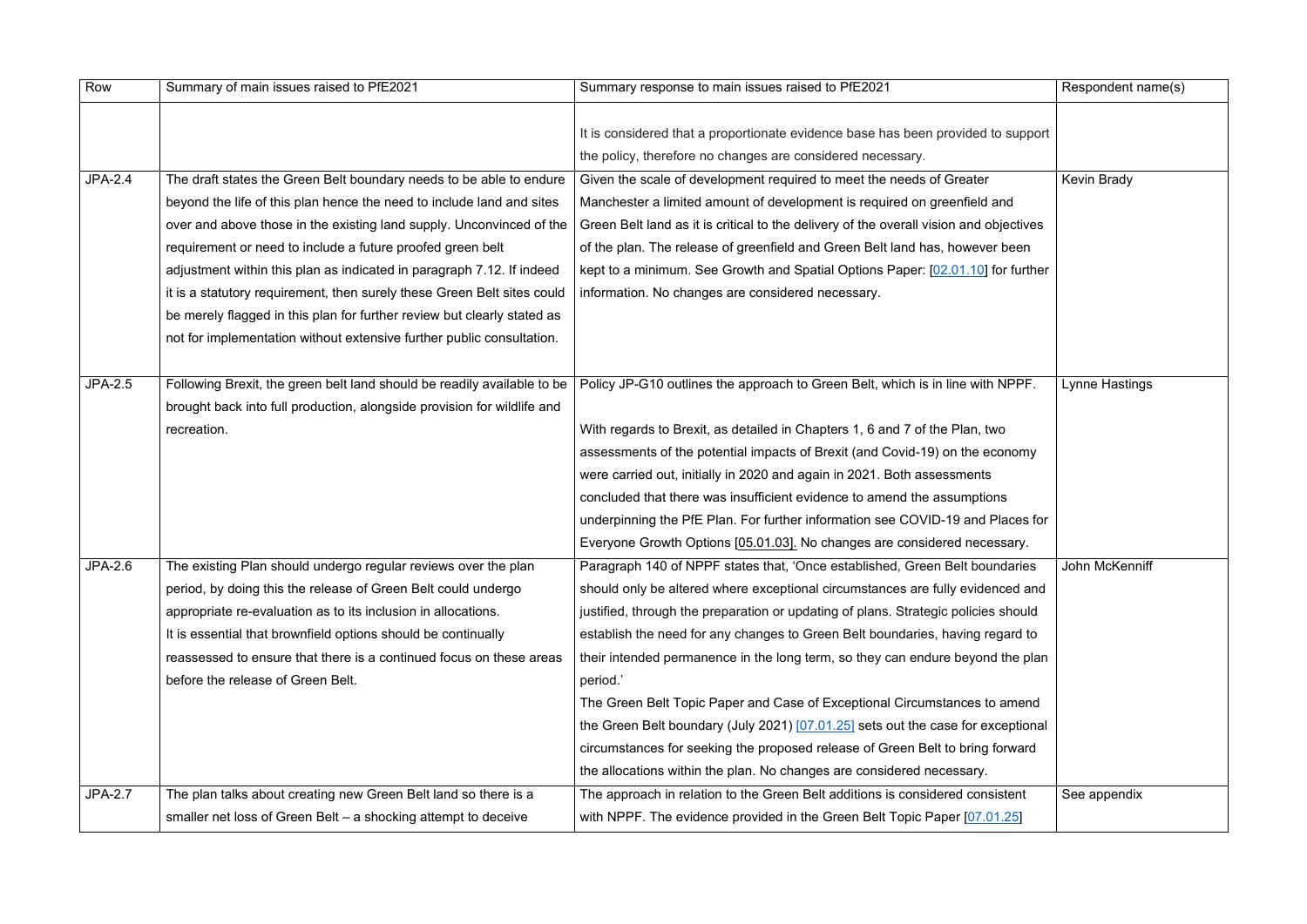| Row            | Summary of main issues raised to PfE2021                                | Summary response to main issues raised to PfE2021                                    | Respondent name(s) |
|----------------|-------------------------------------------------------------------------|--------------------------------------------------------------------------------------|--------------------|
|                | people. And how will this be protected from development in years to     | provides appropriate justification for the Green Belt Additions. No changes are      |                    |
|                | come? It is an insult to the intelligence of local people.              | considered necessary.                                                                |                    |
|                | <b>Health and Well-being</b>                                            |                                                                                      |                    |
| <b>JPA-2.8</b> | The physical and mental health benefits of access to green spaces       | As set out in the Stakehill Allocation Topic Paper [10.01.54] the Integrated         | See appendix       |
|                | have not been adequately considered. Take this away and you will        | Assessment [02.01.02, 02.01.04, 02.01.05] has incorporated a Health Impact           |                    |
|                | destroy mental health.                                                  | Assessment. Stakehill scored significantly positive for supporting a healthier       |                    |
|                |                                                                         | lifestyle and improvements in health and promoting access to green space and         |                    |
|                |                                                                         | positive in relation to ensuring people are adequately served by health care         |                    |
|                | Loss of recreational space for the local population, many of whom       | facilities (page 128, 02.01.05).                                                     |                    |
|                | enjoy walking, cycling and exercising in the area, which is a great     |                                                                                      |                    |
|                | source of stress management, healthy habits and well-being.             | The plan should be read as a whole and paragraph 9.32 of PfE identifies some         |                    |
|                |                                                                         | of the ways in which PfE will support improvements in health and wellbeing and       |                    |
|                | Following the pandemic the green spaces we have are more                | reduce health inequalities.                                                          |                    |
|                | important than ever for our physical and mental well-being. This site   |                                                                                      |                    |
|                | has contributed to many people's mental well being by being able to     | Policy JP-P1 seeks to deliver sustainable places which can assist in improving       |                    |
|                | get out and walk in the countryside and usage has increased. The        | quality of life and in addition and Policy JP-6 sets out ways that new               |                    |
|                | loss of these areas of Green Belt would be in direct conflict with      | development will be required to help tackle health inequality.                       |                    |
|                | policy JP-P6.                                                           |                                                                                      |                    |
|                |                                                                         | In addition, the wider health benefits of Green Infrastructure are reflected         |                    |
|                |                                                                         | through Policy JP-G2 Green Infrastructure Network. It is considered that a           |                    |
|                |                                                                         | proportionate evidence base has been provided to support the policy, therefore       |                    |
|                |                                                                         | no changes are considered necessary.                                                 |                    |
|                | <b>Wildlife and Ecology</b>                                             |                                                                                      |                    |
| JPA-2.9        | Concerns regarding the site: being a haven for wildlife and the         | The plan should be read as a whole and Policy JP-G9 sets out the approach            | See appendix       |
|                | extinction of wildlife, such as hedgehogs, mice, deer, foxes, owls,     | regarding biodiversity and geodiversity and states that across the plan as a         |                    |
|                | lapwings (which are protected), bats, moles frogs, song birds, a        | whole, a net enhancement of biodiversity resources will be sought. It states that    |                    |
|                | sparrowhawk, kestrels, herons and a cormorant in the field in front of  | development will be expected to follow the mitigation hierarchy of:                  |                    |
|                | Grange Road, and it's hedgerows. Would be a disaster for wildlife.      |                                                                                      |                    |
|                |                                                                         | avoiding harm to biodiversity, particularly where it is irreplaceable, and including |                    |
|                | Part of the allocation site (the 1km square SD8909) has been            | consideration of alternative sites where appropriate; then mitigating (within the    |                    |
|                | monitored for the past 20 years for the British Trust for Ornithology's | local area) any harm to biodiversity and then; compensating (within the local        |                    |
|                | Breeding Bird Survey and supports a diverse mix of species              | area) for any remaining harm to biodiversity                                         |                    |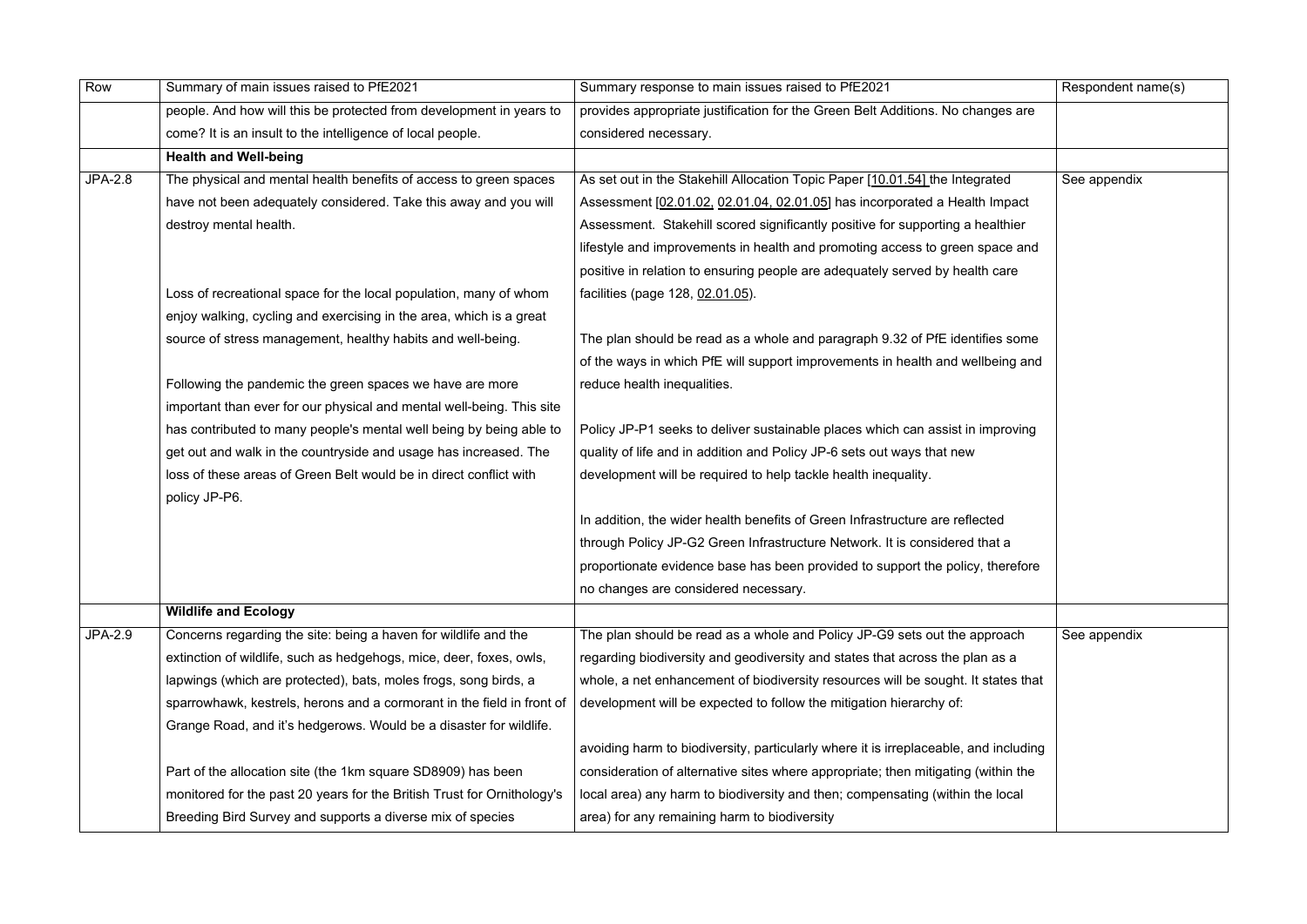| Row | Summary of main issues raised to PfE2021                              | Summary response to main issues raised to PfE2021                                   | Respondent name(s) |
|-----|-----------------------------------------------------------------------|-------------------------------------------------------------------------------------|--------------------|
|     | including Section 41 NERC Act species: Dunnock, House Sparrow,        |                                                                                     |                    |
|     | Lapwing, Linnet, Reed Bunting, Skylark, Song Thrush and Starling.     | A Preliminary Ecological Appraisal [10.01.28 and 10.01.35] has been carried out     |                    |
|     | Bird surveys may be required to inform mitigation requirements for    | by Greater Manchester Ecology Unit for this site to inform PfE. The appraisal       |                    |
|     | ground nesting birds such as Lapwing.                                 | identifies ecological features onsite, the extent to which development of the site  |                    |
|     |                                                                       | would impact on these features, and the mitigation required. This has informed      |                    |
|     | S41 species are a material consideration in planning and their loss   | the allocation policy.                                                              |                    |
|     | without compensation would merit refusal, they should be              | The appraisal found that currently there are no known ecological constraints        |                    |
|     | considered as a potential constraint on the proposed allocation.      | which are so important as to preclude the allocation of the site, but that          |                    |
|     | Mitigation and enhancement plans must be provided and must show       | ecological mitigation and compensation would likely be needed to avoid harm to      |                    |
|     | how these species are to benefit from the development of the site. If | important habitats and species. It added that impacts on European sites will        |                    |
|     | these species cannot be adequately mitigated on site, then off-site   | need to be assessed and where necessary mitigated. It recommended that              |                    |
|     | mitigation must be provided.                                          | further surveys would be required to inform planning applications.                  |                    |
|     |                                                                       |                                                                                     |                    |
|     | Ecological concerns including the loss of ponds and Great Crested     | It concluded that there are no identified ecological constraints that would impose  |                    |
|     | Newts. See new ponds are to be created however the mitigation         | a significant constraint to the allocation of the area. Ecological recommendations  |                    |
|     | hierarchy requirements under Biodiversity Net Gain to avoid, then to  | will also be taken into account as part of the masterplanning, required by criteria |                    |
|     | mitigate, and finally to compensate. Welcome the proposal to create   | 3, in order to achieve the requirement for biodiversity net gain as set out in      |                    |
|     | commuting links between the newly created pond habitat and            | policy JP-G 9 'A Net Enhancement of Biodiversity and Geodiversity' of the Plan.     |                    |
|     | grassland but biodiversity would be better served by retaining the    |                                                                                     |                    |
|     | priority pond habitat. Where retention of such habitats is proven to  | The appraisal also concluded that the retained areas of Green Belt within the       |                    |
|     | be impossible, the quality of the compensatory habitat must be of a   | allocation provide an opportunity to deliver biodiversity net gain.                 |                    |
|     | better ecological quality than that lost. Further surveys are needed  |                                                                                     |                    |
|     | including for Great Crested Newts.                                    | Finally, Policy JPA 2 states that development will be required to:                  |                    |
|     |                                                                       |                                                                                     |                    |
|     |                                                                       | Retain and where possible enhance areas of biodiversity within the area, notably    |                    |
|     |                                                                       | the Rochdale Canal Site of Special Scientific Interest, along with the existing     |                    |
|     |                                                                       | brooks and ponds within the site; and                                               |                    |
|     |                                                                       | Carry out a project specific Habitats Regulation Assessment for planning            |                    |
|     |                                                                       | applications of 1,000 sqm / 50 dwellings or more.                                   |                    |
|     |                                                                       |                                                                                     |                    |
|     |                                                                       | It is considered that a proportionate evidence base has been provided to support    |                    |
|     |                                                                       | the policy, therefore no changes are considered necessary.                          |                    |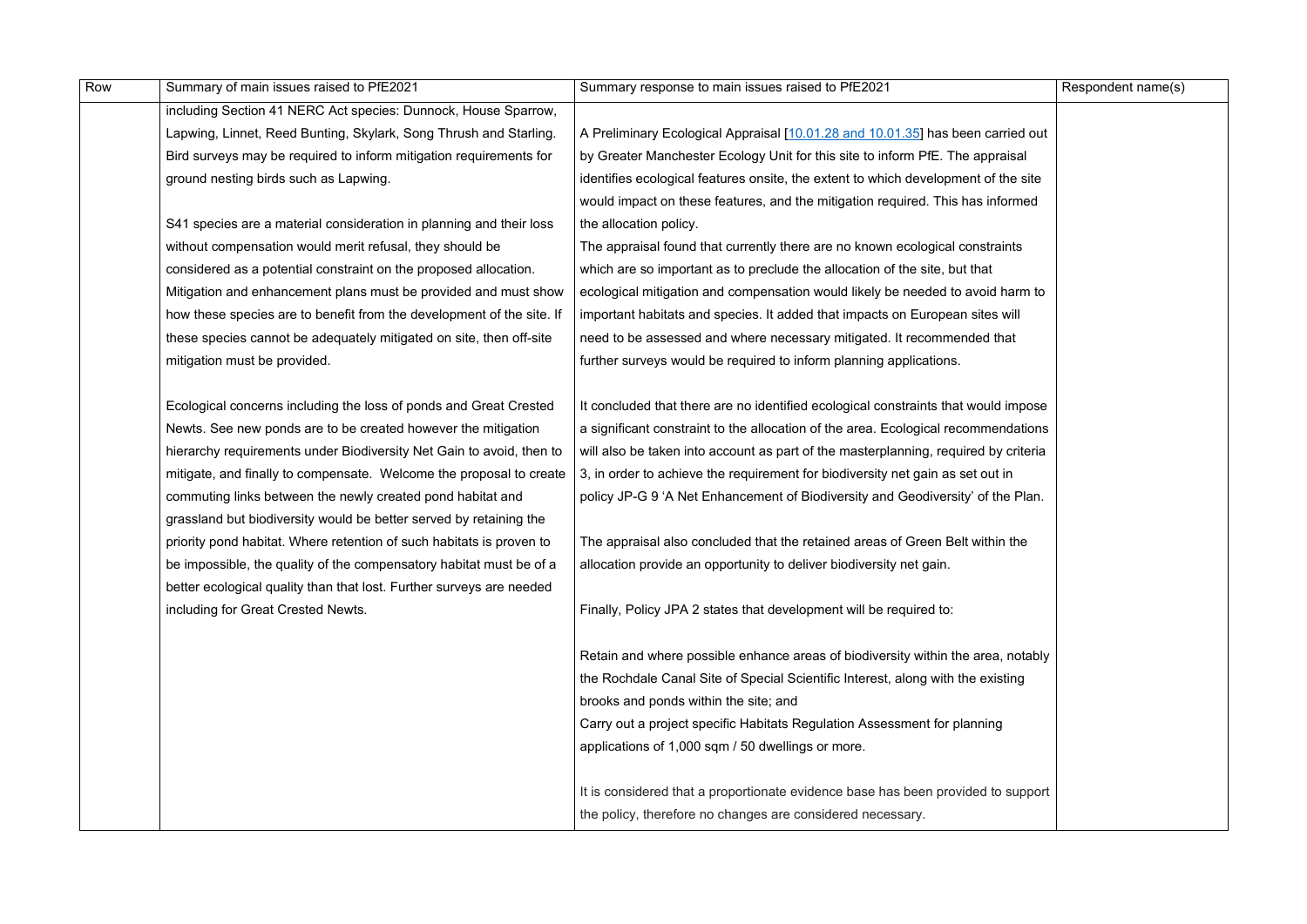| Row      | Summary of main issues raised to PfE2021                                | Summary response to main issues raised to PfE2021                                    | Respondent name(s)      |
|----------|-------------------------------------------------------------------------|--------------------------------------------------------------------------------------|-------------------------|
| JPA-2.10 | The Central Area's Ecological Notes refers to a mosaic of habitats      | The plan should be read as a whole and Policy JP-G9 sets out the approach            | The Wildlife Trust      |
|          | found in this area and states they are of poor quality so there is no   | regarding biodiversity and geodiversity and states that across the plan as a         |                         |
|          | legal obligation to provide compensation. This is inaccurate as under   | whole, a net enhancement of biodiversity resources will be sought. It outlines the   |                         |
|          | BNG all habitat to be lost must be counted under the metric and         | mitigation hierarchy that development will be expected to follow.                    |                         |
|          | compensated for.                                                        |                                                                                      |                         |
|          |                                                                         | It is considered that a proportionate evidence base has been provided to support     |                         |
|          |                                                                         | the policy, therefore no changes are considered necessary.                           |                         |
| JPA-2.11 | Note that the GMEU have identified that ecological mitigation and       | Support of requirement noted. Policy JPA 2 outlines in criteria 16 that              | The Wildlife Trust      |
|          | compensation that will be needed to avoid harm to important habitats    | development will be required to retain and where possible enhance areas of           |                         |
|          | and species and that as it is close to the Rochdale Canal SAC/SSSI.     | biodiversity within the area, notably the Rochdale Canal Site of Special Scientific  |                         |
|          | Support this requirement.                                               | Interest.                                                                            |                         |
| JPA-2.12 | The Environment Bill aims to protect wildlife and enhance               | The plan should be read as a whole. Policy JP-G9 sets out the approach               | See appendix            |
|          | biodiversity. The ecological appraisal by Ascerta in July 2019 for the  | regarding biodiversity and geodiversity and states that across the plan as a         |                         |
|          | site where 1,680 homes are proposed to be built recorded it to be       | whole, a net enhancement of biodiversity resources will be sought. It outlines the   |                         |
|          | rich in wildlife, home to priority action species. To build homes here  | mitigation hierarchy that development will be expected to follow.                    |                         |
|          | would show the plan to be unsound as it would result in the             |                                                                                      |                         |
|          | destruction and damage of wildlife habitats and priority species.       | A Preliminary Ecological Appraisal [10.01.28 and 10.01.35] has been carried out      |                         |
|          | Makes it incompatible with national policies such as the 25 Year        | by Greater Manchester Ecology Unit for this site to inform PfE. The appraisal        |                         |
|          | Environment Plan and GMCA's. It is not clear how it will deliver any    | identifies ecological features onsite, the extent to which development of the site   |                         |
|          | net gains in biodiversity.                                              | would impact on these features, and the mitigation required. This has informed       |                         |
|          |                                                                         | the allocation policy. Policy JPA 2 outlines in criteria 16 that development will be |                         |
|          |                                                                         | required to retain and where possible enhance areas of biodiversity within the       |                         |
|          |                                                                         | area and in criteria 17 that project specific Habitats Regulation Assessment for     |                         |
|          |                                                                         | planning applications of 1,000 sqm / 50 dwellings or more will be required.          |                         |
|          |                                                                         | It is considered that a proportionate evidence base has been provided to support     |                         |
|          |                                                                         | the policy, therefore no changes are considered necessary.                           |                         |
| JPA-2.13 | In relation to ecology, it is noted that the GMCA's appraisal indicates | Policy JPA 2 outlines in criteria 16 that development will be required to retain     | <b>Save Greater</b>     |
|          | that any ecological constraints on the site are unlikely to be          | and where possible enhance areas of biodiversity within the area and in criteria     | Manchester's Green Belt |
|          | significant but further surveys are required. It is our view that the   | 17 that project specific Habitats Regulation Assessment for planning                 | (SGMGB) Rochdale Group  |
|          | evidence base on this important issue is somewhat lacking and is        | applications of 1,000 sqm / 50 dwellings or more will be required.                   |                         |
|          | not robust enough to currently warrant allocation of the site. There    |                                                                                      |                         |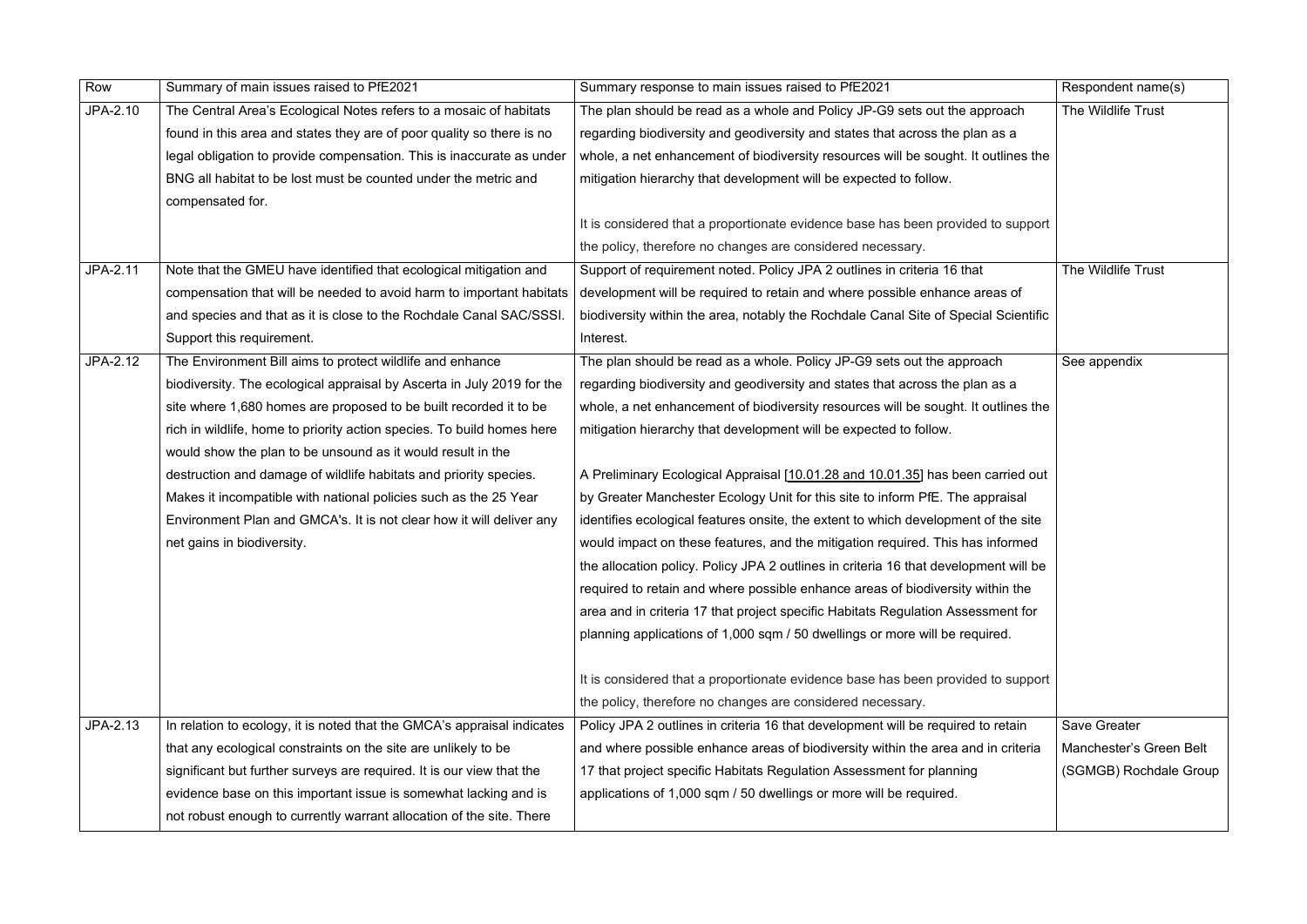| Row      | Summary of main issues raised to PfE2021                               | Summary response to main issues raised to PfE2021                                  | Respondent name(s)      |
|----------|------------------------------------------------------------------------|------------------------------------------------------------------------------------|-------------------------|
|          | appears to have only been a limited wildlife study - desktop and one   | Furthermore, Policy JP-G9 sets out the approach regarding biodiversity and         |                         |
|          | day on-site visit - which give an incomplete description of the actual | geodiversity and states that across the plan as a whole, a net enhancement of      |                         |
|          | situation.                                                             | biodiversity resources will be sought.                                             |                         |
|          |                                                                        |                                                                                    |                         |
|          |                                                                        | The plan should be read as a whole. No changes are considered necessary.           |                         |
| JPA-2.14 | The impact on the adjacent SSSI and Country Park both in terms of      | Criteria 6 of JP Allocation 2 states that development will be required to have     | <b>Save Greater</b>     |
|          | views and the potential for increased footfall also needs to be given  | regard to views from Tandle Hill Country Park in terms of the design,              | Manchester's Green Belt |
|          | greater consideration                                                  | landscaping and boundary treatment in order to minimise the visual impact as       | (SGMGB)                 |
|          |                                                                        | much as possible. Criteria 16 also states development at the site will be required |                         |
|          |                                                                        | to retain and where possible enhance areas of biodiversity within the area,        |                         |
|          |                                                                        | notably the Rochdale Canal Site of Special Scientific Interest, along with the     |                         |
|          |                                                                        | existing brooks and ponds within the site. No changes considered necessary.        |                         |
| JPA-2.15 | The majority of this land has been farmed for centuries and the        | Criteria 5 of JP Allocation 2 states that development will be required to protect  | <b>Save Greater</b>     |
|          | fields, paths and hedgerows are relatively unchanged from early        | and enhance archaeological features and where appropriate carry out                | Manchester's Green Belt |
|          | maps. The GMA2 - 4 Stakehill (North) Ecology report states that        | archaeological evaluation in the form of geophysics, field walking and trial       | (SGMGB) Rochdale Group  |
|          | further in-depth assessments need to be undertaken. This should be     | trenching for areas specified in the Stakehill Historic Environment Assessment     |                         |
|          | done prior to further consideration of this allocation site. There is  | 2020 to understand where especially significant archaeology must be preserved      |                         |
|          | potential for regionally significant archaeological remains within the | in situ. In addition, criteria 17 states that project specific Habitats Regulation |                         |
|          | site. A full report on the ecology has been deferred.                  | Assessment for planning applications of 1,000 sqm / 50 dwellings or more will      |                         |
|          |                                                                        | be required. No change considered necessary.                                       |                         |
|          | <b>Consultation</b>                                                    |                                                                                    |                         |
| JPA-2.16 | Documents deliberately long to stop people responding on purpose.      | Places for Everyone has been prepared in accordance with the Town and              | See appendix            |
|          | Too technical to confuse people.                                       | <b>Country Planning (Local Planning) (England) Regulations 2012.</b>               |                         |
|          |                                                                        |                                                                                    |                         |
| JPA-2.17 | Poor Consultation. The opinions of local people have not been          | Places for Everyone has been prepared in accordance with the Town and              | See appendix            |
|          | actively sought, PfE not promoted on Rochdale Council's website, no    | <b>Country Planning (Local Planning) (England) Regulations 2012. Consultation</b>  |                         |
|          | effort to inform local people. Many completely unaware of the plans    | was undertaken in accordance with both Rochdale and Oldham council's               |                         |
|          | even though they live only a few hundred yards from the proposed       | Statement of Community Involvement.                                                |                         |
|          | development. An A4 sheet sellotaped to trees is not advertisement to   |                                                                                    |                         |
|          | the wider public. The consultation falls well short of the Oldham      |                                                                                    |                         |
|          | Council SCI. It is not accessible to people with poor literacy skills, |                                                                                    |                         |
|          | and those who do not have a good command of the English                |                                                                                    |                         |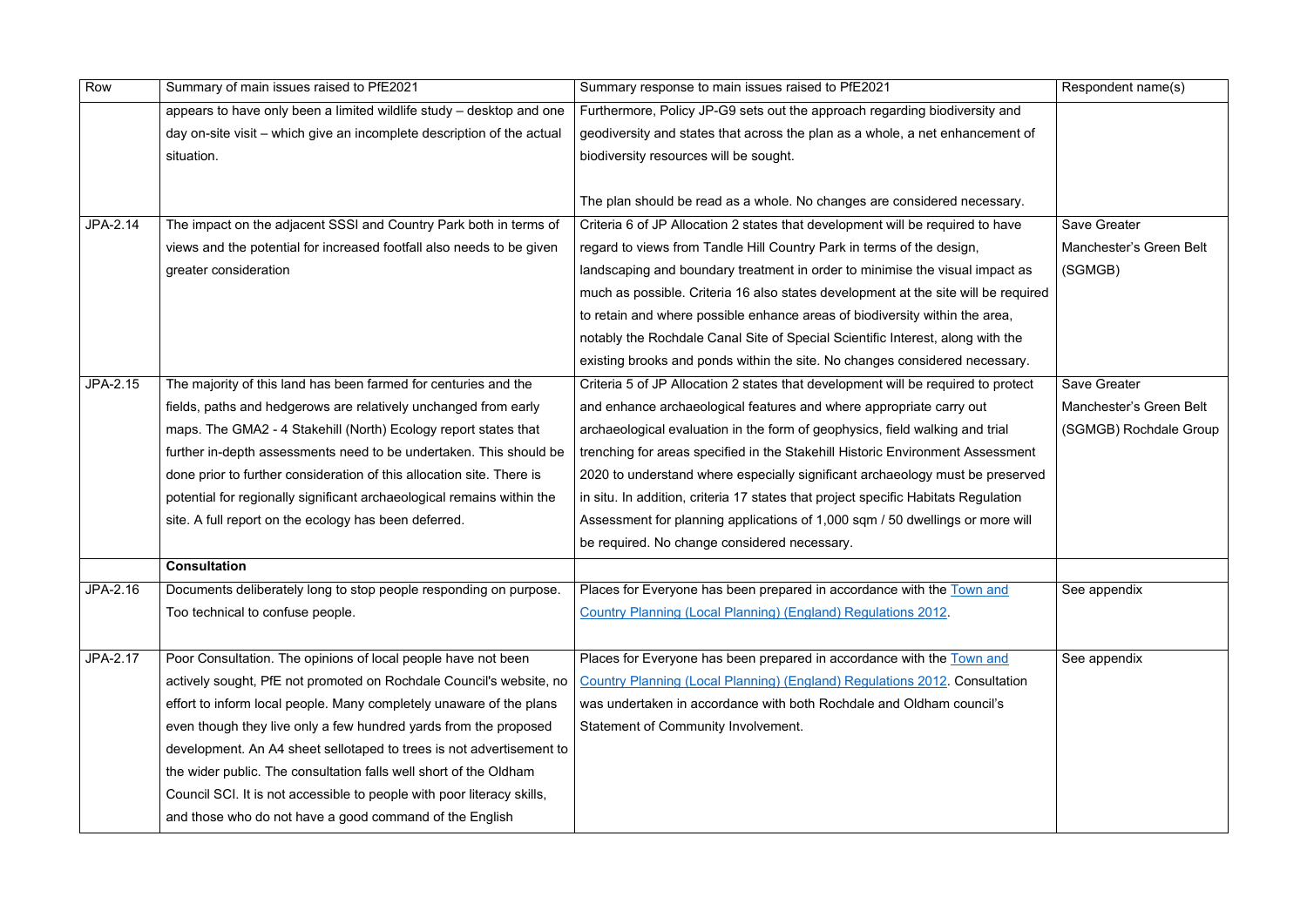| Row      | Summary of main issues raised to PfE2021                             | Summary response to main issues raised to PfE2021                                 | Respondent name(s)   |
|----------|----------------------------------------------------------------------|-----------------------------------------------------------------------------------|----------------------|
|          | language. No attempts to engage young people. Inadequate time for    |                                                                                   |                      |
|          | people to properly engage. Too short. A large proportion of the      |                                                                                   |                      |
|          | consultation was over the school holidays. The consultation fails to |                                                                                   |                      |
|          | meet the standards in multiple areas of HM Government                |                                                                                   |                      |
|          | <b>Consultation Principles 2018.</b>                                 |                                                                                   |                      |
|          | The section "Prepared the plan in accordance with the latest Local   |                                                                                   |                      |
|          | Development Scheme (LDS) for the nine Local Authorities              |                                                                                   |                      |
|          | participating in PfE, which informs the public about the current     |                                                                                   |                      |
|          | planning policies for the local authority" has not been implemented  |                                                                                   |                      |
|          | or imposed.                                                          |                                                                                   |                      |
|          | Rochdale Council did not follow due process following the concerns   |                                                                                   |                      |
|          | raised at the Overview & Scrutiny Committee (July 21) regarding      |                                                                                   |                      |
|          | public consultation.                                                 |                                                                                   |                      |
| JPA-2.18 | No widespread, accessible publicity was under taken for a key early  | Places for Everyone has been prepared in accordance with the Town and             | <b>Adrian Bolton</b> |
|          | stage in the development of GMSF/PfE, which is an optimal stage for  | <b>Country Planning (Local Planning) (England) Regulations 2012. Consultation</b> |                      |
|          | public involvement.                                                  | was undertaken in accordance with both Rochdale and Oldham council's              |                      |
|          |                                                                      | Statement of Community Involvement.                                               |                      |
| JPA-2.19 | Objections have not been addressed since the last iteration.         | The PfE Plan sets out a very clear preference of using previously developed       | See appendix         |
|          | In the previous (2016) GMSF consultation an overwhelming             | (brownfield) land and vacant buildings to meet development needs in line with     |                      |
|          | proportion of dissent was received for the 'Northern Gateway' areas, | NPPF. However, given the scale of development required to meet the objectives     |                      |
|          | and yet the proposals for these areas remain virtually unchanged in  | of the Plan, a limited amount of development is identified on land outside of the |                      |
|          | this PfE plan. There is a general feeling amongst residents that     | urban area on greenfield and/or Green Belt land. The details of the employment    |                      |
|          | development companies been given stakeholder opportunities whilst    | land needs and supply can be found in the Employment Topic Paper [05.01.04],      |                      |
|          | residents were kept in the dark. This is inequitable because         | the details of the housing land needs and supply can be found in the Housing      |                      |
|          | developers have a vested interest in the release of Green Belt land  | Topic Paper[06.01.03]. Further details in relation to the strategic case for      |                      |
|          | for housing.                                                         | releasing Green Belt can be found in the Green Belt Topic Paper [07.01.25].       |                      |
|          |                                                                      | Changes have been made to the Stakehill allocation since 2016.                    |                      |
|          |                                                                      |                                                                                   |                      |
|          |                                                                      | In GMSF 2016 the allocation formed part of the wider NG2 Land east and west       |                      |
|          |                                                                      | of A627M (Oldham and Rochdale). In GMSF 2019 the allocation was renamed           |                      |
|          |                                                                      | Policy GM Allocation 2 Stakehill, the boundary was amended to only include        |                      |
|          |                                                                      | land to the west of the A627M thereby reducing it's proximity to, and impact on,  |                      |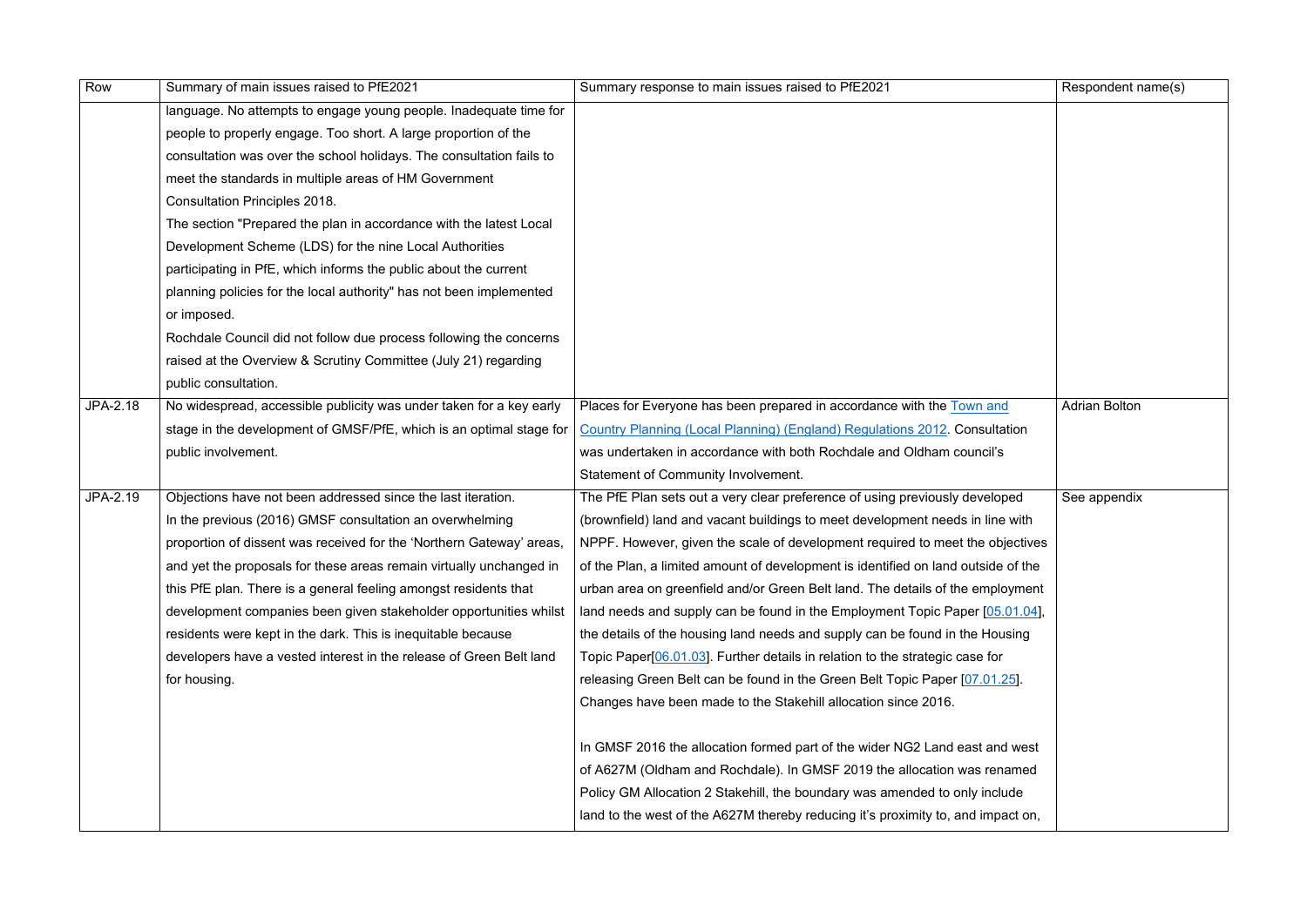| Row             | Summary of main issues raised to PfE2021                         | Summary response to main issues raised to PfE2021                                  | Respondent name(s)            |
|-----------------|------------------------------------------------------------------|------------------------------------------------------------------------------------|-------------------------------|
|                 |                                                                  | Tandle Hill Country Park. Furthermore, at this point a strategic area of Green     |                               |
|                 |                                                                  | Belt was retained between the A627(M) spur and Thornham Lane to maintain           |                               |
|                 |                                                                  | separation between the urban areas of Rochdale and Middleton.                      |                               |
|                 |                                                                  |                                                                                    |                               |
|                 |                                                                  | Chapter 29 of the Stakehill Allocation Topic Paper [10.01.54] sets out the main    |                               |
|                 |                                                                  | changes that have been made to the proposed allocation since GMSF 2019.            |                               |
|                 |                                                                  | The most notable change being to the amount of development that the site is        |                               |
|                 |                                                                  | expected to deliver. The site is now expected to deliver around 1,680 homes        |                               |
|                 |                                                                  | and 150,000 sq m of employment floorspace. This compares with 900 homes            |                               |
|                 |                                                                  | and 250,000 sq m of floorspace in the 2019 GMSF and 1,680 homes and                |                               |
|                 |                                                                  | 155,000 sq m of employment floorspace in the 2020 GMSF. This change has            |                               |
|                 |                                                                  | come about through the further masterplanning which has considered that the        |                               |
|                 |                                                                  | land to the north of the existing industrial estate would be more appropriate for  |                               |
|                 |                                                                  | housing than employment.                                                           |                               |
|                 |                                                                  |                                                                                    |                               |
|                 |                                                                  | As stated at paragraph 29.2 there has also been a further reduction in             |                               |
|                 |                                                                  | employment floorspace to 150,000sqm in the PfE Joint Plan. This reduction has      |                               |
|                 |                                                                  | resulted in some amendments to the boundary of the allocation and allowed the      |                               |
|                 |                                                                  | retention of an additional area of Green Belt land within the southern end of the  |                               |
|                 |                                                                  | allocation. As noted above this area of retained Green Belt                        |                               |
|                 |                                                                  | assists with the delivery of a sustainable drainage strategy as well as an area of |                               |
|                 |                                                                  | biodiversity and landscape value.                                                  |                               |
|                 |                                                                  | Further changes are summarised at paragraph 29.5.                                  |                               |
|                 |                                                                  |                                                                                    |                               |
|                 |                                                                  | No changes considered necessary.                                                   |                               |
|                 | <b>Walking and Cycling</b>                                       |                                                                                    |                               |
| <b>JPA 2.20</b> | The PROW that runs south into the site from Thornham New Road is | Restricted Byway RocF Rupp30 is not essential to access this allocation from       | Rochdale and Bury             |
|                 | a Restricted Byway RocF Rupp 30. Motor vehicles do not have a    | the north and there is flexibility in how this is achieved. In line with paragraph | <b>Bridleways Association</b> |
|                 | right to use Restricted Byways unless there are Private Access   | 100 of NPPF the PROW network will be protected and maintained for the safe         |                               |
|                 | Rights. In line with the NPPF statement, paragraph 100, this     | passage of legal users and integrated into the active and sustainable access       |                               |
|                 | Restricted Byway needs to be protected from these proposals.     | arrangements for the allocation in line with PfE Policies JP-C 1, JP-C 4 and JP-   |                               |
|                 |                                                                  | C 5 (P199-210).                                                                    |                               |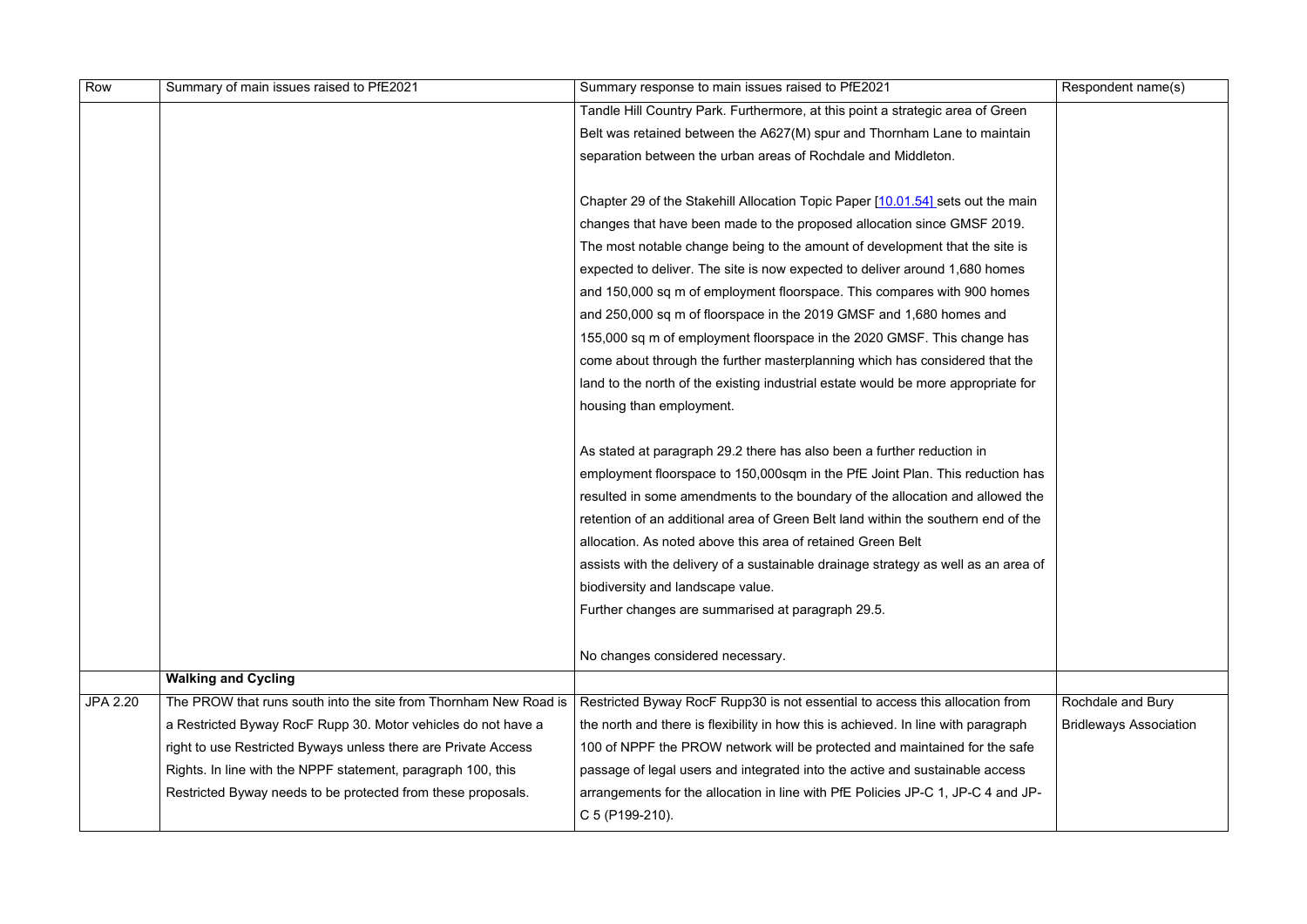| Row             | Summary of main issues raised to PfE2021                          | Summary response to main issues raised to PfE2021                                  | Respondent name(s)            |
|-----------------|-------------------------------------------------------------------|------------------------------------------------------------------------------------|-------------------------------|
|                 | Paragraph 10.6 of the Stakehill Topic Paper states there will be  |                                                                                    |                               |
|                 | resurfacing of Thornham Lane and Boarshaw Lane, the surface of    | Criteria 10 of JP Allocation 2 also states that development will be required to    |                               |
|                 | these routes has served the legal users (walkers, cyclists, horse | provide good quality walking and cycling routes to connect to new and existing     |                               |
|                 | riders and carriage drivers) well for decades and do not need     | residential areas and local transport hubs in order to encourage sustainable       |                               |
|                 | "improving". It is important that both Thornham Lane and Boarshaw | short journeys to work and promote healthier lifestyles.                           |                               |
|                 | Lane are protected from these proposals in line with the NFFP     |                                                                                    |                               |
|                 | statement in paragraph 100.                                       | In addition, the plan should be read as a whole, and criteria 6 of JP-P7 Sport     |                               |
|                 |                                                                   | and Recreation states that a network of high quality and accessible sports and     |                               |
|                 |                                                                   | recreation facilities will be protected and enhanced, supporting greater levels of |                               |
|                 |                                                                   | activity for all ages, including by protecting and enhancing the public rights of  |                               |
|                 |                                                                   | way network. No changes are considered necessary.                                  |                               |
| JPA-2.21        | No mention of routes for horse riders, route suggested and would  | The plan should be read as a whole, and criteria 6 of JP-P7 Sport and              | Rochdale and Bury             |
|                 | help achieve JP-P7 para 6 (c).                                    | Recreation states that a network of high quality and accessible sports and         | <b>Bridleways Association</b> |
|                 |                                                                   | recreation facilities will be protected and enhanced, supporting greater levels of |                               |
|                 |                                                                   | activity for all ages, including by the expansion of the network of strategic      |                               |
|                 |                                                                   | recreation routes offering longer distance opportunities for walking, cycling and  |                               |
|                 |                                                                   | horse-riding. No changes are considered necessary.                                 |                               |
| <b>JPA-2.22</b> | If this land is built on well used footpaths will be lost.        | Criteria 10 of JPA 2 states that development will be required to provide good      | Peter Hill                    |
|                 |                                                                   | quality walking and cycling routes to connect to new and existing residential      |                               |
|                 |                                                                   | areas and local transport hubs in order to encourage sustainable short journeys    |                               |
|                 |                                                                   | to work and promote healthier lifestyles. Paragraph 11.48 also states that         |                               |
|                 |                                                                   | investment in public transport and associated infrastructure should be             |                               |
|                 |                                                                   | complemented by a high-quality pedestrian and cycling network that links the       |                               |
|                 |                                                                   | new development to surrounding neighbourhoods and key services/facilities. No      |                               |
|                 |                                                                   | changes are considered necessary.                                                  |                               |
|                 | Infrastructure                                                    |                                                                                    |                               |
| JPA-2.23        | How will infrastructure be funded?                                | Policy JPA 2 sets out the requirements for the site to ensure that any necessary   | See appendix                  |
|                 |                                                                   | infrastructure requirements are provided.                                          |                               |
|                 |                                                                   |                                                                                    |                               |
|                 |                                                                   | A number of policies in the Plan provide a sufficient policy framework to address  |                               |
|                 |                                                                   | this matter, such as Policies, JP-G6, JP-P1 and JP- D2 which states that new       |                               |
|                 |                                                                   | development must be supported by the necessary infrastructure, including           |                               |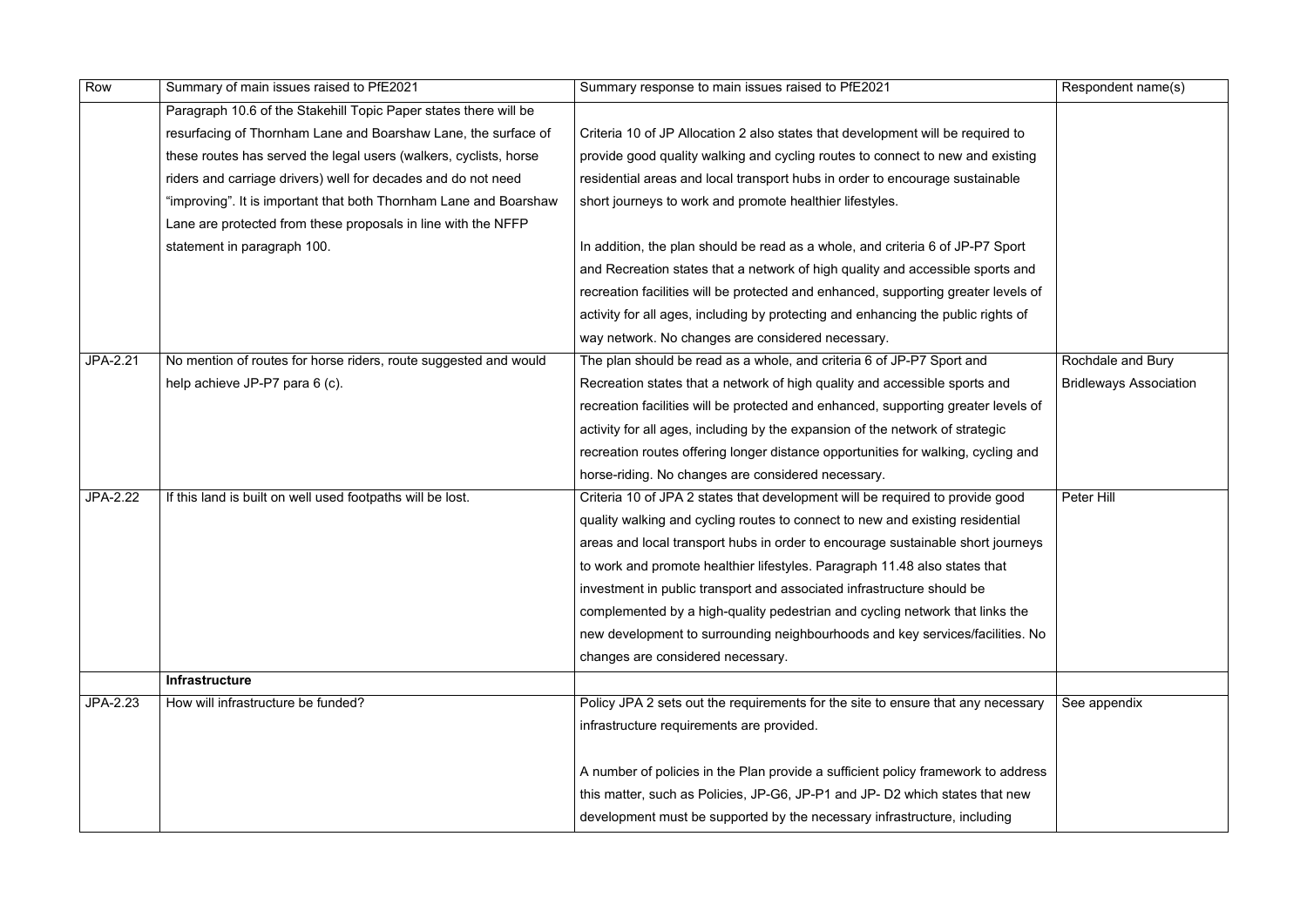| Row      | Summary of main issues raised to PfE2021                                 | Summary response to main issues raised to PfE2021                                     | Respondent name(s) |
|----------|--------------------------------------------------------------------------|---------------------------------------------------------------------------------------|--------------------|
|          |                                                                          | where appropriate green spaces, schools and medical facilities. The plan needs        |                    |
|          |                                                                          | to be read as a whole, therefore no change is considered necessary.                   |                    |
| JPA-2.24 | This allocation is located near a number of other development sites.     | The supporting evidence base, such as the Transport Locality Assessments -            | See appendix       |
|          | The detrimental cumulative impacts of these allocation on the Green      | Cross-boundary - Greater Manchester Spatial Framework 2020 [09.01.07] and             |                    |
|          | Belt, local community and transport networks needs looking at. The       | addendum [09.01.18], considers the cumulative impact of the proposals where           |                    |
|          | cumulative effects on the local infrastructure, despite the mitigations  | appropriate.                                                                          |                    |
|          | suggested, will not be sufficient.                                       |                                                                                       |                    |
|          |                                                                          | Furthermore, a number of policies in the Plan provide a sufficient policy             |                    |
|          |                                                                          | framework to address this matter, such as Policies, JP-G6, JP-P1 and JP-D2            |                    |
|          |                                                                          | which states that new development must be supported by the necessary                  |                    |
|          |                                                                          | infrastructure, including where appropriate green spaces, critical infrastructure,    |                    |
|          |                                                                          | schools and medical facilities. Through these policies the plan takes account of      |                    |
|          |                                                                          | the infrastructure requirements of individual and cumulative allocations. No          |                    |
|          |                                                                          | changes considered necessary.                                                         |                    |
| JPA-2.25 | There is no detailed evidence regarding how existing infrastructure,     | PfE and Policy JPA 2 sets out the requirements for the site to ensure that any        | See appendix       |
|          | or new infrastructure could cope with this, such as roads, utilities,    | necessary infrastructure requirements are provided.                                   |                    |
|          | schools, drainage and medical practises. GPs, schools and roads at       | Recognising the importance of ensuring that new development does not place            |                    |
|          | capacity and roads not maintained. Road near Stakehill has               | undue pressure on existing social infrastructure Policy JPA 2, criteria 19 outlines   |                    |
|          | collapsed on four occasions already how will it fair with the additional | that it will be necessary for the proposal to deliver social infrastructure to ensure |                    |
|          | traffic. Prior to allocation of a site for development it is imperative  | that the needs of new and existing communities are properly met.                      |                    |
|          | that assurances are received that the existing infrastructure can        |                                                                                       |                    |
|          | accommodate the scale of development being proposed.                     | In addition, in relation to schools' criteria 18 states that the development must     |                    |
|          |                                                                          | contribute and make provision for additional primary and secondary school             |                    |
|          |                                                                          | places, including contributions to deliver the expansion of Thornham St John's        |                    |
|          |                                                                          | Primary School located within the allocation.                                         |                    |
|          |                                                                          |                                                                                       |                    |
|          |                                                                          | The plan should be read as whole and there are also other policies that provide       |                    |
|          |                                                                          | a sufficient policy framework to address this matter, such as Policies, JP-G6, JP-    |                    |
|          |                                                                          | P1 and JP- D2 which states that new development must be supported by the              |                    |
|          |                                                                          | necessary infrastructure, including where appropriate green spaces, schools           |                    |
|          |                                                                          | and medical facilities. It is considered that a proportionate evidence base has       |                    |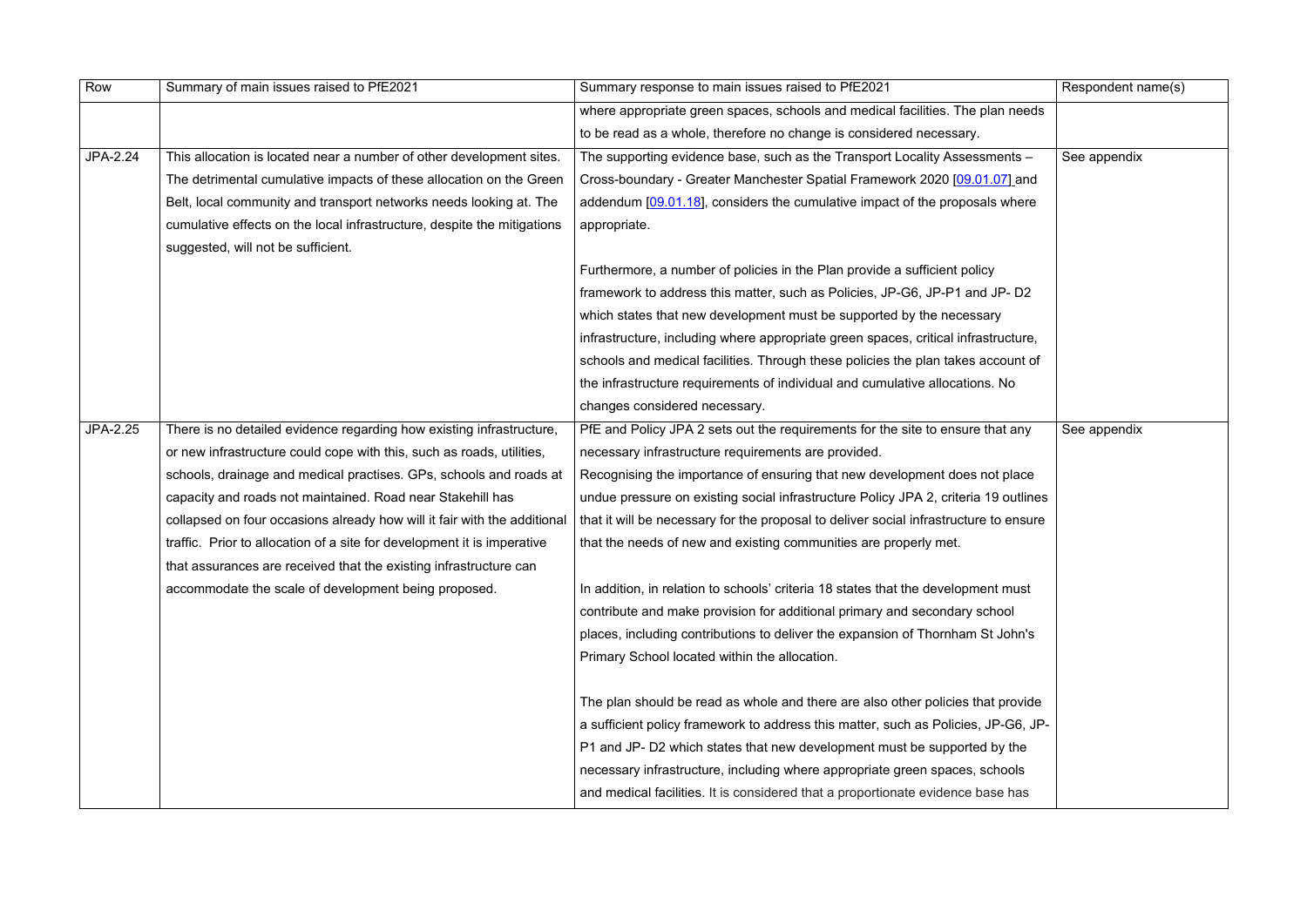| Row      | Summary of main issues raised to PfE2021                               | Summary response to main issues raised to PfE2021                                 | Respondent name(s) |
|----------|------------------------------------------------------------------------|-----------------------------------------------------------------------------------|--------------------|
|          |                                                                        | been provided to support the policy, therefore no changes are considered          |                    |
|          |                                                                        | necessary.                                                                        |                    |
| JPA-2.26 | Proposals include an intention to extend St Johns Thornham to          | The plan should be read as a whole and Policy JP-P5 outlines how the plan will    | See appendix       |
|          | accommodate the additional places required for the 1650 houses to      | ensure the delivery of sufficient school places to respond to the demands from    |                    |
|          | be built. Construction Industry pre-development criteria indicates the | new housing.                                                                      |                    |
|          | primary places requirement will be in excess of 300. The school        |                                                                                   |                    |
|          | Governing Board and Church of England Diocese have not been            | In addition, criteria 18 states that the development must contribute and make     |                    |
|          | approached. The existing school is a voluntary aided and not subject   | provision for additional primary and secondary school places, including           |                    |
|          | to Local Authority control. Without planned and deliverable additional | contributions to deliver the expansion of Thornham St John's Primary School       |                    |
|          | primary school places the site cannot be delivered and therefore       | located within the allocation. As plans for the development of the allocation     |                    |
|          | raises the question of soundness of the Plan.                          | progress through the planning system the relevant discussions will be had with    |                    |
|          |                                                                        | infrastructure providers, including regarding additional school places.           |                    |
|          |                                                                        |                                                                                   |                    |
|          |                                                                        | No changes are considered necessary.                                              |                    |
|          | <b>Employment</b>                                                      |                                                                                   |                    |
| JPA-2.27 | Major partner and industries for the employment provision should be    | As the site comes forward, the councils will work with interested parties to      | See appendix       |
|          | identified.                                                            | develop the employment element of the allocation.                                 |                    |
| JPA-2.28 | Warehousing comprises a disproportionate share of Oldham's and         | The plan should be read as a whole and criterion F and G of Policy JP-J1 sets     | See appendix       |
|          | Rochdale's economies, accounting for around a quarter of all the       | out a commitment to supporting local job growth and ensuring that employment      |                    |
|          | warehousing space in Greater Manchester. Storage and distribution      | growth opportunities are well connected and accessible to all residents. It is    |                    |
|          | are low-density employment i.e. it is not an efficient use of          | considered that the employment allocations and the existing baseline supply       |                    |
|          | employment space. This employment is also typically low skilled and    | across the plan area will provide a range of employment opportunities in various  |                    |
|          | low paid. This will stifle economic growth because it imposes a        | sectors.                                                                          |                    |
|          | ceiling on productivity. Storage and distribution are extremely        |                                                                                   |                    |
|          | vulnerable to automation. In its employment land projections, PfE      | JP-J4 also sets out that 'industrial and warehousing accommodation is essential   |                    |
|          | bases its projections on the assumption that the employment density    | to a wide range of businesses across many economic sectors. It is particularly    |                    |
|          | of I&W will not change, but this is unrealistic. Warehousing is hardly | important to the key sectors of advanced manufacturing and logistics but is also  |                    |
|          | appropriate to Governments levelling up agenda.                        | crucial to supporting other parts of the economy and its continued provision will |                    |
|          |                                                                        | help to reduce inequalities' [page 116, para. 6.26].                              |                    |
|          |                                                                        | Local Plan's (and their evidence base) may provide further policy/ analysis on    |                    |
|          |                                                                        | their borough's key sectors and employment opportunities.                         |                    |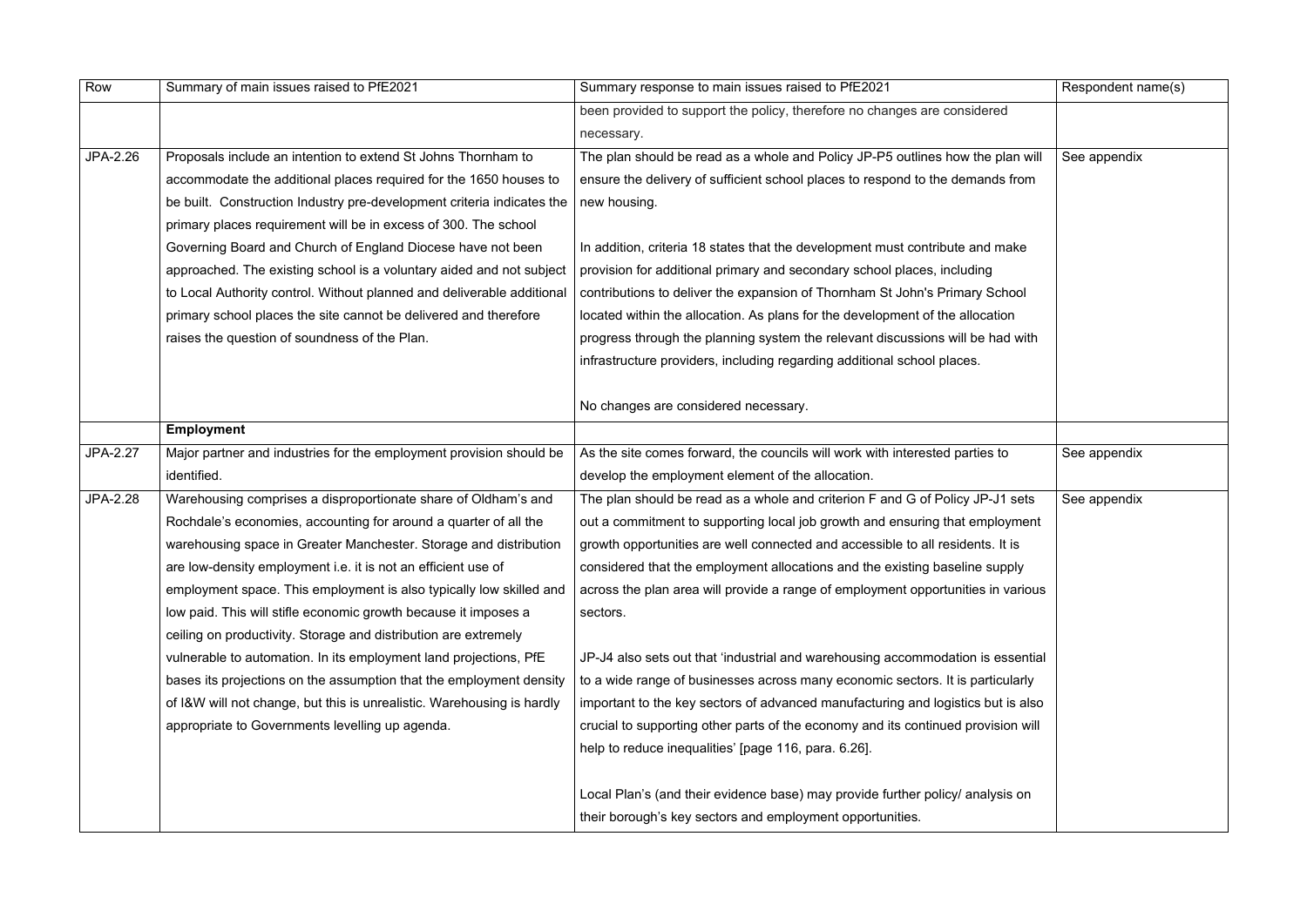| Row      | Summary of main issues raised to PfE2021                            | Summary response to main issues raised to PfE2021                                 | Respondent name(s) |
|----------|---------------------------------------------------------------------|-----------------------------------------------------------------------------------|--------------------|
|          |                                                                     |                                                                                   |                    |
|          |                                                                     | It is considered that an appropriate supply of sites has been identified to meet  |                    |
|          |                                                                     | employment land needs for the plan area. The Site Selection Background Paper      |                    |
|          |                                                                     | [03.04.01] and the Growth and Spatial Options Paper 02.01.10 provides             |                    |
|          |                                                                     | information on the methodology for selecting the strategic allocations/growth     |                    |
|          |                                                                     | areas. Furthermore, each strategic allocation policy chapter within the Plan      |                    |
|          |                                                                     | includes a reasoned justification for the allocation.                             |                    |
|          |                                                                     |                                                                                   |                    |
|          |                                                                     | Unlike for housing need, there is no standard methodology for calculating         |                    |
|          |                                                                     | employment land need. However, as detailed in the paper Employment Land           |                    |
|          |                                                                     | Needs in Greater Manchester [05.01.02] the approach adopted is considered to      |                    |
|          |                                                                     | be a robust, widely accepted methodology. It is not possible across the plan      |                    |
|          |                                                                     | area to meet employment needs on the existing supply, as such additional land     |                    |
|          |                                                                     | is required. Employment need and supply is also discussed within the              |                    |
|          |                                                                     | supporting evidence - Economic Forecasts for Greater Manchester [05.01.01];       |                    |
|          |                                                                     | and Employment Topic Paper [05.01.04].                                            |                    |
|          |                                                                     |                                                                                   |                    |
|          |                                                                     | It is considered that a proportionate evidence base has been provided to support  |                    |
|          |                                                                     | the policy, therefore no changes are considered necessary.                        |                    |
| JPA-2.29 | The level of employment space proposed is not needed in terms of    | It is considered that an appropriate supply of sites has been identified to meet  | See appendix       |
|          | demand within the Plan period or the foreseeable future.            | employment land needs for the plan area. meet this need. Unlike for housing       |                    |
|          |                                                                     | need, there is no standard methodology for calculating employment land need.      |                    |
|          |                                                                     | However, as detailed in the paper Employment Land Needs in Greater                |                    |
|          |                                                                     | Manchester $[05.01.02]$ the approach adopted is considered to be a robust,        |                    |
|          |                                                                     | widely accepted methodology. See also supporting evidence Economic                |                    |
|          |                                                                     | Forecasts for Greater Manchester [05.01.01] and Employment Topic Paper            |                    |
|          |                                                                     | [05.01.04]                                                                        |                    |
|          |                                                                     |                                                                                   |                    |
|          |                                                                     | It is considered that a proportionate evidence base has been provided to support  |                    |
|          |                                                                     | the policy, therefore no changes are considered necessary.                        |                    |
| JPA-2.30 | Failure to objectively assess need - The Strategy contains a paper- | The spatial strategy of the Plan (Chapter 4) seeks to deliver inclusive growth by | See appendix       |
|          | based exercise to assess need for employment space/warehousing.     | boosting significantly the competitiveness of the northern parts of Greater       |                    |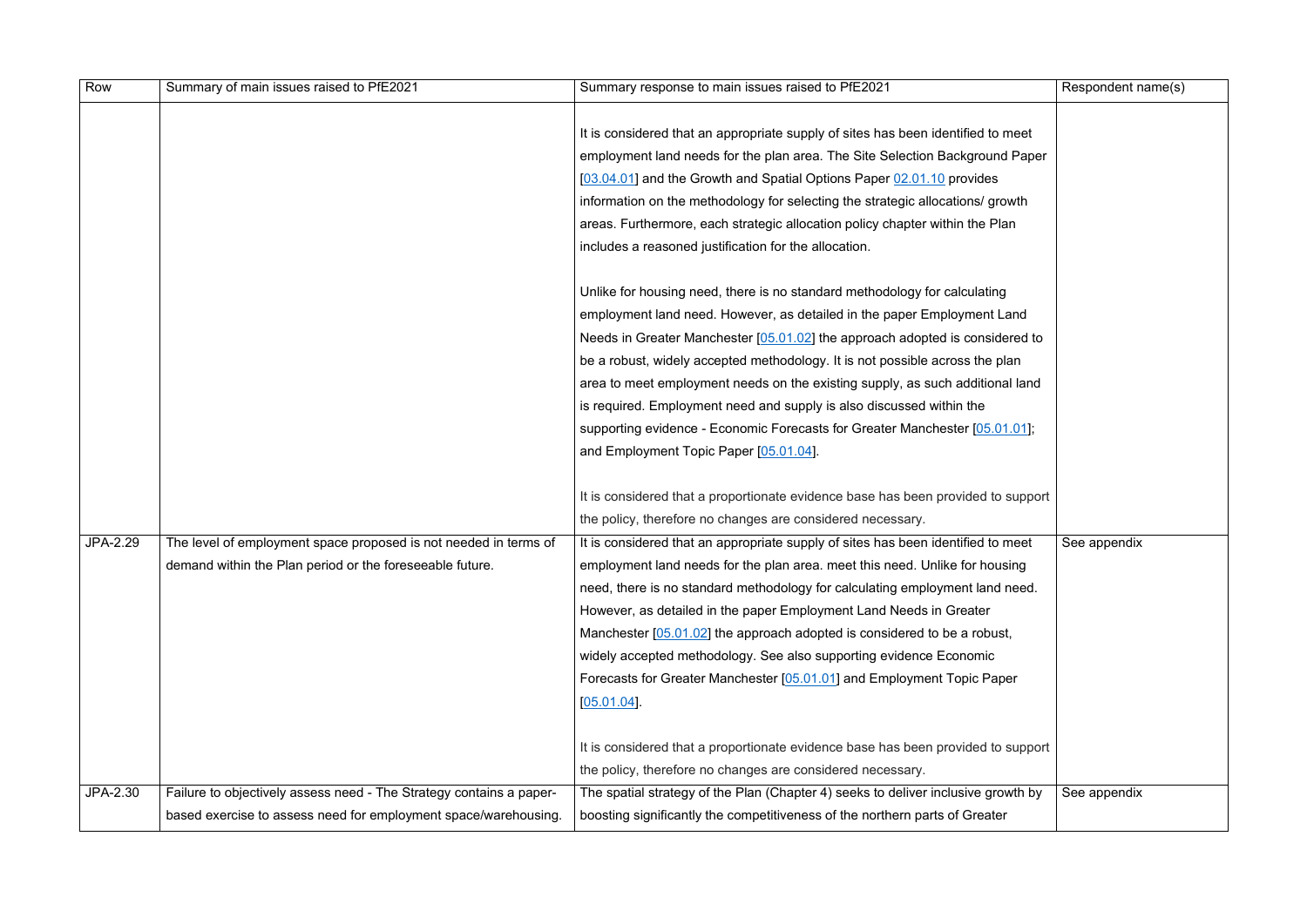| Row | Summary of main issues raised to PfE2021                              | Summary response to main issues raised to PfE2021                                      | Respondent name(s) |
|-----|-----------------------------------------------------------------------|----------------------------------------------------------------------------------------|--------------------|
|     | It determined that an accelerated growth projection would be used to  | Manchester, whilst ensuring that the southern area continues to make a                 |                    |
|     | quantify need. This exaggerated growth would have been an             | considerable contribution to growth by making the most of its key assets.              |                    |
|     | unrealistic in calmer economic times, in the current economic climate | Stakehill will be of sufficient scale and quality to enable a significant rebalance in |                    |
|     | more so. Submitted an analysis of the Employment Land Need            | economic growth within the sub-region by boosting the competitiveness of the           |                    |
|     | determined by PfE, demonstrating that the need has not been           | north of the conurbation.                                                              |                    |
|     | objectively assessed. The plan has failed to consider appropriate     |                                                                                        |                    |
|     | revisions to address the impact of the pandemic. The impact of        | Unlike for housing need, there is no standard methodology for calculating              |                    |
|     | BREXIT has similarly been sidelined. The Strategy contains an         | employment land need. However, as detailed in the paper Employment Land                |                    |
|     | ambition to build thousands of hectares of employment                 | Needs in Greater Manchester [05.01.02] the approach adopted is considered to           |                    |
|     | space/warehouses within the confines of a small motorway corridor.    | be a robust, widely accepted methodology.                                              |                    |
|     | The Strategy does not identify how this intense concentration in the  |                                                                                        |                    |
|     | North of Greater Manchester will meet the needs of the wider          | It is not possible across the plan area to meet employment needs on the existing       |                    |
|     | conurbation. There is no analysis of accessibility for the GM labour  | supply, as such additional land is required. Employment need and supply is also        |                    |
|     | market, or the desirability of this location to logistics businesses, | discussed within the supporting evidence - Economic Forecasts for Greater              |                    |
|     | outlines reasons why not a good location for logistics. There is no   | Manchester [05.01.01]; and Employment Topic Paper [05.01.04].                          |                    |
|     | up-to-date review of employment land supply and demand, and no        |                                                                                        |                    |
|     | identification of key economic sectors, including their performance   | As detailed in Chapters 1, 6 and 7 of the PfE Plan, two assessments of the             |                    |
|     | over time. Over 240ha of warehousing is already under development     | potential impacts of Covid-19 and Brexit on the economy were carried out,              |                    |
|     | in Chadderton, and there is no current evidence of demand for this.   | initially in 2020 and again in 2021. Both assessments concluded that there was         |                    |
|     | There are additionally existing vacancies at Stakehill Industrial     | insufficient evidence to amend the assumptions underpinning the PfE Plan. For          |                    |
|     | Estate, and the nearby Kingsway Industrial Estate (off M62            | further information see COVID-19 and Places for Everyone Growth Options                |                    |
|     | Rochdale). Oldham Council were able to provide limited information    | $[05.01.03]$ .                                                                         |                    |
|     | concerning other employment/warehouse capacity in the Chadderton      |                                                                                        |                    |
|     | area and at the existing Stakehill industrial estate. List submitted  | The sites submitted already form part of the GM land supply for employment             |                    |
|     | confirming existing vacancies in the immediate area. The proposed     | floorspace as can be found on Mapping GM and in the Employment Land Supply             |                    |
|     | location is not based on an objective assessment of need. It is       | (Industry & Warehousing) [03.03.02].                                                   |                    |
|     | instead a vision built on a predetermined spatial plan.               | The Site Selection Background Paper [03.04.01] sets out the process used to            |                    |
|     |                                                                       | consider the suitability of sites that had been put forward as potential locations     |                    |
|     |                                                                       | for development. Further details can be found in the Omission report.                  |                    |
|     |                                                                       | It is considered that a proportionate evidence base has been provided to support       |                    |
|     |                                                                       | the policy, therefore no changes are considered necessary.                             |                    |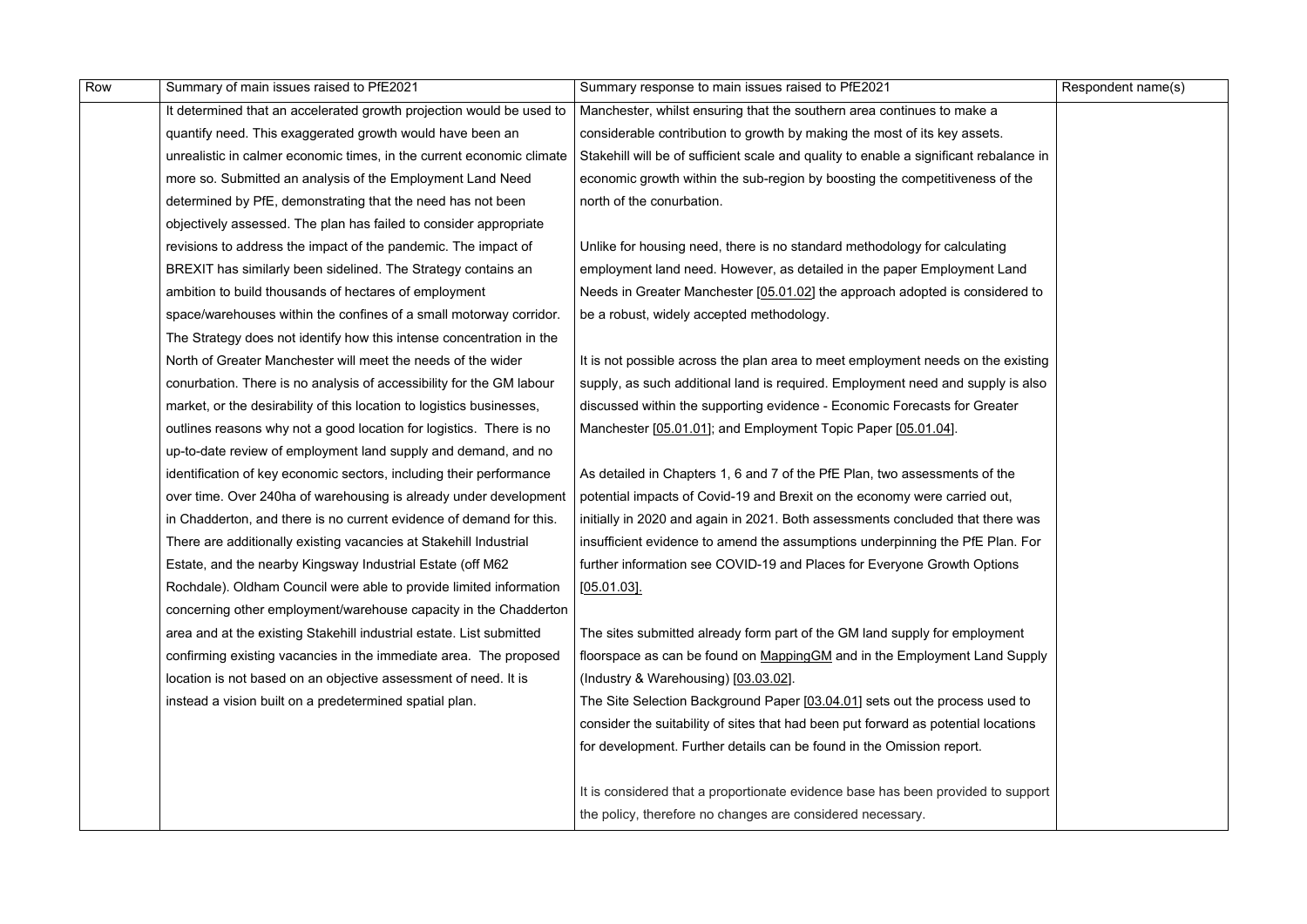| Row      | Summary of main issues raised to PfE2021                                | Summary response to main issues raised to PfE2021                                 | Respondent name(s)       |
|----------|-------------------------------------------------------------------------|-----------------------------------------------------------------------------------|--------------------------|
| JPA-2.31 | The North-East Growth Corridor may have unforeseen                      | The plan should be read as a whole and criterion F and G of Policy JP-J1 sets     | Save Royton's Green Belt |
|          | consequences leading to an over-supply of fulfilment warehousing in     | out a commitment to supporting local job growth and ensuring that employment      |                          |
|          | a small geographic area; a scenario may be envisaged where the          | growth opportunities are well connected and accessible to all residents. It is    |                          |
|          | Oldham, Bury and Rochdale are competing for the same business,          | considered that the employment allocations and the existing baseline supply       |                          |
|          | reducing the competitive effectiveness of the Northern Gateway and      | across the plan area will provide a range of employment opportunities in various  |                          |
|          | Stakehill. The supply of such a large quantity of floor space in such a | sectors.                                                                          |                          |
|          | confined area is also a sub-optimal use of employment space and         |                                                                                   |                          |
|          | will lead to low levels of job creation and storage and distribution is | JP-J4 also sets out that 'industrial and warehousing accommodation is essential   |                          |
|          | extremely susceptible to automation.                                    | to a wide range of businesses across many economic sectors. It is particularly    |                          |
|          |                                                                         | important to the key sectors of advanced manufacturing and logistics but is also  |                          |
|          |                                                                         | crucial to supporting other parts of the economy and its continued provision will |                          |
|          |                                                                         | help to reduce inequalities' [page 116, para. 6.26].                              |                          |
|          |                                                                         |                                                                                   |                          |
|          |                                                                         | Local Plan's (and their evidence base) may provide further policy/ analysis on    |                          |
|          |                                                                         | their borough's key sectors and employment opportunities.                         |                          |
|          |                                                                         |                                                                                   |                          |
|          |                                                                         | Unlike for housing need, there is no standard methodology for calculating         |                          |
|          |                                                                         | employment land need. However, as detailed in the paper Employment Land           |                          |
|          |                                                                         | Needs in Greater Manchester [05.01.02] the approach adopted is considered to      |                          |
|          |                                                                         | be a robust, widely accepted methodology.                                         |                          |
|          |                                                                         |                                                                                   |                          |
|          |                                                                         | It is not possible across the plan area to meet employment needs on the existing  |                          |
|          |                                                                         | supply, as such additional land is required. Employment need and supply is also   |                          |
|          |                                                                         | discussed within the supporting evidence - Economic Forecasts for Greater         |                          |
|          |                                                                         | Manchester [05.01.01]; and Employment Topic Paper [05.01.04].                     |                          |
|          |                                                                         |                                                                                   |                          |
|          |                                                                         | It is considered that a proportionate evidence base has been provided to support  |                          |
|          |                                                                         | the policy, therefore no changes are considered necessary.                        |                          |
| JPA-2.32 | Welcome that the employment space has been reduced by                   | Support welcomed.                                                                 | Jim McMahon MP           |
|          | 5,000sqm.                                                               |                                                                                   |                          |
|          |                                                                         |                                                                                   |                          |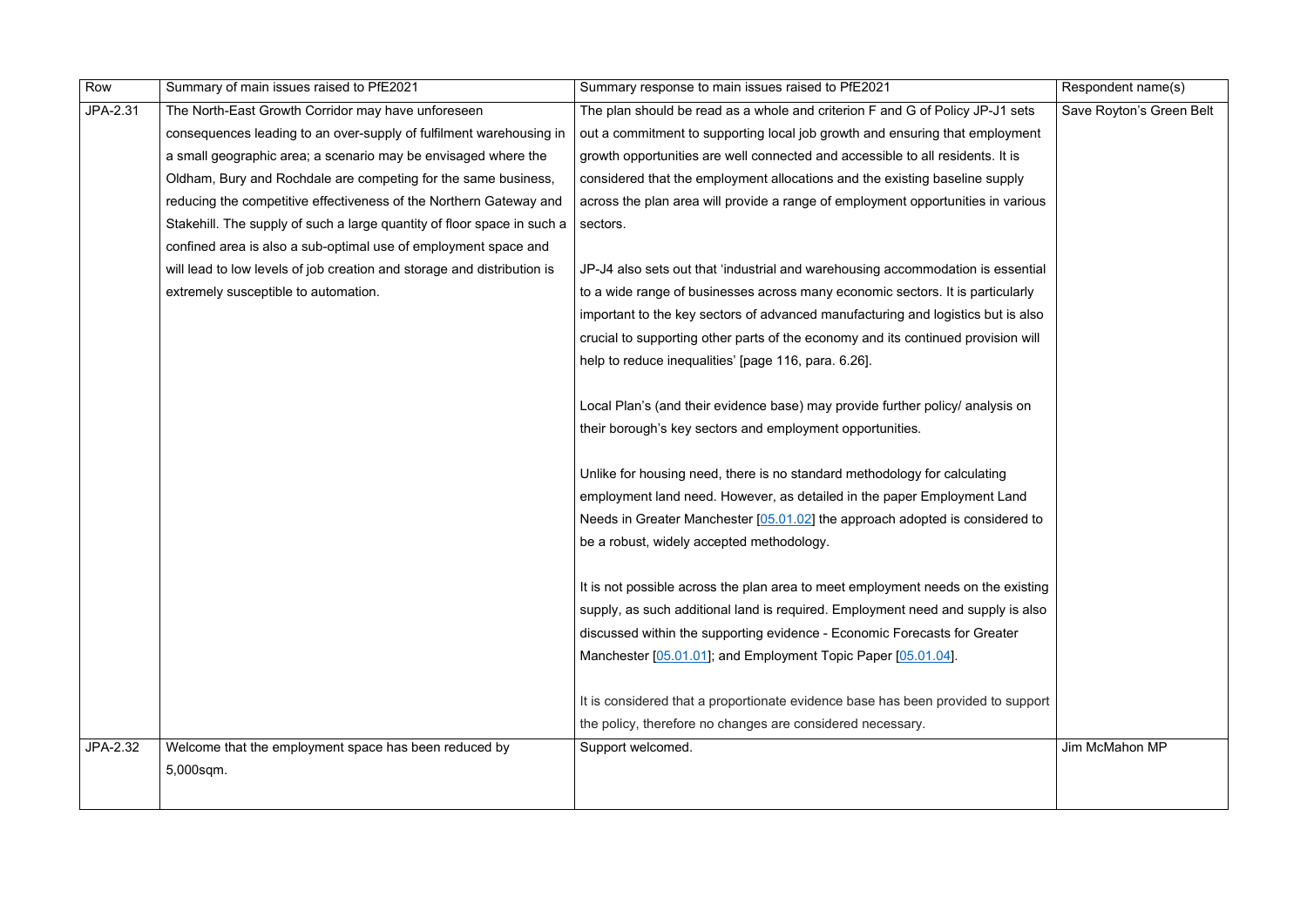| Row      | Summary of main issues raised to PfE2021                                 | Summary response to main issues raised to PfE2021                                       | Respondent name(s) |
|----------|--------------------------------------------------------------------------|-----------------------------------------------------------------------------------------|--------------------|
| JPA-2.33 | Support policy but does not currently meet test of soundness             | Support noted. Policy JP2, is not prescriptive, criteria 1 states that there will be a  | <b>Russell LDP</b> |
|          | because it is not justified. The specific requirement for advanced       | suitable provision for advanced manufacturing and other key growth sectors.             |                    |
|          | manufacturing premises is not based on an assessment of need for         |                                                                                         |                    |
|          | industry and warehousing sub-sectors, nor any other qualitative          | In addition, the plan should be read as a whole and Policy JP-J1 seeks to               |                    |
|          | evidence. As such, insufficient evidence has been presented to           | provide a range of sites to accommodate a wide range of opportunities and               |                    |
|          | justify such a prescriptive wording prioritising one form of             | Policy JP-Strat 7 outlines that the North-East Growth Corridor will deliver a           |                    |
|          | employment over another.                                                 | nationally-significant area of economic activity and growth.                            |                    |
|          |                                                                          | No changes are considered necessary.                                                    |                    |
| JPA-2.34 | Support policy but does not currently meet test of soundness             | Support noted. Criteria 3 of JP Allocation 2 states that development will be            | <b>Russell LDP</b> |
|          | because it is not effective. It does not specify the development         | required to achieve excellent design and sustainability through masterplanning          |                    |
|          | requirements which relate solely to the residential element of the       | and the use of design codes for the whole site to ensure comprehensive                  |                    |
|          | allocation. The policy must provide additional clarity and differentiate | development.                                                                            |                    |
|          | the requirements for the residential and employment elements of the      |                                                                                         |                    |
|          | site to ensure that each section remains viable and can be delivered     | The plan should be read as a whole and Policy JP Allocation 2 sets out the              |                    |
|          | over the plan period. It is currently ambiguous.                         | requirements for the site to ensure that any necessary infrastructure                   |                    |
|          |                                                                          | requirements are provided. No changes are considered necessary.                         |                    |
| JPA-2.35 | Support policy but does not currently meet test of soundness             | Support noted. Policy JP2, is flexible, criteria 1 states that there will be a suitable | <b>Russell LDP</b> |
|          | because it is not consistent with national policy. The Framework         | provision for advanced manufacturing and other key growth sectors.                      |                    |
|          | requires planning policies to be flexible enough to respond to           |                                                                                         |                    |
|          | changes in economic circumstances. To align with this the policy         | In addition, the plan should be read as a whole and Policy JP-J1 seeks to               |                    |
|          | should not seek to specify a requirement for industry and                | provide a range of sites to accommodate a wide range of opportunities and               |                    |
|          | warehousing sub-sectors, when an assessment of need has not              | Policy JP-Strat 7 outlines that the North-East Growth Corridor will deliver a           |                    |
|          | been undertaken to this level.                                           | nationally-significant area of economic activity and growth. No changes are             |                    |
|          |                                                                          | considered necessary.                                                                   |                    |
| JPA-2.36 | Stakehill industrial site is only partially occupied (despite being      | It is considered that an appropriate supply of sites has been identified to meet        | See appendix       |
|          | heavily marketed) and in need of modernisation, which could be           | employment land needs for the plan area. The Site Selection Background Paper            |                    |
|          | done without significant disruption. The proposal to extend the site     | [03.04.01] and the Growth and Spatial Options Paper 02.01.10 provides                   |                    |
|          | over adjacent Green Belt land by 150,000 sqm primarily for storage,      | information on the methodology for selecting the strategic allocations/ growth          |                    |
|          | will ruin what is left of Chadderton's countryside.                      | areas. Furthermore, each strategic allocation policy chapter within the Plan            |                    |
|          |                                                                          | includes a reasoned justification for the allocation.                                   |                    |
|          |                                                                          |                                                                                         |                    |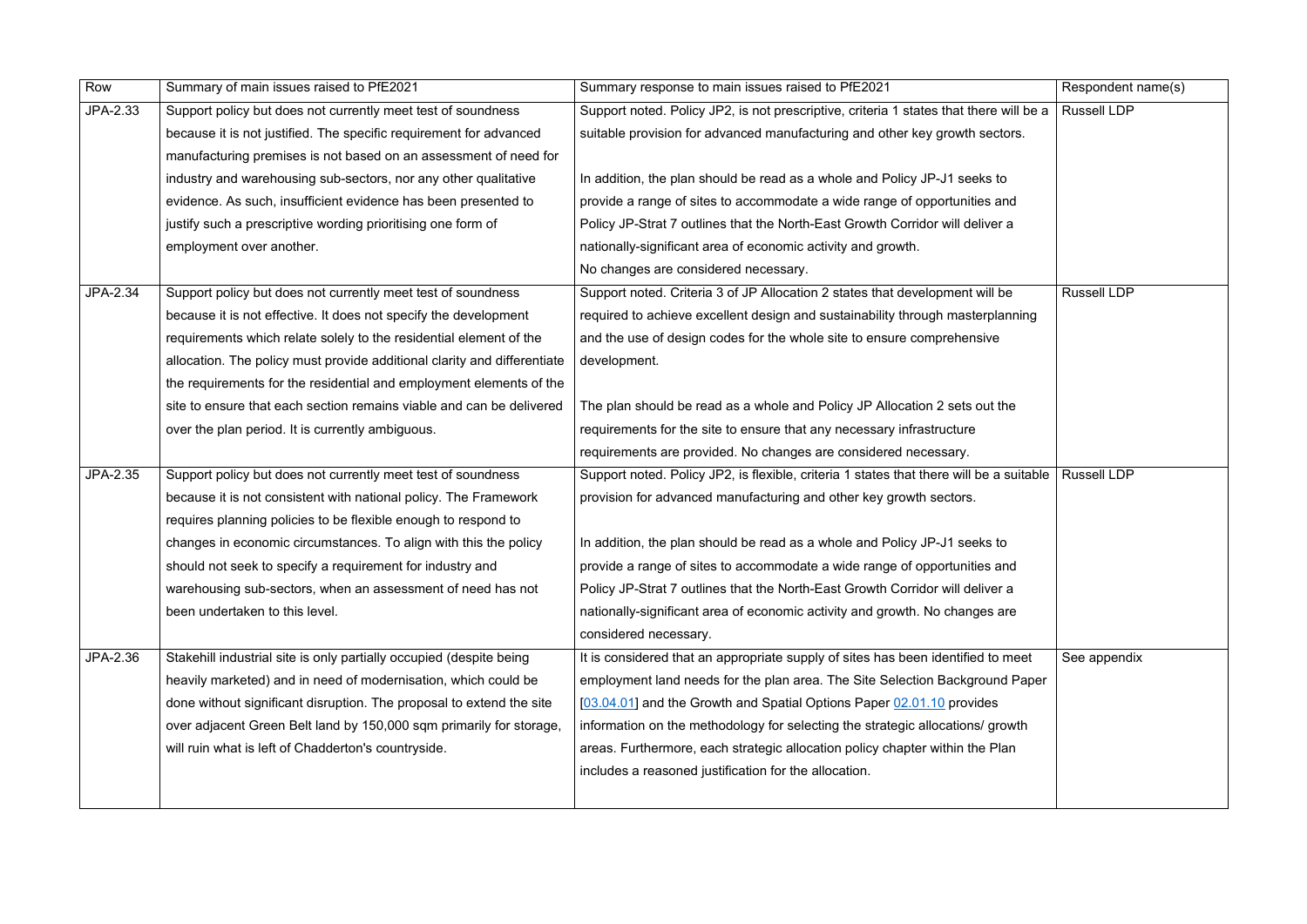| Row      | Summary of main issues raised to PfE2021                             | Summary response to main issues raised to PfE2021                                  | Respondent name(s)   |
|----------|----------------------------------------------------------------------|------------------------------------------------------------------------------------|----------------------|
|          |                                                                      | Unlike for housing need, there is no standard methodology for calculating          |                      |
|          |                                                                      | employment land need. However, as detailed in the paper Employment Land            |                      |
|          |                                                                      | Needs in Greater Manchester [05.01.02] the approach adopted is considered to       |                      |
|          |                                                                      | be a robust, widely accepted methodology. It is not possible across the plan       |                      |
|          |                                                                      | area to meet employment needs on the existing supply, as such additional land      |                      |
|          |                                                                      | is required. Employment need and supply is also discussed within the               |                      |
|          |                                                                      | supporting evidence - Economic Forecasts for Greater Manchester [05.01.01];        |                      |
|          |                                                                      | and Employment Topic Paper [05.01.04].                                             |                      |
|          |                                                                      |                                                                                    |                      |
|          |                                                                      | It is considered that a proportionate evidence base has been provided to support   |                      |
|          |                                                                      | the policy, therefore no changes are considered necessary.                         |                      |
|          | <b>Rural Economy</b>                                                 |                                                                                    |                      |
| JPA-2.37 | PfE fails to address the needs of rural communities. Loss of Green   | The plan should be read as a whole and JP-J1 establishes an appropriate policy     | <b>Adrian Bolton</b> |
|          | Belt and green field land will have a direct negative impact on the  | framework to support the long-term economic growth based on the overall            |                      |
|          | rural economy, effectively representing loss of "business space". It | priorities established in the Local Industrial Strategy. It identifies key growth  |                      |
|          | has not been positively prepared and is therefore unsound.           | sectors, major assets and key growth locations. These do not include the rural     |                      |
|          |                                                                      | economy as it is not envisaged that these parts of the nine districts will         |                      |
|          |                                                                      | contribute significantly to economic growth. However, the Greener Chapter          |                      |
|          |                                                                      | (chapter 7) does recognise the role that rural areas play, including in terms of   |                      |
|          |                                                                      | the economy. No changes considered necessary.                                      |                      |
|          |                                                                      |                                                                                    |                      |
| JPA-2.38 | Cannot afford to lose this farm land. This land supports our local   | Criterion 7 of policy JP-G9 seeks to safeguard the best and most versatile         | See appendix         |
|          | farms which produce, Milk Eggs Meat etc. We are going to need the    | agricultural land. However, the last sentence of paragraph 8.53 of the             |                      |
|          | land more than ever since leaving the EU. Do not destroy the forever | supporting text states given the overall scale of development that needs to be     |                      |
|          | the chances of that land being used for useful food production.      | accommodated a limited amount of development on high grade agricultural land       |                      |
|          | These products have no carbon footprint supplying residents of       | is necessary as it is critical to the delivery of wider development proposals.     |                      |
|          | Rochdale. Removing this farmland is in opposition to the food        |                                                                                    |                      |
|          | security of our region.                                              | As detailed in Chapters 1, 6 and 7 of the PfE Plan, two assessments of the         |                      |
|          |                                                                      | potential impacts of Brexit (and Covid) on the economy were carried out, initially |                      |
|          |                                                                      | in 2020 and again in 2021. Both assessments concluded that there was               |                      |
|          |                                                                      | insufficient evidence to amend the assumptions underpinning the PfE Plan. For      |                      |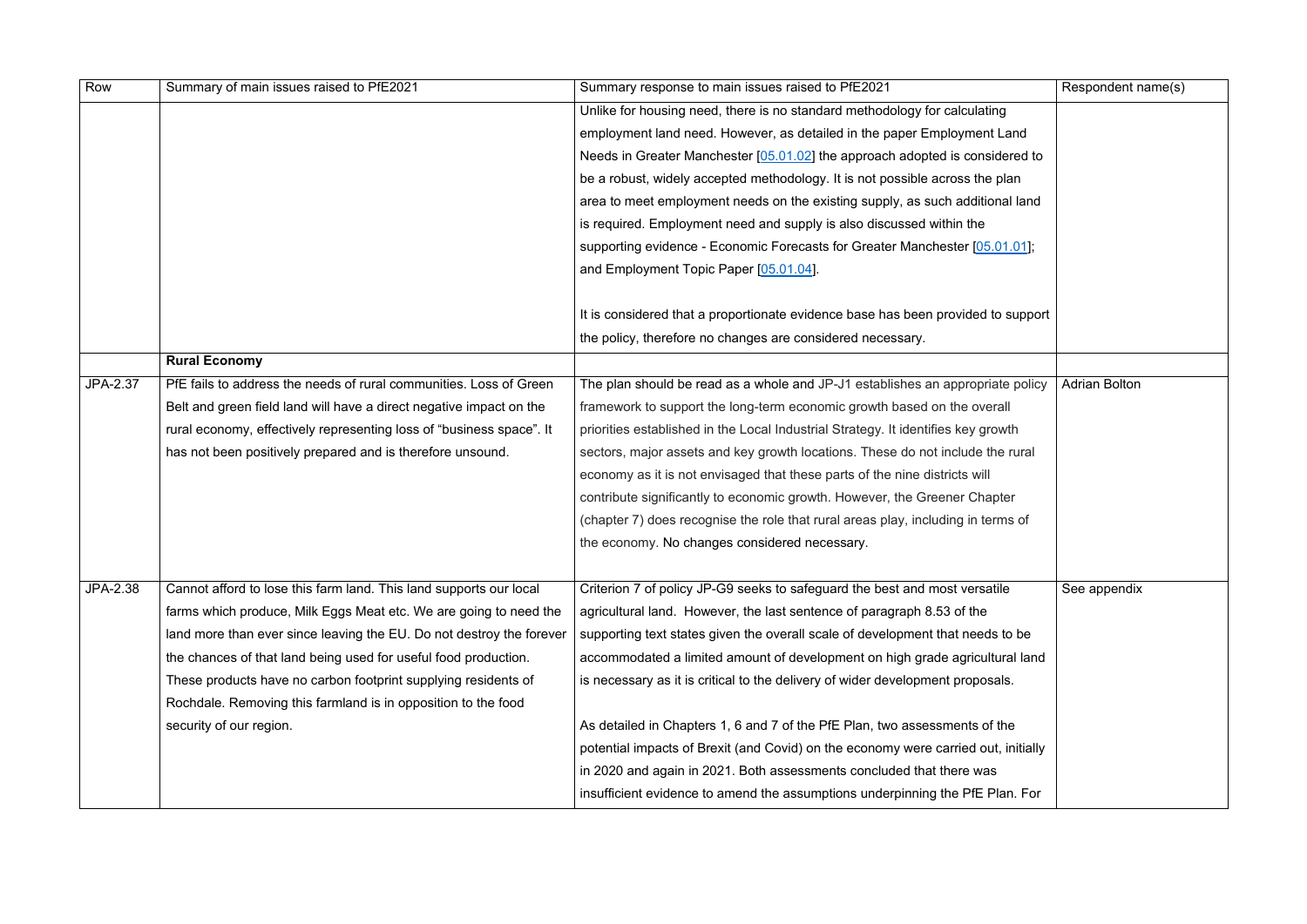| Row      | Summary of main issues raised to PfE2021                                | Summary response to main issues raised to PfE2021                                 | Respondent name(s) |
|----------|-------------------------------------------------------------------------|-----------------------------------------------------------------------------------|--------------------|
|          |                                                                         | further information see COVID-19 and Places for Everyone Growth Options           |                    |
|          |                                                                         | [05.01.03]. No changes are considered necessary.                                  |                    |
|          |                                                                         |                                                                                   |                    |
|          | <b>Housing</b>                                                          |                                                                                   |                    |
| JPA-2.39 | Concern about the consistency and validity of the calculations of       | Evidence has been produced in relation to the housing need and demand over        | See appendix       |
|          | housing need and supply. It appears that a very high buffer has been    | the life-time of the plan period. See supporting evidence Housing Topic Paper     |                    |
|          | added to provide flexibility.                                           | [06.01.03]; and Greater Manchester Strategic Housing Market Assessment            |                    |
|          |                                                                         | $[06.01.02]$ .                                                                    |                    |
|          | Uncertainty about housing needs, patterns of work and economic          |                                                                                   |                    |
|          | growth in the future following the Covid pandemic, Brexit and the       | The Housing Topic Paper sets out Housing Need for the PfE plan area,              |                    |
|          | urgent need to adapt to climate change. Given these uncertainties,      | including how each district will meet their own housing need and the collective   |                    |
|          | we suggest that exceptional circumstances do not exist to release       | need of the nine districts. It sets out the proposed methodology for meeting this |                    |
|          | Green Belt at the start of the plan period. Much greater flexibility is | need across the nine districts and how this is intended to be delivered in line   |                    |
|          | required in order to avoid unnecessary release of Green Belt land.      | with the objectives of the plan as a whole.                                       |                    |
|          |                                                                         |                                                                                   |                    |
|          |                                                                         | As detailed in Chapters 1, 6 and 7 of the PfE Plan, two assessments of the        |                    |
|          |                                                                         | potential impacts of Covid-19 and Brexit on the economy were carried out,         |                    |
|          |                                                                         | initially in 2020 and again in 2021. Both assessments concluded that there was    |                    |
|          |                                                                         | insufficient evidence to amend the assumptions underpinning the PfE Plan. For     |                    |
|          |                                                                         | further information see COVID-19 and Places for Everyone Growth Options           |                    |
|          |                                                                         | [05.01.03]                                                                        |                    |
|          |                                                                         |                                                                                   |                    |
|          |                                                                         | It is considered that a proportionate evidence base has been provided to support  |                    |
|          |                                                                         | the policy, therefore no changes are considered necessary.                        |                    |
| JPA-2.40 | The Government's Standard Method is based on Office of National         | Evidence has been produced in relation to the housing need and demand over        | See appendix       |
|          | Statistic 2014 population data and aims to achieve 300,000 new          | the life-time of the plan period. See supporting evidence Housing Topic Paper     |                    |
|          | homes per year, but more up to date population data show                | [06.01.03]; and Greater Manchester Strategic Housing Market Assessment            |                    |
|          | substantially reduced needs.                                            | [06.01.02]                                                                        |                    |
|          |                                                                         |                                                                                   |                    |
|          |                                                                         | The Housing Topic Paper sets out Housing Need for the PfE plan area,              |                    |
|          |                                                                         | including how each district will meet their own housing need and the collective   |                    |
|          |                                                                         | need of the nine districts. It sets out the proposed methodology for meeting this |                    |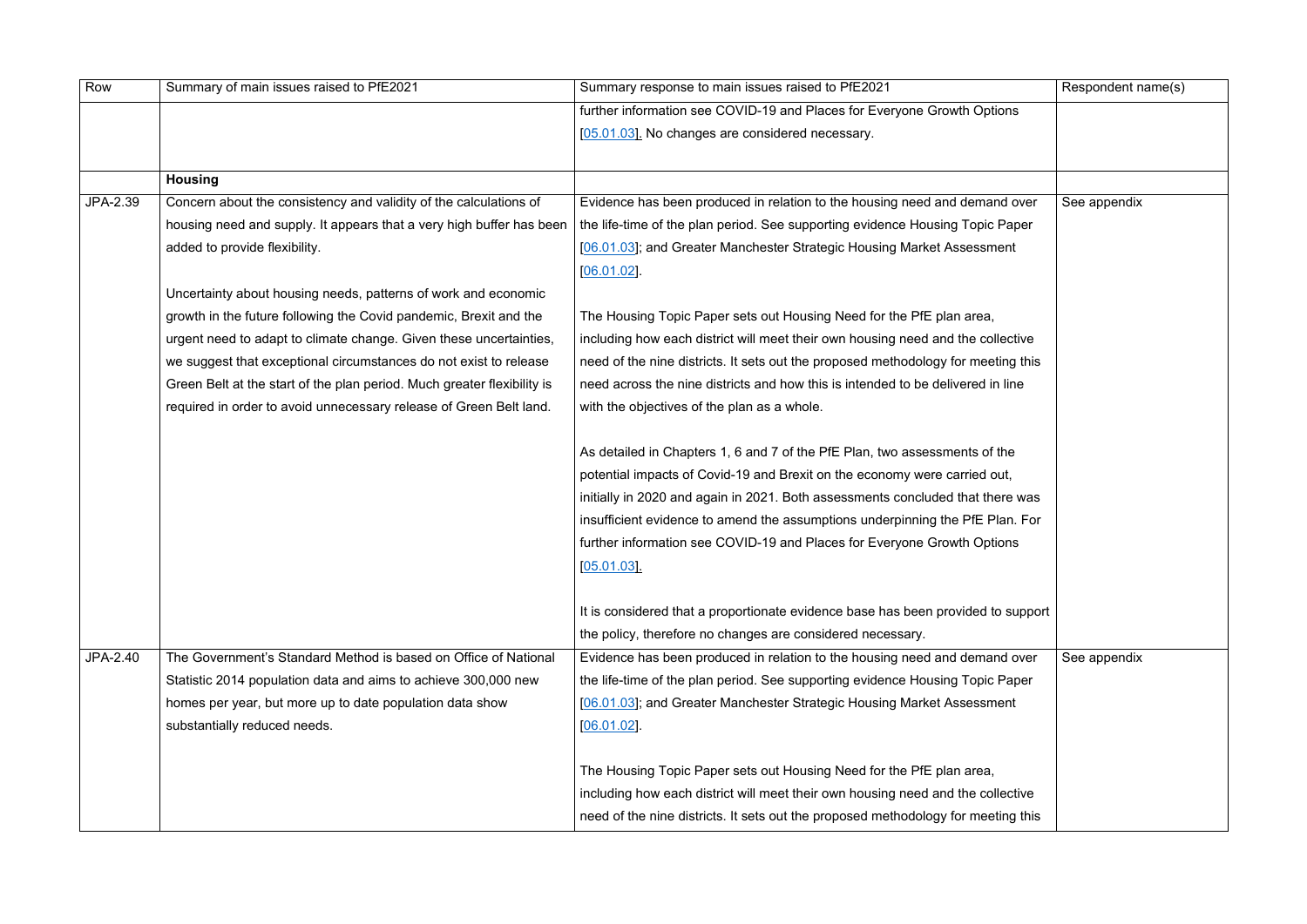| Row      | Summary of main issues raised to PfE2021                                  | Summary response to main issues raised to PfE2021                                   | Respondent name(s)        |
|----------|---------------------------------------------------------------------------|-------------------------------------------------------------------------------------|---------------------------|
|          |                                                                           | need across the nine districts and how this is intended to be delivered in line     |                           |
|          |                                                                           | with the objectives of the plan as a whole. No changes considered necessary.        |                           |
| JPA-2.41 | Rochdale Council have failed to examine all the alternatives in           | The plan should be read as a whole and Policy $JP - H4$ outlines the approach to    | See appendix              |
|          | relation to optimising the density. Rochdale are not building to the      | the density of new housing. It outlines a minimum net residential density for sites |                           |
|          | recommended densities in the sites within 400m and 800m of current        | dependent on a site's location. It states that lower densities other than those set |                           |
|          | transport hubs and town/local centres. We do not consider                 | out in the policy may be acceptable where it can be clearly justified.              |                           |
|          | exceptional circumstances as per the NPPF para 137 have been              | No changes considered necessary.                                                    |                           |
|          | demonstrated.                                                             |                                                                                     |                           |
|          |                                                                           |                                                                                     |                           |
|          |                                                                           |                                                                                     |                           |
|          |                                                                           |                                                                                     |                           |
|          | PFE does not optimise densities.                                          |                                                                                     |                           |
| JPA-2.42 | Custom build and self-build could be considered within this               | The plan should be read as a whole and Policy JP-H3 states that development         | <b>Greater Manchester</b> |
|          | application due to the desirable location of the development, the         | across the plan area should seek to incorporate a range of dwelling types and       | <b>Housing Providers</b>  |
|          | scale of housing provision and its proximity to potential employment      | sizes including for self-build and community led building projects to meet local    |                           |
|          | and transport links.                                                      | needs and deliver more inclusive neighbourhoods. No changes considered              |                           |
|          |                                                                           | necessary.                                                                          |                           |
| JPA-2.43 | A change in the methodology for Manchester City Council has               | The impact of the changes made to the plan following the withdrawal of              | Matthew Oxley             |
|          | resulted in a 35% uplift for the Manchester City Council area. The        | Stockport, including changes as a direct result of changes to government policy     |                           |
|          | revised Local Housing Need methodology states that the 35% uplift         | since October 2020 (which includes the change in methodology), was                  |                           |
|          | is to be met within the district and not redistributed. This represents a | considered and it was determined that the PfE 2021 would result in a plan which     |                           |
|          | significant change between the previous spatial framework the             | has a substantially the same effect on the participating nine districts as GMSF     |                           |
|          | Greater Manchester Spatial Framework and the current joint                | 2020.                                                                               |                           |
|          | development plan Places for Everyone.                                     | As stated in the Housing Topic Paper [06.01.03] paragraph 6.28, the City of         |                           |
|          |                                                                           | Manchester is meeting 100% of its LHN, including the 35% cities and urban           |                           |
|          |                                                                           | centres uplift. No changes considered necessary.                                    |                           |
|          |                                                                           |                                                                                     |                           |
| JPA-2.44 | Use canal corridor land to build affordable homes.                        | Policy JP-H2 sets out the approach to affordability of new housing, with detailed   | <b>Clive Maynock</b>      |
|          |                                                                           | policy requirements to be set at the local level for each district. No changes      |                           |
|          |                                                                           | considered necessary. As set out in criteria 3 of JPA-2 excellent design and        |                           |
|          |                                                                           | sustainability will be achieved through masterplanning and the use of design        |                           |
|          |                                                                           | codes for the whole site to ensure comprehensive development.                       |                           |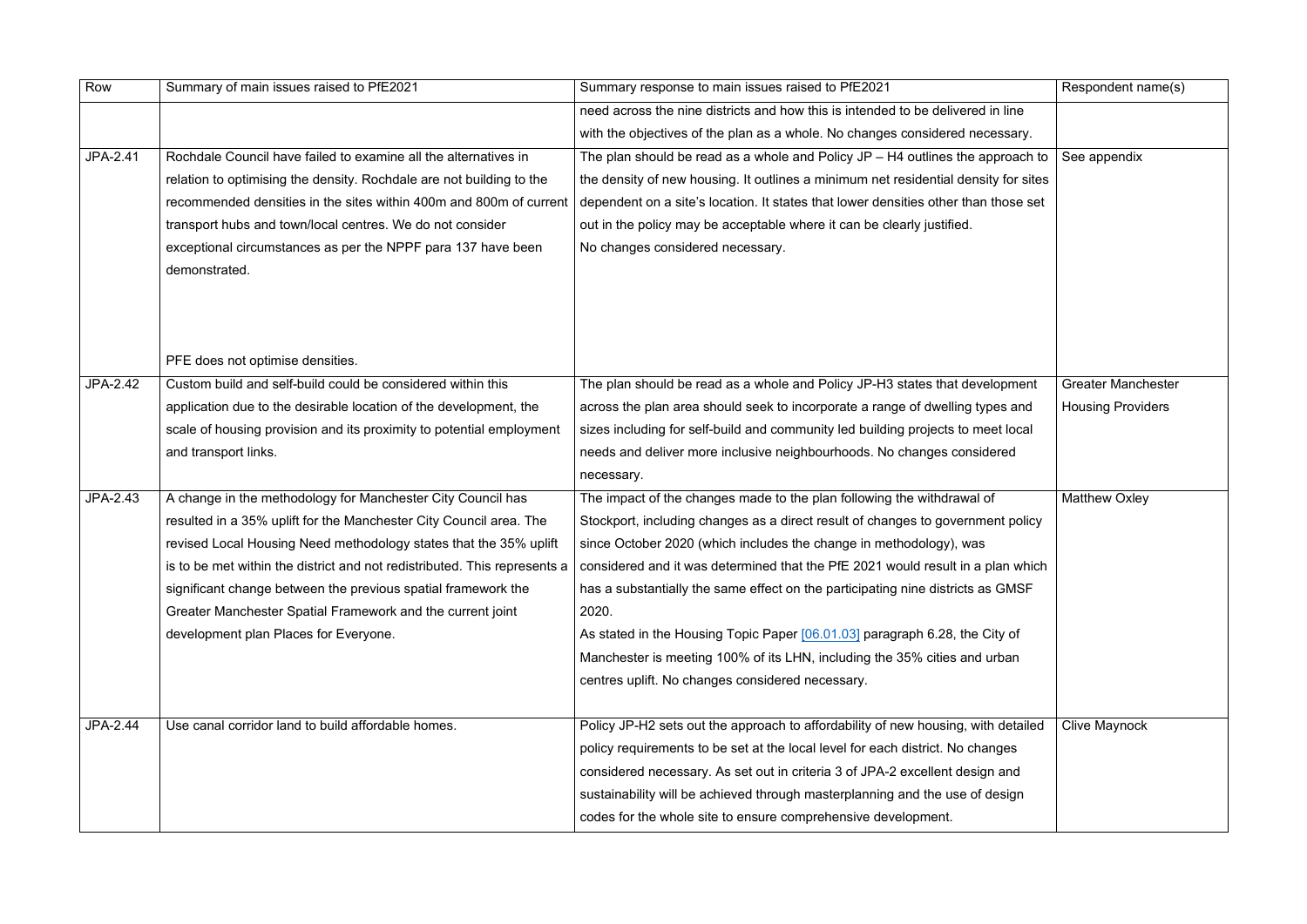| Row             | Summary of main issues raised to PfE2021                                | Summary response to main issues raised to PfE2021                                 | Respondent name(s) |
|-----------------|-------------------------------------------------------------------------|-----------------------------------------------------------------------------------|--------------------|
| <b>JPA-2.45</b> | Need is for affordable homes not executive homes. There is              | Increasing the supply of affordable homes is an essential component of the        | See appendix       |
|                 | significant demand with Chadderton and Royton having above              | overall strategy, but it will be important to ensure that a diverse mix of values |                    |
|                 | average house prices for the borough making it unaffordable for         | and tenures of new housing comes forward so that all households can meet          |                    |
|                 | many. The current proposal does not address these concerns, the         | their needs and aspirations.                                                      |                    |
|                 | garden village approach will impact on viability which could be utilise |                                                                                   |                    |
|                 | to subsidise a higher proportion of affordable homes.                   | The plan should be read as a whole and Policy JP-H2 sets out the approach to      |                    |
|                 |                                                                         | affordability of new housing, with detailed policy requirements to be set at the  |                    |
|                 | The proposed houses to be built in Rochdale will cost between           | local level for each district. No changes considered necessary.                   |                    |
|                 | £200,000 and £300,000 this will be beyond the means of most             |                                                                                   |                    |
|                 | people in Rochdale, which has a large amount of deprivation. To         |                                                                                   |                    |
|                 | meet the true needs of the local area houses need to be built for       |                                                                                   |                    |
|                 | rent.                                                                   |                                                                                   |                    |
| JPA-2.46        | The number of proposed new houses around the Slattocks area has         | The Stakehill Topic Paper [10.01.56] outlines in Section F the reasons for the    | See appendix       |
|                 | increased from 900 to 1680 without any detailed evidence to support     | increase in new houses proposed. It states that through further masterplanning    |                    |
|                 | how this can be managed. Local population growth in Castleton is        | the land to the north of the existing industrial estate was considered more       |                    |
|                 | between 6 and 7% per year this would suggest an increase in             | suitable for housing than employment, due to the fact that this area already      |                    |
|                 | housing of 60 houses, there is no evidence to support the local need    | contains areas of residential development. In addition to this, the more detailed |                    |
|                 | for such a large increase in housing. Exceeds governments               | masterplanning has also demonstrated that the northern part of the allocation     |                    |
|                 | requirements for the area.                                              | can accommodate an increased number of homes than that previously                 |                    |
|                 |                                                                         | envisaged.                                                                        |                    |
|                 |                                                                         |                                                                                   |                    |
|                 |                                                                         | Evidence has been produced in relation to the housing need and demand over        |                    |
|                 |                                                                         | the life-time of the plan period. See supporting evidence Housing Topic Paper     |                    |
|                 |                                                                         | [06.01.03]; and Greater Manchester Strategic Housing Market Assessment            |                    |
|                 |                                                                         | $[06.01.02]$ .                                                                    |                    |
|                 |                                                                         |                                                                                   |                    |
|                 |                                                                         | The Housing Topic Paper sets out Housing Need for the PfE plan area,              |                    |
|                 |                                                                         | including how each district will meet their own housing need and the collective   |                    |
|                 |                                                                         | need of the nine districts. It sets out the proposed methodology for meeting this |                    |
|                 |                                                                         | need across the nine districts and how this is intended to be delivered in line   |                    |
|                 |                                                                         | with the objectives of the plan as a whole. It is considered that a proportionate |                    |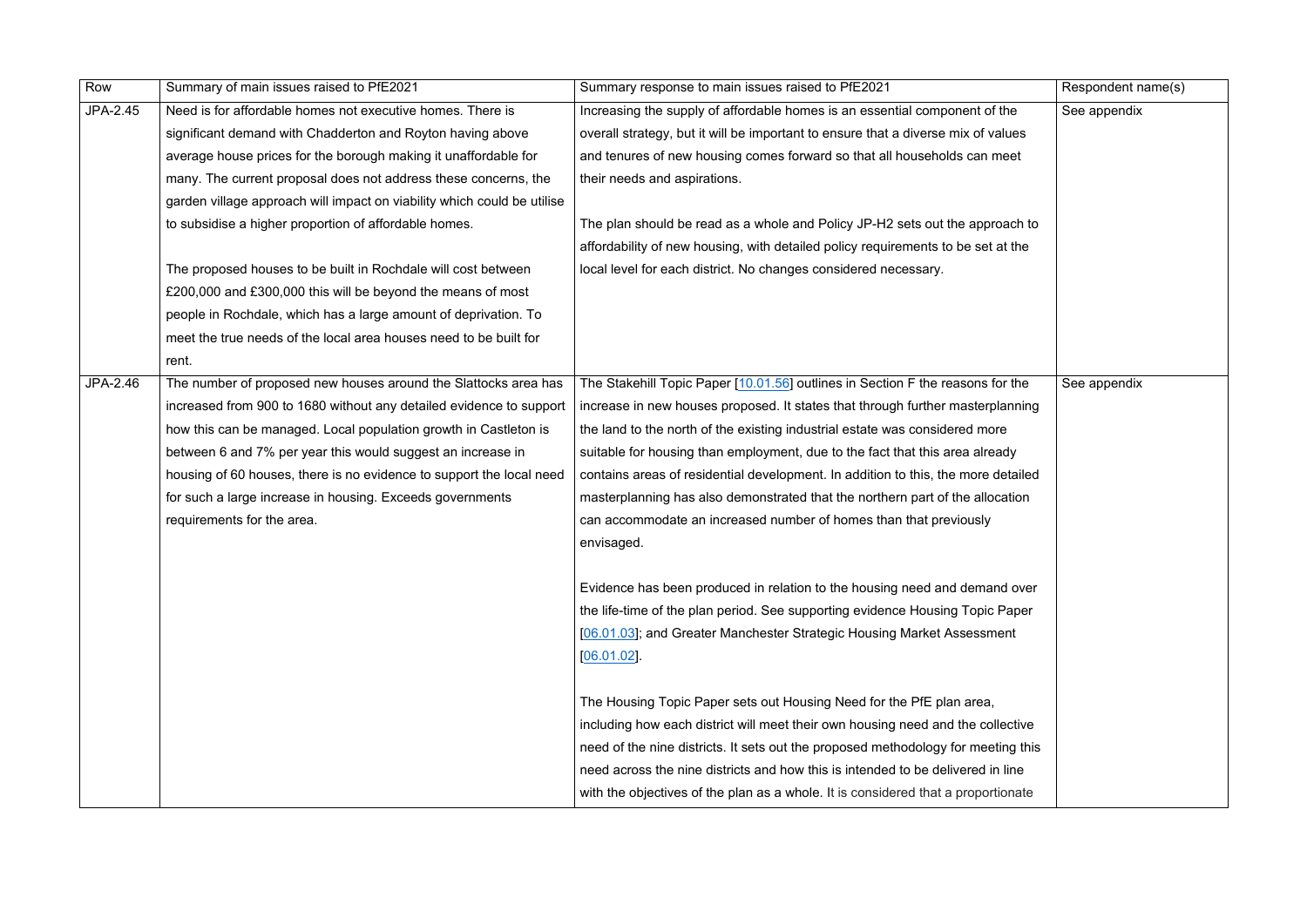| Row      | Summary of main issues raised to PfE2021                                | Summary response to main issues raised to PfE2021                                 | Respondent name(s) |
|----------|-------------------------------------------------------------------------|-----------------------------------------------------------------------------------|--------------------|
|          |                                                                         | evidence base has been provided to support the policy, therefore no changes       |                    |
|          |                                                                         | are considered necessary.                                                         |                    |
| JPA-2.47 | Government data suggests that Rochdale's need for new houses will       | Evidence has been produced in relation to the housing need and demand over        | See appendix       |
|          | increase by 7000 between 2021 and 2037 with an occupancy rate of        | the life-time of the plan period. See supporting evidence Housing Topic Paper     |                    |
|          | 2.73 people there is no justification for an increase of 11,434 houses  | [06.01.03]; and Greater Manchester Strategic Housing Market Assessment            |                    |
|          | in Rochdale. The PfE justifies this by giving an occupancy rate of just | $[06.01.02]$ .                                                                    |                    |
|          | 1 person per household, this is disingenuous.                           |                                                                                   |                    |
|          |                                                                         | The Housing Topic Paper sets out Housing Need for the PfE plan area,              |                    |
|          | PFE over-estimates the housing need - Government data states that       | including how each district will meet their own housing need and the collective   |                    |
|          | Greater Manchester population will rise by 158,000 however the PFE      | need of the nine districts. It sets out the proposed methodology for meeting this |                    |
|          | plan proposes 190,000 new homes.                                        | need across the nine districts and how this is intended to be delivered in line   |                    |
|          |                                                                         | with the objectives of the plan as a whole. It is considered that a proportionate |                    |
|          |                                                                         | evidence base has been provided to support the policy, therefore no changes       |                    |
|          |                                                                         | are considered necessary.                                                         |                    |
| JPA-2.48 | A significant proportion of population growth (and housing need)        | The Plan should be read as a whole and paragraph 7.32 of PfE states, the          | Gillian Boyle      |
|          | over the Plan period will be in the over 65's. These groups will want   | ageing population will necessitate a renewed emphasis on ensuring that a          |                    |
|          | housing in highly accessible locations close to local amenities, which  | diverse range of housing is available to meet the needs of older people and       |                    |
|          | this proposal does not provide.                                         | households. This will require new dwellings to be more adaptable, and designed    |                    |
|          |                                                                         | with potential care needs in mind, so that older people can remain in their       |                    |
|          |                                                                         | homes if they wish as their circumstances change. There also need to be much      |                    |
|          |                                                                         | better options for those who would like to move, perhaps to a dwelling of a more  |                    |
|          |                                                                         | appropriate size in a location that enables them to easily access local services  |                    |
|          |                                                                         | and facilities, and this could help to release some existing houses for families  |                    |
|          |                                                                         | with dependent children.                                                          |                    |
|          |                                                                         | Policy JP-H3 seeks to deliver this by ensuring new dwellings are built to         |                    |
|          |                                                                         | accessible and adaptable standards, specialist housing for older people is        |                    |
|          |                                                                         | provided and a mix of dwelling types and sizes is delivered, determined locally.  |                    |
|          |                                                                         | It is considered that a proportionate evidence base has been provided to support  |                    |
|          |                                                                         | the policy, therefore no changes are considered necessary.                        |                    |
| JPA-2.49 | Middleton, Rochdale, Oldham and Shaw Town Centres, are crying           | The Plan should be read as a whole and Policy JP Strat 12 outlines the            | See appendix       |
|          | out for redevelopment, change in shopping habits means fewer retail     | approach to main town centres and states that opportunities to further increase   |                    |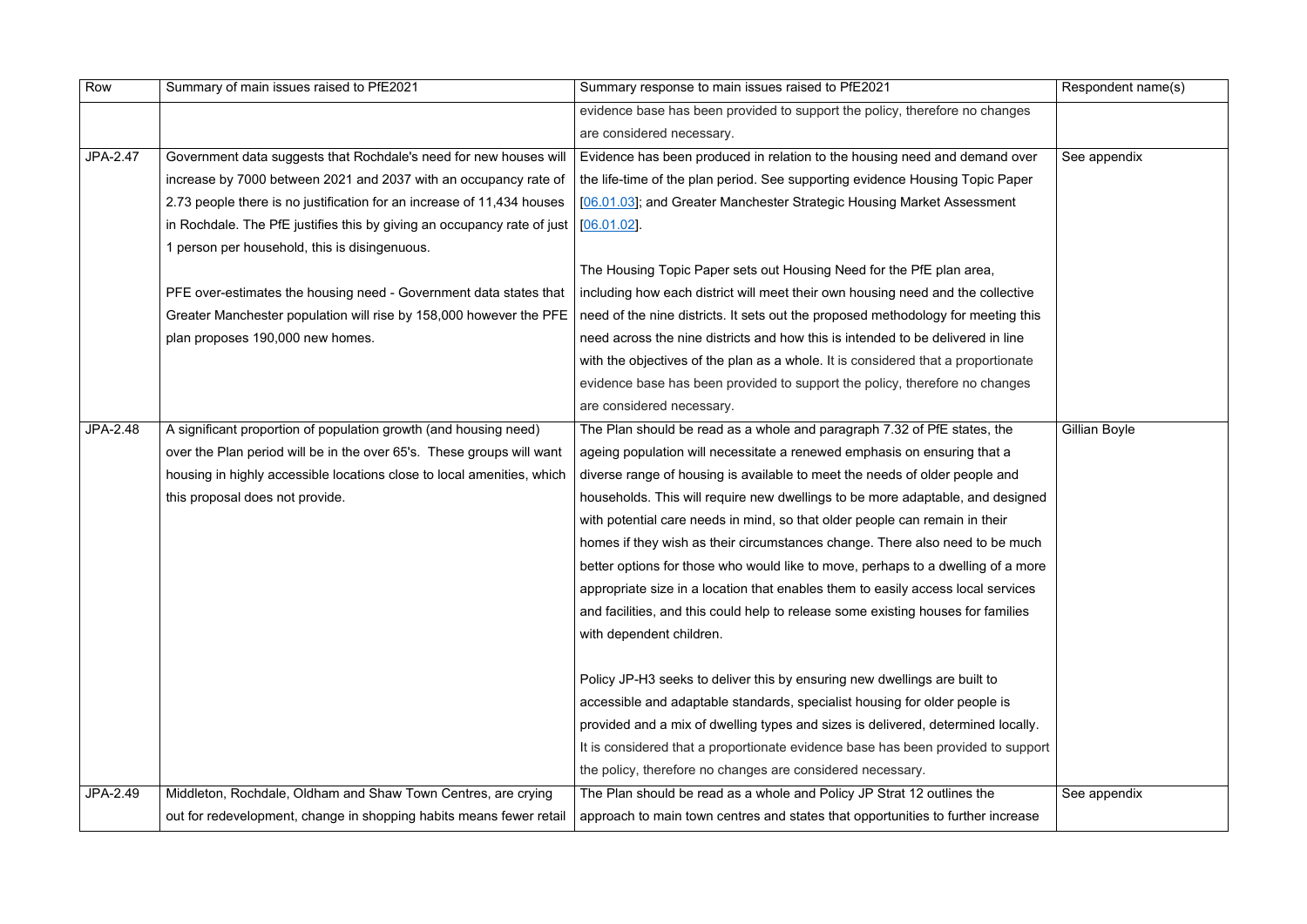| Row      | Summary of main issues raised to PfE2021                                | Summary response to main issues raised to PfE2021                                   | Respondent name(s)    |
|----------|-------------------------------------------------------------------------|-------------------------------------------------------------------------------------|-----------------------|
|          | units are required and an introduction of artisan etc outlets required. | the population catchments of these centres will be taken, including significantly   |                       |
|          | We need affordable and green apartments/housing in our centres          | increasing the resident population of the main town centres by providing a mix of   |                       |
|          | encouraging footfall back onto our high streets. Build up, not out.     | type and size of dwellings supported by the necessary infrastructure and            |                       |
|          |                                                                         | amenities including new and improved public spaces and green infrastructure.        |                       |
|          |                                                                         | The approach to smaller centres will be outlined in districts Local Plans.          |                       |
|          |                                                                         |                                                                                     |                       |
|          |                                                                         | Policy JP – H4 outlines the approach to the density of new housing. It outlines a   |                       |
|          |                                                                         | minimum net residential density for sites dependent on a site's location. It states |                       |
|          |                                                                         | that lower densities other than those set out in the policy may be acceptable       |                       |
|          |                                                                         | where it can be clearly justified.                                                  |                       |
|          |                                                                         | No changes are considered necessary.                                                |                       |
| JPA-2.50 | In this day and age green credentials should be investment in the       | The plan should be read as a whole and good design and addressing climate           | <b>Lynne Hastings</b> |
|          | housing stock. Offer grants for home insulation, roof repair and        | change is central to the plan and a key part of the plan strategy. Paragraph 7.11   |                       |
|          | brickwork pointing. Offer assistance to fit affordable heating and safe | of the Publication Plan recognises that it will be important to make the most of    |                       |
|          | electrical circuits.                                                    | the existing housing stock, stating that efforts will be made to further reduce     |                       |
|          |                                                                         | long-term vacancies, including by seeking Government funding and working with       |                       |
|          |                                                                         | property owners. Policy JP-S 2 'Carbon and Energy' includes measures related        |                       |
|          |                                                                         | to energy efficiency within homes and Policy JP-S4 'Resilience' supports the        |                       |
|          |                                                                         | retrofitting of existing buildings to enhance their resilience. No changes are      |                       |
|          |                                                                         | considered necessary.                                                               |                       |
| JPA-2.51 | Objects to this allocation. Do welcome reduced employment figure,       | The Stakehill Topic Paper [10.01.56] outlines in Section F the reasons for the      | <b>CPRE</b>           |
|          | however this at the expense of increased residential development.       | increase in new houses proposed. It states that through further masterplanning      |                       |
|          |                                                                         | the land to the north of the existing industrial estate was considered more         |                       |
|          |                                                                         | suitable for housing than employment as this area already contains areas of         |                       |
|          |                                                                         | residential development. In addition to this, the more detailed masterplanning      |                       |
|          |                                                                         | has also demonstrated that the northern part of the allocation can accommodate      |                       |
|          |                                                                         | an increased number of homes than that previously envisaged.                        |                       |
|          |                                                                         | The distribution of development is based on achieving the Strategy set out in the   |                       |
|          |                                                                         | PfE plan as evidenced in the Growth and Spatial Options Topic Paper                 |                       |
|          |                                                                         | [02.01.10]. The allocation is considered to meet the spatial strategy and           |                       |
|          |                                                                         | strategic objectives of PfE, contributing to the spatial objective of boosting      |                       |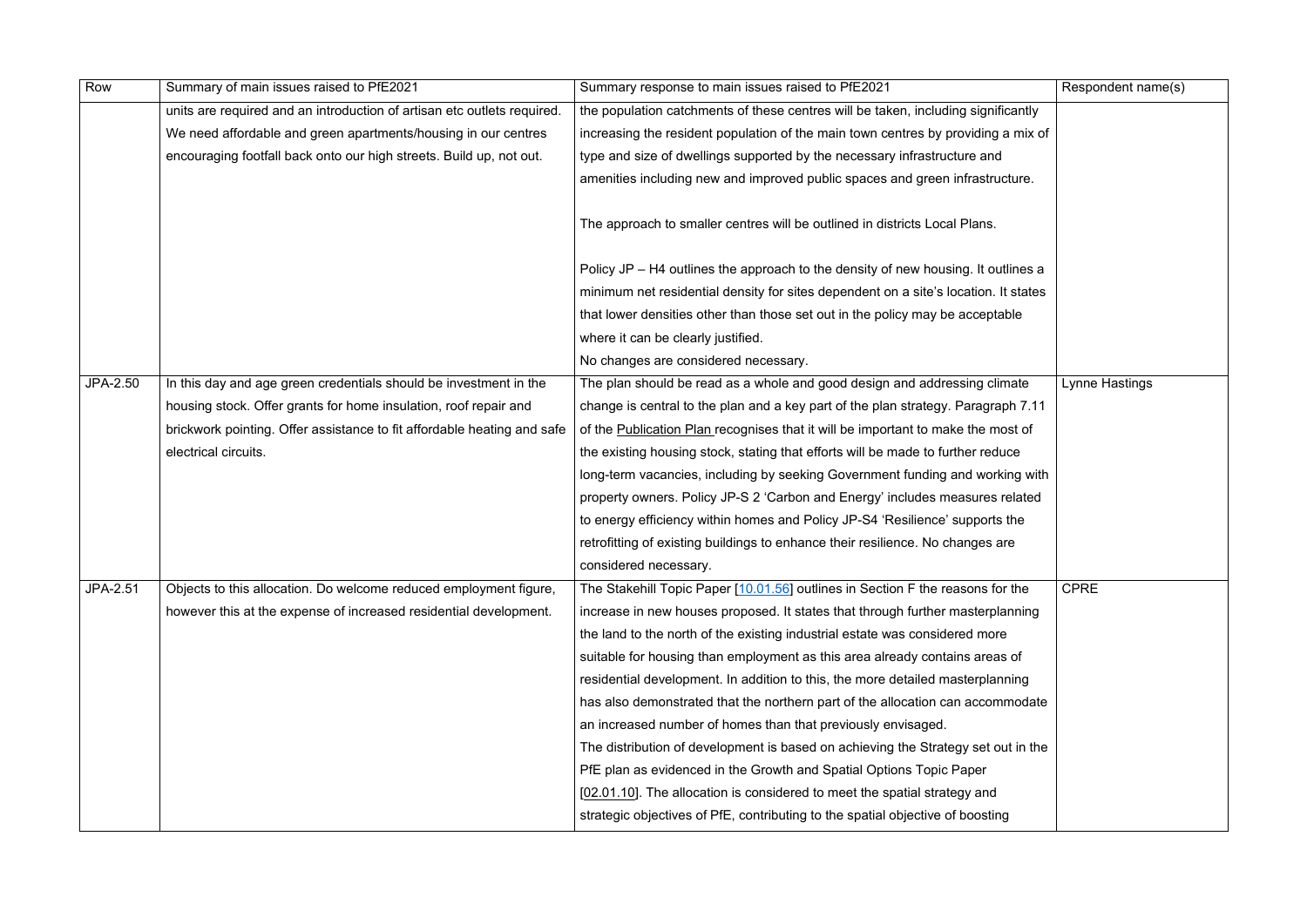| Row             | Summary of main issues raised to PfE2021                        | Summary response to main issues raised to PfE2021                                   | Respondent name(s) |
|-----------------|-----------------------------------------------------------------|-------------------------------------------------------------------------------------|--------------------|
|                 |                                                                 | Northern Competitiveness, whilst contributing to meeting the housing need           |                    |
|                 |                                                                 | across Oldham and Rochdale.                                                         |                    |
|                 |                                                                 |                                                                                     |                    |
|                 |                                                                 | It is considered that a proportionate evidence base has been provided to support    |                    |
|                 |                                                                 | the policy, therefore no changes are considered necessary.                          |                    |
|                 | <b>Public Transport / Access to Services</b>                    |                                                                                     |                    |
| <b>JPA-2.52</b> | Site is not best placed for access to local services and public | The Stakehill Topic Paper [10.01.56] in Section B outlines the allocations          | See appendix       |
|                 | transport.                                                      | accessibility stating that it is served by a high frequency bus service running     |                    |
|                 |                                                                 | between Rochdale and Manchester. It also outlines future plans to provide more      |                    |
|                 |                                                                 | Service 17A services that access Stakehill Industrial Estate at peak times,         |                    |
|                 |                                                                 | alongside a new 15-minute frequency Rochdale – Oldham Service via JPA2 that         |                    |
|                 |                                                                 | improve connectivity to the site from the surrounding areas.                        |                    |
|                 |                                                                 |                                                                                     |                    |
|                 |                                                                 | Criteria 8 and 19 of JPA 2 outline ways that development will be required to        |                    |
|                 |                                                                 | support the delivery of improved public transport and deliver social                |                    |
|                 |                                                                 | infrastructure.                                                                     |                    |
|                 |                                                                 |                                                                                     |                    |
|                 |                                                                 | The plan should be read as a whole and JP-C7 states that through the design of      |                    |
|                 |                                                                 | new developments the plan will reduce the need to travel by ensuring that           |                    |
|                 |                                                                 | community facilities, services and amenities are provided within the site or within |                    |
|                 |                                                                 | walking distance of new development.                                                |                    |
|                 |                                                                 |                                                                                     |                    |
|                 |                                                                 | In addition, the Local Authorities and TfGM have a clear policy direction and       |                    |
|                 |                                                                 | major programme of investment in sustainable transport which is expected to         |                    |
|                 |                                                                 | transform travel patterns in GM and help achieve our "Right Mix" vision of no net   |                    |
|                 |                                                                 | increase in motor-vehicle traffic by 2040. Our transport strategy is set out in     |                    |
|                 |                                                                 | 09.01.01 GM Transport Strategy 2040 and 09.01.02 GM Transport Strategy Our          |                    |
|                 |                                                                 | Five Year Delivery Plan 2021-2026.                                                  |                    |
|                 |                                                                 |                                                                                     |                    |
|                 |                                                                 | It is considered that a proportionate evidence base has been provided to support    |                    |
|                 |                                                                 | the policy, therefore no changes are considered necessary.                          |                    |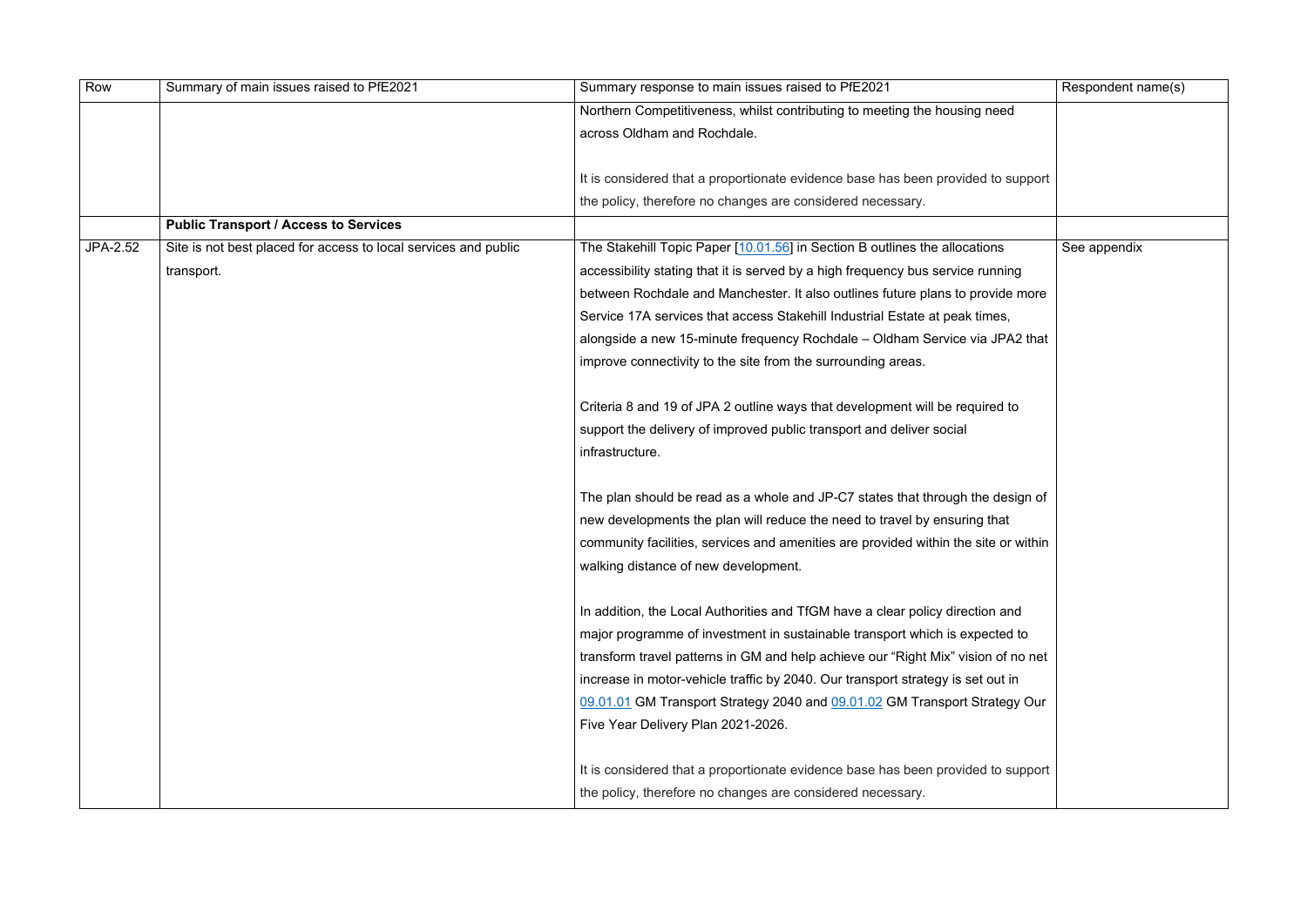| Row             | Summary of main issues raised to PfE2021                                  | Summary response to main issues raised to PfE2021                                  | Respondent name(s)      |
|-----------------|---------------------------------------------------------------------------|------------------------------------------------------------------------------------|-------------------------|
| JPA-2.53        | The infrastructure proposals particularly for public transport are        | The Stakehill Topic Paper [10.01.56] in Section E, paragraph 25.3 states that      | Gillian Boyle           |
|                 | unviable and it is difficult to see how they could ever be delivered.     | the Strategic Viability Report - Stage 2 Allocated Sites Viability Report          |                         |
|                 |                                                                           | concluded that:                                                                    |                         |
|                 |                                                                           | The combined residual value of the three sites (a mix of housing, mixed use and    |                         |
|                 |                                                                           | employment development) is sufficient to meet the strategic transport costs        |                         |
|                 |                                                                           | identified with further headroom of c£11m. This shows that there is potential to   |                         |
|                 |                                                                           | deliver the scheme as well as any necessary infrastructure to support the          |                         |
|                 |                                                                           | development.                                                                       |                         |
|                 |                                                                           | It is considered that a proportionate evidence base has been provided to support   |                         |
|                 |                                                                           | the policy, therefore no changes are considered necessary.                         |                         |
| JPA-2.54        | There is no demand for a Railway Station in Slattocks. It has been        | Paragraph 11.48 of the supporting text to JPA 2 notes that the opportunity for a   | See appendix            |
|                 | proposed for at least 31 years and is unlikely it will go forward in this | railway station at Slattocks is currently being investigated further by TfGM. This |                         |
|                 | plan period.                                                              | is demonstrated in the GM Transport Strategy Our Five Year Delivery Plan           |                         |
|                 |                                                                           | 2021-2026 09.01.02 which states in paragraph 120 that over the next five years     |                         |
|                 | Deliverability - Many uncertainties underly the potential development     | TfGM aim to complete business cases for the early delivery of stations in a        |                         |
|                 | of this allocation, and at its core this is not a deliverable. The        | number of locations including Slattocks.                                           |                         |
|                 | possibility of a new rail station at Slattocks is not certain.            |                                                                                    |                         |
|                 |                                                                           | As a result, criteria 9 of JPA 2 embeds the contribution to the proposed new       |                         |
|                 |                                                                           | station as a development requirement.                                              |                         |
|                 |                                                                           |                                                                                    |                         |
|                 |                                                                           | It is considered that a proportionate evidence base has been provided to support   |                         |
|                 |                                                                           | the policy, therefore no changes are considered necessary.                         |                         |
| <b>JPA-2.55</b> | The site has limited accessibility to public transport, the use of GMAL   | The Stakehill Topic Paper [10.01.56] in Section B outlines the allocations         | <b>Save Greater</b>     |
|                 | from the boundary of the allocation site as a 'distance to' public        | accessibility stating that it is served by a high frequency bus service running    | Manchester's Green Belt |
|                 | transport access points is unrealistic and inappropriate. It uses a       | between Rochdale and Manchester. It also outlines future plans to provide more     | (SGMGB) Rochdale Group  |
|                 | straight line to/from those points. These are unrepresentative of real-   | Service 17A services that access Stakehill Industrial Estate at peak times,        |                         |
|                 | life conditions and could see commuters' journey distances/times to       | alongside a new 15-minute frequency Rochdale – Oldham Service via JPA2 that        |                         |
|                 | the nearest access point increased dramatically. They should              | improve connectivity to the site from the surrounding areas.                       |                         |
|                 | therefore be recalculated for factual authenticity. The proposal to       |                                                                                    |                         |
|                 | increase the bus service to Stakehill Ind Est is an aspiration with no    | JPA 2 states in criteria 8 that development will be required to support the        |                         |
|                 | evidence this will definitely happen.                                     | delivery of improved public transport.                                             |                         |
|                 |                                                                           |                                                                                    |                         |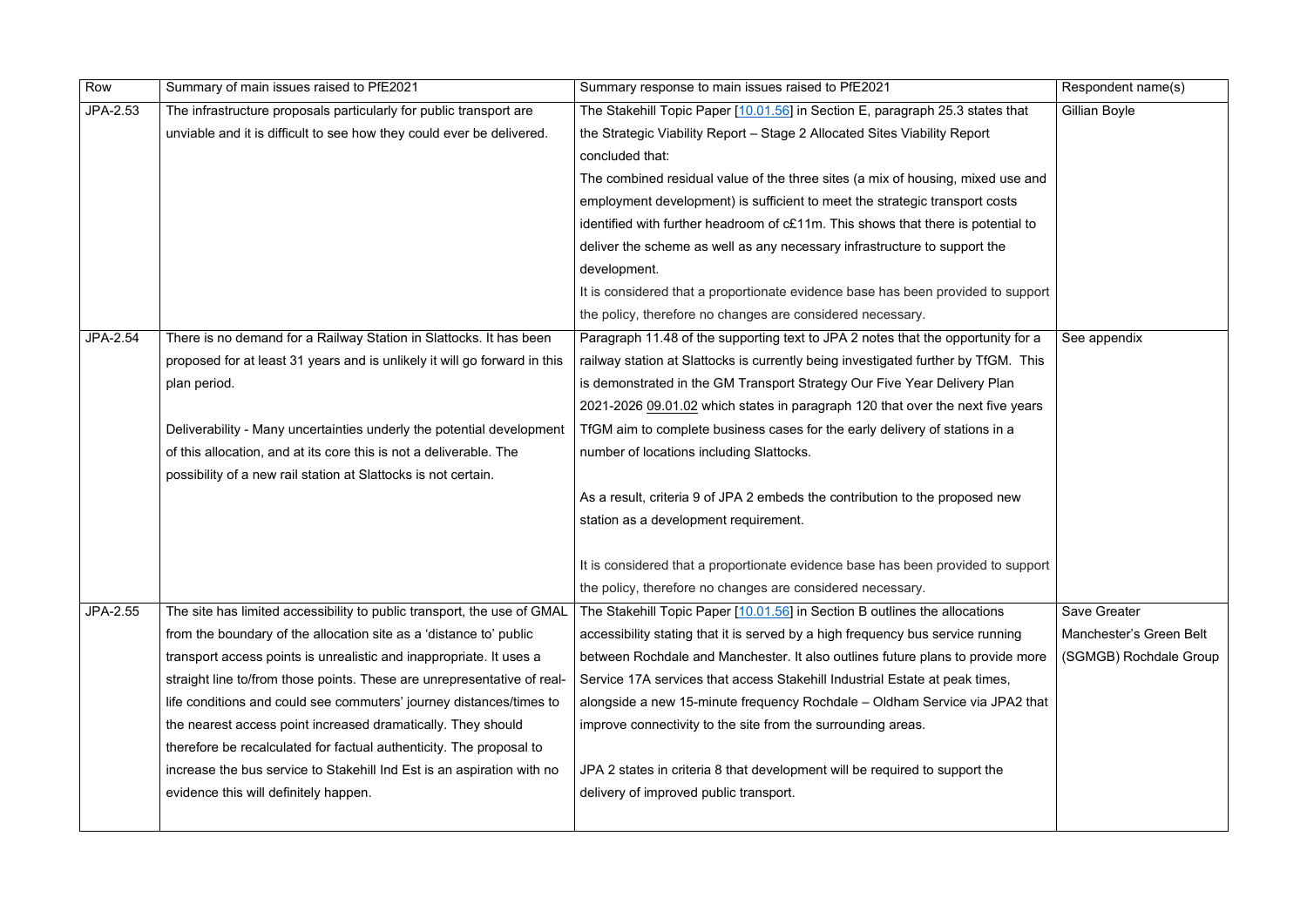| Row             | Summary of main issues raised to PfE2021                               | Summary response to main issues raised to PfE2021                                  | Respondent name(s)      |
|-----------------|------------------------------------------------------------------------|------------------------------------------------------------------------------------|-------------------------|
|                 |                                                                        | The plan should be read as a whole and Policy JP-C7 sets out that planning         |                         |
|                 |                                                                        | applications will be accompanied by a Transport Assessment/Transport               |                         |
|                 |                                                                        | Statement and Travel Plan where appropriate and that new developments              |                         |
|                 |                                                                        | should be located and designed to enable and encourage walking, cycling and        |                         |
|                 |                                                                        | public transport use.                                                              |                         |
|                 |                                                                        |                                                                                    |                         |
|                 |                                                                        | The Greater Manchester Accessibility Levels (GMAL) model has been                  |                         |
|                 |                                                                        | developed to support analysis of public transport accessibility and to assist in   |                         |
|                 |                                                                        | service development, which provides a detailed and accurate measure of             |                         |
|                 |                                                                        | accessibility for any given location in the City Region for public transport (bus, |                         |
|                 |                                                                        | rail and Metrolink), as well as flexible transport services such as Local Link. It |                         |
|                 |                                                                        | provides a consistent approach across Greater Manchester and provides a            |                         |
|                 |                                                                        | score of a location of between 1 to 8, where 1 represents the lowest level of      |                         |
|                 |                                                                        | accessibility and 8 represents the highest.                                        |                         |
|                 |                                                                        |                                                                                    |                         |
|                 |                                                                        | No changes are considered necessary.                                               |                         |
| JPA-2.56        | The proposed train station at Slattocks will be driven to by people    | Paragraph 11.48 of the supporting text to policy JPA 2 notes that the delivery of  | <b>Andrew Buckley</b>   |
|                 | using it. Where will they park?                                        | a new station at Slattocks would be along with an associated Park & Ride           |                         |
|                 |                                                                        | facility. Therefore, appropriate parking would be delivered alongside any          |                         |
|                 |                                                                        | scheme for a new station. No changes are considered necessary.                     |                         |
|                 | <b>Water and flooding</b>                                              |                                                                                    |                         |
| JPA-2.57        | Noted there are watercourses and ponds within and adjacent to the      | The Plan should be read as a whole and Policy JP-S5 outlines the approach to       | <b>Save Greater</b>     |
|                 | site, assurances are sought that sufficient safeguards will be put in  | protecting the quantity and quality of water bodies and managing flood risk. No    | Manchester's Green Belt |
|                 | place to relation to flood risk, on site and in the wider local area.  | changes considered necessary.                                                      | (SGMGB)                 |
|                 |                                                                        |                                                                                    |                         |
| <b>JPA 2-58</b> | The area is prone to flooding. The agricultural land here forms the    | Section B, part 11 of the Stakehill Topic Paper [10.01.56] summarises the          | See appendix            |
|                 | largest and best drainage system the area has to offer It makes the    | outcomes and recommendations of the 2019 Level 1 Strategic Flood Risk              |                         |
|                 | region more climate resilient. The land acts as a soak away and a      | Assessment (SFRA) and the 2020 Level 2 SFRA.                                       |                         |
|                 | sponge, developing this land will not only increase local flooding, it |                                                                                    |                         |
|                 | will guarantee flooding in lowerlands like Middleton Centre. The       | The conclusions were that any flood risk affecting this allocation can be          |                         |
|                 | whole area slopes downwards from the top of Tandle Hill right down     | appropriately addressed through consideration of site layout and design as part    |                         |
|                 |                                                                        | of a detailed Flood Risk Assessment or Drainage Strategy at the planning           |                         |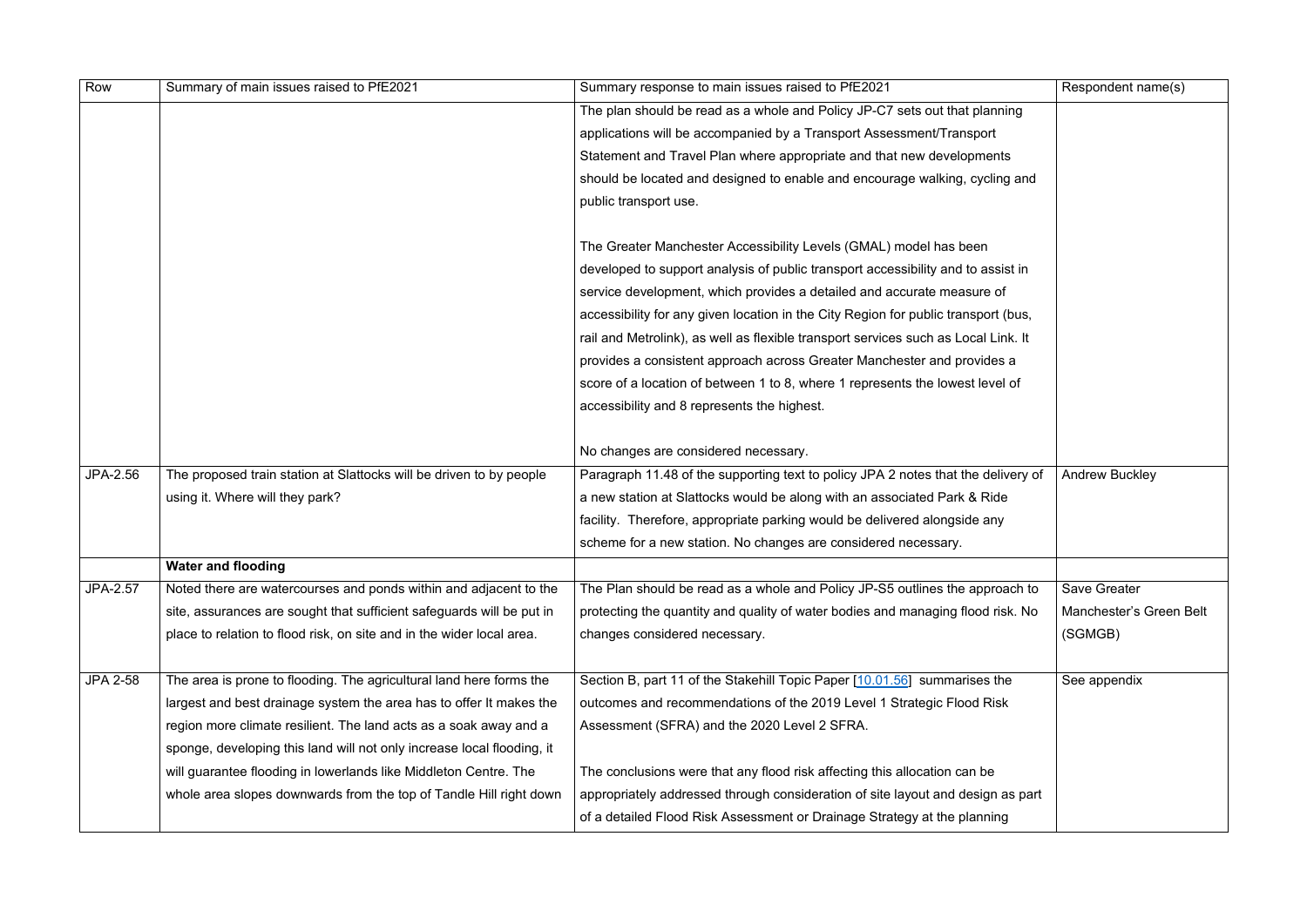| Row      | Summary of main issues raised to PfE2021                               | Summary response to main issues raised to PfE2021                                  | Respondent name(s)      |
|----------|------------------------------------------------------------------------|------------------------------------------------------------------------------------|-------------------------|
|          | to the Rochdale Canal. Building on the flood plain is never a good     | application stage. Therefore, no further assessment is required at this time       |                         |
|          | idea.                                                                  | through the GM SFRA. Policy JP-S5 outlines the approach to protecting the          |                         |
|          | The limited flood risk assessment significantly underestimates reality | quantity and quality of water bodies and managing flood risk. The Plan should      |                         |
|          | and acknowledges further detailed survey work is needed. Mitigation    | be read as a whole and no changes considered necessary.                            |                         |
|          | through the use of SUDS and semi-permeable vehicle standings will      |                                                                                    |                         |
|          | not adequately compensate. A desktop survey and "look at it later"     |                                                                                    |                         |
|          | attitude is not satisfactory.                                          |                                                                                    |                         |
|          | Deliverability - Many uncertainties underly the potential development  |                                                                                    |                         |
|          | of this allocation, and at its core this is not a deliverable. There   |                                                                                    |                         |
|          | appears to have only been a desktop flood risk assessment-which        |                                                                                    |                         |
|          | give an incomplete description of the actual situation.                |                                                                                    |                         |
|          | <b>Heritage</b>                                                        |                                                                                    |                         |
| JPA-2.59 | Serious concerns in relation to the impact of this allocation on the   | The plan should be read as a whole and Policy JP-P2 of the plan sets out the       | <b>Save Greater</b>     |
|          | setting and character of these designated heritage assets,             | approach regarding developments that affect designated heritage assets.            | Manchester's Green Belt |
|          | particularly given that the development will fundamentally change the  |                                                                                    | (SGMGB)                 |
|          | character of the wider local area.                                     | Section C, Part 20, of the Stakehill Topic Paper [10.01.56] summarises the         |                         |
|          |                                                                        | supporting evidence in relation to the historic environment relevant to the        |                         |
|          |                                                                        | allocation and criteria 4 of the policy sets out some specific requirements in     |                         |
|          |                                                                        | relation to the listed St John's Church and war memorial. No changes are           |                         |
|          |                                                                        | considered necessary.                                                              |                         |
| JPA-2.60 | Pleasing to see the Stakehill Historical Environment Assessment        | Noted. Section C, Part 20, of the Stakehill Topic Paper [10.01.56] summarises      | <b>Kevin Brady</b>      |
|          | screened in and flagged as red 2 which hopefully will provide a        | the supporting evidence in relation to the historic environment relevant to the    |                         |
|          | further degree of protection.                                          | allocation and criteria 4 of the policy sets out some specific requirements in     |                         |
|          |                                                                        | relation to the listed St John's Church and war memorial.                          |                         |
| JPA-2.61 | The Topic Paper draws attention to a Historic Environment              | Section C, Part 20, of the Stakehill Topic Paper [10.01.56] summarises the         | <b>Save Greater</b>     |
|          | Assessment created to support the Plan. This sets out a number of      | supporting evidence in relation to the historic environment.                       | Manchester's Green Belt |
|          | recommendations for this allocation including on archaeology and       |                                                                                    | (SGMGB) Rochdale Group  |
|          | the need to protect existing sites and assets. The need to protect the | Criteria 5 of Policy JP Allocation 2 outlines how the development should protect   |                         |
|          | historic environment from inappropriate development needs to be        | and enhance archaeological features and Policy JP-P2 of the plan sets out the      |                         |
|          | clearly addressed prior to allocation of the site.                     | approach regarding developments that affect designated heritage assets (or an      |                         |
|          |                                                                        | archaeological site of national importance). It is considered that a proportionate |                         |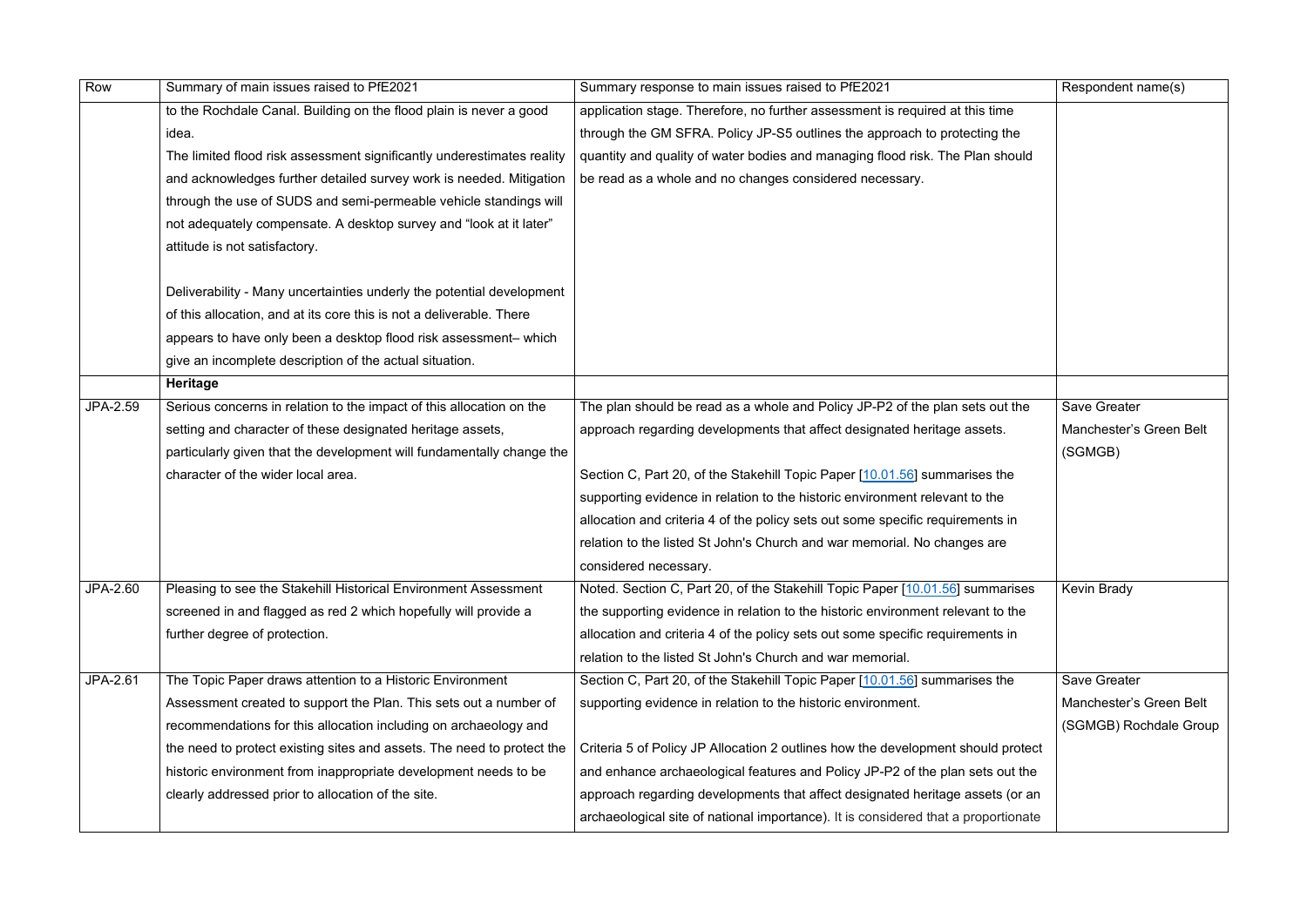| Row      | Summary of main issues raised to PfE2021                                                                                                                                                                                                                                                                                                                                                                                                                                                                                                                                                                                                                                                                                                     | Summary response to main issues raised to PfE2021                                                                                                                                                                                                                                                                                                                                                                                                                                                                                                                                                                                                                                                                                                                                        | Respondent name(s)         |
|----------|----------------------------------------------------------------------------------------------------------------------------------------------------------------------------------------------------------------------------------------------------------------------------------------------------------------------------------------------------------------------------------------------------------------------------------------------------------------------------------------------------------------------------------------------------------------------------------------------------------------------------------------------------------------------------------------------------------------------------------------------|------------------------------------------------------------------------------------------------------------------------------------------------------------------------------------------------------------------------------------------------------------------------------------------------------------------------------------------------------------------------------------------------------------------------------------------------------------------------------------------------------------------------------------------------------------------------------------------------------------------------------------------------------------------------------------------------------------------------------------------------------------------------------------------|----------------------------|
|          |                                                                                                                                                                                                                                                                                                                                                                                                                                                                                                                                                                                                                                                                                                                                              | evidence base has been provided to support the policy, therefore no changes                                                                                                                                                                                                                                                                                                                                                                                                                                                                                                                                                                                                                                                                                                              |                            |
|          |                                                                                                                                                                                                                                                                                                                                                                                                                                                                                                                                                                                                                                                                                                                                              | are considered necessary.                                                                                                                                                                                                                                                                                                                                                                                                                                                                                                                                                                                                                                                                                                                                                                |                            |
|          | <b>Utilities</b>                                                                                                                                                                                                                                                                                                                                                                                                                                                                                                                                                                                                                                                                                                                             |                                                                                                                                                                                                                                                                                                                                                                                                                                                                                                                                                                                                                                                                                                                                                                                          |                            |
| JPA-2.62 | The energy and water capacity requirements for this number of                                                                                                                                                                                                                                                                                                                                                                                                                                                                                                                                                                                                                                                                                | The Plan should be read as a whole and Policy JP-D1 outlines how                                                                                                                                                                                                                                                                                                                                                                                                                                                                                                                                                                                                                                                                                                                         | <b>Save Greater</b>        |
|          | dwellings is likely to be more than local networks can deliver. No                                                                                                                                                                                                                                                                                                                                                                                                                                                                                                                                                                                                                                                                           | infrastructure implementation will happen and criteria 5 specifically refers to                                                                                                                                                                                                                                                                                                                                                                                                                                                                                                                                                                                                                                                                                                          | Manchester's Green Belt    |
|          | statement or evidence of local deliverable energy, water or                                                                                                                                                                                                                                                                                                                                                                                                                                                                                                                                                                                                                                                                                  | early discussions with infrastructure providers to identify the needs of                                                                                                                                                                                                                                                                                                                                                                                                                                                                                                                                                                                                                                                                                                                 | (SGMGB)                    |
|          | wastewater capacity is offered in the plan.                                                                                                                                                                                                                                                                                                                                                                                                                                                                                                                                                                                                                                                                                                  | developments.                                                                                                                                                                                                                                                                                                                                                                                                                                                                                                                                                                                                                                                                                                                                                                            |                            |
|          |                                                                                                                                                                                                                                                                                                                                                                                                                                                                                                                                                                                                                                                                                                                                              | It is considered that a proportionate evidence base has been provided to support                                                                                                                                                                                                                                                                                                                                                                                                                                                                                                                                                                                                                                                                                                         |                            |
|          |                                                                                                                                                                                                                                                                                                                                                                                                                                                                                                                                                                                                                                                                                                                                              | the policy, therefore no changes are considered necessary.                                                                                                                                                                                                                                                                                                                                                                                                                                                                                                                                                                                                                                                                                                                               |                            |
| JPA-2.63 | Recommend some additional criteria for inclusion within the policy.                                                                                                                                                                                                                                                                                                                                                                                                                                                                                                                                                                                                                                                                          | A Strategic Flood Risk Assessment has been undertaken [04.02.01] across the                                                                                                                                                                                                                                                                                                                                                                                                                                                                                                                                                                                                                                                                                                              | United Utilities Group PLC |
|          |                                                                                                                                                                                                                                                                                                                                                                                                                                                                                                                                                                                                                                                                                                                                              | plan, identifying the allocation as less vulnerable to flood risk and the need for a                                                                                                                                                                                                                                                                                                                                                                                                                                                                                                                                                                                                                                                                                                     |                            |
|          |                                                                                                                                                                                                                                                                                                                                                                                                                                                                                                                                                                                                                                                                                                                                              | site specific Flood Risk Assessment [04.02.12] at the planning application stage                                                                                                                                                                                                                                                                                                                                                                                                                                                                                                                                                                                                                                                                                                         |                            |
|          |                                                                                                                                                                                                                                                                                                                                                                                                                                                                                                                                                                                                                                                                                                                                              | in accordance with national policy and guidance.                                                                                                                                                                                                                                                                                                                                                                                                                                                                                                                                                                                                                                                                                                                                         |                            |
|          |                                                                                                                                                                                                                                                                                                                                                                                                                                                                                                                                                                                                                                                                                                                                              | Policy JP-S5 provides further detailed policy in relation to Flood Risk. Therefore,                                                                                                                                                                                                                                                                                                                                                                                                                                                                                                                                                                                                                                                                                                      |                            |
|          |                                                                                                                                                                                                                                                                                                                                                                                                                                                                                                                                                                                                                                                                                                                                              | the Plan as a whole, is considered to provide an appropriate policy framework to                                                                                                                                                                                                                                                                                                                                                                                                                                                                                                                                                                                                                                                                                                         |                            |
|          |                                                                                                                                                                                                                                                                                                                                                                                                                                                                                                                                                                                                                                                                                                                                              | deal with this matter. No changes are considered necessary.                                                                                                                                                                                                                                                                                                                                                                                                                                                                                                                                                                                                                                                                                                                              |                            |
|          | <b>Climate Change and Air Quality</b>                                                                                                                                                                                                                                                                                                                                                                                                                                                                                                                                                                                                                                                                                                        |                                                                                                                                                                                                                                                                                                                                                                                                                                                                                                                                                                                                                                                                                                                                                                                          |                            |
| JPA-2.64 | Rochdale Council has declared a 'climate emergency', the<br>consequences of this development will be an increase in emissions<br>and a reduction in air quality which may profoundly affect the health<br>and wellbeing of local people. It was produced prior to the Clean Air<br>policy being introduced. This is a green 'lung' being decimated.<br>Extract from Government website - Each year in the UK, tens of<br>thousands of children develop asthma as a result of traffic fumes,<br>with the rate in Britain being the highest in Europe. Air quality<br>monitoring undertaken locally in Dec 2019 in conjunction with the<br>British Lung Foundation showed levels of NO2 on Rochdale Road in<br>Slattocks exceeded safe limits. | The issue of climate change is dealt with strategically through the policies within<br>the PfE plan including Sustainable Development (Policy JP-S 1); Heat and<br>Energy Networks (Policy JP-S 3); Resilience (JP-S 4); Clean Air (Policy JP-S 6);<br>Resource Efficiency (JP-S 7); Green Infrastructure (Policies JP-G2, 5, 7, 9). PFE<br>Policy JP Allocation 13 also includes criterions that help address climate change<br>including criterions 4 (green infrastructure), 6 (biodiversity), 8 (Public Rights of<br>Way), 11 (green belt enhancement) and 16 (flood risk). The plan must be read<br>as a whole.<br>The site was also subject to assessment as part of the Strategic Environmental<br>Assessment within the Sustainability Appraisal. This assessment considered the | See appendix               |
|          |                                                                                                                                                                                                                                                                                                                                                                                                                                                                                                                                                                                                                                                                                                                                              | policies in relation to climate indicators.                                                                                                                                                                                                                                                                                                                                                                                                                                                                                                                                                                                                                                                                                                                                              |                            |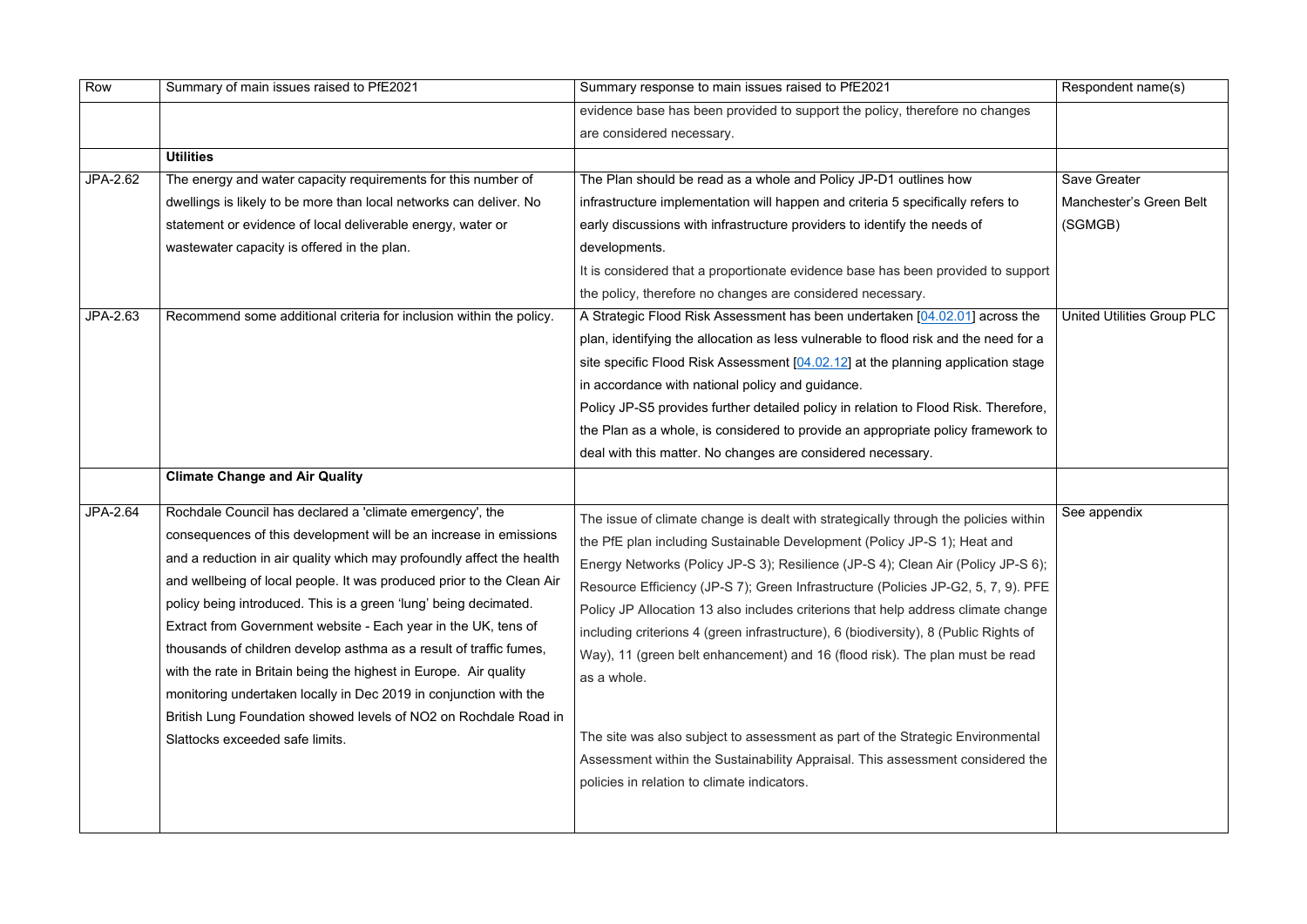| Row      | Summary of main issues raised to PfE2021                                 | Summary response to main issues raised to PfE2021                                     | Respondent name(s)      |
|----------|--------------------------------------------------------------------------|---------------------------------------------------------------------------------------|-------------------------|
|          |                                                                          | In addition, JPA 2 criteria 20 states that development will be required to            |                         |
|          |                                                                          | incorporate appropriate noise and air quality mitigation. See the Stakehill Topic     |                         |
|          |                                                                          | Paper for further detail in regard to air quality [10.01.56 chapter 21, pages 32-     |                         |
|          |                                                                          | 33]. Therefore, the Plan as a whole, is considered to provide an appropriate          |                         |
|          |                                                                          | policy framework to deal with this matter. No changes are considered                  |                         |
|          |                                                                          | necessary.                                                                            |                         |
| JPA-2.65 | Failure to mitigate against pollution and climate change. The impact     | The plan should be read as a whole, and Air Quality is covered by thematic            | Save Chadderton's Green |
|          | of congestion has not been assessed and is a serious omission for        | policy JP-S 6 'Clean Air' in PfE 2021 which sets out a range of measures to           | Belt                    |
|          | the northern corridor or Greater Manchester where the spatial            | support air quality.                                                                  |                         |
|          | strategy proposes concentrating its warehousing and logistics            | JPA 2 criteria 8 states that development will be required to support the delivery     |                         |
|          | developments. The A 627 which runs through Chadderton, including         | of improved public transport and criteria 20 goes on to say that development of       |                         |
|          | from the M60 to the A627M, is very heavily congested. This               | the site will be required to incorporate appropriate noise and air quality            |                         |
|          | demonstrates that the plan has failed to consider revisions to           | mitigation taking account of the M62 and A627(M) motorway corridors. See the          |                         |
|          | address the climate emergency.                                           | allocation topic paper for further detail in regard to air quality [10.01.56] chapter |                         |
|          |                                                                          | 21, pages 32-33]. No changes are considered necessary.                                |                         |
| JPA-2.66 | There is an AQMA outside a primary school within 150m of the             | The plan should be read as a whole, and Air Quality is covered by thematic            | <b>Save Greater</b>     |
|          | southern end of the site allocation. This issue will be exacerbated by   | policy JP-S 6 'Clean Air' in PfE 2021 which sets out a range of measures to           | Manchester's Green Belt |
|          | the fact that proposed residents are likely to need to travel by private | support air quality.                                                                  | (SGMGB) Rochdale Group  |
|          | car to access key services and facilities etc due to this being an       | JPA 2 criteria 8 states that development will be required to support the delivery     |                         |
|          | unsustainable development.                                               | of improved public transport and criteria 20 goes on to say that development of       |                         |
|          |                                                                          | the site will be required to incorporate appropriate noise and air quality            |                         |
|          |                                                                          | mitigation taking account of the M62 and A627(M) motorway corridors. See the          |                         |
|          |                                                                          | allocation topic paper for further detail in regard to air quality [10.01.56] chapter |                         |
|          |                                                                          | 21, pages 32-33]. No changes are considered necessary.                                |                         |
|          | <b>Brownfield</b>                                                        |                                                                                       |                         |
| JPA-2.67 | Rochdale has enough brownfield sites to meet its need without using      | In line with NPPF, the Plan seeks to promote the development of brownfield land       | See appendix            |
|          | large amounts of greenfield and Green Belt sites. The brownfield         | within the urban area and to use land efficiently. By working together, the nine      |                         |
|          | sites have not been suitable assessed. We need to see detailed           | districts have been able to maximise the supply of the brownfield land at the         |                         |
|          | business cases for why many employment, brownfield and                   | core of the conurbation and limit the extent of Green Belt release. Chapter 4 (4.1)   |                         |
|          | previously developed sites have been deemed not suitable for             | - 4.23) summarises the PfE Spatial Strategy which seeks to deliver significant        |                         |
|          | housing. There are areas of poor housing that could come down and        | development in the core growth area, boost the competitiveness of the Northern        |                         |
|          | be redeveloped.                                                          | Areas and sustain the competitiveness of the Southern Areas. The approach to          |                         |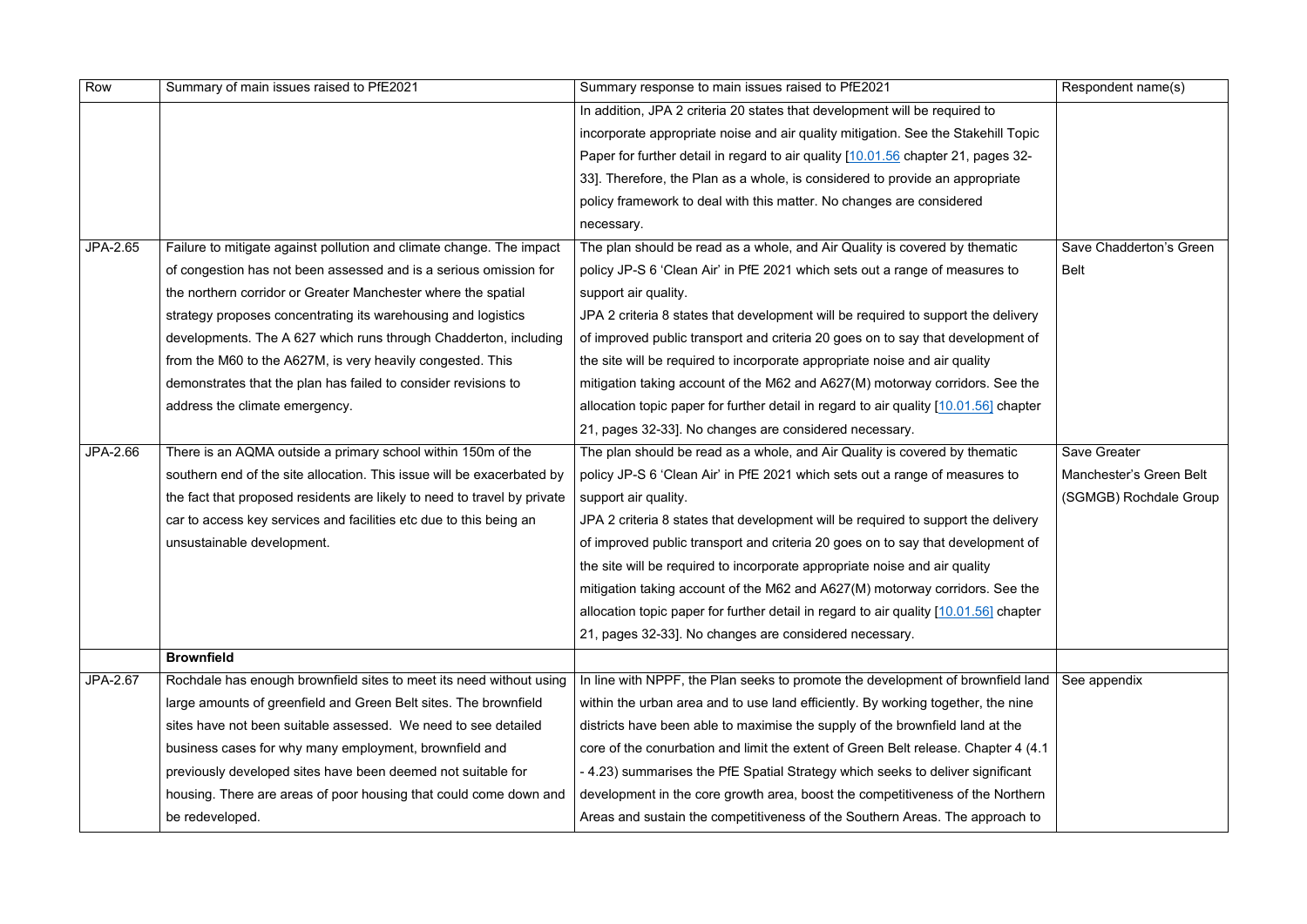| Row             | Summary of main issues raised to PfE2021                                 | Summary response to main issues raised to PfE2021                                 | Respondent name(s)         |
|-----------------|--------------------------------------------------------------------------|-----------------------------------------------------------------------------------|----------------------------|
|                 |                                                                          | growth and spatial distribution is set out in the Growth and Spatial Options      |                            |
|                 |                                                                          | Paper [02.01.10]. It is considered that a proportionate evidence base has been    |                            |
|                 |                                                                          | provided to support the policy, therefore no changes are considered necessary.    |                            |
| <b>JPA-2.68</b> | There are going to be many more brownfield sites available for           | As detailed in Chapters 1, 6 and 7 of the PfE Plan, two assessments of the        | <b>Marie Micklethwaite</b> |
|                 | repurposing as working from home is allowing organisations to get        | potential impacts of Covid-19 on the economy were carried out, initially in 2020  |                            |
|                 | rid of expensive office space.                                           | and again in 2021. Both assessments concluded that there was insufficient         |                            |
|                 |                                                                          | evidence to amend the assumptions underpinning the PfE Plan. For further          |                            |
|                 |                                                                          | information see COVID-19 and Places for Everyone Growth Options [05.01.03].       |                            |
|                 |                                                                          | It is considered that a proportionate evidence base has been provided to support  |                            |
|                 |                                                                          | the policy, therefore no changes are considered necessary.                        |                            |
|                 |                                                                          |                                                                                   |                            |
| JPA-2.69        | There are no assurances or policies that will enforce the brownfield     | The PfE Plan sets out a very clear preference of using previously developed       | Le-anne Bradbury           |
|                 | first suggestion.                                                        | (brownfield) land and vacant buildings to meet development needs in line with     |                            |
|                 |                                                                          | NPPF. However, given the scale of development required to meet the objectives     |                            |
|                 |                                                                          | of the Plan, it has been necessary to remove some land from the Green Belt and    |                            |
|                 |                                                                          | to allocate this land within the Plan for residential development.                |                            |
|                 |                                                                          | The details of the housing land needs and supply can be found in the Housing      |                            |
|                 |                                                                          | Topic Paper [06.01.03]. Further details in relation to the strategic case for     |                            |
|                 |                                                                          | releasing Green Belt can be found in the Green Belt Topic Paper [07.01.25]. It is |                            |
|                 |                                                                          | considered that an appropriate and proportionate evidence base has been           |                            |
|                 |                                                                          | provided to support the Plan and Policy JPA2 Stakehill. No change is              |                            |
|                 |                                                                          | considered necessary. It is considered that a proportionate evidence base has     |                            |
|                 |                                                                          | been provided to support the policy, therefore no changes are considered          |                            |
|                 |                                                                          | necessary.                                                                        |                            |
|                 |                                                                          |                                                                                   |                            |
|                 |                                                                          |                                                                                   |                            |
|                 |                                                                          |                                                                                   |                            |
| JPA-2.70        | This site does not match the criterion of being positively prepared, as  | The PfE Plan sets out a very clear preference of using previously developed       | Jan and Peter Briggs       |
|                 | Oldham Council has stated that they would seek to develop                | (brownfield) land and vacant buildings to meet development needs in line with     |                            |
|                 | brownfield sites rather than Green Belt sites. Having lost a large       | NPPF. However, given the scale of development required to meet the objectives     |                            |
|                 | green area in the centre of Chadderton, to housing and future            | of the Plan, a limited amount of development is identified on land outside of the |                            |
|                 | industrial development and major road, the criterion of justification is | urban area on greenfield and/or Green Belt land. The Green Belt Topic paper       |                            |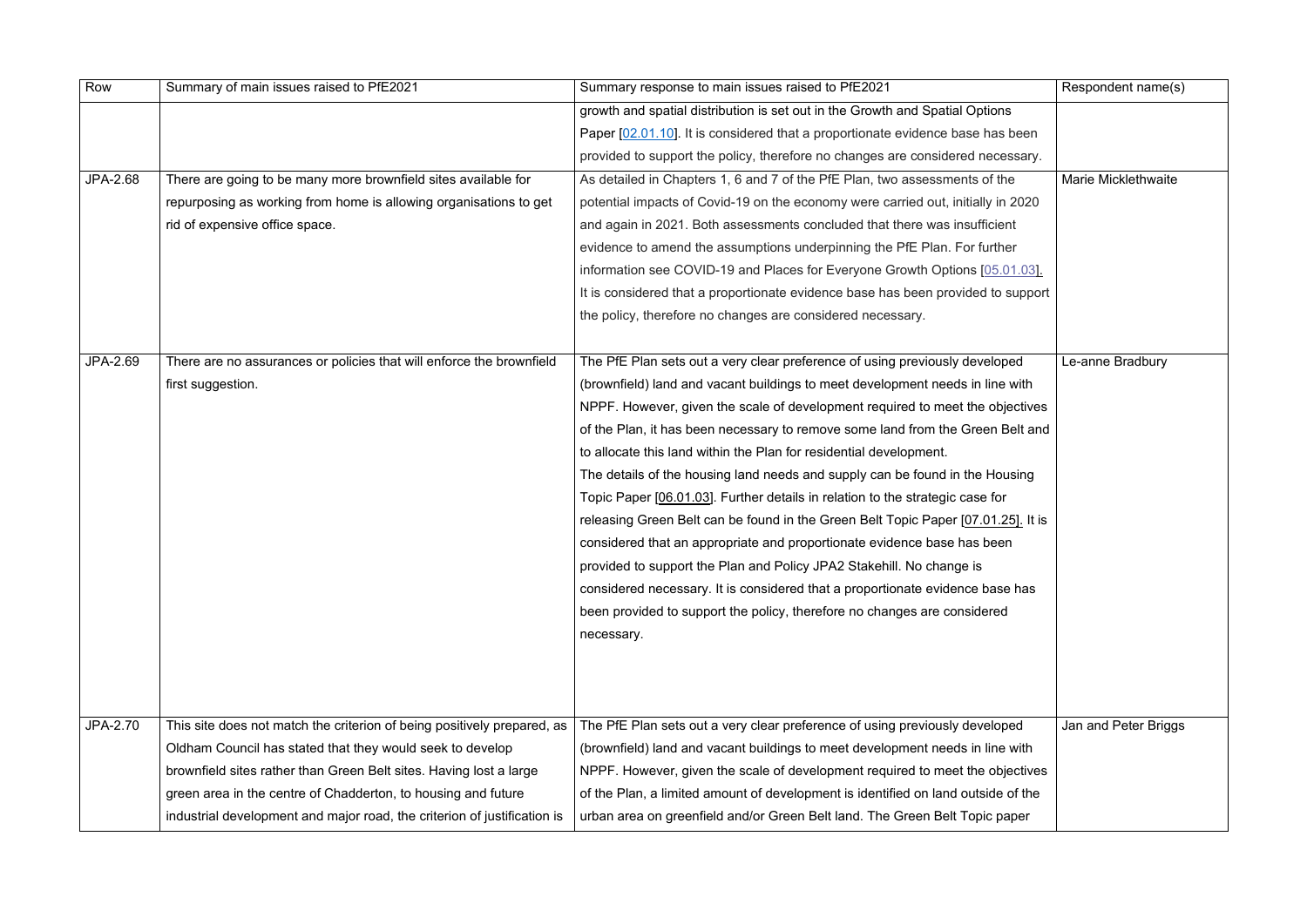| Row      | Summary of main issues raised to PfE2021                                 | Summary response to main issues raised to PfE2021                                  | Respondent name(s)      |
|----------|--------------------------------------------------------------------------|------------------------------------------------------------------------------------|-------------------------|
|          | not satisfied in the face of reasonable alternatives and proportional    | [07.01.25] sets out the alternatives considered prior to the release of Green Belt |                         |
|          | evidence.                                                                | land and the site selection paper [03.04.01] sets out the process followed to      |                         |
|          |                                                                          | identify the allocations in PfE, including the consideration of multiple sites to  |                         |
|          |                                                                          | meet the identified needs. The distribution of development is based on achieving   |                         |
|          |                                                                          | the Strategy set out in the PfE plan as evidenced in the Growth and Spatial        |                         |
|          |                                                                          | Options Topic Paper [02.01.10]. Evidence in relation to the housing land supply    |                         |
|          |                                                                          | can be found in the Housing Topic Paper [06.01.03] and Appendix A: Places for      |                         |
|          |                                                                          | Everyone Housing Land Supply Statement.                                            |                         |
|          |                                                                          | It is considered that an appropriate and proportionate evidence base has been      |                         |
|          |                                                                          | provided to support the Plan and Policy JPA2 Stakehill. No changes are             |                         |
|          |                                                                          | considered necessary.                                                              |                         |
|          |                                                                          |                                                                                    |                         |
| JPA-2.71 | Rochdale Council have failed to examine all the alternatives in          | In line with NPPF, the Plan seeks to promote the development of brownfield land    | <b>Save Greater</b>     |
|          | relation to the fact there is a significant 74-acre Brownfield site, the | within the urban area and to use land efficiently. By working together, the nine   | Manchester's Green Belt |
|          | former Turner Newall Asbestos Ltd at Healey and desperately in           | districts have been able to maximise the supply of the brownfield land and limit   | (SGMGB) Rochdale Group  |
|          | need of remediation/regeneration. We do not consider exceptional         | the extent of Green Belt and greenfield release. However, there is still a         |                         |
|          | circumstances as per the NPPF para 137 have been demonstrated.           | requirement to meet the housing needs of the plan area and there is insufficient   |                         |
|          |                                                                          | land across the nine districts to meet those needs from within the existing        |                         |
|          |                                                                          | supply. Chapter 4 (4.1 - 4.23) summarises the PfE Spatial Strategy which seeks     |                         |
|          |                                                                          | to deliver significant development in the core growth area, boost the              |                         |
|          |                                                                          | competitiveness of the Northern Areas and sustain the competitiveness of the       |                         |
|          |                                                                          | Southern Areas. The approach to growth and spatial distribution is set out in the  |                         |
|          |                                                                          | Growth and Spatial Options Paper [02.01.10]. It is considered that a               |                         |
|          |                                                                          | proportionate evidence base has been provided to support the policy, therefore     |                         |
|          |                                                                          | no changes are considered necessary.                                               |                         |
|          | <b>Visual Amenity</b>                                                    |                                                                                    |                         |
| JPA-2.72 | The proposals will harm the setting of Tandle Hill Park and routes       | Criteria 6 of JP Allocation 2 states that development will be required to have     | See appendix            |
|          | around the leisure corridor of Rochdale Canal. Tandle Hill Country       | regard to views from Tandle Hill Country Park in terms of the design,              |                         |
|          | Park provides a highly attractive local viewpoint and whose visual       | landscaping and boundary treatment in order to minimise the visual impact as       |                         |
|          | amenity is likely to be detrimentally affected by the development of     | much as possible. In addition, section C, Part 17, of the Stakehill Topic Paper    |                         |
|          | this site. The proposed mitigations are unlikely to fully mask the       | [10.01.56] summarises the supporting evidence in relation to landscapes. It        |                         |
|          | development.                                                             | outlines that some landscape and visual assessment work has already been           |                         |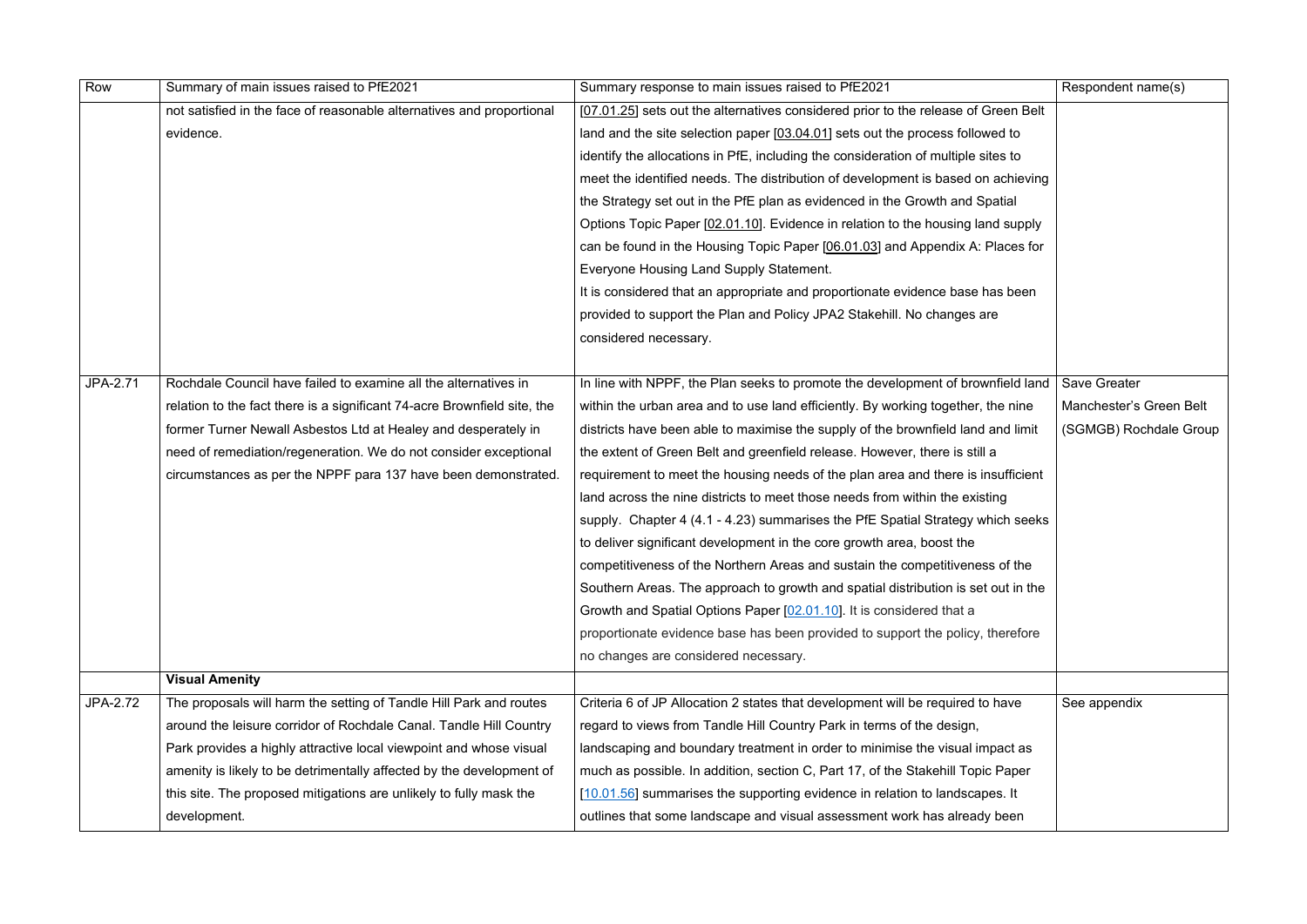| Row      | Summary of main issues raised to PfE2021                             | Summary response to main issues raised to PfE2021                                  | Respondent name(s) |
|----------|----------------------------------------------------------------------|------------------------------------------------------------------------------------|--------------------|
|          |                                                                      | undertaken by the site promoters and that this work will help to inform the design |                    |
|          |                                                                      | and layout of any schemes to minimise as far as possible the visual impact of      |                    |
|          |                                                                      | the development including the provision of high-quality landscaping and            |                    |
|          |                                                                      | boundary treatments. No changes are considered necessary.                          |                    |
|          |                                                                      |                                                                                    |                    |
| JPA-2.73 | The scale of development here is unacceptable.                       | The distribution of development is based on achieving the Strategy set out in the  | Gillian Boyle      |
|          |                                                                      | PfE plan as evidenced in the Growth and Spatial Options Topic Paper [02.01.10]     |                    |
|          |                                                                      | and Housing Topic Paper [06.01.03] which includes boosting the                     |                    |
|          |                                                                      | competitiveness of the north of the conurbation.                                   |                    |
|          |                                                                      |                                                                                    |                    |
|          |                                                                      | Criteria 3 of JPA2 states that development will be required to achieve excellent   |                    |
|          |                                                                      | design and sustainability through masterplanning and the use of design and         |                    |
|          |                                                                      | criteria 14 adds that development will be required to ensure that the existing     |                    |
|          |                                                                      | settlements and pockets of housing are taken fully into account through the        |                    |
|          |                                                                      | masterplanning of the area. No changes are considered necessary.                   |                    |
|          |                                                                      |                                                                                    |                    |
| JPA-2.74 | The plan makes an error in declaring that 1680 high value high spec  | Section C, Part 17, of the Stakehill Topic Paper [10.01.56] summarises the         | See appendix       |
|          | homes will enhance the area. Residents of Slattocks are living in a  | supporting evidence in relation to landscapes. It outlines that some landscape     |                    |
|          | semi rural area and residents of any new development will not view   | and visual assessment work has already been undertaken by the site promoters       |                    |
|          | the area in the same way because it will no longer be semi-rural and | and that this work will help to inform the design and layout of any schemes to     |                    |
|          | this may create friction between old and new. Will remove village /  | minimise as far as possible the visual impact of the development including the     |                    |
|          | rural feel and dwarf what is here and destroy the amenity, identity, | provision of high-quality landscaping and boundary treatments.                     |                    |
|          | character and visual characteristics of the area.                    |                                                                                    |                    |
|          |                                                                      | Criteria 3 of JPA 2 states that development will be required to achieve excellent  |                    |
|          | There could also be significant impact on the character of           | design and sustainability through masterplanning and the use of design codes       |                    |
|          | Chadderton Fold and Chadderton Heights as creating a business        | and goes on to say that the scale of the residential development on the northern   |                    |
|          | park in close proximity to these neighbourhoods is a very different  | part of the allocation provides an opportunity to adopt a 'garden village'         |                    |
|          | type of development than the status quo.                             | approach'. Criteria 14 adds that development will be required to ensure that the   |                    |
|          |                                                                      | existing settlements and pockets of housing are taken fully into account through   |                    |
|          | The allocation is rural in character and the natural separation of   | the masterplanning of the area.                                                    |                    |
|          | Slattocks, Stakehill, Chadderton Heights, Boarshaw Chesham Estate    |                                                                                    |                    |
|          | and that at Thornham Fold, would be significantly compromised and    |                                                                                    |                    |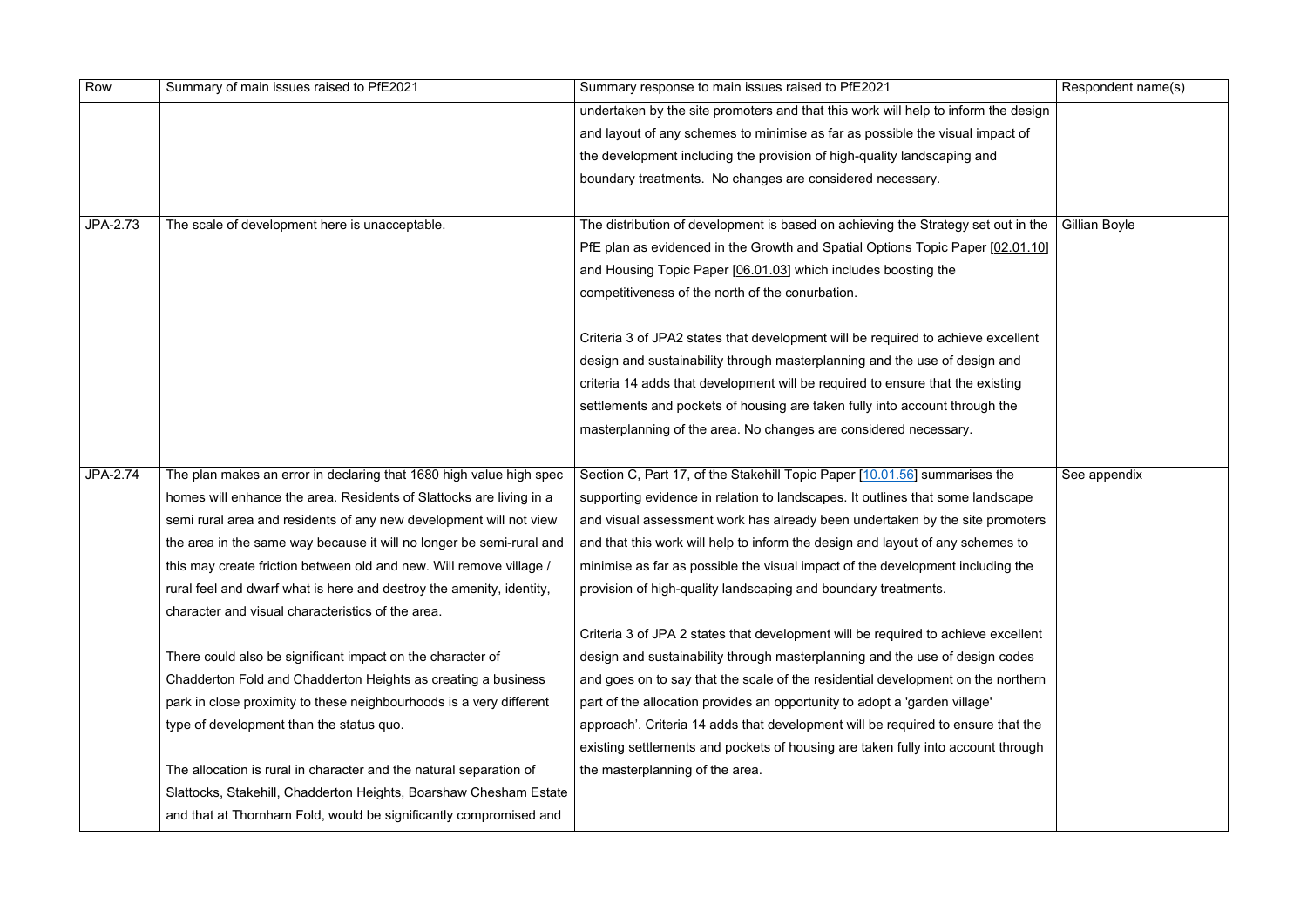| Row             | Summary of main issues raised to PfE2021                               | Summary response to main issues raised to PfE2021                                   | Responder          |
|-----------------|------------------------------------------------------------------------|-------------------------------------------------------------------------------------|--------------------|
|                 | is contrary to PfE plan paras 8.2, 8.56, 8.61, Policy JPA2 para 14,    | In addition, paragraph 11.51 of the supporting text to the policy states that where |                    |
|                 | NPPF para 138b & c.                                                    | practical historic field boundaries should be retained and incorporated in to the   |                    |
|                 |                                                                        | masterplan to help retain the rural character of the site. No changes are           |                    |
|                 | The development on the Northern section of the allocation will         | considered necessary.                                                               |                    |
|                 | adversely and significantly impact on the setting of the 150+ year old |                                                                                     |                    |
|                 | Thornham Cricket Club, reducing its natural rural outlook.             |                                                                                     |                    |
|                 | <b>Comments of support</b>                                             |                                                                                     |                    |
| JPA-2.75        | Support the allocation for development. Look forward to working with   | Support noted.                                                                      | Mr E. Conr         |
|                 | the Council and other landowners to produce a Masterplan for the       |                                                                                     |                    |
|                 | allocated site.                                                        |                                                                                     |                    |
| JPA-2.76        | Support for the extension of Stakehill from as it will provide         | Support noted.                                                                      | <b>Tim Simps</b>   |
|                 | modernised facilities for incoming businesses. Proposing to put        |                                                                                     |                    |
|                 | forward more that land for a variety of uses, such as a boat marina    |                                                                                     |                    |
|                 | along the Rochdale Canal.                                              |                                                                                     |                    |
| <b>JPA-2.77</b> | Support criteria 6 regarding views from Tandle Hill Country Park,      | Support noted. Criteria 6 of JP Allocation 2 states that development will be        | <b>CPRE</b>        |
|                 | however the scale of development will have an impact on views.         | required to have regard to views from Tandle Hill Country Park in terms of the      |                    |
|                 |                                                                        | design, landscaping and boundary treatment in order to minimise the visual          |                    |
|                 |                                                                        | impact as much as possible. No changes are considered necessary.                    |                    |
| <b>JPA-2.78</b> | Support inclusion of criteria 7 concerning the retention of strategic  | Support noted.                                                                      | <b>CPRE</b>        |
|                 | GB area.                                                               |                                                                                     |                    |
|                 |                                                                        |                                                                                     |                    |
| JPA-2.79        | Supportive of the North East Growth Corridor, the creation of          | Support noted.                                                                      | <b>Greater Ma</b>  |
|                 | 150,000 square feet of industrial space to create sustainable          |                                                                                     | <b>Housing Pr</b>  |
|                 | manufacturing jobs and the proposed delivery of 1,680 new homes.       |                                                                                     |                    |
|                 | This aligns with the strategic objective of meeting housing need and   |                                                                                     |                    |
|                 | delivering a net increase in homes of all types and tenures.           |                                                                                     |                    |
| JPA-2.80        | Supportive of primary education provision to underpin the growth in    | Support noted.                                                                      | <b>Greater Ma</b>  |
|                 | family accommodation that the garden village will bring.               |                                                                                     | <b>Housing Pr</b>  |
|                 |                                                                        |                                                                                     |                    |
| JPA-2.81        | Support for allocation from a landowner - site is deliverable, free    | Support noted.                                                                      | <b>Milne Trust</b> |
|                 | from insurmountable constraints and will deliver a number of           |                                                                                     |                    |
|                 | benefits.                                                              |                                                                                     |                    |
|                 |                                                                        |                                                                                     |                    |

| $\overline{21}$                 | Respondent name(s)        |
|---------------------------------|---------------------------|
| to the policy states that where |                           |
|                                 |                           |
| d and incorporated in to the    |                           |
| site. No changes are            |                           |
|                                 |                           |
|                                 |                           |
|                                 |                           |
|                                 |                           |
|                                 | Mr E. Connell             |
|                                 |                           |
|                                 |                           |
|                                 | <b>Tim Simpson</b>        |
|                                 |                           |
|                                 |                           |
|                                 |                           |
| nat development will be         | <b>CPRE</b>               |
| ountry Park in terms of the     |                           |
| er to minimise the visual       |                           |
| dered necessary.                |                           |
|                                 | <b>CPRE</b>               |
|                                 |                           |
|                                 |                           |
|                                 | <b>Greater Manchester</b> |
|                                 |                           |
|                                 | <b>Housing Providers</b>  |
|                                 |                           |
|                                 |                           |
|                                 |                           |
|                                 | <b>Greater Manchester</b> |
|                                 | <b>Housing Providers</b>  |
|                                 |                           |
|                                 | <b>Milne Trust</b>        |
|                                 |                           |
|                                 |                           |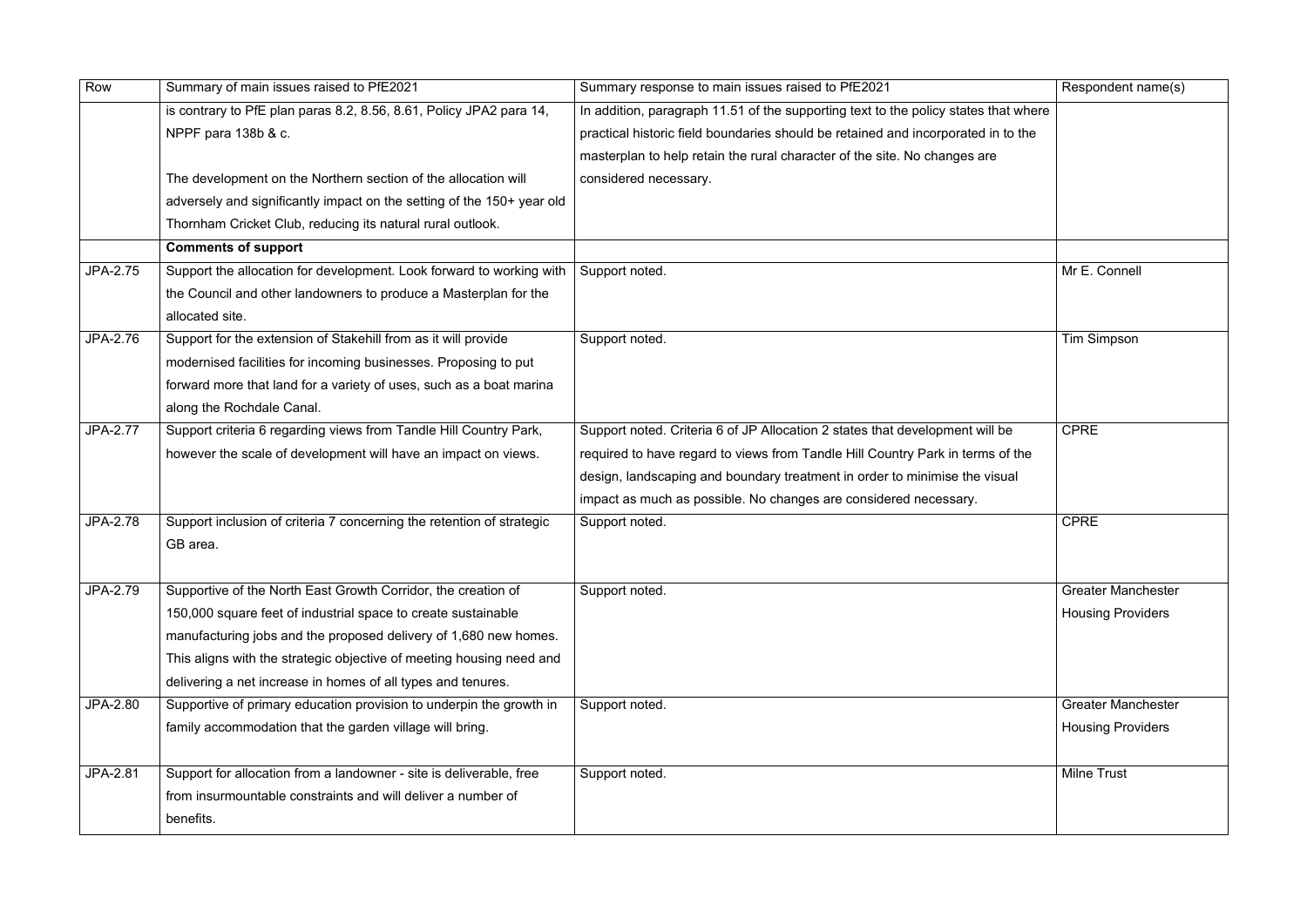| Row      | Summary of main issues raised to PfE2021                                | Summary response to main issues raised to PfE2021                                      | Respondent name(s)      |
|----------|-------------------------------------------------------------------------|----------------------------------------------------------------------------------------|-------------------------|
| JPA-2.82 | Support allocation of JPA2 and comments on Redrow Homes'                | Support and comments noted. No changes considered necessary in relation to             | <b>Redrow Homes Ltd</b> |
|          | commitment to commence delivery of homes as soon as feasibly            | amendments suggested.                                                                  |                         |
|          | possible. Makes comments suggesting various amendments to JPA2          |                                                                                        |                         |
|          | to make policy justified, effective and compliant with national policy. | Picture 11.6 is consistent with other allocations and considered to include the        |                         |
|          | Proposed changes include an amendment so picture 11.6 is clearer;       | relevant information.                                                                  |                         |
|          | remove retained green belt wedge; amend wording re site capacity;       |                                                                                        |                         |
|          | amend requirement for design code; amend development                    | The Green Belt wedge, as set out in paragraph 11.49 is to provide separation           |                         |
|          | contribution references - social infrastructure is required but not     | between Rochdale and Middleton and to protect Tandle Hill Country Park.                |                         |
|          | defined and there is a lack of site specific Infrastructure Delivery    |                                                                                        |                         |
|          | Plan for the site; and comments on deliverability and how they          | The capacity and location of residential development is based on the                   |                         |
|          | envisage they can move relatively fast due to the amount of land        | masterplanning of the site to date.                                                    |                         |
|          | they are in control of.                                                 | The text in relation to the design code is considered appropriate to ensure a          |                         |
|          |                                                                         | comprehensive approach to the infrastructure of the site is achieved.                  |                         |
|          |                                                                         |                                                                                        |                         |
|          |                                                                         | In relation to social infrastructure no changes are considered necessary, PfE          |                         |
|          |                                                                         | and Policy JPA 2 sets out the requirements for the site to ensure that any             |                         |
|          |                                                                         | necessary infrastructure requirements are provided. Recognising the importance         |                         |
|          |                                                                         | of ensuring that new development does not place undue pressure on existing             |                         |
|          |                                                                         | social infrastructure Policy JPA 2, criteria 19 outlines that it will be necessary for |                         |
|          |                                                                         | the proposal to deliver social infrastructure to ensure that the needs of new and      |                         |
|          |                                                                         | existing communities are properly met.                                                 |                         |
|          |                                                                         |                                                                                        |                         |
|          |                                                                         | In addition, in relation to schools' criteria 18 states that the development must      |                         |
|          |                                                                         | contribute and make provision for additional primary and secondary school              |                         |
|          |                                                                         | places, including contributions to deliver the expansion of Thornham St John's         |                         |
|          |                                                                         | Primary School located within the allocation.                                          |                         |
|          |                                                                         |                                                                                        |                         |
|          |                                                                         | A number of other policies in the Plan provide a sufficient policy framework to        |                         |
|          |                                                                         | address this matter, such as Policies, JP-G6, JP-P1 and JP- D2 which states            |                         |
|          |                                                                         | that new development must be supported by the necessary infrastructure,                |                         |
|          |                                                                         | including where appropriate green spaces, schools and medical facilities. It is        |                         |
|          |                                                                         | considered that a proportionate evidence base has been provided.                       |                         |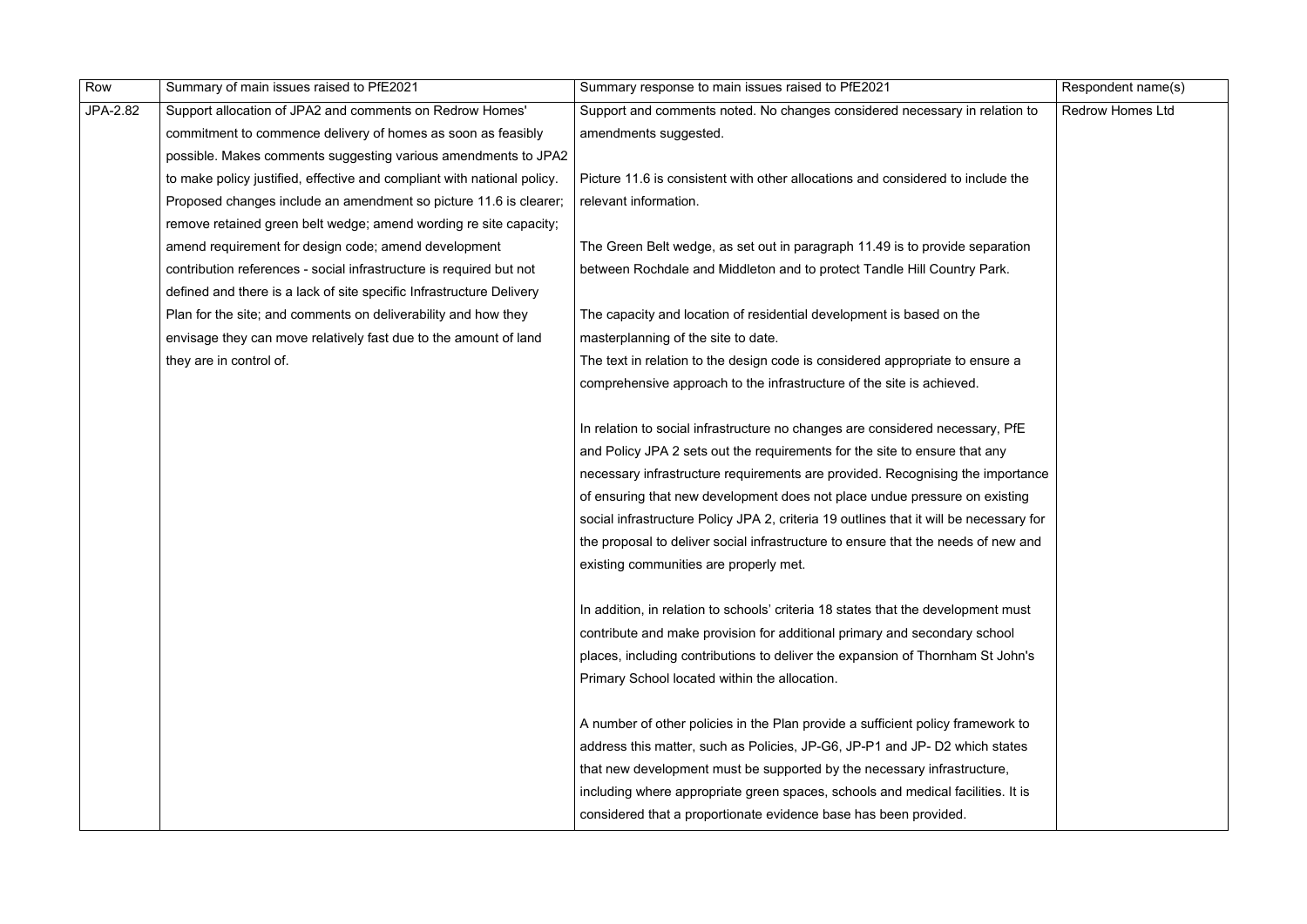| Row             | Summary of main issues raised to PfE2021                                  | Summary response to main issues raised to PfE2021                                  | Respondent name(s)      |
|-----------------|---------------------------------------------------------------------------|------------------------------------------------------------------------------------|-------------------------|
| JPA-2.83        | Support the wording of the allocation.                                    | Support noted.                                                                     | <b>Historic England</b> |
|                 | <b>Site Selection</b>                                                     |                                                                                    |                         |
| <b>JPA-2.84</b> | The site does not comply with the specified criterions 1,4, 5 and 7. It   | The PfE Plan sets out a very clear preference of using previously developed        | See appendix            |
|                 | is not previously developed or well served by public transport, it        | (brownfield) land and vacant buildings to meet development needs in line with      |                         |
|                 | would be reliant on cars, it is not within 800m of a main town centre,    | NPPF. However, given the scale of development required to meet the objectives      |                         |
|                 | it will not have an impact on urban regeneration and it is not land       | of the Plan, a limited amount of development is identified on land outside of the  |                         |
|                 | where developing it would deliver significant local benefits by           | urban area on greenfield and/or Green Belt land. The Green Belt Topic paper        |                         |
|                 | addressing a major local problem/issue.                                   | [07.01.25] sets out the alternatives considered prior to the release of Green Belt |                         |
|                 |                                                                           | land and the site selection paper [03.04.01] sets out the process followed to      |                         |
|                 | Rochdale Council have failed to examine all the alternatives as JPA2      | identify the allocations in PfE, including the consideration of multiple sites to  |                         |
|                 | fails to comply with 6 of the 7 Site Selection criteria. It only complies | meet the identified needs. The distribution of development is based on achieving   |                         |
|                 | with Criteria 7 Land that would deliver significant local benefits by     | the Strategy set out in the PfE plan as evidenced in the Growth and Spatial        |                         |
|                 | addressing a major local problem/issue. We do not consider                | Options Topic Paper [02.01.10]. Evidence in relation to the housing land supply    |                         |
|                 | exceptional circumstances as per the NPPF para 137 have been              | can be found in the Housing Topic Paper [06.01.03] and Appendix A: Places for      |                         |
|                 | demonstrated.                                                             | Everyone Housing Land Supply Statement.                                            |                         |
|                 |                                                                           | It is considered that an appropriate and proportionate evidence base has been      |                         |
|                 |                                                                           | provided to support the Plan and Policy JPA2 Stakehill. No changes are             |                         |
|                 |                                                                           | considered necessary.                                                              |                         |
|                 |                                                                           |                                                                                    |                         |
| <b>JPA-2.85</b> | The Plan has not adequately assessed reasonable alternatives in           | The PfE Plan sets out a very clear preference of using previously developed        | See appendix            |
|                 | advance of seeking the release of land from the Green Belt contrary       | (brownfield) land and vacant buildings to meet development needs in line with      |                         |
|                 | to the provisions of national policy. It is not a suitable and sufficient | NPPF. However, given the scale of development required to meet the objectives      |                         |
|                 | assessment.                                                               | of the Plan, a limited amount of development is identified on land outside of the  |                         |
|                 |                                                                           | urban area on greenfield and/or Green Belt land. The Green Belt Topic paper        |                         |
|                 |                                                                           | [07.01.25] sets out the alternatives considered prior to the release of Green Belt |                         |
|                 |                                                                           | land and the site selection paper [03.04.01] sets out the process followed to      |                         |
|                 |                                                                           | identify the allocations in PfE, including the consideration of multiple sites to  |                         |
|                 |                                                                           | meet the identified needs. The distribution of development is based on achieving   |                         |
|                 |                                                                           | the Strategy set out in the PfE plan as evidenced in the Growth and Spatial        |                         |
|                 |                                                                           | Options Topic Paper [02.01.10]. Evidence in relation to the housing land supply    |                         |
|                 |                                                                           | can be found in the Housing Topic Paper [06.01.03] and Appendix A: Places for      |                         |
|                 |                                                                           | Everyone Housing Land Supply Statement.                                            |                         |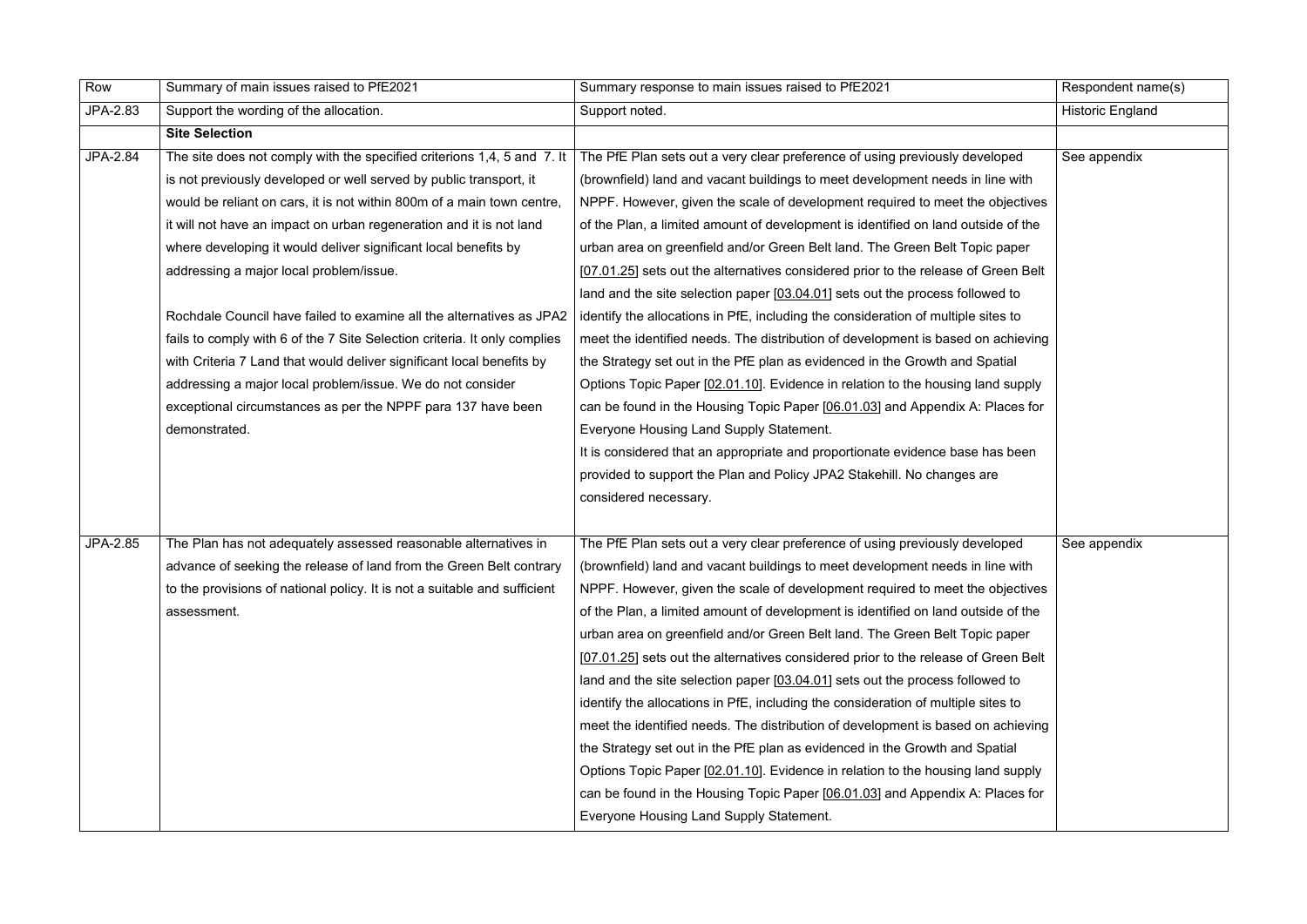| Row             | Summary of main issues raised to PfE2021                                | Summary response to main issues raised to PfE2021                                              | Respondent name(s)     |
|-----------------|-------------------------------------------------------------------------|------------------------------------------------------------------------------------------------|------------------------|
|                 |                                                                         | It is considered that an appropriate and proportionate evidence base has been                  |                        |
|                 |                                                                         | provided to support the Plan and Policy JPA2 Stakehill. No changes are                         |                        |
|                 |                                                                         | considered necessary.                                                                          |                        |
|                 |                                                                         |                                                                                                |                        |
| JPA-2.86        | The site selection process has been opaque with no explanation as       | The site has been selected following the site selection process and methodology                | See appendix           |
|                 | to why some sites in the "call for sites" were excluded from the plan.  | set out in the Site Selection Background Paper (July 2021) [03.04.01] and the                  |                        |
|                 | The process should be repeated using National and GMCA                  | associated appendices (1-9). The purpose of which is to identify the most                      |                        |
|                 | guidelines for site selection. Meetings with public representation      | sustainable locations for residential and employment development that is capable               |                        |
|                 | should be held and minutes should be published. The rationale for       | of achieving the plan's Vision, Objectives and Spatial Strategy and help meet the              |                        |
|                 | the selection/rejection of every site should be available including     | housing and employment land supply. No changes are considered necessary.                       |                        |
|                 | considered alternatives.                                                |                                                                                                |                        |
|                 | <b>Pollution</b>                                                        |                                                                                                |                        |
| <b>JPA-2.87</b> | Concerns regarding light pollution caused by this development           | Criteria 3 of JP Allocation 2 states that development will be required to achieve See appendix |                        |
|                 | including the impact on local residents and wildlife.                   | excellent design and sustainability through masterplanning and the use of design               |                        |
|                 |                                                                         | codes for the whole site to ensure comprehensive development and Criteria 14                   |                        |
|                 |                                                                         | adds that development will be required to ensure that the existing settlements and             |                        |
|                 |                                                                         | pockets of housing are taken fully into account through the masterplanning of the              |                        |
|                 |                                                                         | area. No changes are considered necessary.                                                     |                        |
| <b>JPA-2.88</b> | Concerns regarding noise pollution                                      | JPA 2 Criteria 20 states that development of the site will be required to                      | See appendix           |
|                 |                                                                         | incorporate appropriate noise and air quality mitigation taking account of the                 |                        |
|                 |                                                                         | M62 and A627(M) motorway corridors. No changes are considered necessary.                       |                        |
|                 | <b>Viability</b>                                                        |                                                                                                |                        |
| <b>JPA-2.89</b> | Viability figures in Viability Report Stage 2 are misleading. Discusses | No changes are considered necessary, as noted in the Stakehill Topic Paper                     | <b>Gordon Tilstone</b> |
|                 | flats for the north section and the Redrow Plan makes no mention of     | [10.01.56] the masterplan for the northern section of the allocation is indicative             |                        |
|                 | them. This leads to spurious and misleading figures for the Blended     | and does not indicate specific housing types. Page 35 of the Strategic Viability               |                        |
|                 | rate in the table. The viability figures are made all the more          | Assessment Stage 2 Report [03.01.04] does show a relatively small number of                    |                        |
|                 | misleading by the apparent estimation of other costs, such as the       | apartments as part of a broad mix to be tested in terms of viability. At this stage            |                        |
|                 | plot itself. We struggle, as non-professionals, to assess whether       | the purpose of the viability work is to demonstrate that overall the site is viable            |                        |
|                 | these costs and the claimed viability of the site present an accurate   | and deliverable.                                                                               |                        |
|                 | picture. Same for the South section.                                    |                                                                                                |                        |
|                 | Design                                                                  |                                                                                                |                        |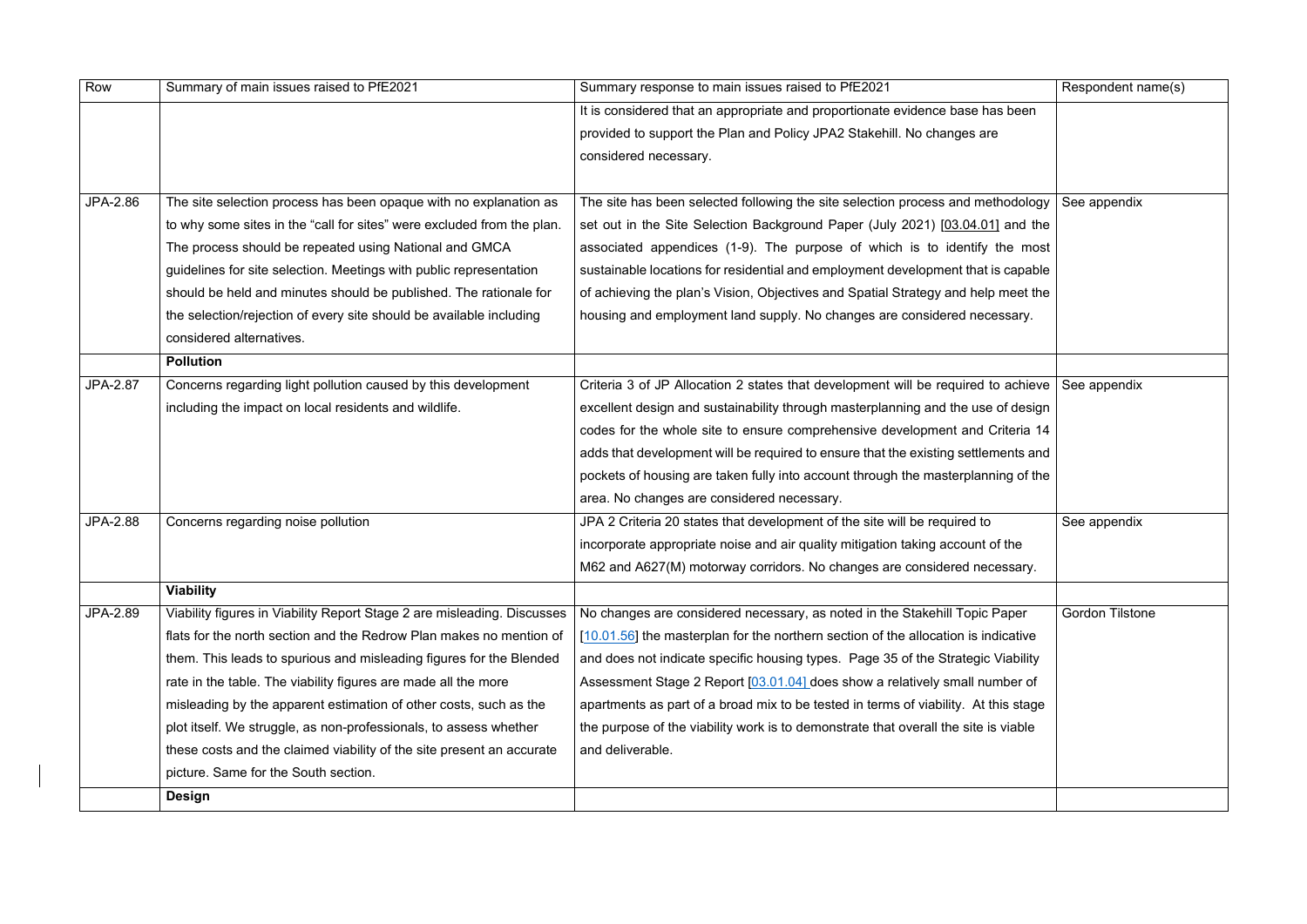| Row             | Summary of main issues raised to PfE2021                              | Summary response to main issues raised to PfE2021                                   | Respondent name(s)      |
|-----------------|-----------------------------------------------------------------------|-------------------------------------------------------------------------------------|-------------------------|
| JPA-2.90        | Objects to the requirement for a design code to be provided and       | As per JPA 2 development at Stakehill will be required to achieve excellent         | <b>Milne Trust</b>      |
|                 | suggests there is no evidence underpinning this requirement.          | design and sustainability through masterplanning and the use of design codes        |                         |
|                 |                                                                       | for the whole site to ensure comprehensive development. In addition Policy JP-      |                         |
|                 |                                                                       | P1 'Sustainable Places' outlines the ways in which all development should           |                         |
|                 |                                                                       | contribute towards beautiful, healthy and varied places. No changes are             |                         |
|                 |                                                                       | considered necessary.                                                               |                         |
|                 | <b>Ground Conditions</b>                                              |                                                                                     |                         |
| JPA-2.91        | The allocation abuts a number of old mine workings which is also      | Section 12 of the Stakehill Topic Paper [10.01.56] summarises the findings of       | <b>Save Greater</b>     |
|                 | within a minerals safeguarding area and the value of this potentially | the initial ground conditions review. It concludes that the review did not identify | Manchester's Green Belt |
|                 | vital resource needs to be assessed. Topic paper states ground        | any major constraints and a Preliminary Risk Assessment (PRA) would still be        | (SGMGB) Rochdale Group  |
|                 | investigations be a condition of planning approval – these measures   | required to determine whether any further intrusive investigations are required to  |                         |
|                 | should be undertaken prior to deciding if the allocation is viable.   | establish if and what remedial techniques are necessary to ensure the site is       |                         |
|                 |                                                                       | suitable for its intended end use. This would be a condition relating to any future |                         |
|                 |                                                                       | planning approval. No changes are considered necessary.                             |                         |
| JPA-2.92        | The potential for ground contamination particularly from adjacent     | Section 12 of the Stakehill Topic Paper [10.01.56] summarises the findings of       | <b>Save Greater</b>     |
|                 | uses and impacts on ground water and safety of the development on     | the initial ground conditions review. It concludes that the review did not identify | Manchester's Green Belt |
|                 | site need to be more carefully considered prior to the allocation of  | any major constraints and a Preliminary Risk Assessment (PRA) would still be        | (SGMGB) Rochdale Group  |
|                 | the site. Topic paper states ground investigations be a condition of  | required to determine whether any further intrusive investigations are required to  |                         |
|                 | planning approval – these measures should be undertaken prior to      | establish if and what remedial techniques are necessary to ensure the site is       |                         |
|                 | deciding if the allocation is viable.                                 | suitable for its intended end use. This would be a condition relating to any future |                         |
|                 |                                                                       | planning approval. No changes considered necessary.                                 |                         |
|                 | <b>Carbon Neutral / Renewable Energy</b>                              |                                                                                     |                         |
| JPA-2.93        | Welcome the aim contained in Policy JP-S 2. However, its emphasis     | Policy JP-S2 outlines a range of measures to support Greater Manchester             | <b>Save Greater</b>     |
|                 | is on housing and suggests there is insufficient focus on industrial, | reduce greenhouse gas emissions. These measures apply to all development            | Manchester's Green Belt |
|                 | who are higher-level users of energy. Businesses should be            | types, therefore no changes considered necessary.                                   | (SGMGB) Rochdale Group  |
|                 | encouraged to use green technologies such as PV/air/ground-source     |                                                                                     |                         |
|                 | heating and/or green roofing. Green roofs have the added advantage    |                                                                                     |                         |
|                 | of masking large distribution-type units from distant/high viewpoints |                                                                                     |                         |
| <b>JPA 2.94</b> | The evidence base does not include any estimates of the likely scale  | The plan should be read as a whole and Policy JP-S2 outlines a range of             | Jeanette Tilstone       |
|                 | of carbon emission consequences of the developments proposed          | measures to support Greater Manchester reduce greenhouse gas emissions,             |                         |
|                 | and green space lost - this is a serious omission.                    | therefore no changes considered necessary.                                          |                         |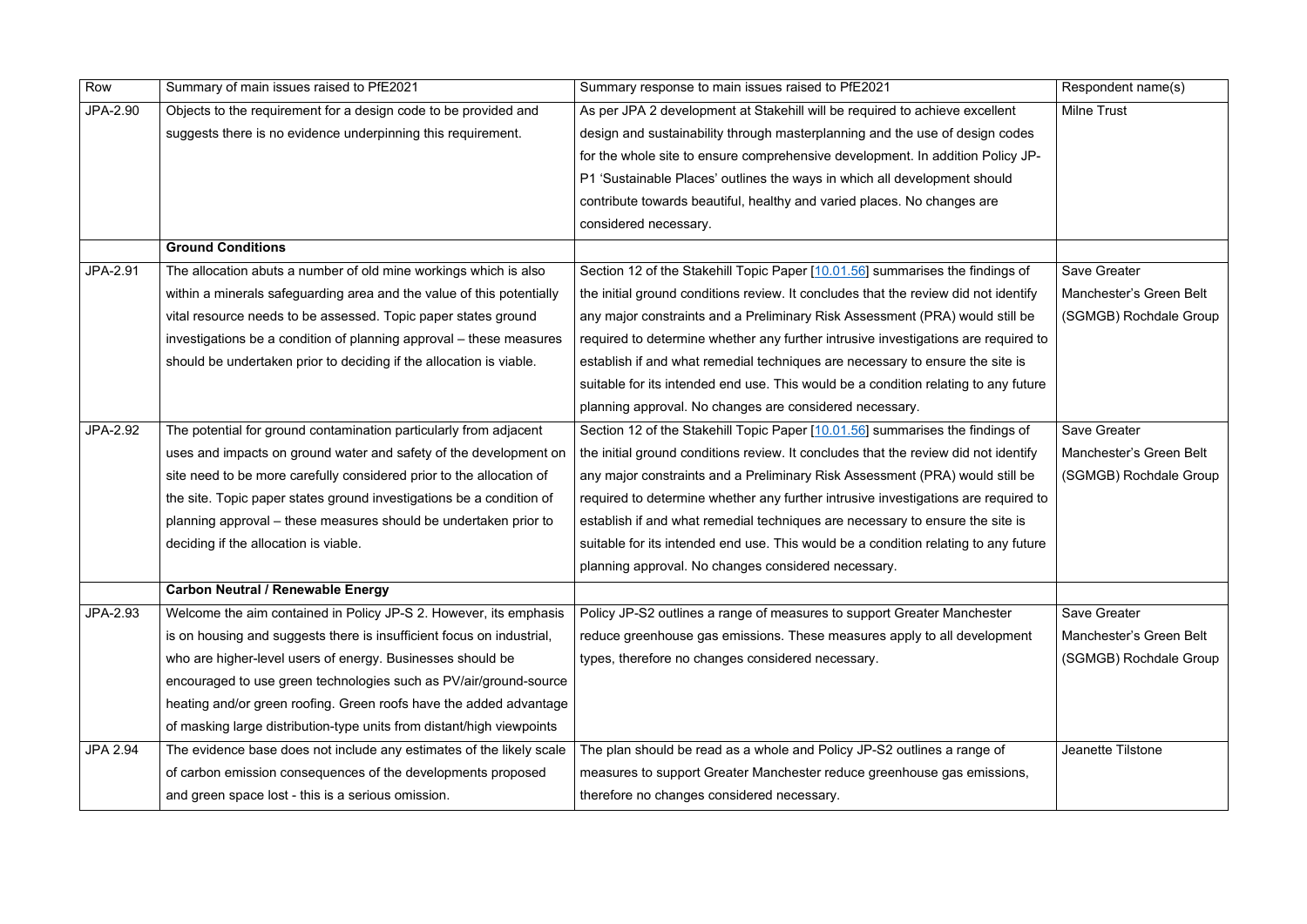| Row             | Summary of main issues raised to PfE2021                                | Summary response to main issues raised to PfE2021                                    | Respondent name(s)      |
|-----------------|-------------------------------------------------------------------------|--------------------------------------------------------------------------------------|-------------------------|
| <b>JPA-2.95</b> | In paragraph 1.52 of the plan regarding becoming carbon neutral by      | The plan should be read as a whole and Policy JP-S2 outlines a range of              | See appendix            |
|                 | 2038 it outlines a commitment to keeping fossil fuels in the ground. It | measures to support Greater Manchester reduce greenhouse gas emissions.              |                         |
|                 | is well known that the Green Belt holds it in the ground, another       | Measures listed includes keeping fossil fuels in the ground, therefore no            |                         |
|                 | reason to keep it in tact and refrain from building on it. This space   | changes considered necessary.                                                        |                         |
|                 | acts as a carbon sink.                                                  |                                                                                      |                         |
|                 | <b>General</b>                                                          |                                                                                      |                         |
| JPA-2.96        | PfE does not explain how the quality of the environment will, or        | PfE is a strategic planning document and is considered to be consistent with         | Save Chadderton's Green |
|                 | indeed can, be preserved in the face of the widespread destruction      | NPPF. The Plan sets out an appropriate strategic policy framework to deliver the     | Belt                    |
|                 | of Chadderton's green spaces.                                           | overall Vision and Objectives. The relevant thematic and allocation policies are     |                         |
|                 |                                                                         | supported by a proportionate evidence base. As justified by the evidence,            |                         |
|                 |                                                                         | policies require development to incorporate appropriate mitigation to ensure that    |                         |
|                 |                                                                         | development will come forward over the lifetime of the plan to deliver the Vision    |                         |
|                 |                                                                         | and Objectives. As the Plan should be read as a whole, this approach is              |                         |
|                 |                                                                         | considered consistent with NPPF. No changes are considered necessary.                |                         |
| JPA-2.97        | Although agreeing there is a linked infrastructural element to JPA2, it | Whilst there are distinct elements to the allocation it is important for the site to | <b>Save Greater</b>     |
|                 | should be seen as two/three separate allocations. Policy JPA2, para     | be considered as a whole to ensure that infrastructure requirements are met.         | Manchester's Green Belt |
|                 | 7, indicates the creation of a natural separation (Green Belt/wildlife  | Criteria 3 of JPA 2 states that development will be required to achieve excellent    | (SGMGB) Rochdale Group  |
|                 | corridor). This, along with the A627M Slattocks Spur, provide an        | design and sustainability through masterplanning and the use of design codes         |                         |
|                 | obvious north/south divide to the allocation as proposed. The Topic     | for the whole site to ensure comprehensive development. No changes are               |                         |
|                 | Paper also refers to two separate allocations – north and south and     | considered necessary.                                                                |                         |
|                 | section 26 on phasing talks about a 3 pronged approach.                 |                                                                                      |                         |
| <b>JPA-2.98</b> | Site is not proximal to disadvantaged communities.                      | The Site Selection Background Paper [03.04.01] and the Growth and Spatial            | Save Chadderton's Green |
|                 |                                                                         | Options Paper [02.01.10] provides information on the methodology for selecting       | Belt                    |
|                 |                                                                         | the strategic allocations/ growth areas. Further detail on the site's selection is   |                         |
|                 |                                                                         | contained within the Stakehill Topic Paper [10.01.56]. Furthermore, each             |                         |
|                 |                                                                         | strategic allocation policy chapter within the Plan includes a reasoned              |                         |
|                 |                                                                         | justification for the allocation.                                                    |                         |
| JPA-2.99        | Concerned regarding the responses received from local councillors       | Cannot comment on what feedback has been provided from councillors.                  | Save Chadderton's Green |
|                 | regarding this allocation. The councillors who have come up with the    | It is considered that an appropriate supply of sites has been identified to meet     | <b>Belt</b>             |
|                 | plan themselves do not know what they want to use this land for and     | employment land needs for the plan area. The Site Selection Background Paper         |                         |
|                 | have made no attempt to provide any research or analysis into why       | [03.04.01] and the Growth and Spatial Options Paper [02.01.10] provides              |                         |
|                 | this Green Belt land was earmarked for development.                     | information on the methodology for selecting the strategic allocations/ growth       |                         |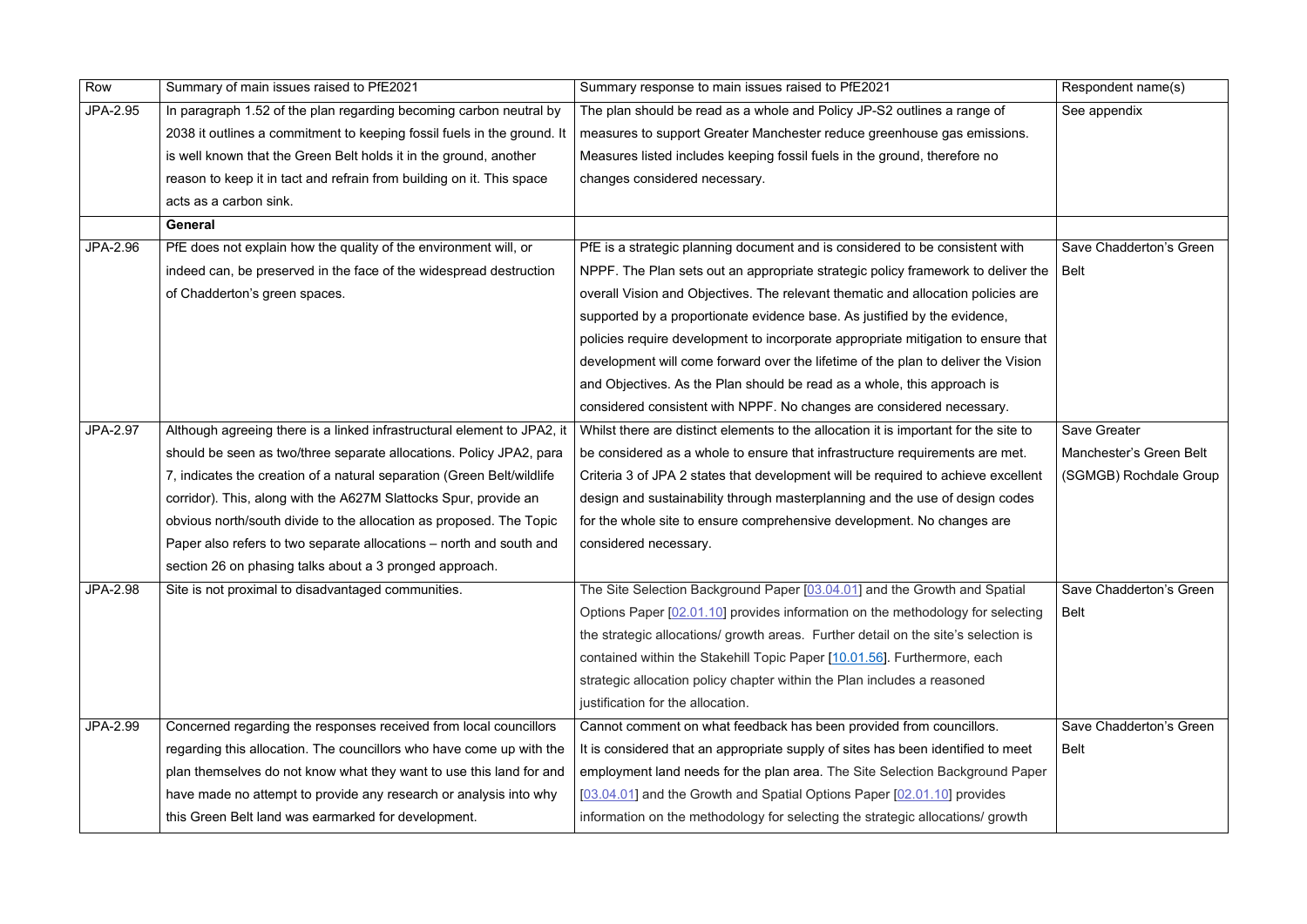| Row       | Summary of main issues raised to PfE2021                               | Summary response to main issues raised to PfE2021                                     | Respondent name(s)      |
|-----------|------------------------------------------------------------------------|---------------------------------------------------------------------------------------|-------------------------|
|           |                                                                        | areas. Further detail on the site's selection is contained within the Stakehill       |                         |
|           |                                                                        | Topic Paper [10.01.56]. Furthermore, each strategic allocation policy chapter         |                         |
|           |                                                                        | within the Plan includes a reasoned justification for the allocation.                 |                         |
| JPA-2.100 | An illegal commercial strategy by the council - using the promise of   | The Site Selection Background Paper [03.04.01] and the Growth and Spatial             | Peter Wright            |
|           | land owned by private individuals as the basis for pre-development     | Options Paper [02.01.10] provides information on the methodology for selecting        |                         |
|           | costs and strategic documents                                          | the strategic allocations/ growth areas. Further detail on the site's selection is    |                         |
|           |                                                                        | contained within the Stakehill Topic Paper [10.01.56]. Furthermore, each              |                         |
|           |                                                                        | strategic allocation policy chapter within the Plan includes a reasoned               |                         |
|           |                                                                        | justification for the allocation.                                                     |                         |
| JPA-2.101 | To evidence the unsound nature of the plan, the three elected local    | Places for Everyone has been prepared in accordance with the Town and                 | Peter Wright            |
|           | councillors for area all voted against the plan in opposition to their | Country Planning (Local Planning) (England) Regulations 2012. Details of the          |                         |
|           | own majority led Council.                                              | process can be found at paragraphs 1.59 to 1.68 of the Publication Plan and the       |                         |
|           |                                                                        | introductory chapter (pages 3 to 5) of the Stakehill Allocation Topic Paper           |                         |
|           |                                                                        | [10.01.56]. No change to the policy is considered necessary.                          |                         |
|           |                                                                        |                                                                                       |                         |
| JPA-2.102 | Concerns development here would increase crime and would be            | Criteria 3 of JP Allocation 2 states that development will be required to achieve     | Jane Ridley and Michael |
|           | forced to move.                                                        | excellent design and sustainability through masterplanning and the use of             | Morley                  |
|           |                                                                        | design codes for the whole site to ensure comprehensive development.                  |                         |
|           |                                                                        |                                                                                       |                         |
|           |                                                                        | Policy JP-P1 Sustainable Places identifies a set of key attributes that all           |                         |
|           |                                                                        | development, wherever appropriate, should be consistent with. Criterion 8 states      |                         |
|           |                                                                        | development must be safe, including by designing out crime and terrorism, and         |                         |
|           |                                                                        | reducing opportunities for anti-social behaviour. Therefore, no changes are           |                         |
|           |                                                                        | considered necessary.                                                                 |                         |
| JPA-2.103 | The all-in-one garden centre was not included in the previous GMSF     | The Stakehill Topic Paper [10.01.56] outlines in Section F the reasons for the        | See appendix            |
|           | plan and is now included in this. This is a significant deviation from | inclusion of the garden centre site. It states that the site was included as a result |                         |
|           | the previous plan.                                                     | of further masterplanning.                                                            |                         |
|           | <b>Plan Wide</b>                                                       |                                                                                       |                         |
| JPA-2.104 | Needs to be a judicial review to determine if PfE is legally compliant | Comment not relevant to the content of JPA2 Stakehill. Matter addressed               | See appendix            |
|           | before it proceeds any further. Number of reasons given as to why      | elsewhere.                                                                            |                         |
|           | PfE will not have substantially the same effect as GMSF2020.           |                                                                                       |                         |
|           | Legality not established. The numerical additions are significant and  |                                                                                       |                         |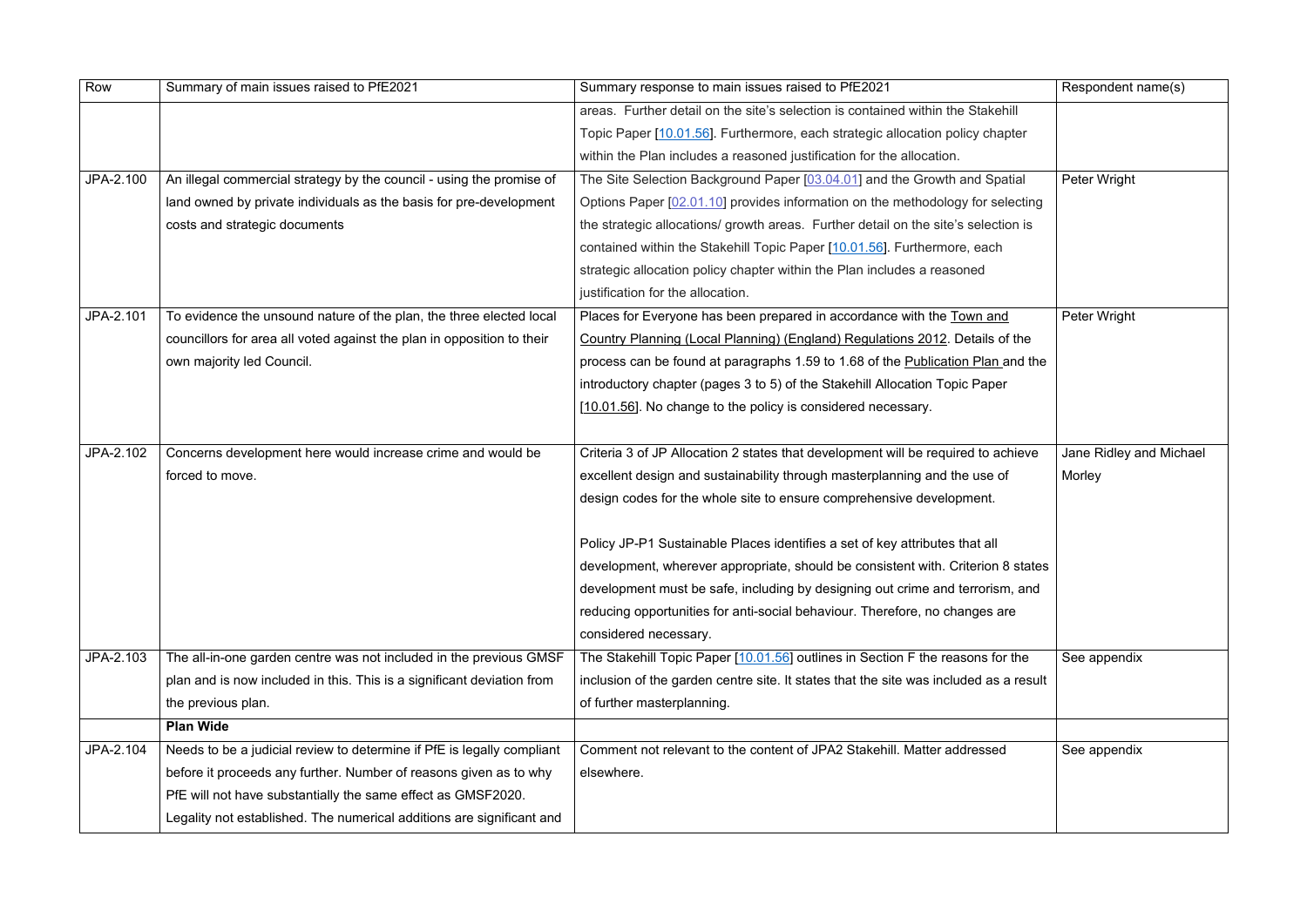| Row       | Summary of main issues raised to PfE2021                                | Summary response to main issues raised to PfE2021                                  | Respondent name(s)  |
|-----------|-------------------------------------------------------------------------|------------------------------------------------------------------------------------|---------------------|
|           | as such substantial enough to demand that a full re write is done ad    |                                                                                    |                     |
|           | a fresh application should be made to pass Reg 18.                      |                                                                                    |                     |
| JPA-2.105 | Without a full, detailed evaluation, including proposals for mitigation | No change is considered necessary. PfE is a strategic planning document and is     | See appendix        |
|           | of any negative impacts, the plan is unsound because it cannot be       | consistent with NPPF. The Plan sets out an appropriate strategic policy            |                     |
|           | determined to be consistent with national policies in enabling the      | framework to deliver the overall Vision and Objectives. The relevant thematic      |                     |
|           | delivery of sustainable development, or compliant with national         | and allocation policies are supported by a proportionate evidence base. As         |                     |
|           | policies on climate change.                                             | justified by the evidence, policies require development to incorporate             |                     |
|           |                                                                         | appropriate mitigation to ensure that development will come forward over the       |                     |
|           | It is the opposite of sustainable development and causes multiple       | lifetime of the plan to deliver the Vision and Objectives. The Plan should be read |                     |
|           | problems in the area                                                    | as a whole, this approach is considered consistent with NPPF. As such, no          |                     |
|           |                                                                         | changes are considered necessary.                                                  |                     |
| JPA-2.106 | Several of the authorities involved have consistently failed to meet    | The Housing Topic Paper [06.01.03] sets out Housing Need for the PfE plan          | See appendix        |
|           | housing delivery targets. An effective plan must be deliverable.        | area, including how each district will meet their own housing need and the         |                     |
|           | There is no indication of how delivery targets will be maintained.      | collective need of the nine districts. It sets out the proposed methodology for    |                     |
|           |                                                                         | meeting this need across the nine districts and how this is intended to be         |                     |
|           |                                                                         | delivered in line with the objectives of the plan as a whole. No changes are       |                     |
|           |                                                                         | considered necessary.                                                              |                     |
| JPA-2.107 | No details have been given about when each authorities Local plans      | Timetables for Local Plan production are outlined in each districts Local          | See appendix        |
|           | will be available.                                                      | Development Scheme.                                                                |                     |
| JPA-2.108 | There are no details of how Duty to Co-operate will be achieved         | The Duty to Co-operate Statement and Log of Collaboration [01.01.01] outlines      | See appendix        |
|           | particularly an issue with Stockport's withdrawal.                      | how the Duty to Co-operate, including with Stockport, has been and will continue   |                     |
|           |                                                                         | to be addressed.                                                                   |                     |
| JPA-2.109 | The entire evidence base is inconsistent, with policies and             | It is considered that an appropriate and proportionate evidence base has been      | Jeanette Tilstone   |
|           | calculations spanning differing time periods.                           | provided to support the Plan and Policy JPA 2.                                     |                     |
| JPA-2.110 | Supporting documentation not provided by independent consultants        | It is considered that an appropriate and proportionate evidence base has been      | <b>Steven Dyson</b> |
|           | which does highlight a conflict of interest.                            | provided to support the Plan and Policy JPA 2.                                     |                     |
| JPA-2.111 | Where is all the money coming from to fund these changes? We            | Policy JP Allocation 2 sets out the requirements for the site to ensure that any   | Julia Simpson       |
|           | already pay too much council tax.                                       | necessary infrastructure requirements are provided.                                |                     |
|           |                                                                         |                                                                                    |                     |
|           |                                                                         | A number of policies in the Plan provide a sufficient policy framework to address  |                     |
|           |                                                                         | this matter, such as Policies, JP-G6, JP-P1 and JP- D2 which states that new       |                     |
|           |                                                                         | development must be supported by the necessary infrastructure, including           |                     |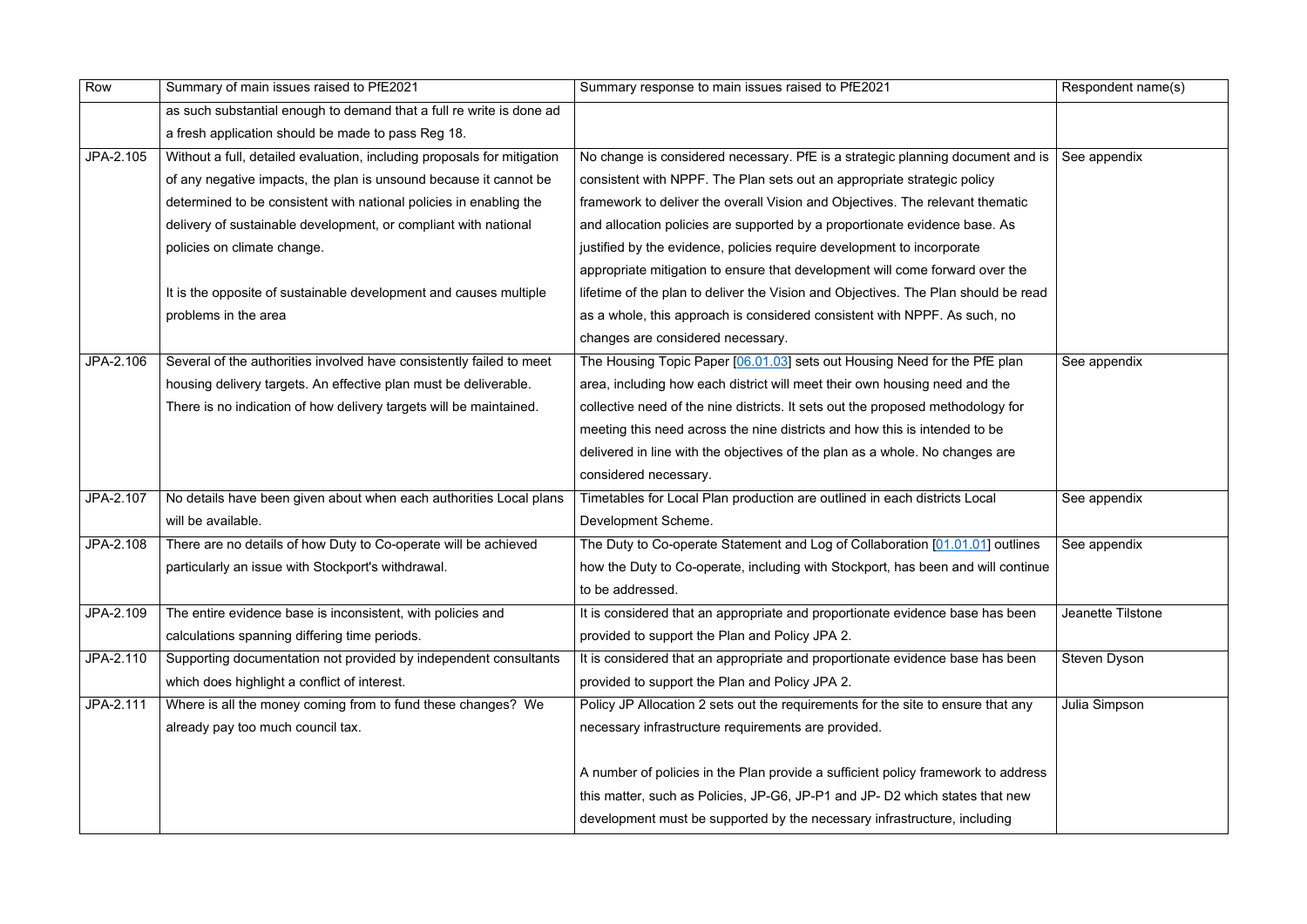| Row       | Summary of main issues raised to PfE2021                              | Summary response to main issues raised to PfE2021                                    | Respondent name(s) |
|-----------|-----------------------------------------------------------------------|--------------------------------------------------------------------------------------|--------------------|
|           |                                                                       | where appropriate green spaces, schools and medical facilities. Further details      |                    |
|           |                                                                       | regarding delivery and implementation can be found in the Delivering the Plan        |                    |
|           |                                                                       | chapter.                                                                             |                    |
|           | <b>Roads / Transport</b>                                              |                                                                                      |                    |
| JPA-2.112 | Road safety - With more traffic and pedestrians in the area, and with | Criteria 13 of JP Allocation 2 states that development will be required to improve   | See appendix       |
|           | the council encouraging more to people to cycle, an increase in road  | access arrangements in and around Stakehill Industrial Estate to assist in the       |                    |
|           | accidents is inevitable. HGVs are a significant factor. Serious       | separation of residential and employment traffic as much as possible and to          |                    |
|           | accidents are common near Slattocks roundabout and no traffic         | make appropriate provision for lorry parking.                                        |                    |
|           | calming has been proposed. There are a number of schools in the       |                                                                                      |                    |
|           | vicinity and adding this much traffic including HGVs is not safe.     | In addition, the plan should be read as a whole and JP-C6 outlines ways in           |                    |
|           |                                                                       | which the plan will support the more efficient and sustainable movement of           |                    |
|           |                                                                       | freight. Criteria 5 of the policy says that this will be achieved by ensuring that   |                    |
|           |                                                                       | new development makes appropriate provision for deliveries and servicing in          |                    |
|           |                                                                       | terms of road safety, traffic congestion and environmental impacts. JP-C7 on         |                    |
|           |                                                                       | transport requirements of new developments gives further information on              |                    |
|           |                                                                       | making the appropriate provision for deliveries and servicing in ways that meet      |                    |
|           |                                                                       | road safety requirements and reduces traffic congestion. No changes are              |                    |
|           |                                                                       | considered necessary.                                                                |                    |
|           |                                                                       |                                                                                      |                    |
| JPA-2.113 | The North site allocation is 1000 executive homes with a single       | Transport Locality Assessment – Cross Boundary [09.01.07] and Transport See appendix |                    |
|           | access point onto an already gridlocked A-road. Using highway         | Locality Assessment Addendum - [Cross Boundary Allocations (2) Northern              |                    |
|           | design regulations and software it would be illegal to suggest and    | Gateway (Stakehill)] [09.01.18] consider the impact on highway infrastructure.       |                    |
|           | promote a 1,500-vehicle single exit point onto a dangerously rated    | Potential mitigation measures have been identified and the Locality Assessment       |                    |
|           | main road. With 2 cars per household this could be up to 3,200 cars   | concludes the impact arising from the allocation as well as the cumulative impact    |                    |
|           | - more as children grow and get licences. Local traffic based on      | of other allocations in PfE to be less than severe subject to the implementation of  |                    |
|           | 1,680 homes, suggests anywhere between 1,500 to 4,000 extra           | mitigation.                                                                          |                    |
|           | private vehicles given the scale of housing & employment space        |                                                                                      |                    |
|           | proposed.                                                             | Additional work at the planning application stage will refine the existing Locality  |                    |
|           |                                                                       | Assessment and mitigation required, with Policy JP-C 7 setting out a requirement     |                    |
|           |                                                                       | for planning applications to be accompanied by a Transport Assessment and            |                    |
|           |                                                                       | Travel Plan where appropriate. In addition, Criteria 13 of JP Allocation 2 states    |                    |
|           |                                                                       | that development will be required to improve access arrangements in and around       |                    |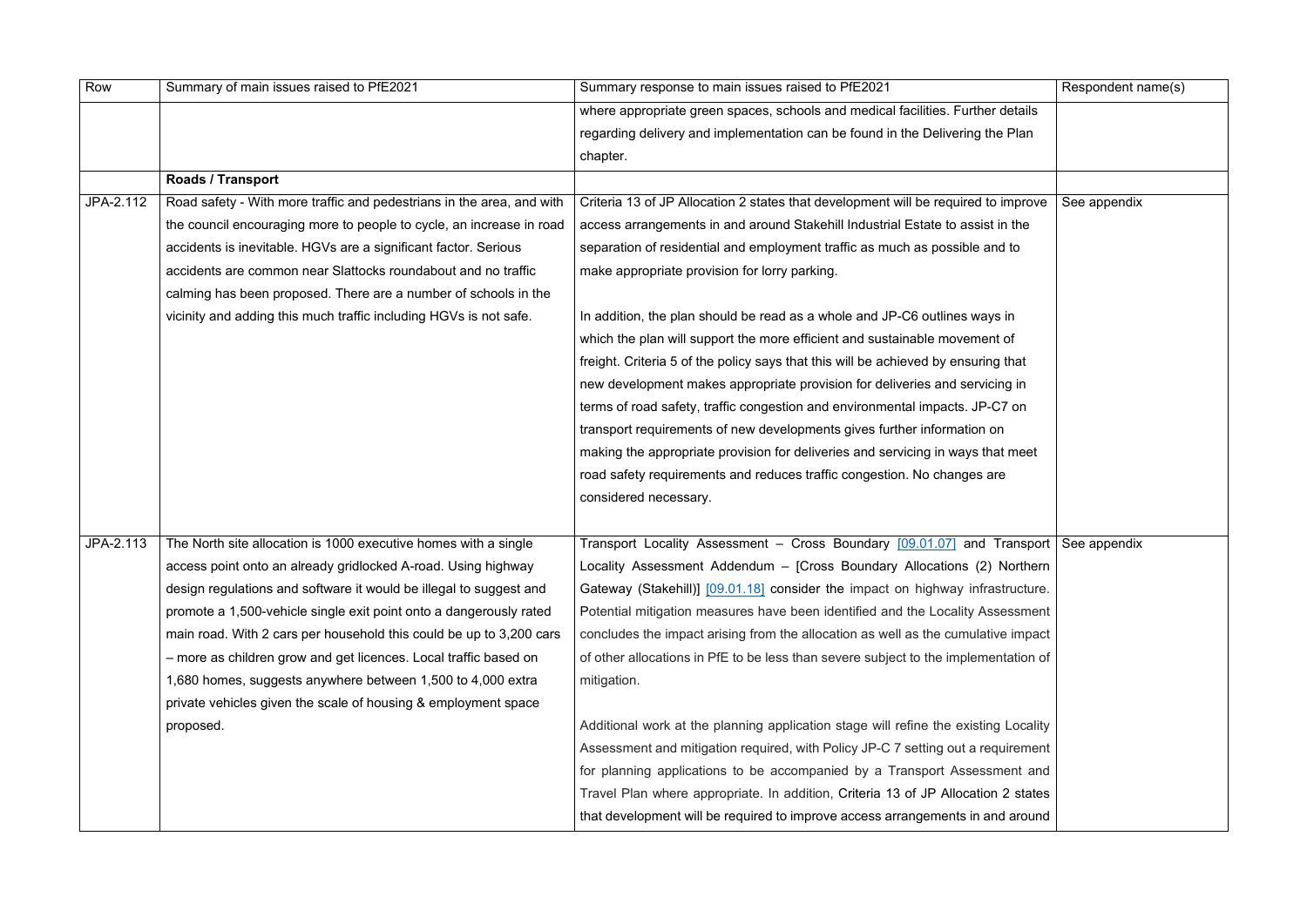| Row       | Summary of main issues raised to PfE2021                           | Summary response to main issues raised to PfE2021                                  | Respondent name(s) |
|-----------|--------------------------------------------------------------------|------------------------------------------------------------------------------------|--------------------|
|           |                                                                    | Stakehill Industrial Estate to assist in the separation of residential and         |                    |
|           |                                                                    | employment traffic as much as possible. Therefore, no change to the plan is        |                    |
|           |                                                                    | considered necessary.                                                              |                    |
|           |                                                                    |                                                                                    |                    |
| JPA-2.114 | Development of the Oldham part of this site is dependent on        | It is considered that an appropriate supply of sites has been identified to meet   | John Shepherd      |
|           | development of the Rochdale part first as there is no access only  | employment land needs for the plan area. Unlike for housing need, there is no      |                    |
|           | from Rochdale. As Rochdale currently has many other industrial     | standard methodology for calculating employment land need. However, as             |                    |
|           | sites on the go, and other more important proposed sites, and with | detailed in the paper Employment Land Needs in Greater Manchester [05.01.02]       |                    |
|           | many of the current Stakehill units currently empty, nothing will  | the approach adopted is considered to be a robust, widely accepted                 |                    |
|           | happen her for 50 years.                                           | methodology.                                                                       |                    |
|           |                                                                    |                                                                                    |                    |
|           |                                                                    | The land supply data set out in tables 6.1 and 6.2 in the Plan, demonstrates that  |                    |
|           |                                                                    | there is insufficient land in the urban area to meet the identified need.          |                    |
|           |                                                                    |                                                                                    |                    |
|           |                                                                    | See also supporting evidence Economic Forecasts for Greater Manchester             |                    |
|           |                                                                    | [05.01.01] and Employment Topic Paper [05.01.04].                                  |                    |
|           |                                                                    |                                                                                    |                    |
|           |                                                                    | No changes are considered necessary.                                               |                    |
|           |                                                                    |                                                                                    |                    |
| JPA-2.115 | From Sudden to Slattocks the road becomes narrower and becomes     | Criteria 13 of JPA 2 states that development will be required to improve access    | Louise Hulme       |
|           | impossible for HGVs to pass.                                       | arrangements in and around Stakehill Industrial Estate to assist in the            |                    |
|           | HGVs cause houses to shake when then pass by.                      | separation of residential and employment traffic as much as possible and to        |                    |
|           |                                                                    | make appropriate provision for lorry parking.                                      |                    |
|           |                                                                    |                                                                                    |                    |
|           |                                                                    | In addition, the plan should be read as a whole and JP-C6 outlines ways in         |                    |
|           |                                                                    | which the plan will support the more efficient and sustainable movement of         |                    |
|           |                                                                    | freight. Criteria 5 of the policy says that this will be achieved by ensuring that |                    |
|           |                                                                    | new development makes appropriate provision for deliveries and servicing in        |                    |
|           |                                                                    | terms of road safety, traffic congestion and environmental impacts. JP-C7 on       |                    |
|           |                                                                    | transport requirements of new developments gives further information on            |                    |
|           |                                                                    | making the appropriate provision for deliveries and servicing in ways that meet    |                    |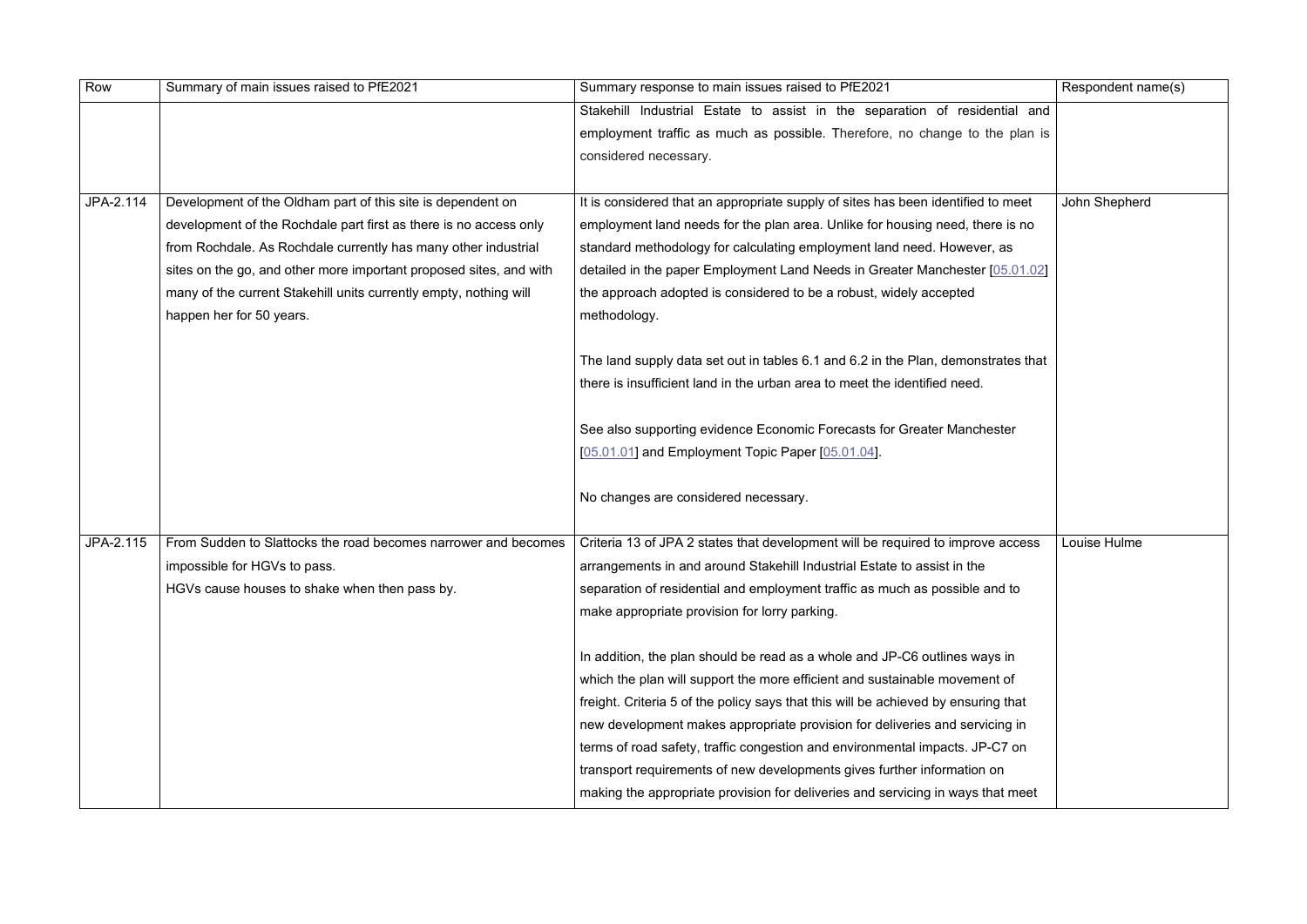| Row       | Summary of main issues raised to PfE2021                               | Summary response to main issues raised to PfE2021                                 | Respondent name(s)      |
|-----------|------------------------------------------------------------------------|-----------------------------------------------------------------------------------|-------------------------|
|           |                                                                        | road safety requirements and reduces traffic congestion. No changes are           |                         |
|           |                                                                        | considered necessary.                                                             |                         |
| JPA-2.116 | The housing in the plan appears to be of high value. As we do not      | Policy JP-C 1 'An Integrated Network' sets out measures for ensuring a pattern    | Lynne Hastings          |
|           | have the local employment capacity to support the perceived            | of development that minimises both the need to travel and the distance travelled  |                         |
|           | incomes of the purchasers, we must assume that these people will       | by unsustainable modes to jobs, housing and other key services; and includes      |                         |
|           | be commuters, who will in turn increase traffic in the areas.          | measures to increase cycling and walking infrastructure.                          |                         |
|           |                                                                        | The Stakehill Topic Paper [10.01.56] in Section B outlines the allocations        |                         |
|           |                                                                        | accessibility stating that it is served by a high frequency bus service running   |                         |
|           |                                                                        | between Rochdale and Manchester. It also outlines future plans to provide more    |                         |
|           |                                                                        | Service 17A services that access Stakehill Industrial Estate at peak times,       |                         |
|           |                                                                        | alongside a new 15-minute frequency Rochdale – Oldham Service via JPA2 that       |                         |
|           |                                                                        | improve connectivity to the site from the surrounding areas.                      |                         |
|           |                                                                        | Criteria 8 and 19 of JPA 2 outline ways that development will be required to      |                         |
|           |                                                                        | support the delivery of improved public transport and deliver social              |                         |
|           |                                                                        | infrastructure.                                                                   |                         |
|           |                                                                        | As confirmed in Policy JP-H3, the precise mix of dwelling types and sizes will be |                         |
|           |                                                                        | determined through district local plans, masterplans and other guidance, in order |                         |
|           |                                                                        | to reflect local circumstances and deliver an appropriate mix of dwellings across |                         |
|           |                                                                        | the plan area as a whole. No changes considered necessary.                        |                         |
| JPA-2.117 | TLAA-CB-S (para 4.3) suggests "a new southerly link to Mills Hill      | The reference to the link to Mills Hill cannot be found in that paragraph of the  | <b>Save Greater</b>     |
|           | station could form part of any expansion of the industrial estate". No | Locality Assessment. Therefore, it is not possible to respond to this comment.    | Manchester's Green Belt |
|           | modelling or associated investigations are presented for this.         |                                                                                   | (SGMGB) Rochdale Group  |
|           |                                                                        |                                                                                   |                         |
| JPA-2.118 | The TLAA-CB-S (para 9.1.4) uses a number of irrelevant junctions in    | The junctions listed in paragraph 9.1.4 were considered relevant to the           | <b>Save Greater</b>     |
|           | its assessment.                                                        | assessment and considered the impact of this allocation on the wider transport    | Manchester's Green Belt |
|           |                                                                        | network of the whole proposed Northern Gateway Strategic allocation. Transport    | (SGMGB) Rochdale Group  |
|           |                                                                        | Locality Assessment - Cross-boundary [09.01.07] page C38 Paragraph 9.2            |                         |
|           |                                                                        | indicates the junctions it was not required to model                              |                         |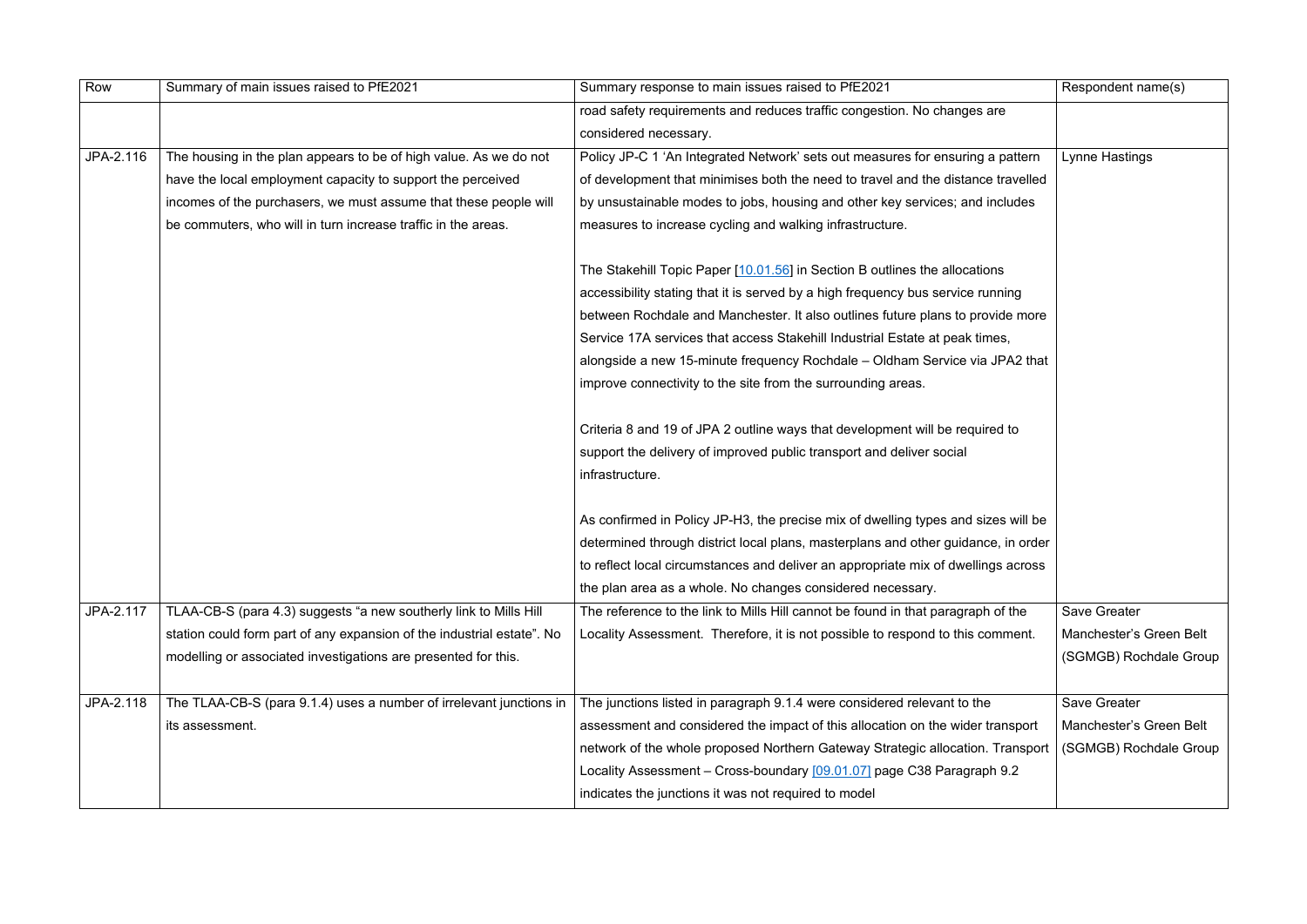| Row       | Summary of main issues raised to PfE2021                                 | Summary response to main issues raised to PfE2021                                  | Respondent name(s)      |
|-----------|--------------------------------------------------------------------------|------------------------------------------------------------------------------------|-------------------------|
| JPA-2.119 | TLAA-CB-S Section 7 - Parking, notes that Rochdale & Oldham are          | Parking standards will be addressed through the Local Plans.                       | <b>Save Greater</b>     |
|           | yet to agree on parking standards for developments.                      |                                                                                    | Manchester's Green Belt |
|           |                                                                          |                                                                                    | (SGMGB) Rochdale Group  |
|           |                                                                          |                                                                                    |                         |
| JPA-2.120 | Deliverability - Many uncertainties underly the potential development    | Criteria 13 of JP Allocation 2 states that development will be required to improve | <b>Save Greater</b>     |
|           | of this allocation, and at its core this is not a deliverable. Access to | access arrangements in and around Stakehill Industrial Estate to assist in the     | Manchester's Green Belt |
|           | the Northern section of the site via the secondary route, Thornham       | separation of residential and employment traffic as much as possible and to        | (SGMGB) Rochdale Group  |
|           | New Road, is made difficult by the narrowness of the roadway. No         | make appropriate provision for lorry parking.                                      |                         |
|           | mitigation has been proposed for this.                                   |                                                                                    |                         |
|           |                                                                          | In addition, the plan should be read as a whole and JP-C7 on transport             |                         |
|           |                                                                          | requirements of new developments gives further information on how the plan will    |                         |
|           |                                                                          | require new development to be located and designed to enable and encourage         |                         |
|           |                                                                          | walking, cycling and public transport use, to reduce the negative effects of car   |                         |
|           |                                                                          | dependency, and help deliver high quality, attractive, liveable and sustainable    |                         |
|           |                                                                          | environments.                                                                      |                         |
|           |                                                                          |                                                                                    |                         |
| JPA-2.121 | TLAA-CB-S Section 8 - Allocation Trip Generation and Distribution,       | This is just a presentational error and the 1,736 should read as 1,681. It         | <b>Save Greater</b>     |
|           | Table 4, shows a 'Development Quantum' residential build to 2025 of      | appears that the 55 which is assumed to be built by 2025 has been added to the     | Manchester's Green Belt |
|           | only 55 homes and a total of 1,736. This total figure does not match     | total number of homes (1,681) in error. However, this is not a soundness issue     | (SGMGB) Rochdale Group  |
|           | the allocation proposals of 1,680 and no explanation is given for the    | and therefore no changes are necessary.                                            |                         |
|           | difference.                                                              |                                                                                    |                         |
| JPA-2.122 | TLAA-CB-S para 10.1.3 makes irrelevant mention of JPA16-                 | The transport impacts of the allocations need to be considered cumulatively with   | <b>Save Greater</b>     |
|           | Cowlishaw. Its location would not be expected to have any effect on      | other PfE site allocations. JPA 16 Cowlishaw was considered close enough to        | Manchester's Green Belt |
|           | traffic in/around JPA2-Stakehill.                                        | Stakehill to be considered as part of its assessment.                              | (SGMGB) Rochdale Group  |
|           |                                                                          |                                                                                    |                         |
| JPA-2.123 | TLAA-CB-S Table 11 - Final list of interventions: Necessary Local        | The Stakehill Topic Paper [10.01.56] in Section B outlines the allocations         | <b>Save Greater</b>     |
|           | Mitigations; Bus service improvements states that the "17A serves        | accessibility stating that it is served by a high frequency bus service running    | Manchester's Green Belt |
|           | Stakehill in peaks". It is a single time service at approximate 05.30    | between Rochdale and Manchester. It also outlines future plans to provide more     | (SGMGB) Rochdale Group  |
|           | Monday to Friday only.                                                   | Service 17A services that access Stakehill Industrial Estate at peak times,        |                         |
|           |                                                                          | alongside a new 15-minute frequency Rochdale – Oldham Service via JPA2 that        |                         |
|           |                                                                          | improve connectivity to the site from the surrounding areas.                       |                         |
|           |                                                                          |                                                                                    |                         |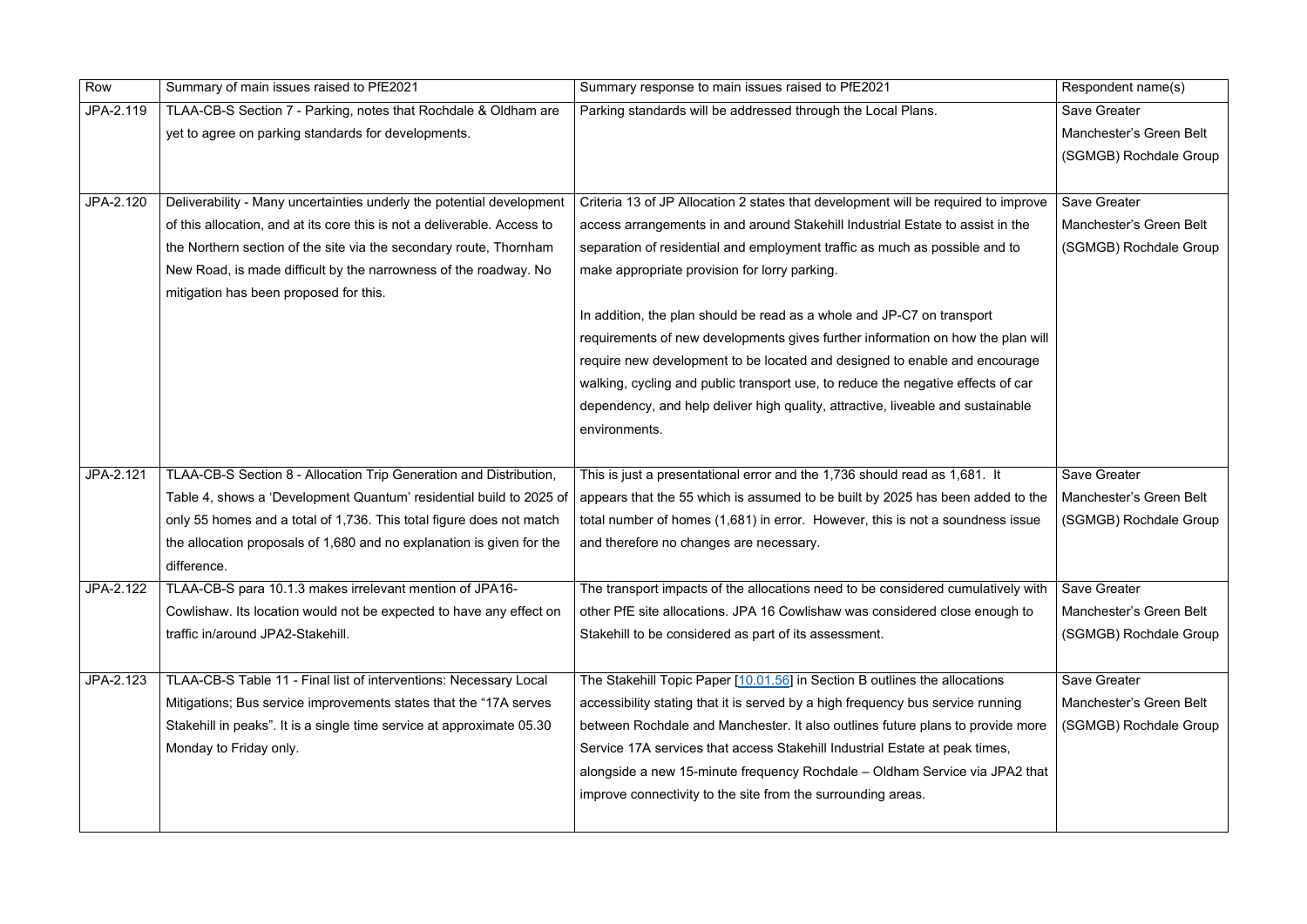| Row       | Summary of main issues raised to PfE2021                                 | Summary response to main issues raised to PfE2021                                   | Respondent name(s)       |
|-----------|--------------------------------------------------------------------------|-------------------------------------------------------------------------------------|--------------------------|
|           |                                                                          | JP2 states in criteria 8 and 19 that development will be required to:               |                          |
|           |                                                                          |                                                                                     |                          |
|           |                                                                          | Support the delivery of improved public transport to and within the area to         |                          |
|           |                                                                          | promote more sustainable travel and improve linkages to the employment              |                          |
|           |                                                                          | opportunities from surrounding residential areas; and                               |                          |
|           |                                                                          | Given the scale of the new housing provision it will be necessary for the           |                          |
|           |                                                                          | proposal to deliver social infrastructure to ensure that the needs of new and       |                          |
|           |                                                                          | existing communities are properly met.                                              |                          |
|           |                                                                          |                                                                                     |                          |
|           |                                                                          | It is considered that a proportionate evidence base has been provided to support    |                          |
|           |                                                                          | the policy, therefore no changes are considered necessary.                          |                          |
| JPA-2.124 | No reference in policy is made to infrastructure requirements on the     | Transport Locality Assessment - [09.01.07] (pages C53 to C57) - GMSF2020            | <b>National Highways</b> |
|           | SRN or even a requirement for highway access to be considered in         | and Transport Locality Assessment Addendum - [Cross Boundary Allocations            |                          |
|           | order to deliver the site. At this stage the transport evidence is       | (2) Northern Gateway (Stakehill)] [09.01.18] (pages 32 to 38) provide detailed      |                          |
|           | incomplete and does not identify in sufficient detail, the nature, scale | information on the nature, scale and timing of infrastructure requirements at the   |                          |
|           | and timing of the infrastructure requirements at the SRN; or what        | SRN.                                                                                |                          |
|           | future assessments and studies that will be required to determine        | With respect to future assessments, the addendum report states (on page 32)         |                          |
|           | any such infrastructure requirements.                                    | that all sites associated with the allocations will be expected to prepare a        |                          |
|           |                                                                          | Transport Assessment as part of a planning application to develop final, rather     |                          |
|           |                                                                          | than indicative proposals, which mitigate the impact of the site. The full scope of |                          |
|           |                                                                          | the Transport Assessments will be determined by the Local Planning Authority        |                          |
|           |                                                                          | (in consultation with the Local Highway Authority and National Highways) on a       |                          |
|           |                                                                          | site-by-site basis, depending on the nature, scale and timing of the application,   |                          |
|           |                                                                          | in accordance with the NPPF.                                                        |                          |
|           |                                                                          |                                                                                     |                          |
|           |                                                                          | In addition, the Local Authorities and TfGM have a clear policy direction and       |                          |
|           |                                                                          | major programme of investment in sustainable transport which is expected to         |                          |
|           |                                                                          | transform travel patterns in GM and help achieve our "Right Mix" vision of no net   |                          |
|           |                                                                          | increase in motor-vehicle traffic by 2040. Our transport strategy is set out in GM  |                          |
|           |                                                                          | Transport Strategy 2040 [09.01.01] and GM Transport Strategy Our Five Year          |                          |
|           |                                                                          | Delivery Plan 2021-2026 [09.01.02]. We are also working alongside National          |                          |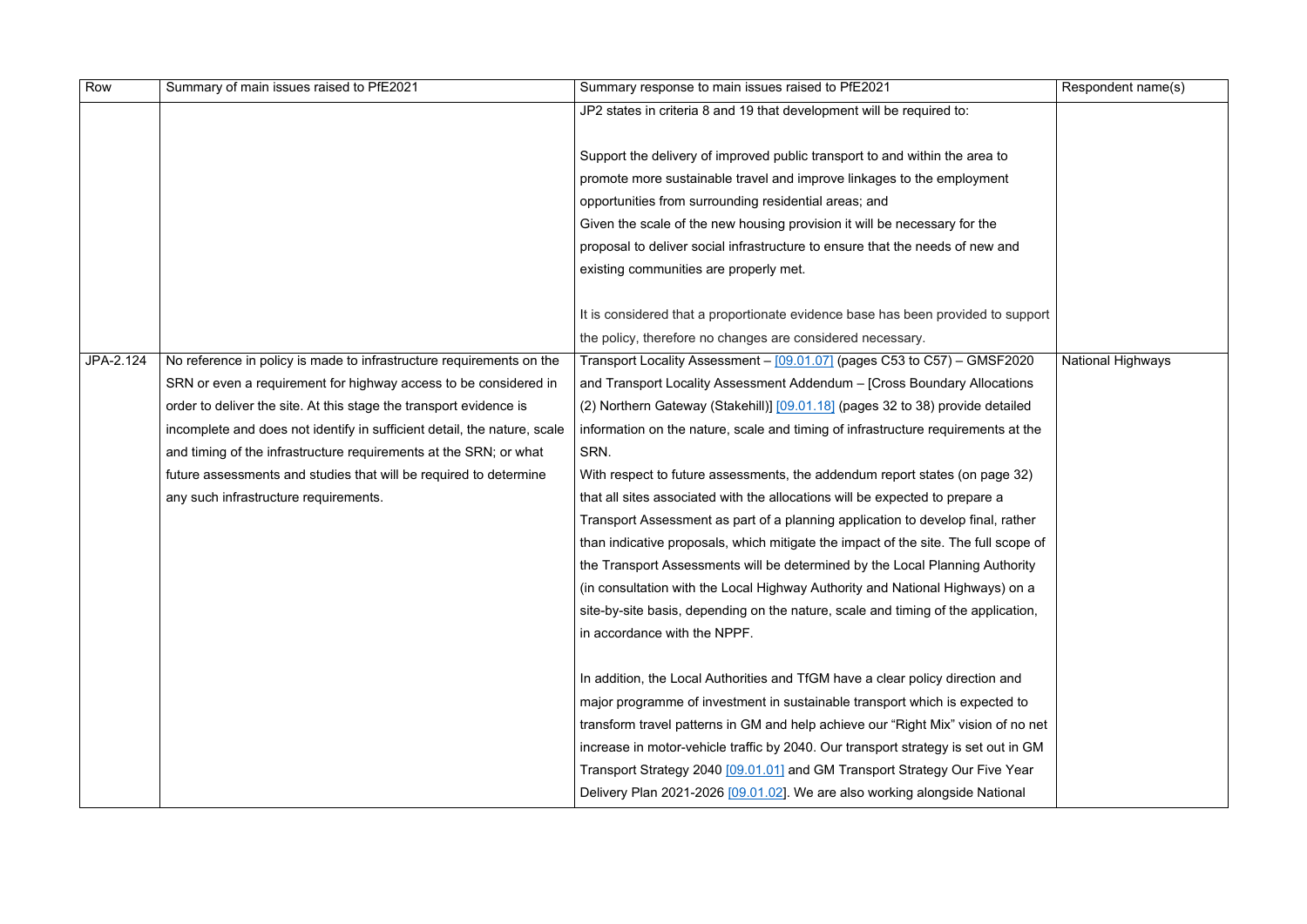| Row       | Summary of main issues raised to PfE2021                                  | Summary response to main issues raised to PfE2021                                  | Respondent name(s)      |
|-----------|---------------------------------------------------------------------------|------------------------------------------------------------------------------------|-------------------------|
|           |                                                                           | Highways to prepare a further piece of work examining a "policy-off/worst-case"    |                         |
|           |                                                                           | impact on the SRN to help address National Highways remaining concerns.            |                         |
| JPA-2.125 | Locality Assessments - shows that pre and post mitigation                 | Modelling work has been undertaken using the Greater Manchester Variable           | Save Greater            |
|           | measures, traffic will continue to be over capacity 'limits' at peak      | Demand Model (GMVDM) with a constrained and high side scenario. The                | Manchester's Green Belt |
|           | times. Para 12.1.11 states "further modelling work will be required to    | constrained and high side model runs take account of traffic associated with the   | (SGMGB) Rochdale Group  |
|           | support the Transport Assessment for the allocation" whilst Para          | PfE allocations. This report has considered the allocation in isolation and the    |                         |
|           | 12.1.6, in relation to junction capacity, states "a figure of 100% or     | allocation in context with the wider PfE programme using the 'high side' flows     |                         |
|           | over illustrates that flows exceed the operational capacity at the        | which are considered to be a worst case.                                           |                         |
|           | Junction and increased vehicle queuing and delay are likely to            |                                                                                    |                         |
|           | occur". The proposed cycle lane will narrow the highway through           | Transport Locality Assessment Addendum - [Cross Boundary Allocations (2)           |                         |
|           | Castleton centre causing a potential traffic bottleneck on the principal  | Northern Gateway (Stakehill) [09.01.18] concludes in paragraph 18.1.1 that "the    |                         |
|           | route between Rochdale & Manchester. These issues should be               | traffic impacts of the allocation are not severe. Whilst the modelling work does   |                         |
|           | addressed as a matter of urgency before this site is given further        | forecast that junctions may experience capacity issues, they are not significantly |                         |
|           | consideration.                                                            | worse than those experienced in the reference case situation and the modelling     |                         |
|           |                                                                           | work is considered to be a 'worst case' scenario".                                 |                         |
|           |                                                                           |                                                                                    |                         |
|           |                                                                           | The Locality Assessment work indicates that transport improvements can be          |                         |
|           |                                                                           | identified to accommodate the traffic generated by the allocation especially       |                         |
|           |                                                                           | when the impact of active travel and public transport improvements are             |                         |
|           |                                                                           | considered as detailed in PfE Policies JP-C 3, JP-C 4 and JP-C 5. These            |                         |
|           |                                                                           | measures will be identified through the planning process and the preparation of    |                         |
|           |                                                                           | a Transport Assessment. No changes are considered necessary.                       |                         |
| JPA-2.126 | TLAA-CB-S Section 8 - Allocation Trip Generation and Distribution         | TfGM's Strategic Model used to forecast the impact of PfE allocations includes a   | Save Greater            |
|           | Table 5 - only gives figures for passenger cars "Units are in PCU         | SATURN highway model which requires traffic flows to be converted to               | Manchester's Green Belt |
|           | (passenger car units/hr)". This excludes commercial vehicle               | passenger car units (PCU's). A series of factors are used to do this for the       | (SGMGB) Rochdale Group  |
|           | movements. The proposed expansion of Stakehill Ind Estate and             | different components identified in observed traffic counts. These factors set out  |                         |
|           | potential inclusion of a lorry park (Policy JP Allocation 2, para 13), by | in the Department of Transport's TAG guidance as stated in Strategic Modelling     |                         |
|           | over 150% would result in a significant increase in commercial            | Technical Note - Places for Everyone 2021 [09.01.04] page 6. A full account of     |                         |
|           | vehicles entering/exiting the LRN and SRN. This would all use the         | the modelling process is presented in this document.                               |                         |
|           | Slattocks Roundabout junction (no other entry/exits are planned for)      |                                                                                    |                         |
|           | further contributing to traffic movements and potential congestion        |                                                                                    |                         |
|           | issues.                                                                   |                                                                                    |                         |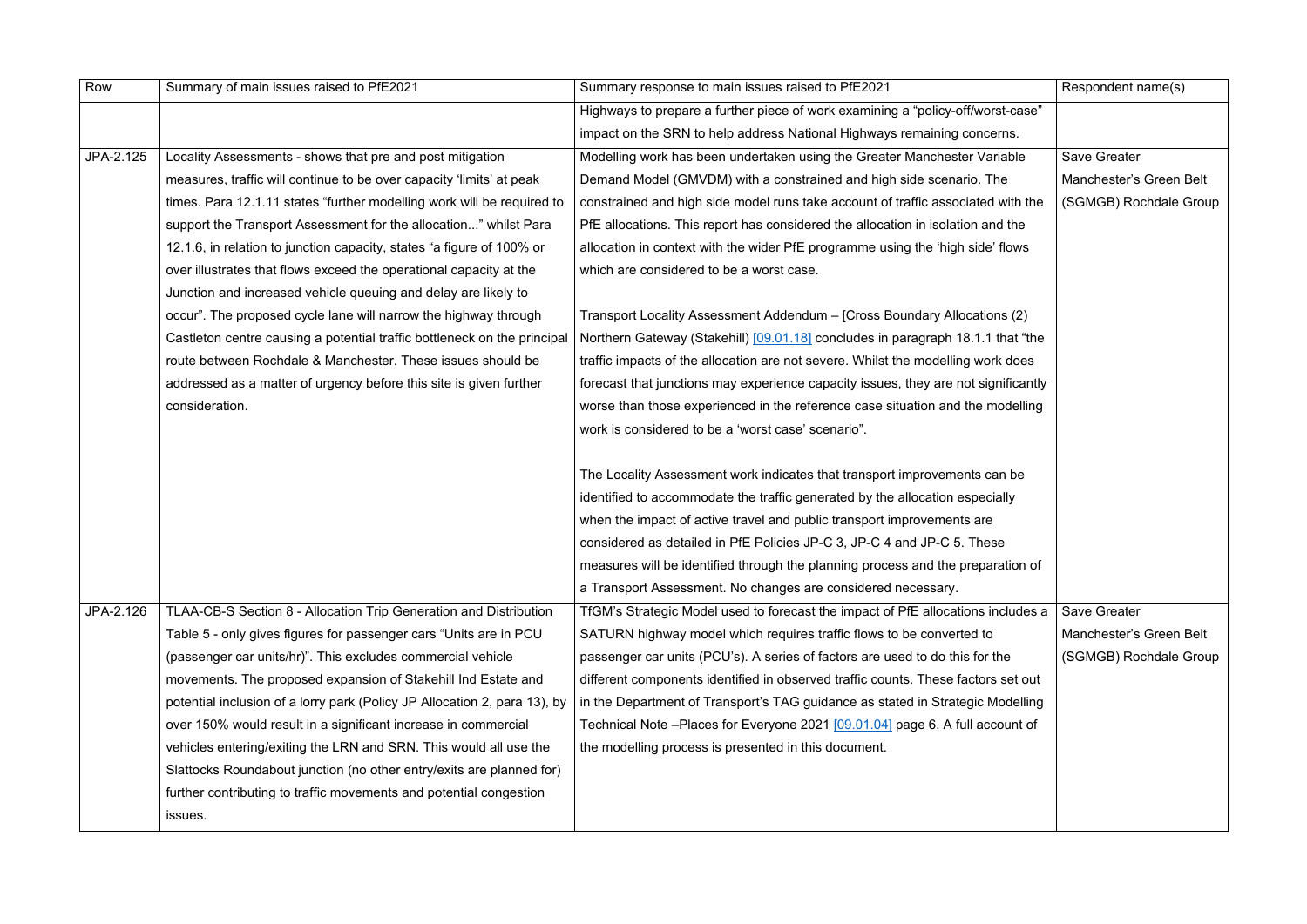| Row       | Summary of main issues raised to PfE2021                              | Summary response to main issues raised to PfE2021                                 | Respondent name(s)      |
|-----------|-----------------------------------------------------------------------|-----------------------------------------------------------------------------------|-------------------------|
| JPA-2.127 | The first sentence of TLAA-CB-S para 9.13 makes no sense - it is      | This sentence is correct. It is describing the Strategic Road Network to the east | Save Greater            |
|           | just wrong.                                                           | of the site. No changes are considered necessary.                                 | Manchester's Green Belt |
|           |                                                                       |                                                                                   | (SGMGB) Rochdale Group  |
|           |                                                                       |                                                                                   |                         |
| JPA-2.128 | TLAA-CB-S para 14.1.3 states "Junction modelling has however          | This is a conclusion based on the junction modelling as set out in the Locality   | <b>Save Greater</b>     |
|           | demonstrated that the Junction will operate within capacity at 2040." | Assessment [09.01.18].                                                            | Manchester's Green Belt |
|           | There is failure to explain how this conclusion has been reached.     |                                                                                   | (SGMGB) Rochdale Group  |
|           |                                                                       |                                                                                   |                         |
| JPA-2.129 | TLAA-CB-S Table 11 - Final list of interventions: Necessary Local     | Comment noted.                                                                    | <b>Save Greater</b>     |
|           | Mitigations; Bus service improvements states that the "17A serves"    |                                                                                   | Manchester's Green Belt |
|           | Stakehill in peaks". It is a single time service at approximate 05.30 |                                                                                   | (SGMGB) Rochdale Group  |
|           | Monday to Friday only.                                                |                                                                                   |                         |
|           | No comments                                                           |                                                                                   |                         |
| JPA-2.130 | Plan is unsound. No specific comments provided.                       | It is considered that an appropriate and proportionate evidence base has been     | See appendix            |
|           |                                                                       | provided to support the Plan and Policy JPA-2 Stakehill.                          |                         |
| JPA-2.131 | Plan is sound. No specific comments provided.                         | Noted.                                                                            | See appendix            |
| JPA-2.132 | No comments provided                                                  | Noted.                                                                            | See appendix            |
|           |                                                                       |                                                                                   |                         |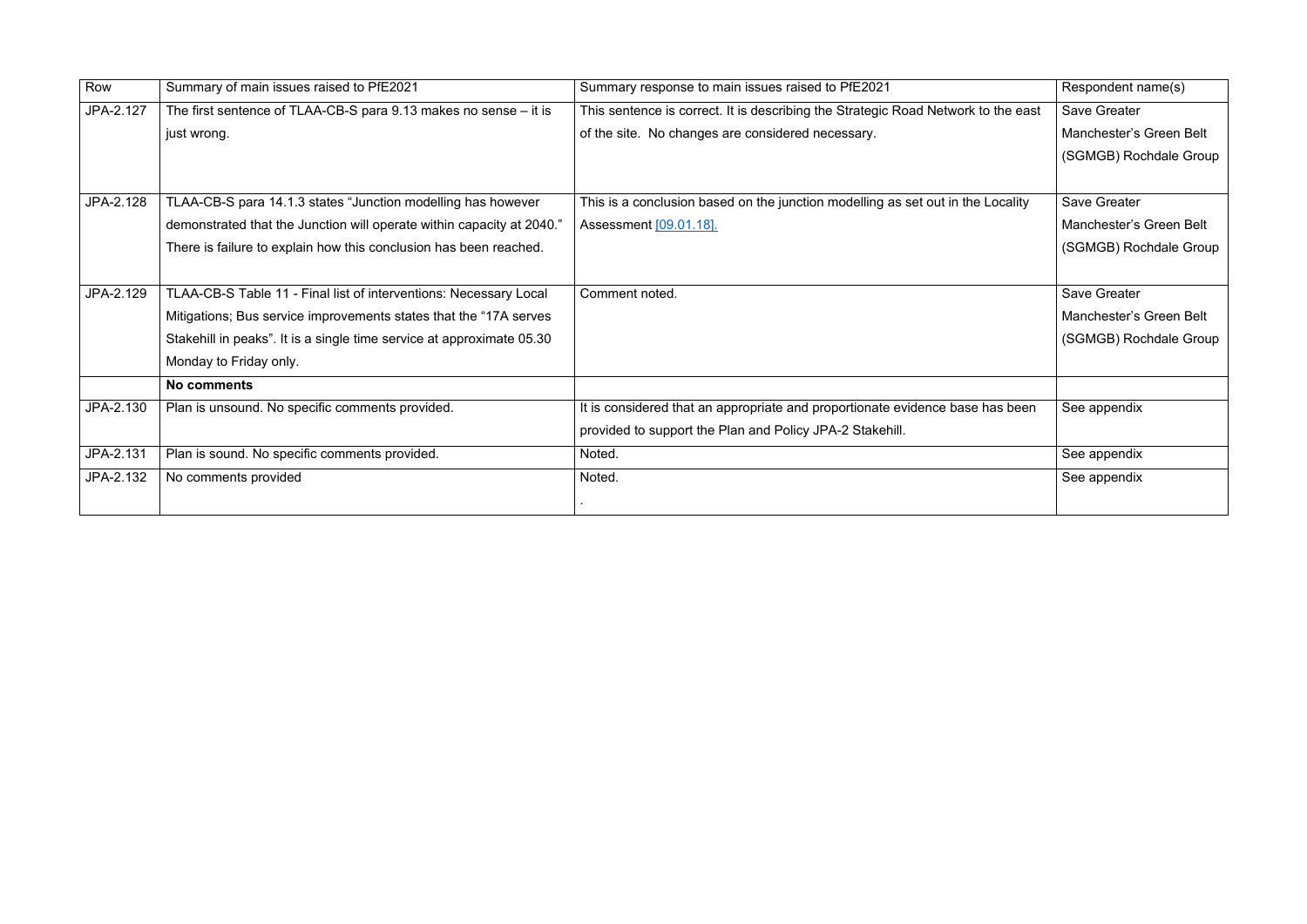### **Appendix**

### **Policy JP Allocation 2 – Stakehill**

#### **Table 1. Row JPA-2.1**

| <b>Given Name</b> | <b>Family Name</b> | On behalf of company/organisation or |
|-------------------|--------------------|--------------------------------------|
|                   |                    | individual                           |
| Peter             | Murray             | <b>NA</b>                            |
| Mike              | Seer               | <b>NA</b>                            |
| Paul              | <b>Roebuck</b>     | <b>NA</b>                            |
| Peter             | Hill               | <b>NA</b>                            |
| Lorraine          | Murray-Lawton      | <b>NA</b>                            |
| Robert            | <b>Bennett</b>     | <b>NA</b>                            |
| Lindsay           | Earnshaw           | <b>NA</b>                            |
| Ann               | Guilfoyle          | <b>NA</b>                            |
| Caroline          | Williams           | <b>NA</b>                            |
| Rebecca           | Gonzalez           | <b>NA</b>                            |

#### **Table 2. Row JPA-2.2**

| <b>Given Name</b> | <b>Family Name</b> | On behalf of company/organisation or |
|-------------------|--------------------|--------------------------------------|
|                   |                    | individual                           |
| <b>Matthew</b>    | Oxley              | <b>NA</b>                            |
| Philip            | Schikora           | Save Chadderton's Green Belt         |
| Julia             | Simpson            | <b>NA</b>                            |
| Conor             | Costello           | <b>NA</b>                            |
| <b>Ruth</b>       | Wilson             | <b>NA</b>                            |
| John              | <b>McKenniff</b>   | <b>NA</b>                            |
| Adele             | Costello           | <b>NA</b>                            |
| Tracy             | Raftery            | <b>NA</b>                            |
| Jeanette          | Tilstone           | <b>NA</b>                            |
|                   |                    | Save Greater Manchester's Green Belt |
|                   |                    | (SGMGB) Rochdale Group               |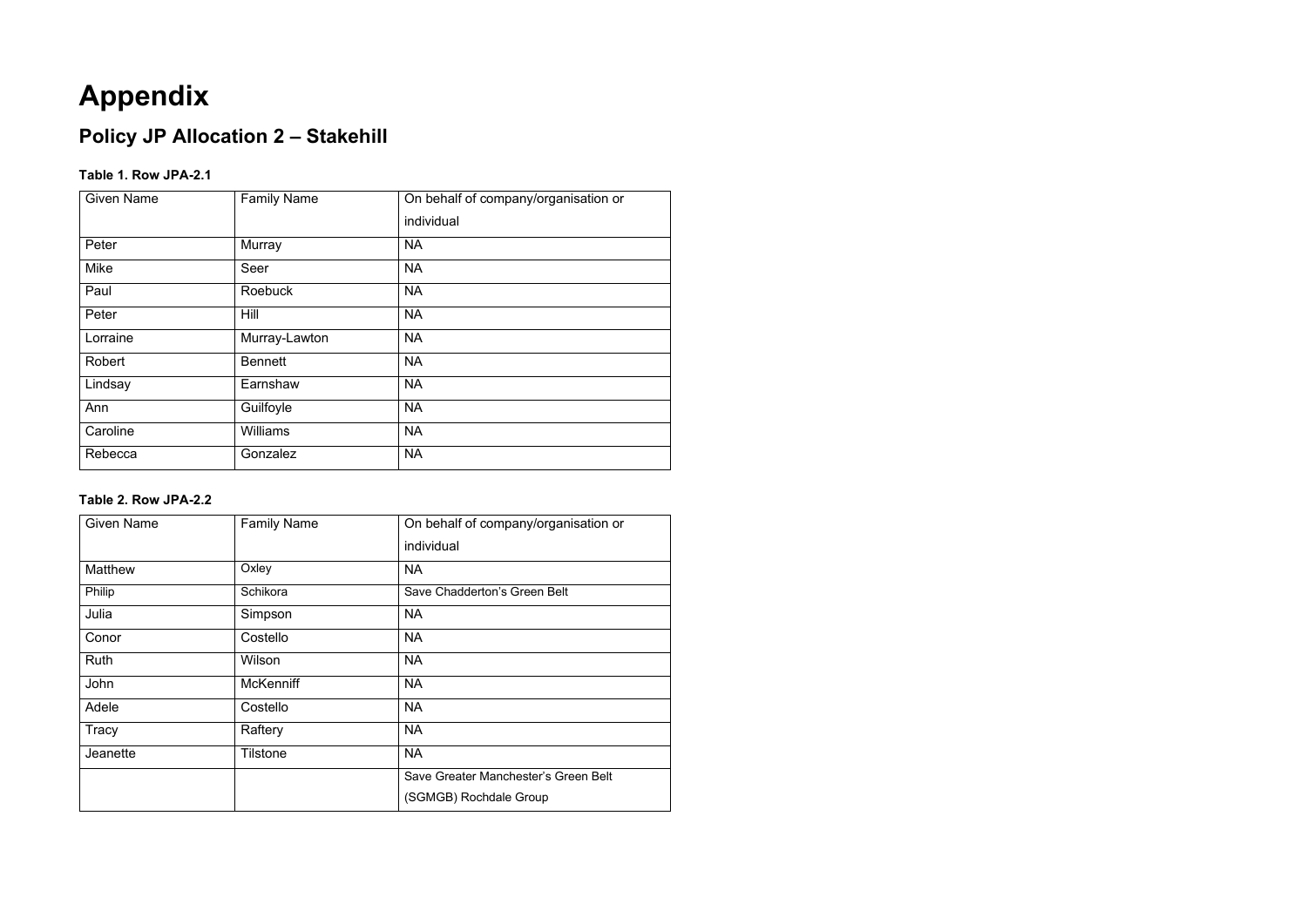#### **Table 3. Row JPA-2.3**

| <b>Given Name</b> | <b>Family Name</b> | On behalf of company/organisation or |
|-------------------|--------------------|--------------------------------------|
|                   |                    | individual                           |
| <b>Marie</b>      | Micklethwaite      | <b>NA</b>                            |
| Gillian           | <b>Boyle</b>       | <b>NA</b>                            |
| Peter             | Wright             | <b>NA</b>                            |
| Andrew            | <b>Buckley</b>     | <b>NA</b>                            |
| David             | Killion            | <b>NA</b>                            |
| Sylvia            | <b>Wild</b>        | <b>NA</b>                            |
| Jeanette          | <b>Tilstone</b>    | <b>NA</b>                            |
|                   |                    | Save Greater Manchester's Green Belt |
|                   |                    | (SGMGB) Rochdale Group               |

#### **Table 4. Row JPA-2.7**

| <b>Given Name</b> | <b>Family Name</b> | On behalf of company/organisation or |
|-------------------|--------------------|--------------------------------------|
|                   |                    | individual                           |
| Marie             | Micklethwaite      | <b>NA</b>                            |
| Geoffrey          | Green              | <b>NA</b>                            |
| Le-anne           | <b>Bradbury</b>    | <b>NA</b>                            |
| Andrew            | <b>Buckley</b>     | <b>NA</b>                            |
| Jeanette          | Tilstone           | <b>NA</b>                            |

#### **Table 5. Row JPA-2.8**

| <b>Given Name</b> | <b>Family Name</b> | On behalf of company/organisation or |
|-------------------|--------------------|--------------------------------------|
|                   |                    | individual                           |
| Peter             | Murray             | <b>NA</b>                            |
| Valerie           | <b>Matterson</b>   | <b>NA</b>                            |
| Carol             | <b>Baxendale</b>   | <b>NA</b>                            |
| Angela            | Wilkinson          | <b>NA</b>                            |
| Lynne             | Hastings           | <b>NA</b>                            |
| Conor             | Costello           | <b>NA</b>                            |
| Adele             | Costello           | <b>NA</b>                            |
| H                 | Oldham             | <b>NA</b>                            |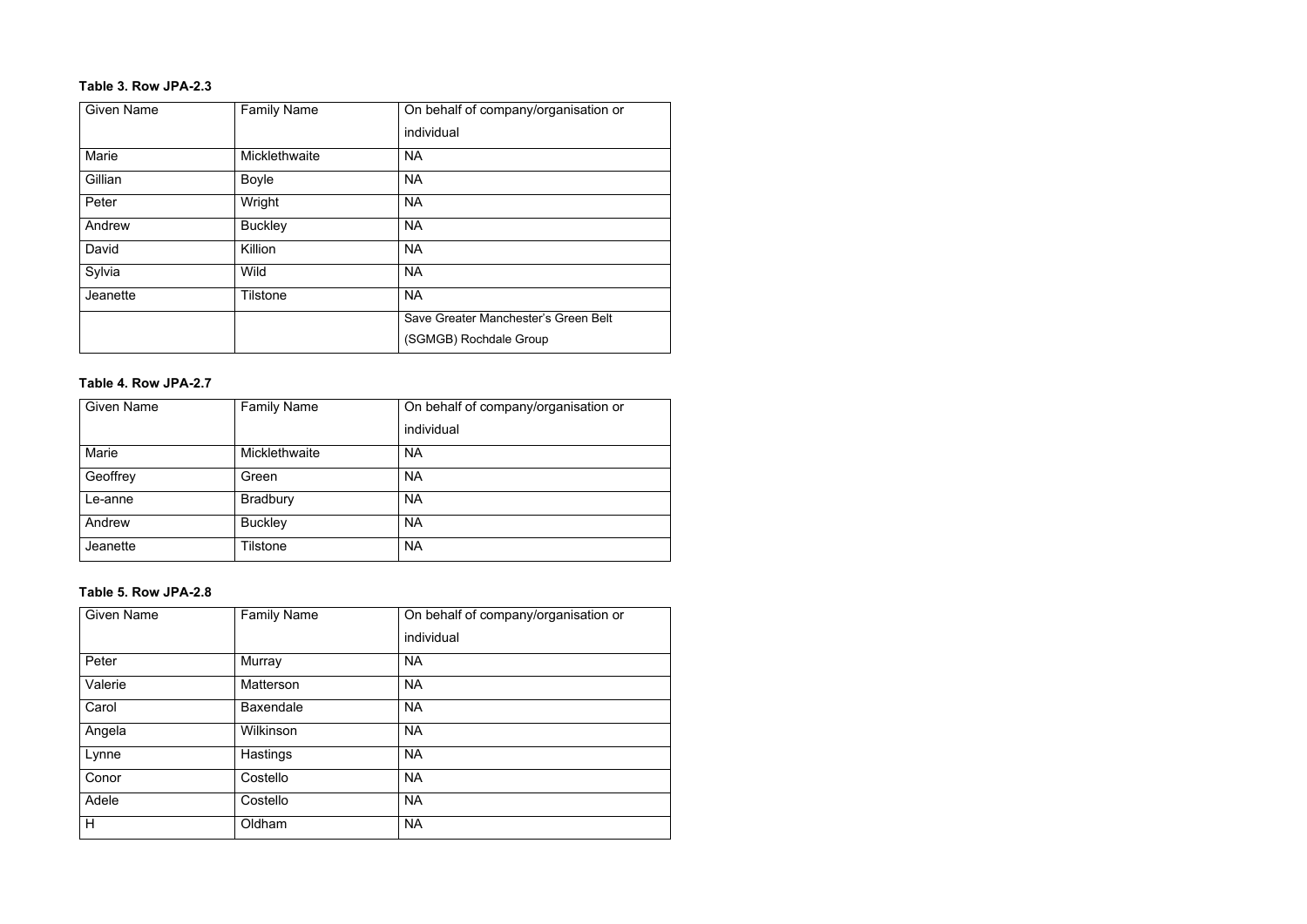| <b>Given Name</b> | <b>Family Name</b> | On behalf of company/organisation or |
|-------------------|--------------------|--------------------------------------|
|                   |                    | individual                           |
| Marie             | Micklethwaite      | <b>NA</b>                            |
| Peter             | <b>Hill</b>        | <b>NA</b>                            |
| Louise            | Stoddard           | <b>NA</b>                            |
| Julia             | <b>Block</b>       | <b>NA</b>                            |
| Jeanette          | <b>Tilstone</b>    | <b>NA</b>                            |
|                   |                    | Save Greater Manchester's Green Belt |
|                   |                    | (SGMGB) Rochdale Group               |

#### **Table 6. Row JPA-2.9**

| <b>Given Name</b> | <b>Family Name</b>       | On behalf of company/organisation or |
|-------------------|--------------------------|--------------------------------------|
|                   |                          | individual                           |
| <b>Mike</b>       | Seer                     | <b>NA</b>                            |
| Conor             | Costello                 | <b>NA</b>                            |
| John              | <b>McKenniff</b>         | <b>NA</b>                            |
| Adele             | Costello                 | <b>NA</b>                            |
|                   |                          | <b>GM Bird Recording Group</b>       |
| Louise            | Stoddard                 | <b>NA</b>                            |
| <b>Tracy</b>      | Raftery                  | <b>NA</b>                            |
| Jane and Michael  | <b>Ridley and Morley</b> | <b>NA</b>                            |
| Carol             | <b>Baxendale</b>         | <b>NA</b>                            |
| Angela            | Wilkinson                | <b>NA</b>                            |
| Jackie            | Copley                   | <b>CPRE</b>                          |
| <b>Ross</b>       | Harding                  | The Wildlife Trust                   |
| Jeanette          | <b>Tilstone</b>          | <b>NA</b>                            |
| Christopher       | <b>Tansley</b>           | <b>NA</b>                            |
| John              | <b>McKenniff</b>         | <b>NA</b>                            |
| Louise            | Hulme                    | <b>NA</b>                            |
| Gordon            | <b>Tilstone</b>          | <b>NA</b>                            |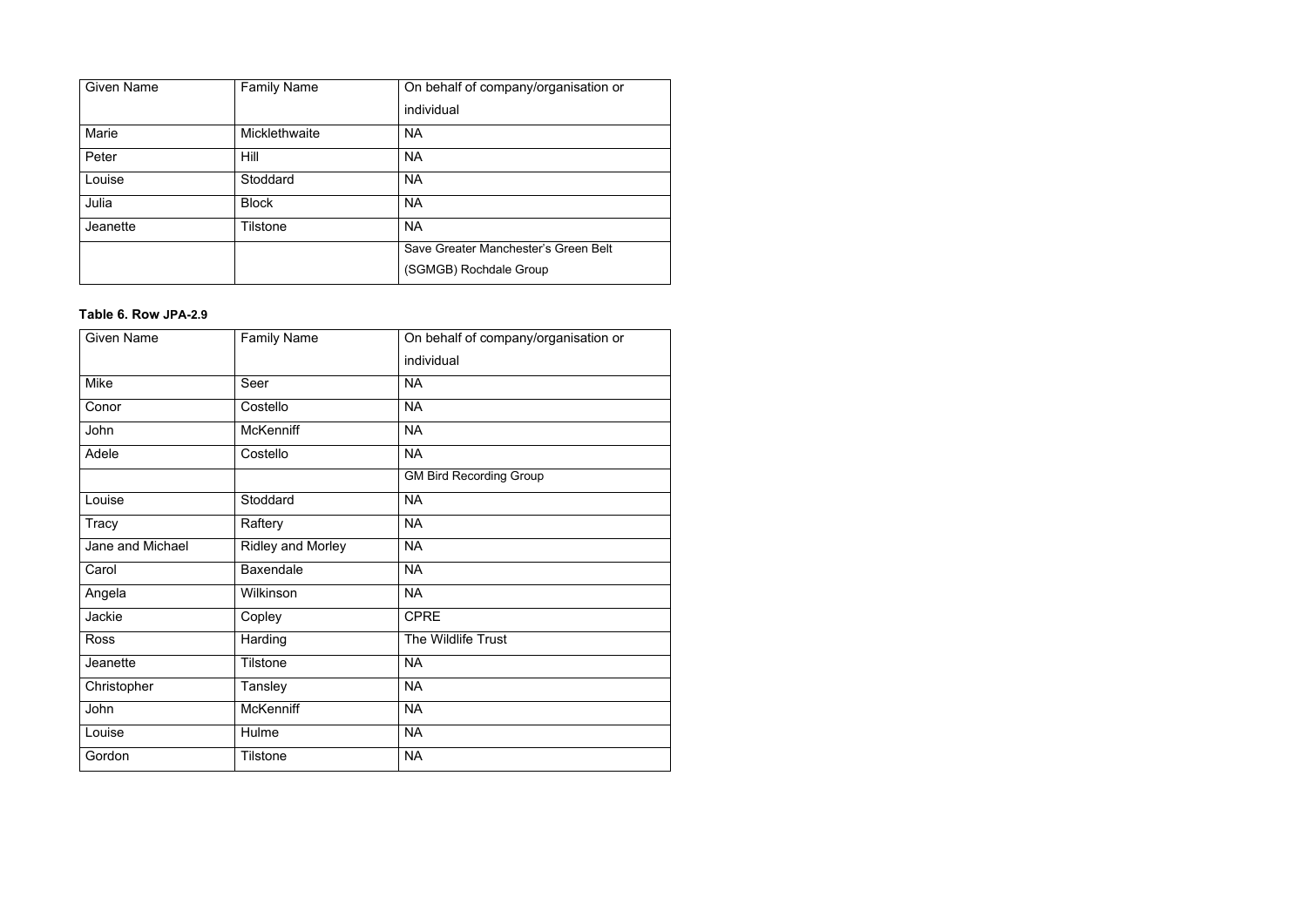#### **Table 7. JPA-2.12**

| <b>Given Name</b> | <b>Family Name</b> | On behalf of company/organisation or |
|-------------------|--------------------|--------------------------------------|
|                   |                    | individual                           |
| <b>Chris</b>      | Sear               | <b>NA</b>                            |
| Jill              | Simpson            | <b>NA</b>                            |

#### **Table 8. JPA-2.16**

| <b>Given Name</b> | <b>Family Name</b> | On behalf of company/organisation or |
|-------------------|--------------------|--------------------------------------|
|                   |                    | individual                           |
| Paul              | Roebuck            | <b>NA</b>                            |
| Conor             | Costello           | <b>NA</b>                            |
| Adele             | Costello           | <b>NA</b>                            |

#### **Table 9. JPA-2.17**

| <b>Given Name</b> | <b>Family Name</b> | On behalf of company/organisation or |
|-------------------|--------------------|--------------------------------------|
|                   |                    | individual                           |
| lan               | Goffin             | <b>NA</b>                            |
| Matthew           | Oxley              | <b>NA</b>                            |
|                   |                    | Save Chadderton's Green Belt         |
| Clive             | Maynock            | <b>NA</b>                            |
| Conor             | Costello           | <b>NA</b>                            |
| Caroline          | Williams           | <b>NA</b>                            |
| Joanne            | <b>Buckley</b>     | <b>NA</b>                            |
| Adele             | Costello           | <b>NA</b>                            |
| Louise            | Stoddard           | <b>NA</b>                            |
| Jill              | Simpson            | <b>NA</b>                            |
| Jeanette          | <b>Tilstone</b>    | N/A                                  |

#### **Table 10. JPA-2.19**

| <b>Given Name</b> | <b>Family Name</b> | On behalf of company/organisation or |
|-------------------|--------------------|--------------------------------------|
|                   |                    | individual                           |
|                   |                    | Save Chadderton's Green Belt         |
| Jeanette          | Tilstone           | N/A                                  |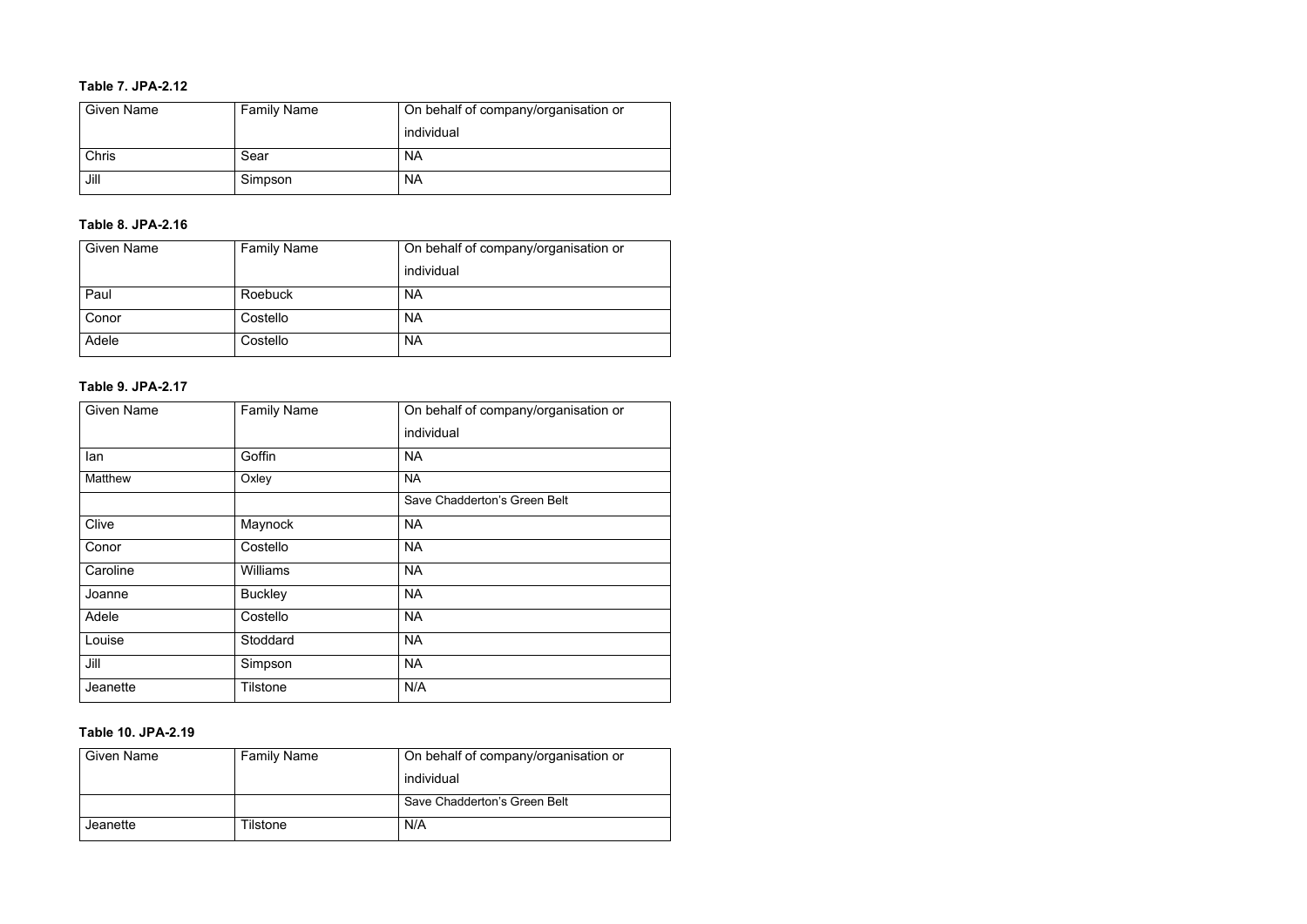#### **Table 11. JPA-2.23**

| <b>Given Name</b> | <b>Family Name</b> | On behalf of company/organisation or |
|-------------------|--------------------|--------------------------------------|
|                   |                    | individual                           |
| Adrian            | <b>Bolton</b>      | <b>NA</b>                            |
| Matthew           | Oxley              | <b>NA</b>                            |

#### **Table 12. JPA-2.24**

| <b>Given Name</b> | <b>Family Name</b> | On behalf of company/organisation or |
|-------------------|--------------------|--------------------------------------|
|                   |                    | individual                           |
|                   |                    | Save Greater Manchester's Green Belt |
|                   |                    | (SGMGB)                              |
| Gordon            | Tilstone           | <b>NA</b>                            |

#### **Table 13. Row JPA-2.25**

| <b>Given Name</b> | <b>Family Name</b>       | On behalf of company/organisation or |
|-------------------|--------------------------|--------------------------------------|
|                   |                          | individual                           |
| lan               | Goffin                   | <b>NA</b>                            |
|                   |                          | Save Chadderton's Green Belt         |
| John              | Williams                 | <b>NA</b>                            |
| Karen             | Williams                 | <b>NA</b>                            |
| Conor             | Costello                 | <b>NA</b>                            |
| Ruth              | Wilson                   | <b>NA</b>                            |
| Caroline          | <b>Williams</b>          | <b>NA</b>                            |
| Adele             | Costello                 | <b>NA</b>                            |
| Rebecca           | Gonzalez                 | <b>NA</b>                            |
| Karen             | Lever                    | <b>NA</b>                            |
| Jane and Michael  | <b>Ridley and Morley</b> | <b>NA</b>                            |
| Louise            | Hulme                    | <b>NA</b>                            |
| Jeanette          | Tilstone                 | N/A                                  |
|                   |                          | Save Greater Manchester's Green Belt |
|                   |                          | (SGMGB) Rochdale Group               |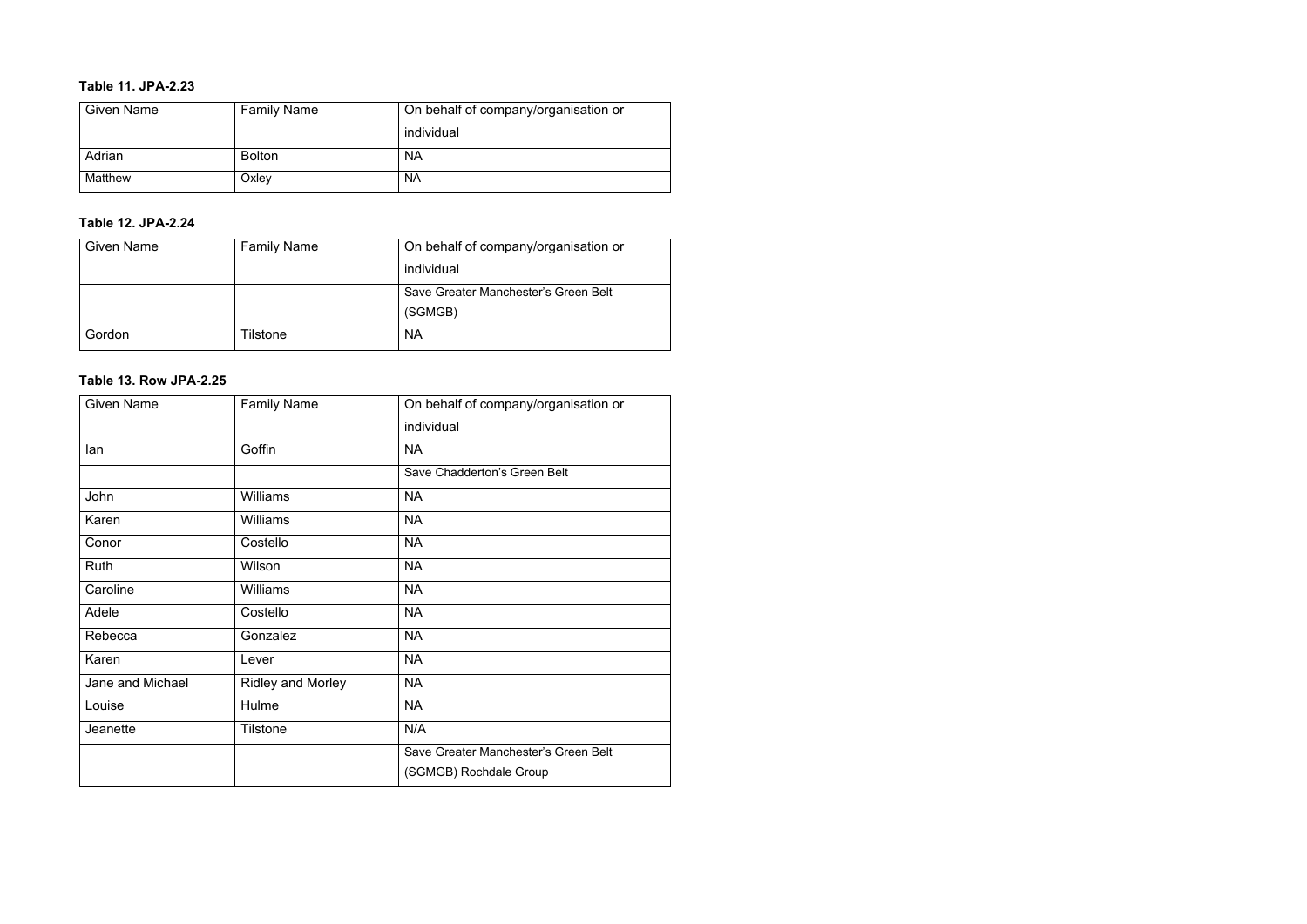#### **Table 14. JPA-2.26**

| <b>Given Name</b> | <b>Family Name</b> | On behalf of company/organisation or |
|-------------------|--------------------|--------------------------------------|
|                   |                    | individual                           |
|                   |                    | Save Greater Manchester's Green Belt |
|                   |                    | (SGMGB)                              |
| Peter             | Wright             | N/A                                  |

#### **Table 15. JPA-2.27**

| <b>Given Name</b> | <b>Family Name</b> | On behalf of company/organisation or |
|-------------------|--------------------|--------------------------------------|
|                   |                    | individual                           |
| Adrian            | <b>Bolton</b>      | <b>NA</b>                            |
| Matthew           | Oxley              | <b>NA</b>                            |
| Julia             | Simpson            | <b>NA</b>                            |

#### **Table 16. Row JPA-2.28**

| <b>Given Name</b> | <b>Family Name</b> | On behalf of company/organisation or |
|-------------------|--------------------|--------------------------------------|
|                   |                    | individual                           |
|                   |                    | Save Greater Manchester's Green Belt |
|                   |                    | (SGMGB)                              |
| Gillian           | <b>Boyle</b>       | <b>NA</b>                            |
|                   |                    | Save Royton's Green Belt             |
| <b>Chris</b>      | Sear               | <b>NA</b>                            |
| Malcom            | Pye                | <b>NA</b>                            |
| Le-anne           | <b>Bradbury</b>    | <b>NA</b>                            |
| Andrew            | <b>Buckley</b>     | <b>NA</b>                            |
| Tracy             | Raftery            | <b>NA</b>                            |
| Jill              | Simpson            | <b>NA</b>                            |

#### **Table 17. JPA-2.29**

| <b>Given Name</b> | <b>Family Name</b> | On behalf of company/organisation or |
|-------------------|--------------------|--------------------------------------|
|                   |                    | individual                           |
| Gillian           | <b>Boyle</b>       | <b>NA</b>                            |
| Le-anne           | <b>Bradbury</b>    | <b>NA</b>                            |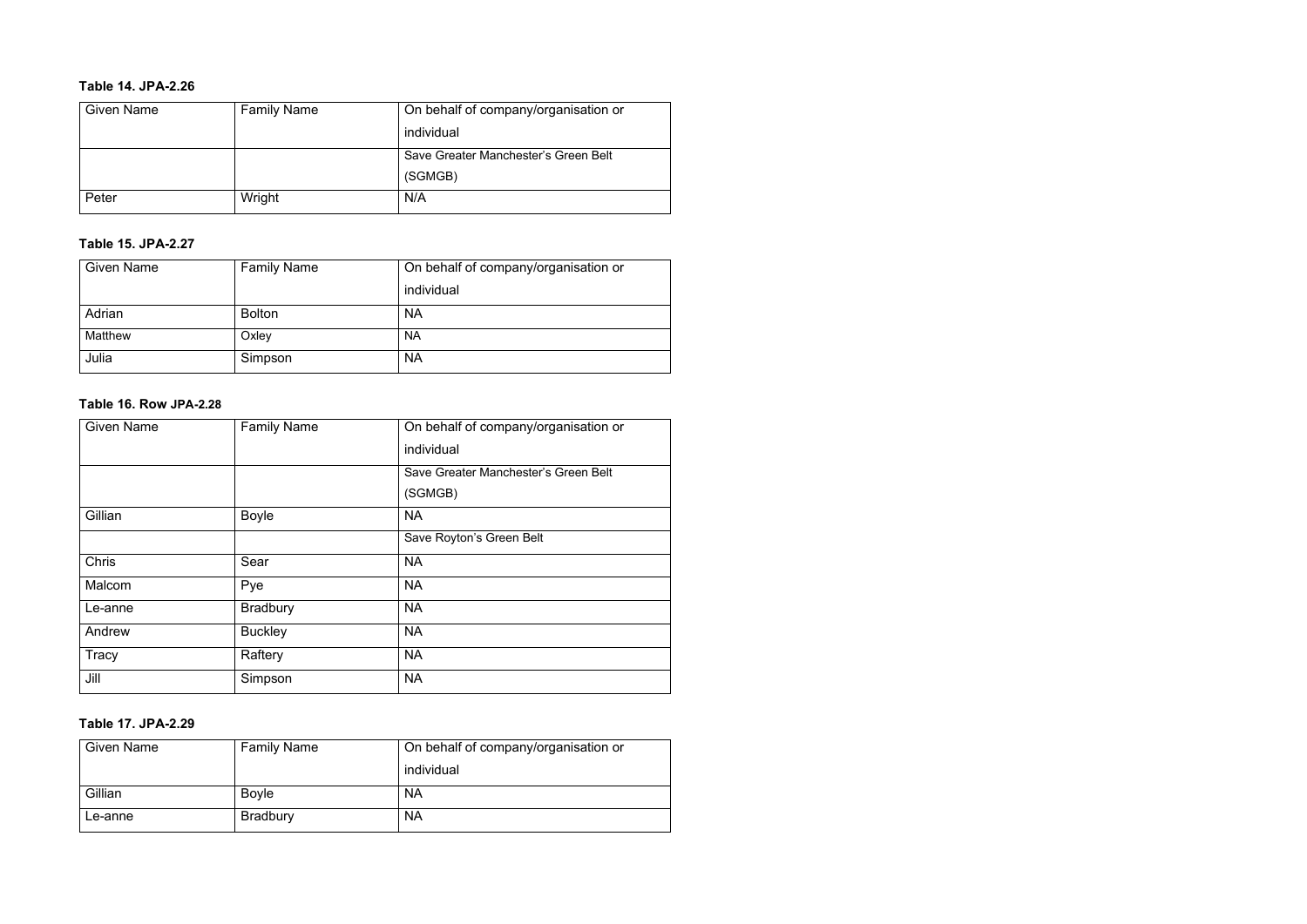#### **Table 18. JPA-2.30**

| <b>Given Name</b> | <b>Family Name</b> | On behalf of company/organisation or |
|-------------------|--------------------|--------------------------------------|
|                   |                    | individual                           |
|                   |                    | Save Chadderton's Green Belt         |
| Caroline          | Williams           | <b>NA</b>                            |
| <b>Steven</b>     | Dyson              | <b>NA</b>                            |
| David             | Killion            | <b>NA</b>                            |
| Tracy             | Raftery            | <b>NA</b>                            |
| Louise            | Hulme              | <b>NA</b>                            |
| Jill              | Simpson            | <b>NA</b>                            |
| Jeanette          | <b>Tilstone</b>    | N/A                                  |

#### **Table 19. JPA-2.36**

| <b>Given Name</b> | <b>Family Name</b> | On behalf of company/organisation or |
|-------------------|--------------------|--------------------------------------|
|                   |                    | individual                           |
| Christopher       | Tansley            | <b>NA</b>                            |
| John              | Williams           | <b>NA</b>                            |
| Karen             | Williams           | <b>NA</b>                            |
| <b>Chris</b>      | Sear               | <b>NA</b>                            |
| Valerie           | <b>Matterson</b>   | <b>NA</b>                            |
| Caroline          | Williams           | <b>NA</b>                            |
| Louise            | Stoddard           | <b>NA</b>                            |
| Zoe               | <b>Sherlock</b>    | <b>NA</b>                            |

#### **Table 20. JPA-2.38**

| <b>Given Name</b> | <b>Family Name</b> | On behalf of company/organisation or |
|-------------------|--------------------|--------------------------------------|
|                   |                    | individual                           |
| John              | <b>Williams</b>    | <b>NA</b>                            |
| Peter             | Hill               | <b>NA</b>                            |
| Karen             | <b>Williams</b>    | <b>NA</b>                            |
| Ruth              | Wilson             | <b>NA</b>                            |
| Louise            | Hulme              | <b>NA</b>                            |
| Jeanette          | <b>Tilstone</b>    | <b>NA</b>                            |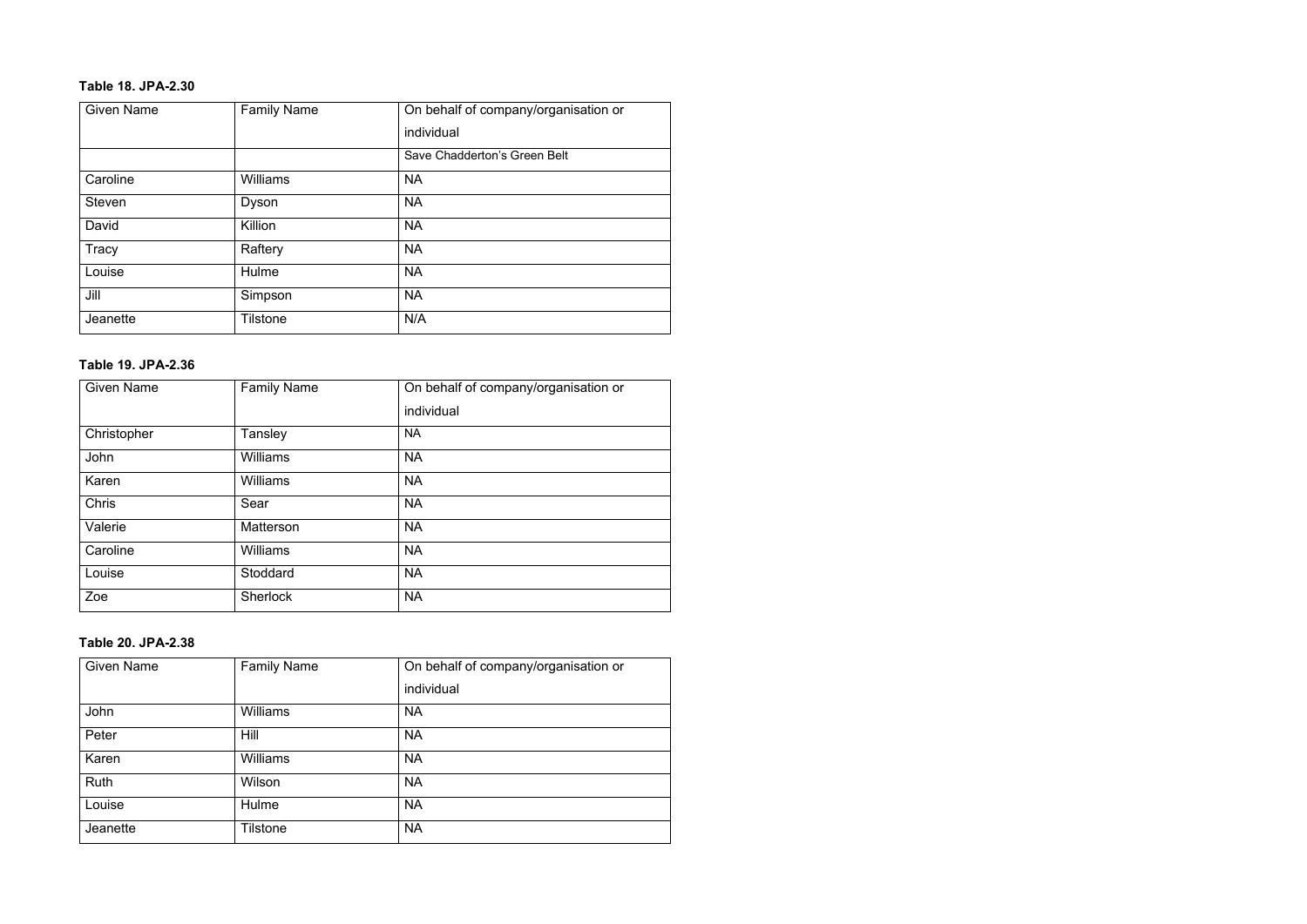#### **Table 21. JPA-2.39**

| <b>Given Name</b> | <b>Family Name</b> | On behalf of company/organisation or |
|-------------------|--------------------|--------------------------------------|
|                   |                    | individual                           |
| Adrian            | <b>Bolton</b>      | <b>NA</b>                            |
| Matthew           | Oxley              | <b>NA</b>                            |
| Gillian           | <b>Boyle</b>       | <b>NA</b>                            |
| Julia             | Simpson            | <b>NA</b>                            |
| Chris             | Sear               | <b>NA</b>                            |
| Le-anne           | <b>Bradbury</b>    | <b>NA</b>                            |
| Valerie           | Matterson          | <b>NA</b>                            |
| Caroline          | <b>Williams</b>    | <b>NA</b>                            |
| <b>Steven</b>     | Martin             | <b>NA</b>                            |

#### **Table 22. JPA-2.40**

| <b>Given Name</b> | <b>Family Name</b> | On behalf of company/organisation or |
|-------------------|--------------------|--------------------------------------|
|                   |                    | individual                           |
| Adrian            | <b>Bolton</b>      | <b>NA</b>                            |
| Chris             | Sear               | <b>NA</b>                            |
| Conor             | Costello           | <b>NA</b>                            |
| <b>Steven</b>     | Martin             | <b>NA</b>                            |
| Adele             | Costello           | <b>NA</b>                            |

#### **Table 23. JPA-2.41**

| <b>Given Name</b> | <b>Family Name</b> | On behalf of company/organisation or |
|-------------------|--------------------|--------------------------------------|
|                   |                    | individual                           |
|                   |                    | Save Greater Manchester's Green Belt |
|                   |                    | (SGMGB) Rochdale Group               |
|                   |                    | Save Chadderton's Green Belt         |

#### **Table 24. JPA-2.45**

| <b>Given Name</b> | <b>Family Name</b> | On behalf of company/organisation or individual |
|-------------------|--------------------|-------------------------------------------------|
|                   |                    | Save Greater Manchester's Green Belt (SGMGB)    |
| Peter             | Hill               | <b>NA</b>                                       |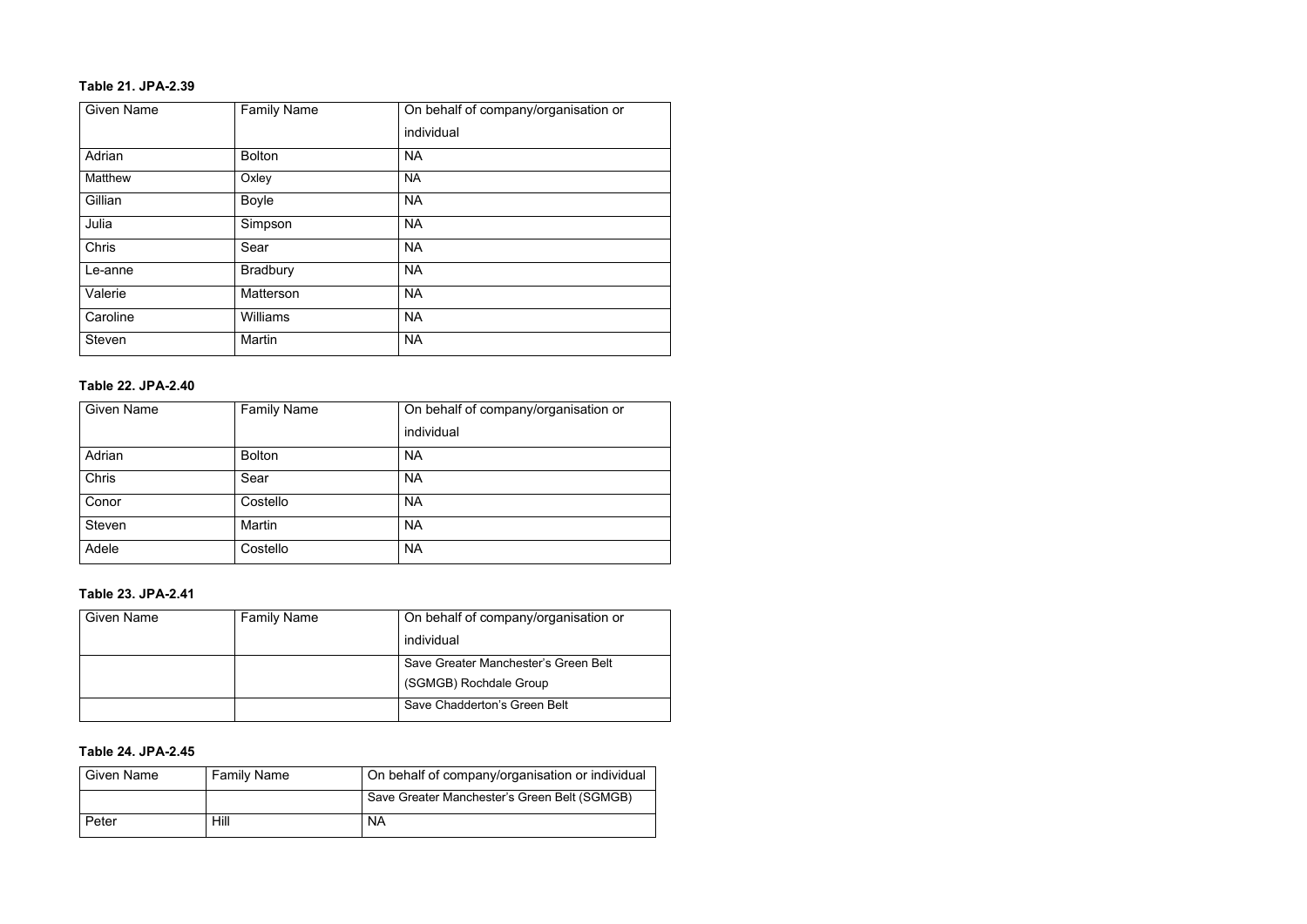| <b>Given Name</b> | <b>Family Name</b> | On behalf of company/organisation or individual |
|-------------------|--------------------|-------------------------------------------------|
| Conor             | Costello           | <b>NA</b>                                       |
|                   |                    | <b>Greater Manchester Housing Providers</b>     |
| lan               | Goffin             | <b>NA</b>                                       |

#### **Table 25. JPA-2.46**

| <b>Given Name</b> | <b>Family Name</b> | On behalf of company/organisation or individual |
|-------------------|--------------------|-------------------------------------------------|
| lan               | Goffin             | <b>NA</b>                                       |
| John              | <b>Williams</b>    | <b>NA</b>                                       |
| Peter             | Hill               | <b>NA</b>                                       |
| Conor             | Costello           | <b>NA</b>                                       |
| <b>Steven</b>     | Martin             | <b>NA</b>                                       |
| Adele             | Costello           | <b>NA</b>                                       |
| Louise            | Stoddard           | <b>NA</b>                                       |
| Tracy             | Raftery            | <b>NA</b>                                       |

#### **Table 26. JPA-2.47**

| <b>Given Name</b> | <b>Family Name</b> | On behalf of company/organisation or individual |
|-------------------|--------------------|-------------------------------------------------|
| lan               | Goffin             | <b>NA</b>                                       |
| Peter             | Hill               | <b>NA</b>                                       |
| Conor             | Costello           | <b>NA</b>                                       |
| <b>Steven</b>     | <b>Martin</b>      | <b>NA</b>                                       |
| Adele             | Costello           | <b>NA</b>                                       |
| Sylvia            | Wild               | <b>NA</b>                                       |

#### **Table 27. JPA-2.49**

| <b>Given Name</b> | <b>Family Name</b> | On behalf of company/organisation or individual |
|-------------------|--------------------|-------------------------------------------------|
| John              | Williams           | <b>NA</b>                                       |
| Karen             | <b>Williams</b>    | <b>NA</b>                                       |
| Lorraine          | Murray-Lawton      | <b>NA</b>                                       |
| Caroline          | <b>Williams</b>    | <b>NA</b>                                       |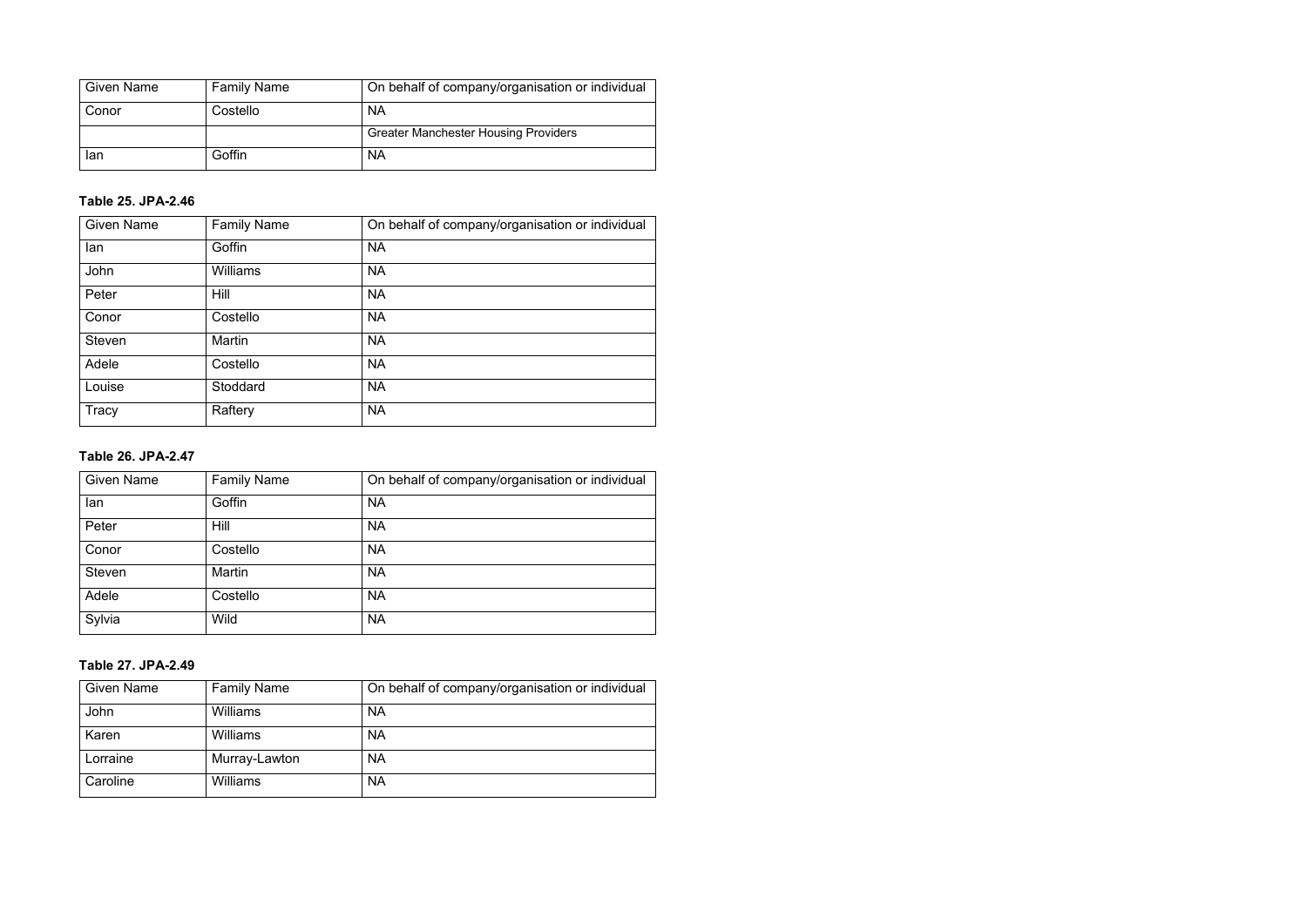#### **Table 28. JPA-2.52**

| <b>Given Name</b> | <b>Family Name</b> | On behalf of company/organisation or individual |
|-------------------|--------------------|-------------------------------------------------|
|                   |                    | Save Greater Manchester's Green Belt (SGMGB)    |
| Gillian           | <b>Boyle</b>       | <b>NA</b>                                       |
|                   |                    | Save Chadderton's Green Belt                    |

#### **Table 29. JPA-2.54**

| <b>Given Name</b> | <b>Family Name</b> | On behalf of company/organisation or individual |
|-------------------|--------------------|-------------------------------------------------|
| Karen             | Williams           | <b>NA</b>                                       |
| Geoffrey          | Green              | <b>NA</b>                                       |
| Jeanette          | Tilstone           | <b>NA</b>                                       |
|                   |                    | Save Greater Manchester's Green Belt (SGMGB)    |
|                   |                    | <b>Rochdale Group</b>                           |

#### **Table 30. JPA-2.58**

| <b>Given Name</b> | <b>Family Name</b> | On behalf of company/organisation or individual |
|-------------------|--------------------|-------------------------------------------------|
| John              | <b>Williams</b>    | <b>NA</b>                                       |
| Peter             | <b>Hill</b>        | <b>NA</b>                                       |
| Karen             | <b>Williams</b>    | <b>NA</b>                                       |
| Clive             | Maynock            | <b>NA</b>                                       |
| Susan             | Jagger             | <b>NA</b>                                       |
| Conor             | Costello           | <b>NA</b>                                       |
| Caroline          | <b>Williams</b>    | <b>NA</b>                                       |
| John              | <b>McKenniff</b>   | <b>NA</b>                                       |
| Adele             | Costello           | <b>NA</b>                                       |
| Rebecca           | Gonzalez           | <b>NA</b>                                       |
| Louise            | Stoddard           | <b>NA</b>                                       |
| H                 | Oldham             | <b>NA</b>                                       |
| Carol             | <b>Baxendale</b>   | <b>NA</b>                                       |
| Angela            | Wilkinson          | <b>NA</b>                                       |
| Lynne             | Hasting            | <b>NA</b>                                       |
| Gordon            | <b>Tilstone</b>    | <b>NA</b>                                       |
| Jeanette          | <b>Tilstone</b>    | <b>NA</b>                                       |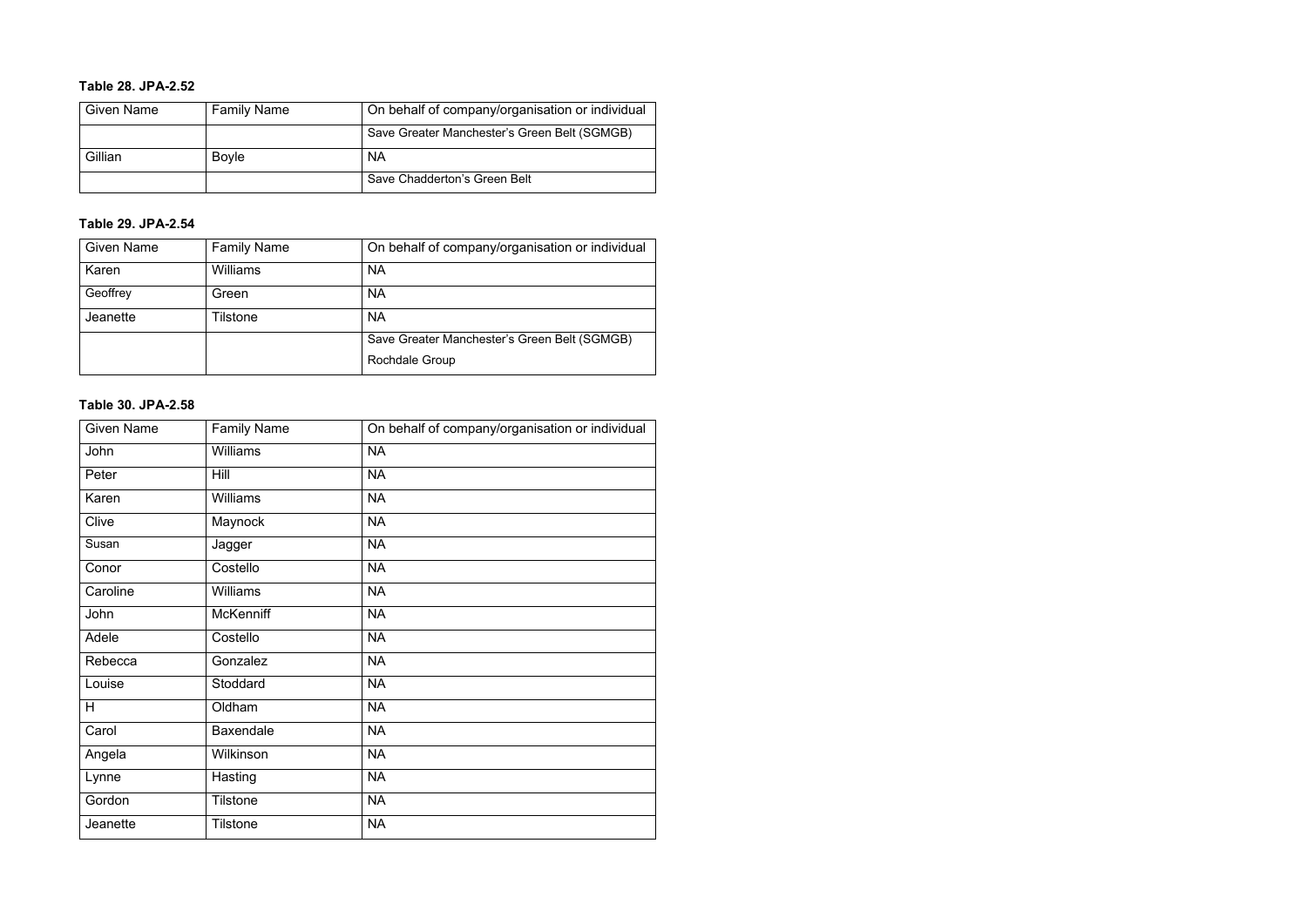| <b>Given Name</b> | <b>Family Name</b> | On behalf of company/organisation or individual |
|-------------------|--------------------|-------------------------------------------------|
|                   |                    | Save Greater Manchester's Green Belt (SGMGB)    |
|                   |                    | <b>Rochdale Group</b>                           |

#### **Table 31. JPA-2.64**

| <b>Given Name</b> | <b>Family Name</b> | On behalf of company/organisation or individual |
|-------------------|--------------------|-------------------------------------------------|
| lan               | Goffin             | <b>NA</b>                                       |
| Le-anne           | <b>Bradbury</b>    | <b>NA</b>                                       |
| Conor             | Costello           | <b>NA</b>                                       |
| Andrew            | <b>Buckley</b>     | <b>NA</b>                                       |
| Adele             | Costello           | <b>NA</b>                                       |
| Louise            | Hulme              | <b>NA</b>                                       |
| Jeanette          | <b>Tilstone</b>    | <b>NA</b>                                       |
| Paul              | Kalee-Grover       | Save Greater Manchester's Green Belt (SGMGB)    |
|                   |                    | Rochdale Group                                  |
| Christopher       | Tansley            | <b>NA</b>                                       |
| John              | <b>McKenniff</b>   | <b>NA</b>                                       |
| H                 | Oldham             | <b>NA</b>                                       |
| Jill              | Simpson            | <b>NA</b>                                       |
| Julia             | <b>Block</b>       | <b>NA</b>                                       |
| Gordon            | <b>Tilstone</b>    | <b>NA</b>                                       |

#### **Table 32. JPA-2.67**

| <b>Given Name</b> | <b>Family Name</b> | On behalf of company/organisation or individual |
|-------------------|--------------------|-------------------------------------------------|
| lan               | Goffin             | <b>NA</b>                                       |
|                   |                    | Save Chadderton's Green Belt                    |
| John              | Williams           | <b>NA</b>                                       |
| Karen             | Williams           | <b>NA</b>                                       |
| Clive             | Maynock            | <b>NA</b>                                       |
| Malcom            | Pye                | <b>NA</b>                                       |
| Le-anne           | <b>Bradbury</b>    | <b>NA</b>                                       |
| Geoffrey          | Green              | <b>NA</b>                                       |
| Conor             | Costello           | <b>NA</b>                                       |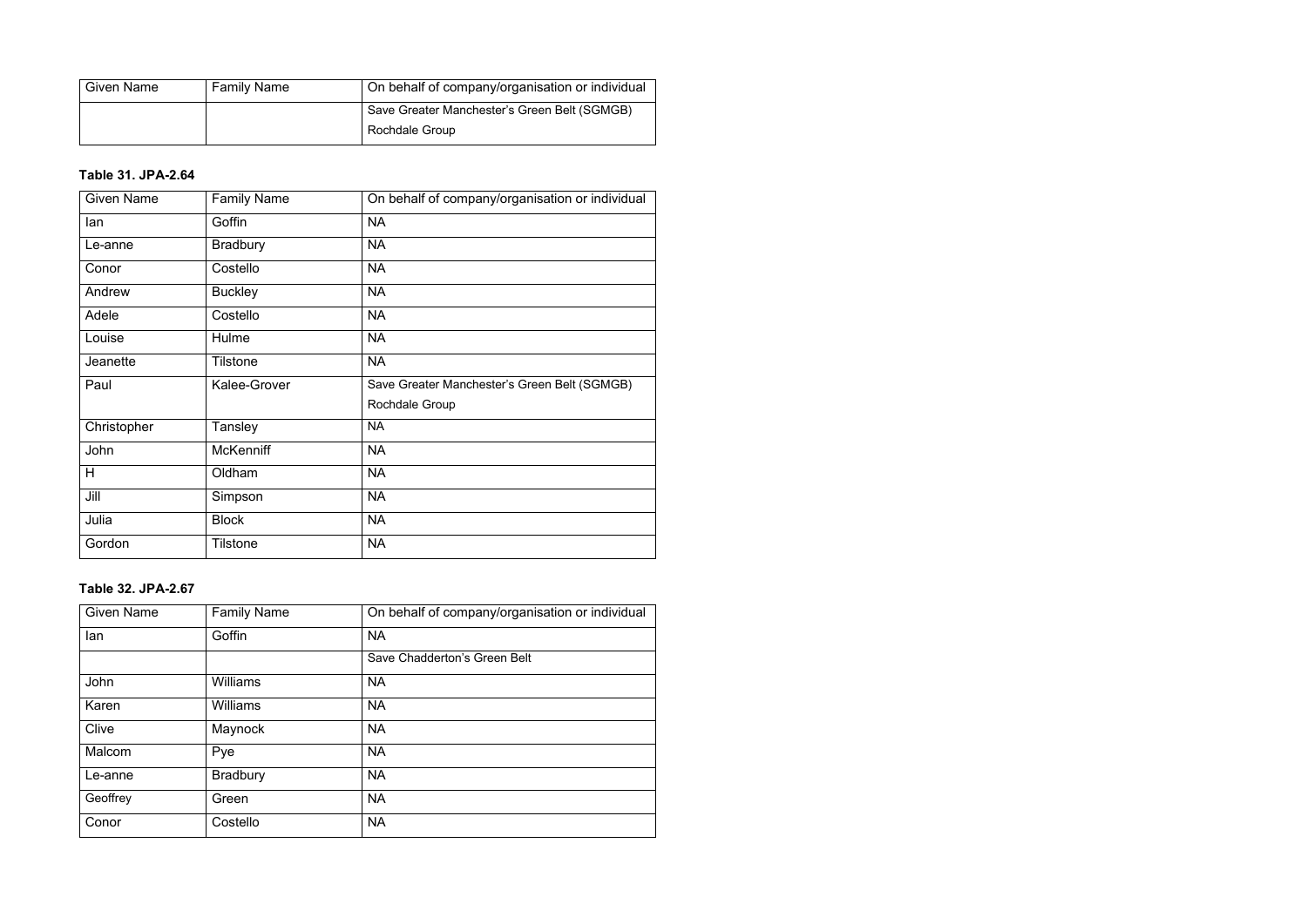| <b>Given Name</b> | <b>Family Name</b> | On behalf of company/organisation or individual |
|-------------------|--------------------|-------------------------------------------------|
| <b>Ruth</b>       | Wilson             | <b>NA</b>                                       |
| Andrew            | <b>Buckley</b>     | <b>NA</b>                                       |
| John              | <b>McKenniff</b>   | <b>NA</b>                                       |
| Adele             | Costello           | <b>NA</b>                                       |
| Jeanette          | <b>Tilstone</b>    | <b>NA</b>                                       |
| Karen             | Lever              | <b>NA</b>                                       |
| Louise            | Stoddard           | <b>NA</b>                                       |
| H                 | Oldham             | <b>NA</b>                                       |
| Sylvia            | <b>Wild</b>        | <b>NA</b>                                       |
| Kevin             | <b>Brady</b>       | <b>NA</b>                                       |
| Marc              | O'Driscoll         | <b>NA</b>                                       |

#### **Table 33. JPA-2.72**

| <b>Given Name</b> | <b>Family Name</b> | On behalf of company/organisation or individual |
|-------------------|--------------------|-------------------------------------------------|
| Gillian           | <b>Boyle</b>       | <b>NA</b>                                       |
|                   |                    | Save Greater Manchester's Green Belt (SGMGB)    |
|                   |                    | Rochdale Group                                  |
| Jackie            | Copley             | <b>CPRE</b>                                     |

#### **Table 34. JPA-2.74**

| <b>Given Name</b> | <b>Family Name</b>       | On behalf of company/organisation or individual |
|-------------------|--------------------------|-------------------------------------------------|
| Peter             | Hill                     | <b>NA</b>                                       |
| Conor             | Costello                 | <b>NA</b>                                       |
| Joanne            | <b>Buckley</b>           | <b>NA</b>                                       |
| Andrew            | <b>Buckley</b>           | <b>NA</b>                                       |
| John              | <b>McKenniff</b>         | <b>NA</b>                                       |
| Adele             | Costello                 | <b>NA</b>                                       |
| Jane and Michael  | <b>Ridley and Morley</b> | <b>NA</b>                                       |
| Jim               | McMahon                  | N/A                                             |
|                   |                          | Save Greater Manchester's Green Belt (SGMGB)    |
|                   |                          | <b>Rochdale Group</b>                           |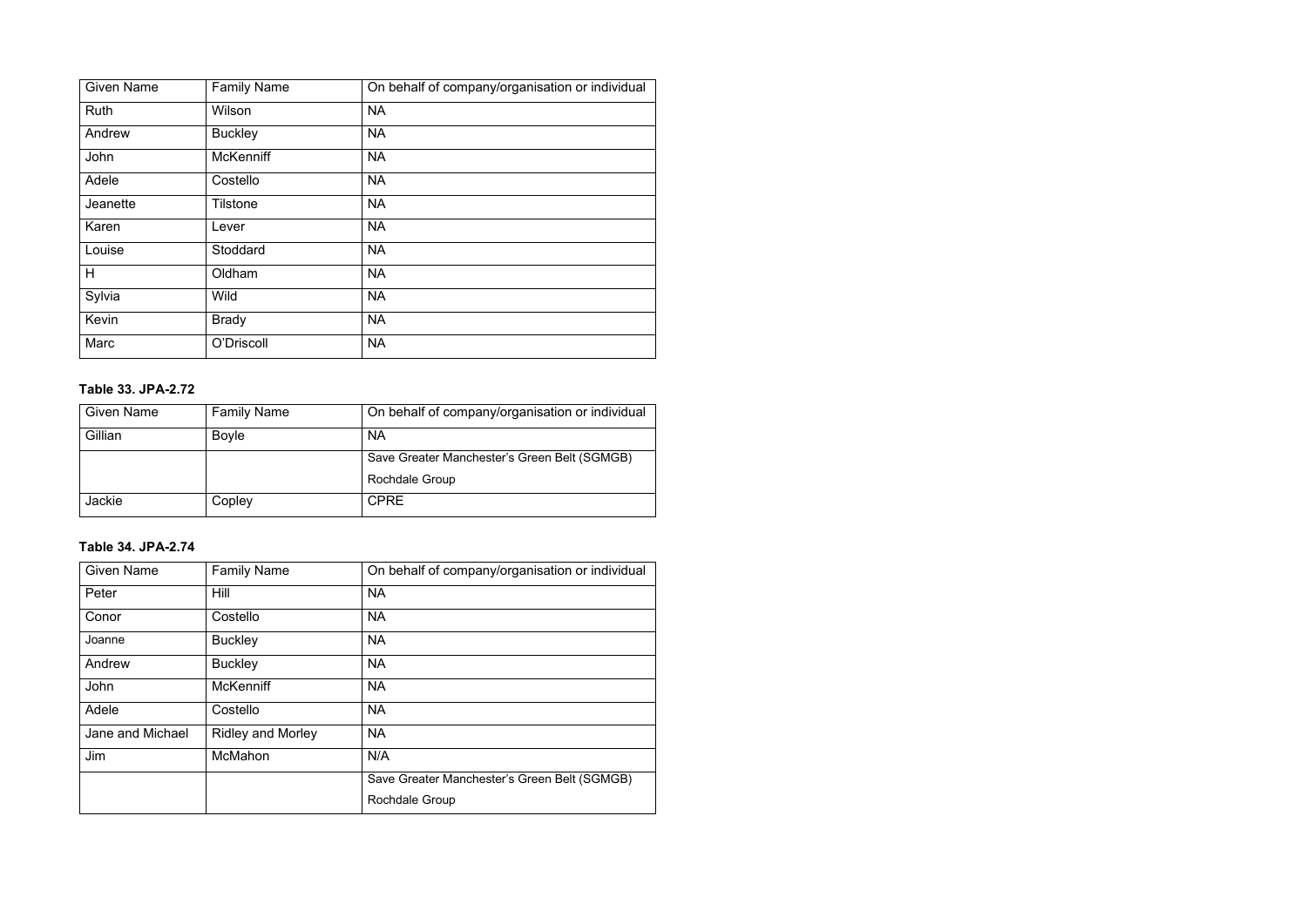#### **Table 35. JPA-2.84**

| <b>Given Name</b> | <b>Family Name</b> | On behalf of company/organisation or individual |
|-------------------|--------------------|-------------------------------------------------|
| John              | McKenniff          | <b>NA</b>                                       |
|                   |                    | Save Greater Manchester's Green Belt (SGMGB)    |
|                   |                    | <b>Rochdale Group</b>                           |

#### **Table 36. JPA-2.85**

| <b>Given Name</b> | <b>Family Name</b> | On behalf of company/organisation or individual |
|-------------------|--------------------|-------------------------------------------------|
| John              | McKenniff          | <b>NA</b>                                       |
| Jeanette          | Tilstone           | <b>NA</b>                                       |

#### **Table 37. JPA-2.86**

| <b>Given Name</b> | <b>Family Name</b> | On behalf of company/organisation or individual |
|-------------------|--------------------|-------------------------------------------------|
| Adrian            | <b>Bolton</b>      | <b>NA</b>                                       |
| Matthew           | Oxley              | <b>NA</b>                                       |
| Julia             | Simpson            | <b>NA</b>                                       |

#### **Table 38. JPA-2.87**

| <b>Given Name</b> | <b>Family Name</b> | On behalf of company/organisation or individual |
|-------------------|--------------------|-------------------------------------------------|
| Tracy             | Raftery            | <b>NA</b>                                       |
| John              | <b>McKenniff</b>   | <b>NA</b>                                       |
| Gordon            | Tilstone           | <b>NA</b>                                       |

#### **Table 39. JPA-2.88**

| <b>Given Name</b> | <b>Family Name</b>       | On behalf of company/organisation or individual |
|-------------------|--------------------------|-------------------------------------------------|
| Mike              | Seer                     | <b>NA</b>                                       |
| Jane and Michael  | <b>Ridley and Morley</b> | <b>NA</b>                                       |
| H                 | Oldham                   | <b>NA</b>                                       |
| John              | <b>McKenniff</b>         | <b>NA</b>                                       |
| Julia             | <b>Block</b>             | <b>NA</b>                                       |
| Gordon            | Tilstone                 | <b>NA</b>                                       |
|                   |                          | Save Greater Manchester's Green Belt (SGMGB)    |
|                   |                          | <b>Rochdale Group</b>                           |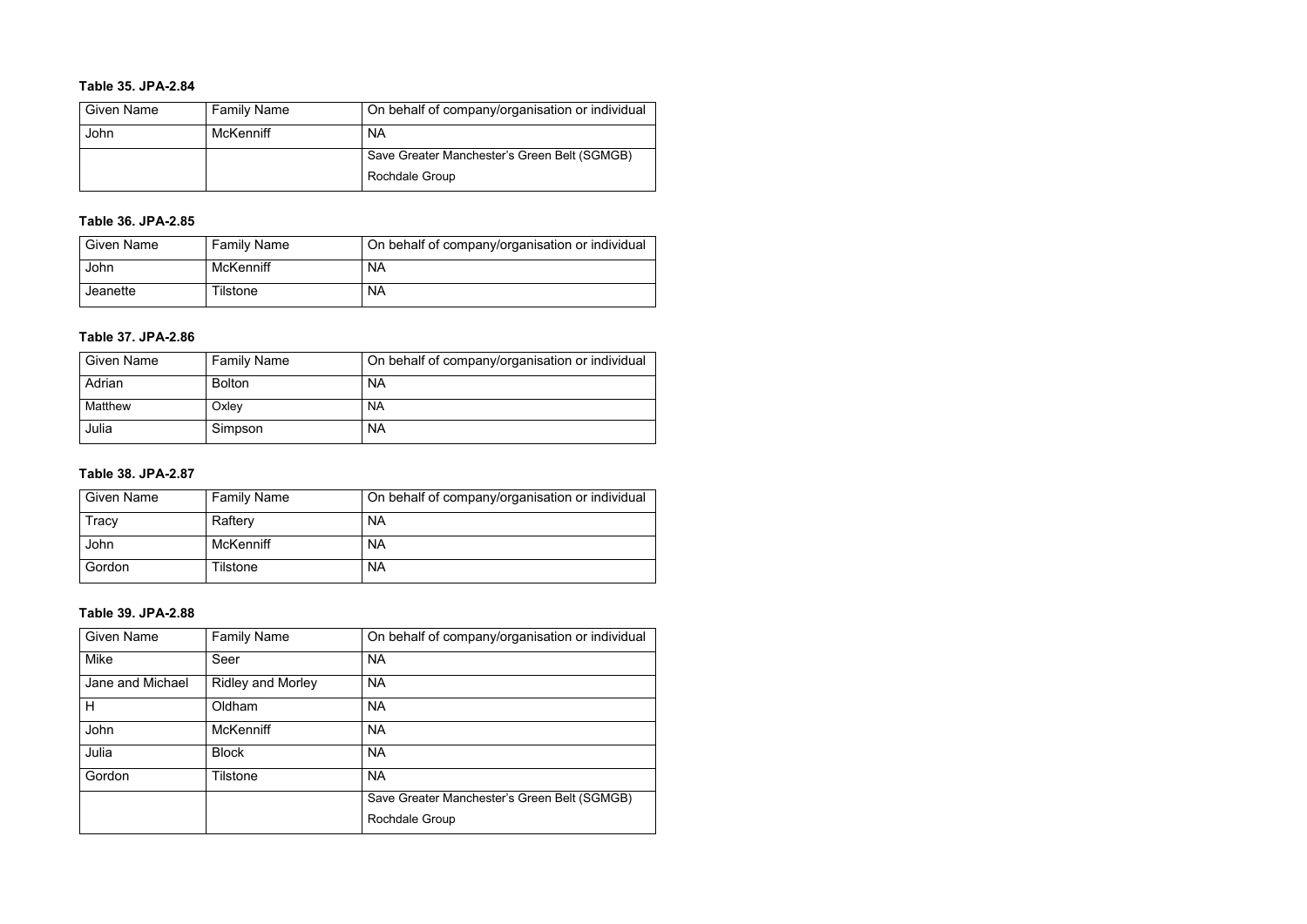#### **Table 40. JPA-2.95**

| Given Name | <b>Family Name</b> | On behalf of company/organisation or individual |
|------------|--------------------|-------------------------------------------------|
| Angela     | Wilkinson          | <b>NA</b>                                       |
| Jeanette   | Tilstone           | <b>NA</b>                                       |

#### **Table 41. JPA-2.103**

| <b>Given Name</b> | <b>Family Name</b> | On behalf of company/organisation or individual |
|-------------------|--------------------|-------------------------------------------------|
| Conor             | Costello           | <b>NA</b>                                       |
| Adele             | Costello           | <b>NA</b>                                       |

#### **Table 42. JPA-2.104**

| <b>Given Name</b> | <b>Family Name</b> | On behalf of company/organisation or individual |
|-------------------|--------------------|-------------------------------------------------|
| Adrian            | <b>Bolton</b>      | <b>NA</b>                                       |
| Matthew           | Oxley              | <b>NA</b>                                       |
| Peter             | Hill               | <b>NA</b>                                       |
| Julia             | Simpson            | <b>NA</b>                                       |
| Le-anne           | <b>Bradbury</b>    | <b>NA</b>                                       |
| Valerie           | <b>Matterson</b>   | <b>NA</b>                                       |
| Geoffrey          | Green              | <b>NA</b>                                       |
| Conor             | Costello           | <b>NA</b>                                       |
| <b>Steven</b>     | Martin             | <b>NA</b>                                       |
| Adele             | Costello           | <b>NA</b>                                       |

#### **Table 43. JPA-2.105**

| <b>Given Name</b> | <b>Family Name</b> | On behalf of company/organisation or individual |
|-------------------|--------------------|-------------------------------------------------|
| Adrian            | <b>Bolton</b>      | <b>NA</b>                                       |
|                   |                    | Save Greater Manchester's Green Belt (SGMGB)    |
|                   |                    | <b>Rochdale Group</b>                           |

#### **Table 44. JPA-2.106**

| <b>Given Name</b> | <b>Family Name</b> | On behalf of company/organisation or individual |
|-------------------|--------------------|-------------------------------------------------|
| Adrian            | <b>Bolton</b>      | <b>NA</b>                                       |
| Matthew           | Oxley              | <b>NA</b>                                       |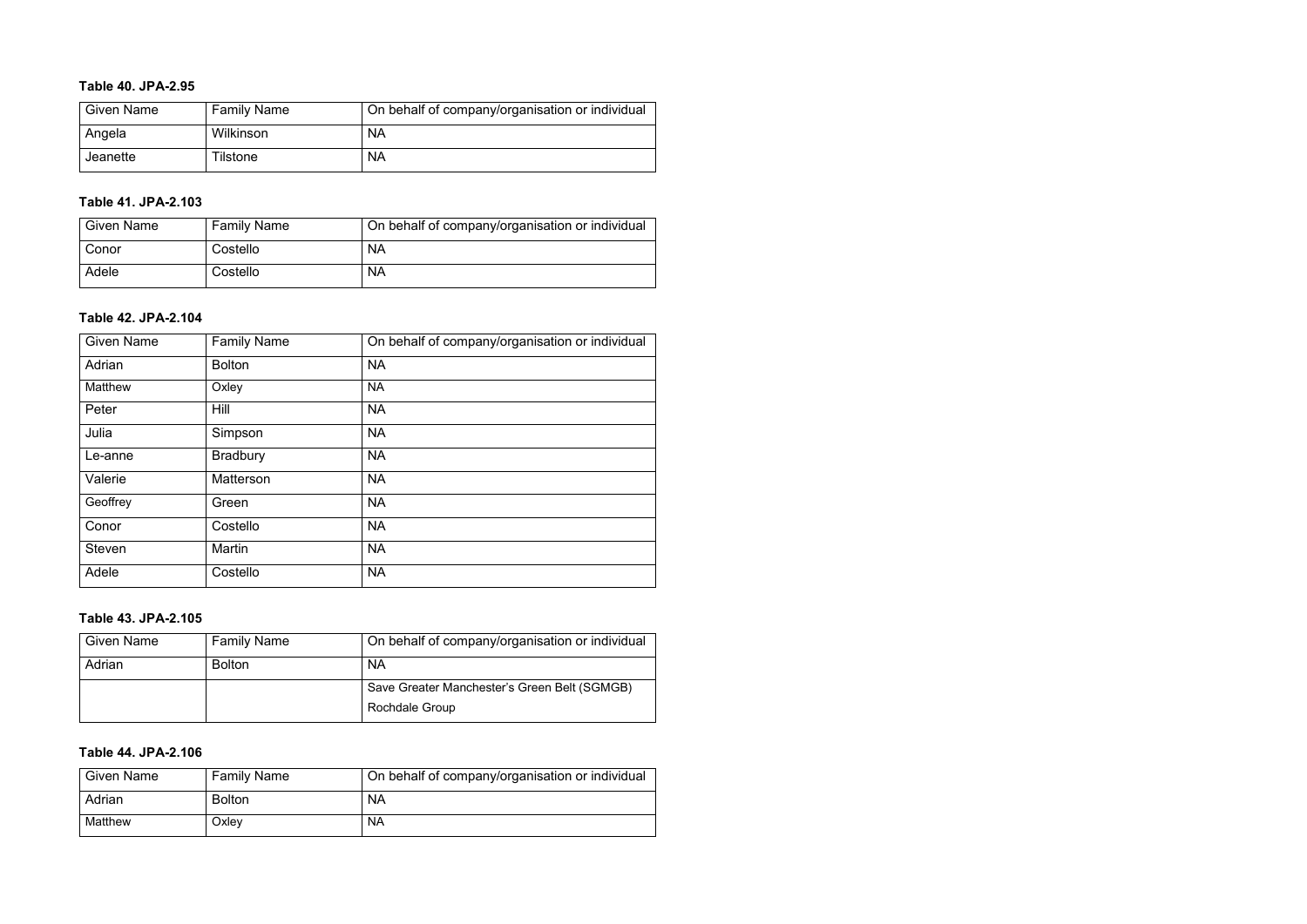| <b>Given Name</b> | <b>Family Name</b> | On behalf of company/organisation or individual |
|-------------------|--------------------|-------------------------------------------------|
| Julia             | Simpson            | <b>NA</b>                                       |

#### **Table 45. JPA-2.107**

| <b>Given Name</b> | <b>Family Name</b> | On behalf of company/organisation or individual |
|-------------------|--------------------|-------------------------------------------------|
| Adrian            | <b>Bolton</b>      | <b>NA</b>                                       |
| Matthew           | Oxley              | <b>NA</b>                                       |
| Julia             | Simpson            | <b>NA</b>                                       |

#### **Table 46. JPA-2.108**

| <b>Given Name</b> | <b>Family Name</b> | On behalf of company/organisation or individual |
|-------------------|--------------------|-------------------------------------------------|
| Adrian            | <b>Bolton</b>      | <b>NA</b>                                       |
| Matthew           | Oxley              | <b>NA</b>                                       |
| Ruth              | Wilson             | <b>NA</b>                                       |
|                   |                    | Save Chadderton's Green Belt                    |

#### **Table 47. JPA-2.112**

| <b>Given Name</b> | <b>Family Name</b> | On behalf of company/organisation or individual |
|-------------------|--------------------|-------------------------------------------------|
|                   |                    | Save Chadderton's Green Belt                    |
| Conor             | Costello           | <b>NA</b>                                       |
| Ruth              | Wilson             | <b>NA</b>                                       |
| Adele             | Costello           | <b>NA</b>                                       |
| Louise            | Hulme              | <b>NA</b>                                       |

#### **Table 48. JPA-2.113**

| <b>Given Name</b> | <b>Family Name</b> | On behalf of company/organisation or individual |
|-------------------|--------------------|-------------------------------------------------|
| Peter             | Wright             | <b>NA</b>                                       |
| Geoffrey          | Green              | <b>NA</b>                                       |
| Conor             | Costello           | <b>NA</b>                                       |
| Andrew            | <b>Buckley</b>     | <b>NA</b>                                       |
| Adele             | Costello           | <b>NA</b>                                       |
| Rebecca           | Gonzalez           | <b>NA</b>                                       |
| Louise            | Stoddard           | <b>NA</b>                                       |